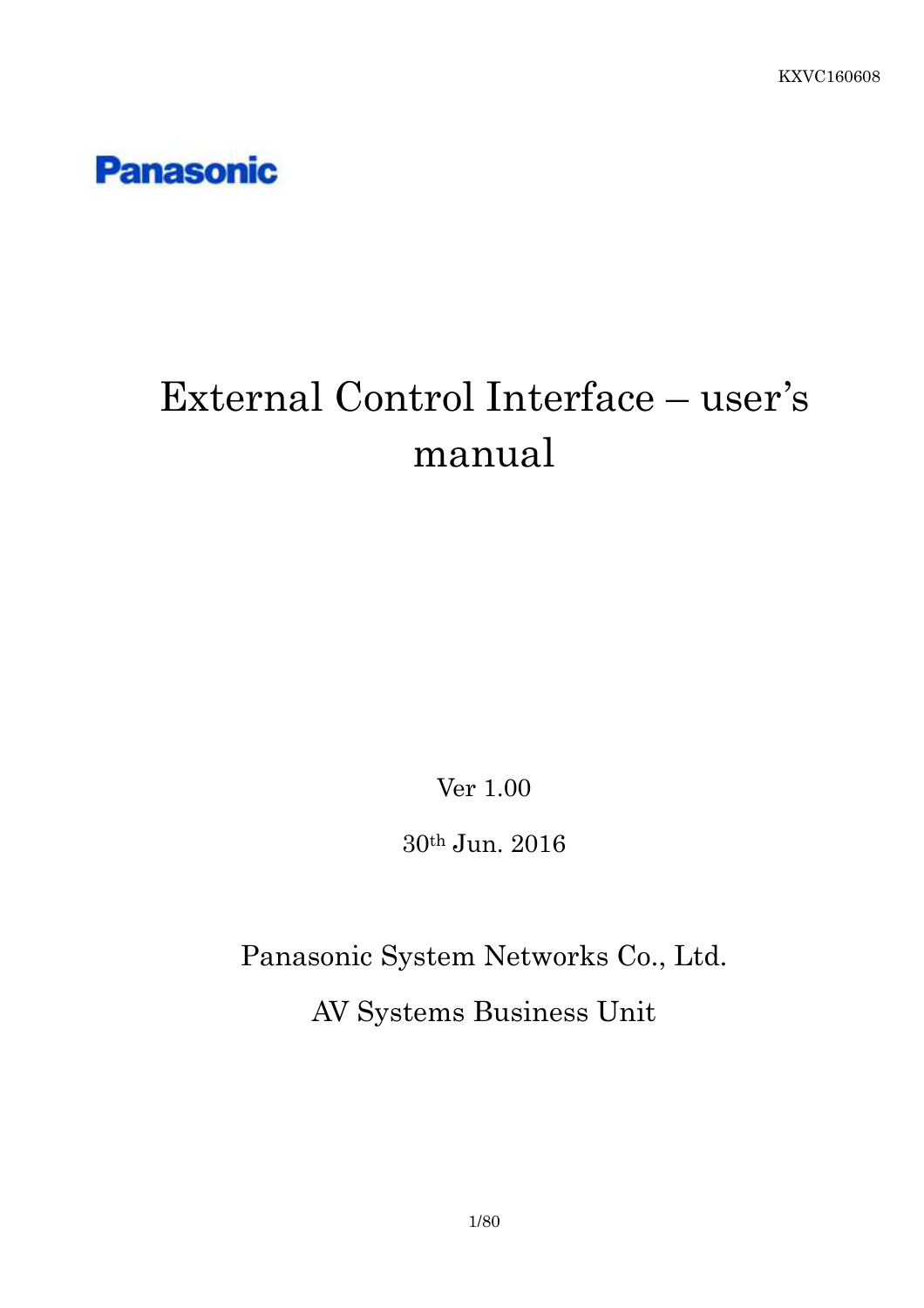### Contents

|                | 1.      |                                                                                                                                                                                                                                                                                                                                                                                                |  |
|----------------|---------|------------------------------------------------------------------------------------------------------------------------------------------------------------------------------------------------------------------------------------------------------------------------------------------------------------------------------------------------------------------------------------------------|--|
|                |         |                                                                                                                                                                                                                                                                                                                                                                                                |  |
|                |         |                                                                                                                                                                                                                                                                                                                                                                                                |  |
|                |         |                                                                                                                                                                                                                                                                                                                                                                                                |  |
| 2.             |         |                                                                                                                                                                                                                                                                                                                                                                                                |  |
|                |         |                                                                                                                                                                                                                                                                                                                                                                                                |  |
|                |         |                                                                                                                                                                                                                                                                                                                                                                                                |  |
| 3 <sub>l</sub> |         |                                                                                                                                                                                                                                                                                                                                                                                                |  |
| $\mathbf{4}$   |         |                                                                                                                                                                                                                                                                                                                                                                                                |  |
|                |         |                                                                                                                                                                                                                                                                                                                                                                                                |  |
|                |         |                                                                                                                                                                                                                                                                                                                                                                                                |  |
|                | 4.2.1   |                                                                                                                                                                                                                                                                                                                                                                                                |  |
|                | 4.2.2.  |                                                                                                                                                                                                                                                                                                                                                                                                |  |
|                |         |                                                                                                                                                                                                                                                                                                                                                                                                |  |
|                | 4.3.1.  |                                                                                                                                                                                                                                                                                                                                                                                                |  |
|                | 4.3.2.  |                                                                                                                                                                                                                                                                                                                                                                                                |  |
|                | 4.3.3.  |                                                                                                                                                                                                                                                                                                                                                                                                |  |
|                |         |                                                                                                                                                                                                                                                                                                                                                                                                |  |
|                |         |                                                                                                                                                                                                                                                                                                                                                                                                |  |
|                |         |                                                                                                                                                                                                                                                                                                                                                                                                |  |
| 5.             |         | $\textbf{LOGIN/LOGOUT} \text{} \textbf{100} \textbf{11} \textbf{02} \textbf{03} \textbf{14} \textbf{04} \textbf{05} \textbf{16} \textbf{06} \textbf{17} \textbf{07} \textbf{08} \textbf{08} \textbf{08} \textbf{08} \textbf{08} \textbf{08} \textbf{08} \textbf{08} \textbf{08} \textbf{08} \textbf{08} \textbf{08} \textbf{08} \textbf{08} \textbf{08} \textbf{08} \textbf{08} \textbf{08} \$ |  |
|                |         |                                                                                                                                                                                                                                                                                                                                                                                                |  |
|                |         |                                                                                                                                                                                                                                                                                                                                                                                                |  |
|                |         |                                                                                                                                                                                                                                                                                                                                                                                                |  |
|                |         |                                                                                                                                                                                                                                                                                                                                                                                                |  |
|                |         |                                                                                                                                                                                                                                                                                                                                                                                                |  |
|                | 6.1.2.  |                                                                                                                                                                                                                                                                                                                                                                                                |  |
|                | 6.1.3.  |                                                                                                                                                                                                                                                                                                                                                                                                |  |
|                | 6.1.4.  |                                                                                                                                                                                                                                                                                                                                                                                                |  |
|                | 6.1.5.  |                                                                                                                                                                                                                                                                                                                                                                                                |  |
|                | 6.1.6.  |                                                                                                                                                                                                                                                                                                                                                                                                |  |
|                | 6.1.7.  |                                                                                                                                                                                                                                                                                                                                                                                                |  |
|                | 6.1.8.  |                                                                                                                                                                                                                                                                                                                                                                                                |  |
|                | 6.1.9.  |                                                                                                                                                                                                                                                                                                                                                                                                |  |
|                | 6.1.10. |                                                                                                                                                                                                                                                                                                                                                                                                |  |
|                | 6.1.11. |                                                                                                                                                                                                                                                                                                                                                                                                |  |
|                | 6.1.12. |                                                                                                                                                                                                                                                                                                                                                                                                |  |
|                | 6.1.13. |                                                                                                                                                                                                                                                                                                                                                                                                |  |
|                | 6.1.14. |                                                                                                                                                                                                                                                                                                                                                                                                |  |
|                |         |                                                                                                                                                                                                                                                                                                                                                                                                |  |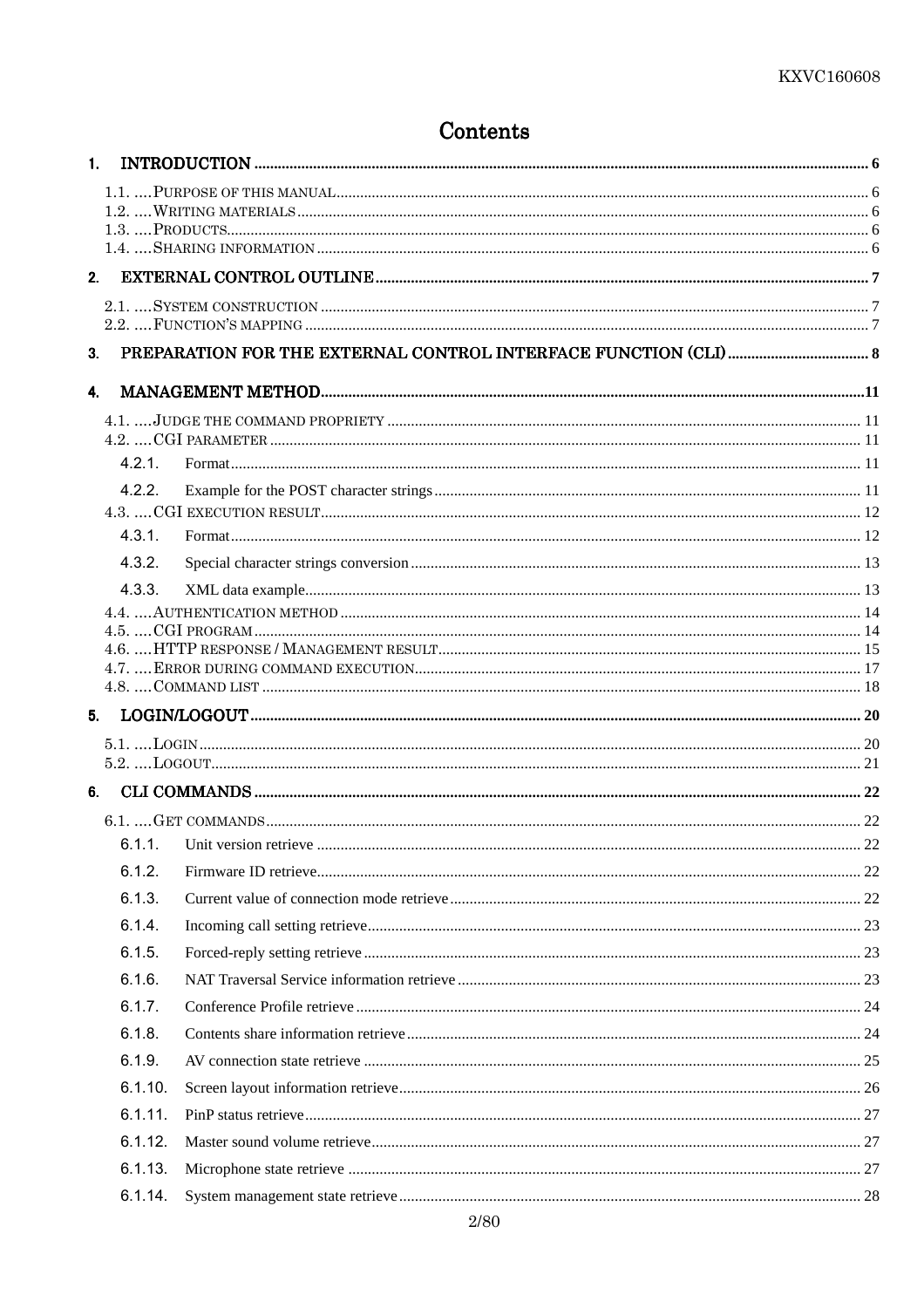| 6.1.15. |  |
|---------|--|
| 6.1.16. |  |
| 6.1.17. |  |
| 6.1.18. |  |
| 6.1.19. |  |
| 6.1.20. |  |
| 6.1.21. |  |
| 6.1.22. |  |
| 6.1.23. |  |
| 6.1.24. |  |
| 6.1.25. |  |
| 6.1.26. |  |
| 6.1.27. |  |
| 6.1.28. |  |
| 6.1.29. |  |
| 6.1.30. |  |
| 6.1.31. |  |
| 6.1.32. |  |
| 6.1.33. |  |
| 6.1.34. |  |
| 6.1.35. |  |
| 6.1.36. |  |
| 6.1.37. |  |
|         |  |
| 6.2.1.  |  |
| 6.2.2.  |  |
| 6.2.3.  |  |
| 6.2.4.  |  |
| 6.2.5.  |  |
| 6.2.6.  |  |
| 6.2.7.  |  |
| 6.2.8.  |  |
| 6.2.9.  |  |
| 6.2.10. |  |
| 6.2.11. |  |
| 6.2.12. |  |
| 6.2.13. |  |
| 6.2.14. |  |
| 6.2.15. |  |
| 6.2.16. |  |
| 6.2.17. |  |
|         |  |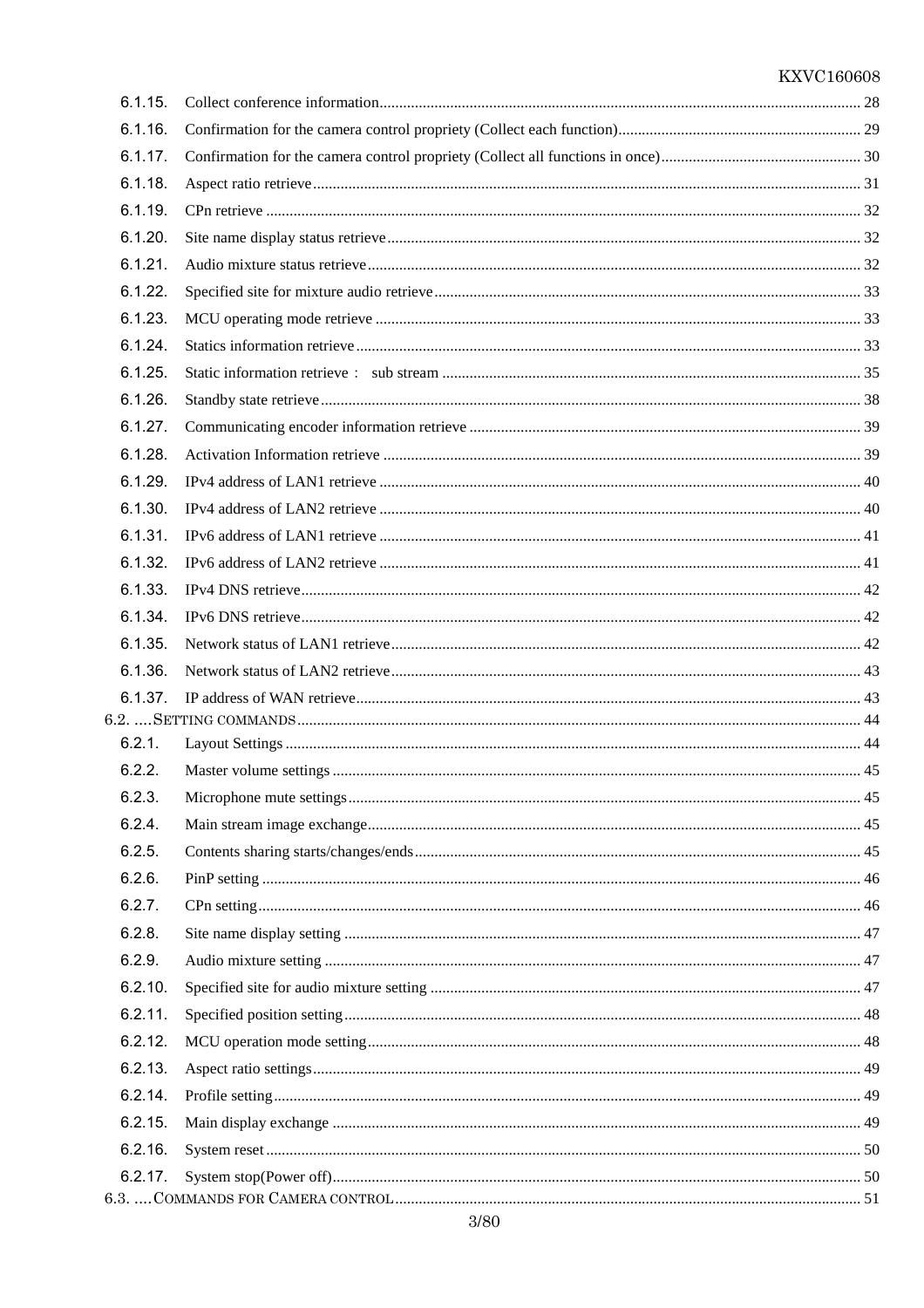|    | 6.3.1.    |  |
|----|-----------|--|
|    | 6.3.2.    |  |
|    | 6.3.3.    |  |
|    | 6.3.4.    |  |
|    | 6.3.5.    |  |
|    | 6.3.6.    |  |
|    | 6.3.7.    |  |
|    | 6.3.8.    |  |
|    | 6.3.9.    |  |
|    | 6.3.10.   |  |
|    | 6.3.11.   |  |
|    | 6.3.12.   |  |
|    | 6.3.13.   |  |
|    | 6.3.14.   |  |
|    | 6.3.15.   |  |
|    | 6.3.16.   |  |
|    | 6.3.17.   |  |
|    | 6.3.18.   |  |
|    |           |  |
|    | 6.3.19.1. |  |
|    | 6.3.19.2. |  |
|    |           |  |
|    |           |  |
|    | 6.4.1.    |  |
|    | 6.4.2.    |  |
|    | 6.4.3.    |  |
|    | 6.4.4.    |  |
|    | 6.4.5.    |  |
| 7. |           |  |
| 8. |           |  |
|    |           |  |
|    | 8.1.1.    |  |
|    | 8.1.2.    |  |
|    | 8.1.3.    |  |
|    | 8.1.4.    |  |
|    |           |  |
|    | 8.2.1.    |  |
|    | 8.2.2.    |  |
|    | 8.2.3.    |  |
|    | 8.2.4.    |  |
| 9. |           |  |
|    |           |  |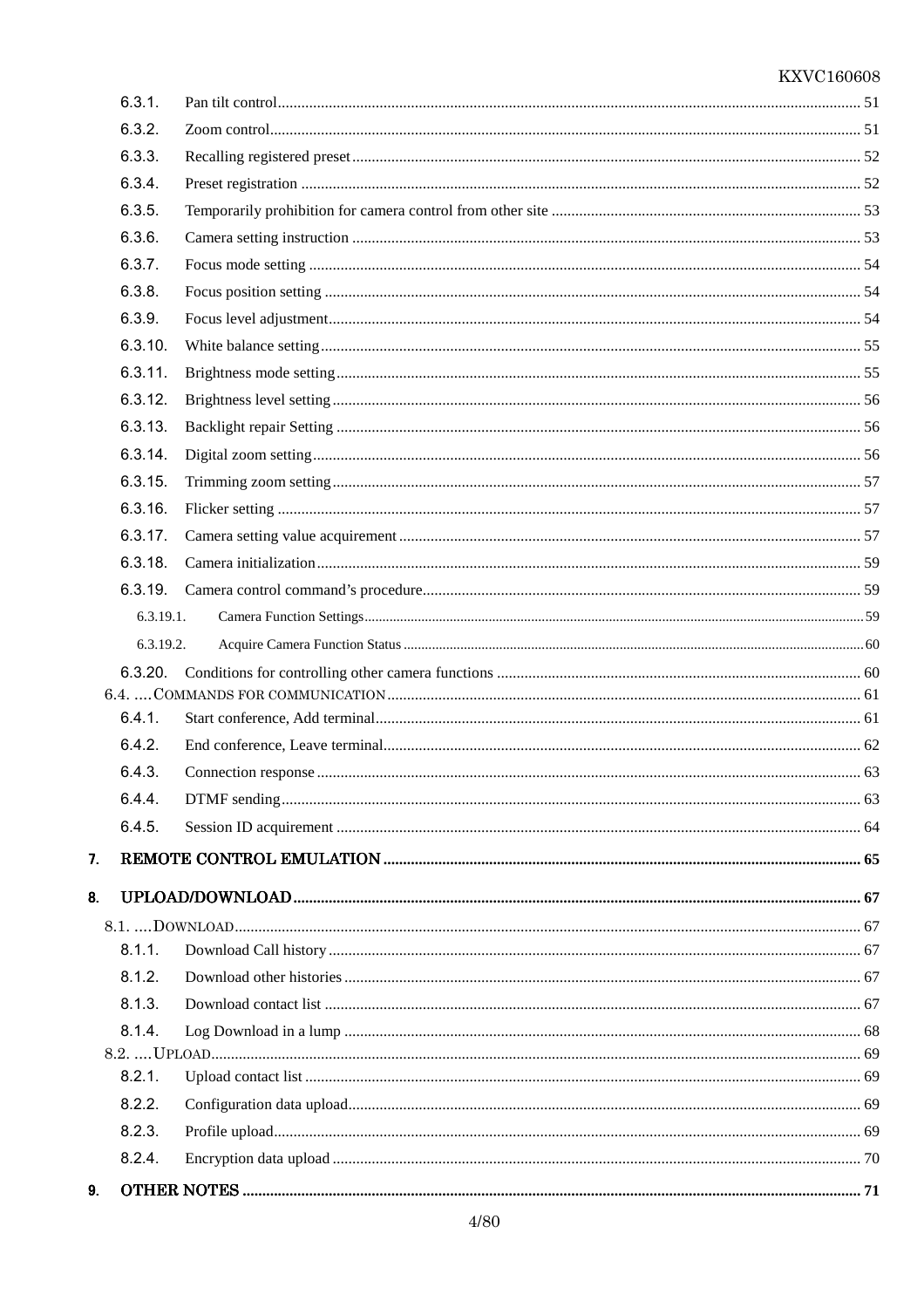| 10. |  |  |
|-----|--|--|
| 11. |  |  |
| 12. |  |  |
|     |  |  |
|     |  |  |
|     |  |  |
|     |  |  |
|     |  |  |
|     |  |  |
|     |  |  |
|     |  |  |
|     |  |  |
|     |  |  |
|     |  |  |
| 13. |  |  |
|     |  |  |
|     |  |  |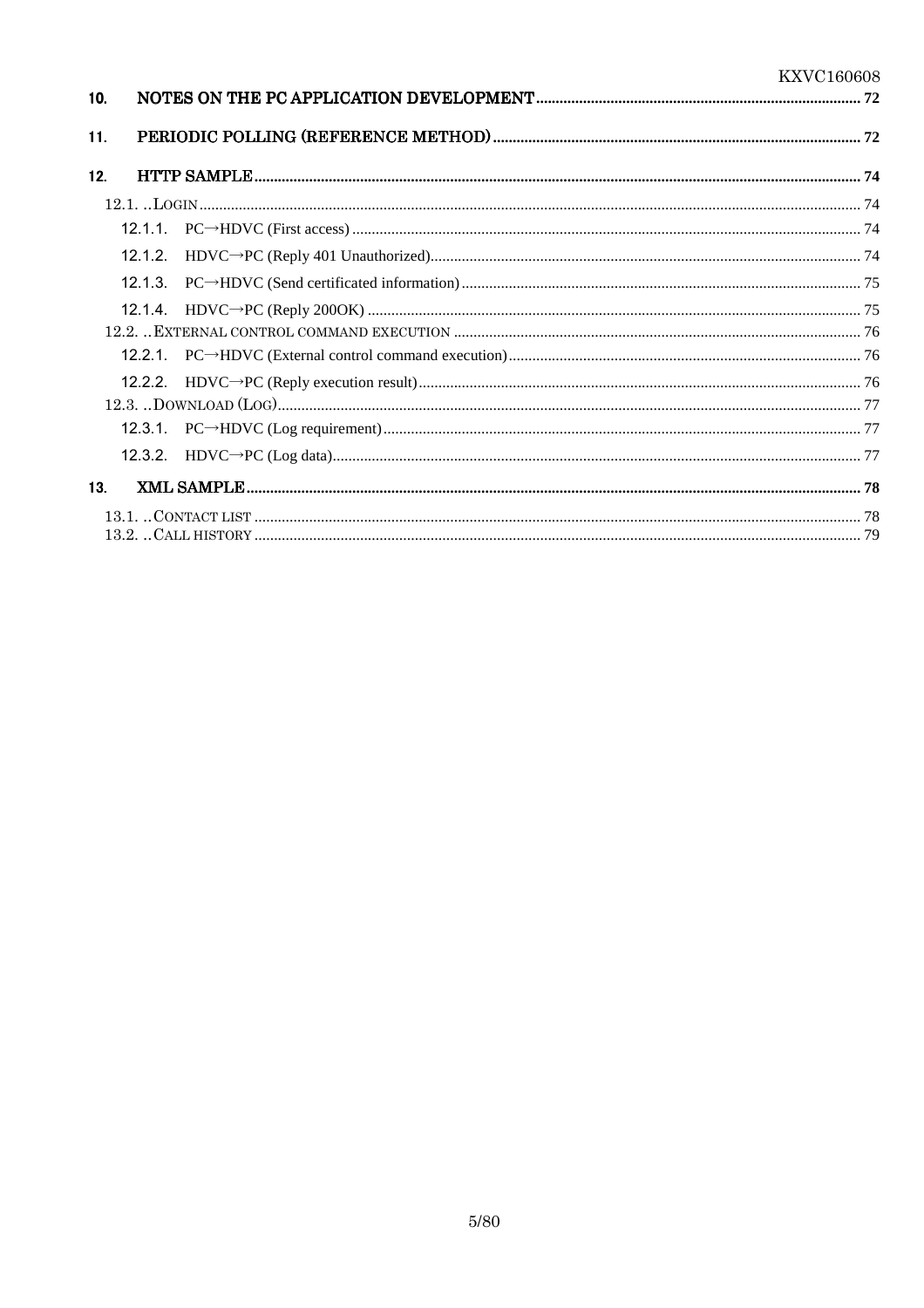# 1. Introduction

# 1.1. Purpose of this manual

This manual is written about the external control interface function for the HD visual communication unit (Referred to as "HDVC" hereinafter) Ver 4.20.

# 1.2. Writing materials

There are no writing materials to refer.

| $\tilde{\phantom{a}}$<br><b>Writing Name</b> | Version | File Link | <b>Note</b> |
|----------------------------------------------|---------|-----------|-------------|
|                                              |         |           |             |
|                                              |         |           |             |
|                                              |         |           |             |
|                                              |         |           |             |
|                                              |         |           |             |
|                                              |         |           |             |
|                                              |         |           |             |
|                                              |         |           |             |
|                                              |         |           |             |
|                                              |         |           |             |
|                                              |         |           |             |
|                                              |         |           |             |
|                                              |         |           |             |

## 1.3. Products

There are VC1300 and VC1600.

# 1.4. Sharing information

PSN & a person who is permitted to share by PSN Only.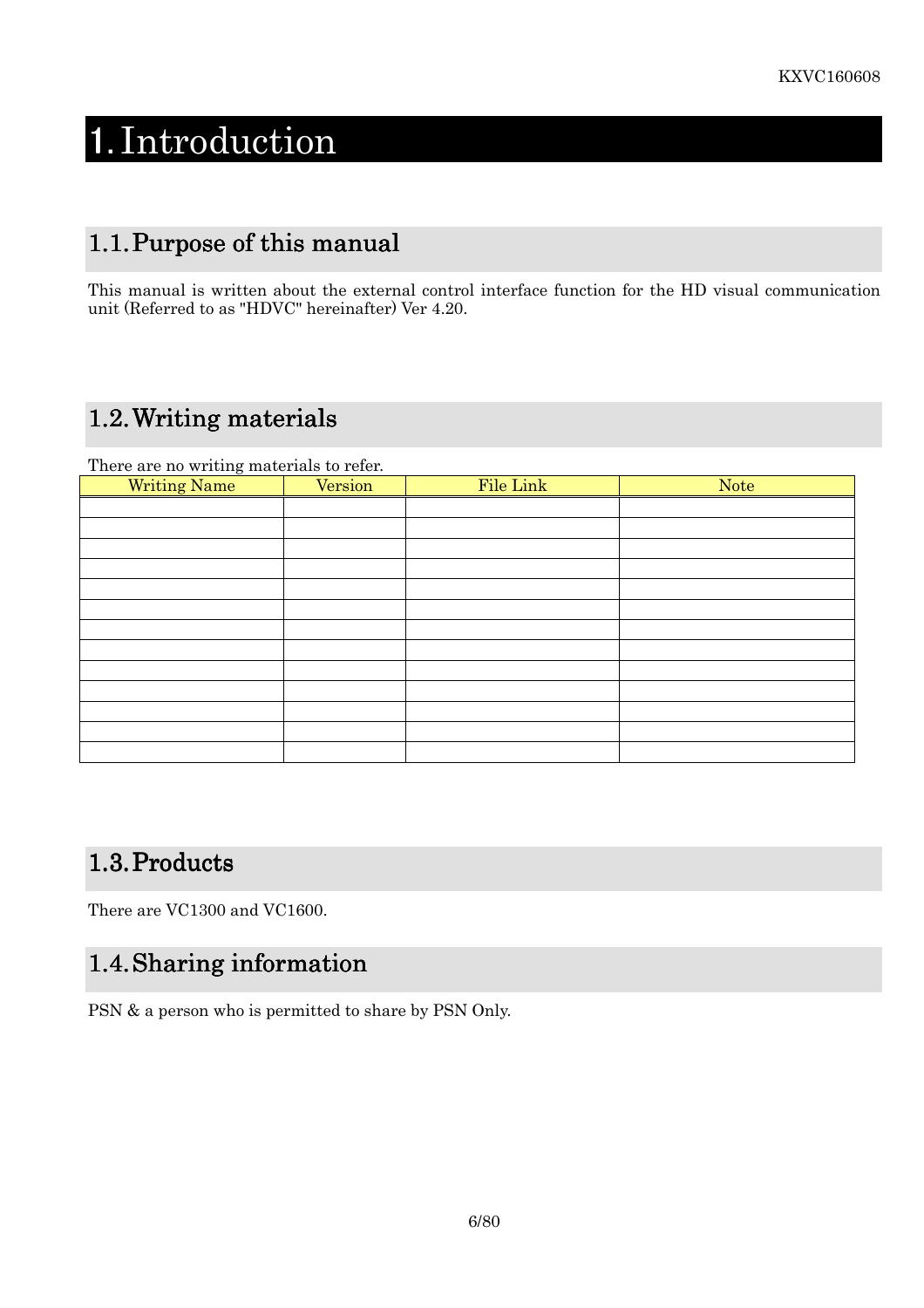# 2. External control outline

### 2.1. System construction

On the external control interface, it is possible to acquire the HDVC status or control HDVC with PC which is loaded the exclusive application. This function is connected via IP.

When you use this function, you need to open the HDVC's port with CLI beforehand.



### $2.2$ . Function's mapping

The external control interface's function exist 2 main functions.

・CLI executive function( CLI executive function is the command line interface. The function operates HDVC by carrying out CLI via network.)

・Remote control emulation function(The function emulates remote control operation)

CLI executive function is a function operates HDVC with using commands. Remote control emulation function is a function emulates each remote control button with GUI mode, and activates it as same as a remote control.

Different functions are available depends on HDVC activation mode. HDVC activation modes are as follows. See the Chapter 4 for detail.

- $\cdot$  GUI mode: mode which can operate GUI by a remote control.
- $\cdot$  PC mode : mode which mainly carries out the external control interface command.

(Cannot use a remote control)

ex) Remote control emulation is possible to use with GUI mode only.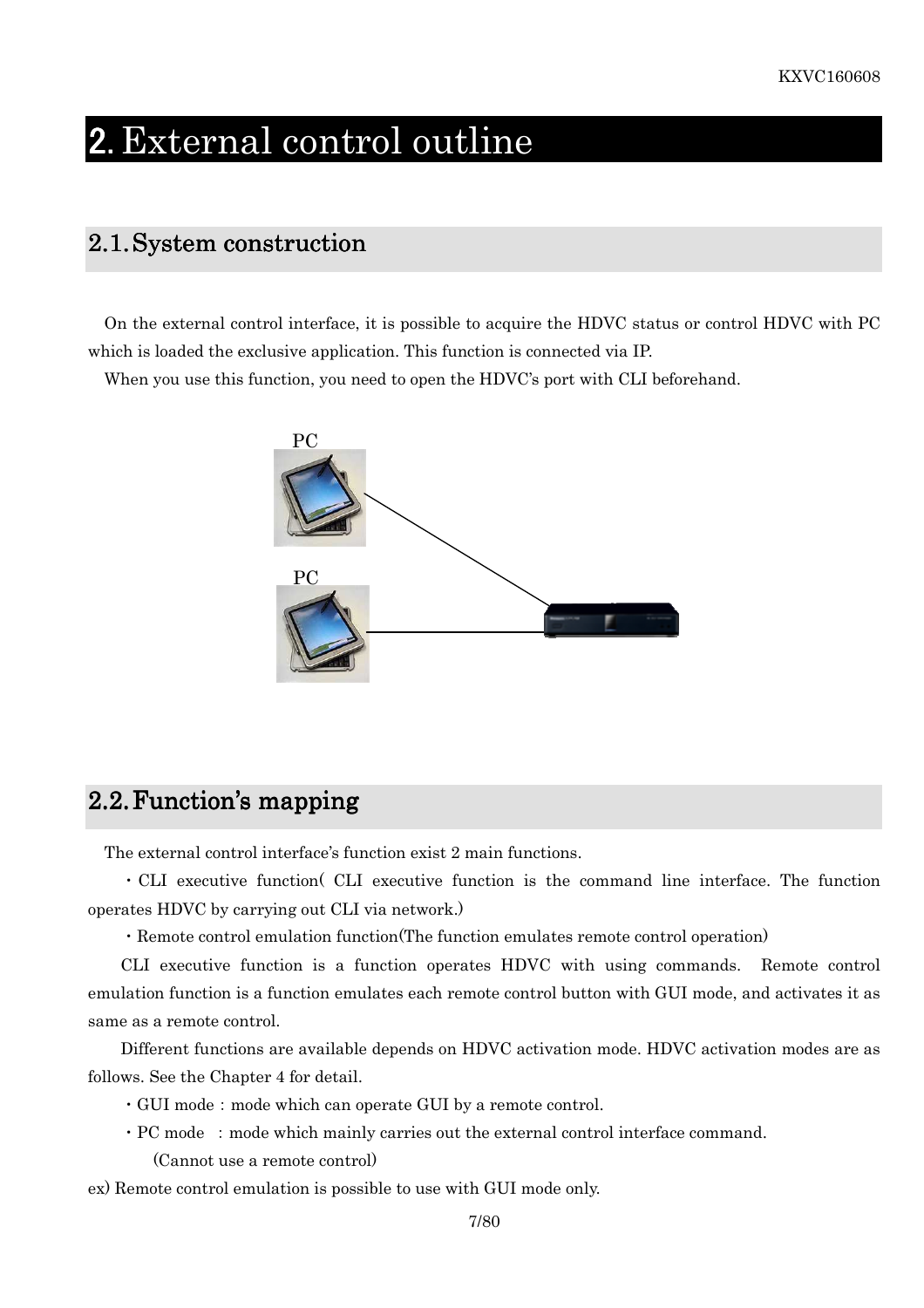# 3. Preparation for the external control interface function (CLI)

To use this function, the following confirmations/settings are needed with CLI beforehand. See the manual (Settings) for PC settings with using CLI. In addition, when you use this function, port 80 is opened which need to be careful on the security. Regarding necessary items settings except following contents, see user's guide (settings) and set up with a remote control on GUI mode.

(1) Mode setting confirmation for using the external control interface.

Carry out ">confui get", in case  $0(=CLI)/1(=GUI)/2(=PC)$  doesn't set up necessary mode, execute necessary mode setting as follows.

 $>$  confui set  $1$  : use on GUI mode

 $>$  confui set 2 : use on PC mode

(2) Confirmation for the connection mode setting.

Carry out ">connectmode get", set up the following command if "0 (IP mode) / 1 (NGN mode) / 2 (Nat Traversal Service mode)" are not set up. (Below is an example)

> connectmode set 0

\*NGN mode is for Japan only.

(3) Confirmation for the standby mode setting.

Carry out "> standbyinfo get", and the following command if it is chosen except "timeout 0".

> standbyinfo set timeout 0

(4) Setting for the auto answer.

Carry out "> incoming get", set up the following command if it is chosen except " 0 (manual answer)

/ 1(Auto answer)".

> incoming set 1(or 0)

(5) Confirmation for the Call Limit time setting.

Carry out "> duration get", and the following command if it is chosen except "limit 0".

> duration set limit 0

(6) HTTP default access propriety setting

Carry out "> httpenable get", and the following command if it is chosen except "1".

> httpenable set defenable 1

(7) Setting for current day and time.

Carry out "> date get", set up right time if there is wrong information.

> date set YYYY-MM-DDThh:mm:ss (YYYY:Year, MM:Month, DD:Day, hh:Hour, mm:Minute, ss:Second)

(8) Network settings

\*When you change the network setting, you need to carry out "service stop" beforehand.

(8)-1. IP mode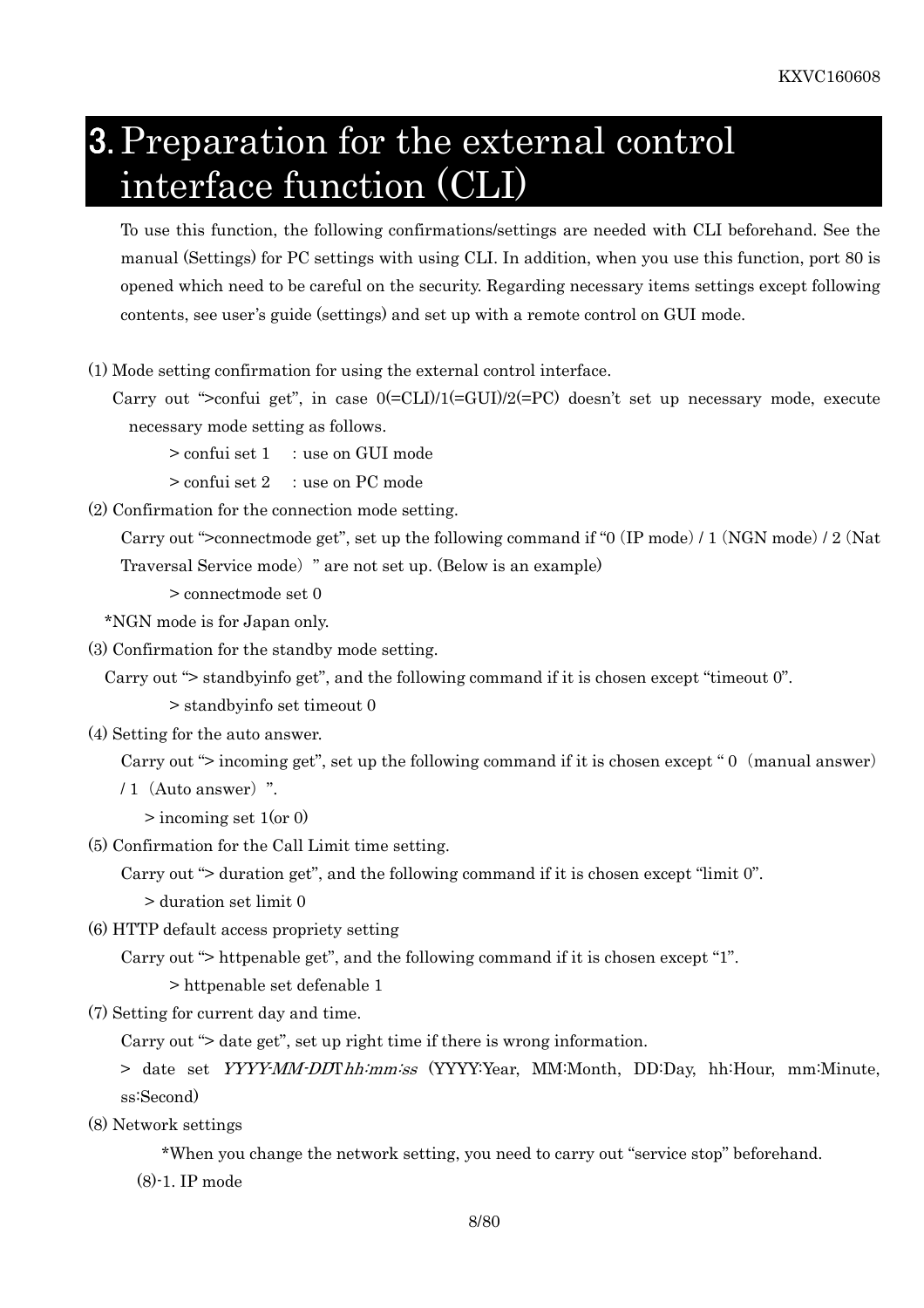\*In case setting is done by the GUI mode, confirm whether set it up right or not.

Carry out "> network get auto", confirm the network setting. (0: Manual / 1:Auto)

- 1) When you set up the network setting (0:Manual), carry out the following commands.
	- > network set auto 0
	- $>$  network set in *VALUE*
	- > network set netmask VALUE
	- > network set gw VALUE
	- $>$ dns set auto $0$
	- $>$  dns set primary VALUE
	- > dns set secondary VALUE

2) When you set up the network setting (1:Auto), carry out the following commands.

- > network set auto 1
- $>$  dns set auto  $<$  0 or 1  $>$

When you set up  $(0:manual)$  at the dns,

 $>$  dns set primary VALUE

> dns set secondary VALUE

(8)-2. Nat Traversal Service mode

\*In case setting is done by the GUI mode, confirm whether set it up right or not.

Carry out " $>$  natnetwork get auto", confirm the network setting. (0:Manual / 1:Auto)

- 1) When you set up the network setting (0:Manual), carry out the following commands.
	- > natnetwork set auto 0
	- > natnetwork set ip **VALUE**
	- > natnetwork set netmask VALUE
	- > natnetwork set gw **VALUE**
	- > natwanport set auto < 0 or 1 >

When you set up  $(0:\text{manual})$  at the natwanport,

> natwanport set [artp1 *VALUE*] [artp2 *VALUE*] [artp3 *VALUE*]

 $[\text{artcp1}$  *VALUE*]  $[\text{artcp2}$  *VALUE*]  $[\text{artcp3}$  *VALUE* 

- $[\text{vrtp1}$  *VALUE*]  $[\text{vrtp2}$  *VALUE*]  $[\text{vrtp3}$  *VALUE*
- [vrtcp1 VALUE] [vrtcp2 VALUE] [vrtcp3 VALUE]}
- > natdns set auto 0
- > natdns set primary VALUE
- > natdns set secondary VALUE

2) When you set up the network setting (1:Auto), carry out the following commands.

- > natnetwork set auto 1
- $>$  natdns set auto  $\leq 0$  or  $1>$

When you set up  $(0:\text{manual})$  at the natdns,

- > natdns set primary VALUE
- > natdns set secondary VALUE
- > natwanport set auto 1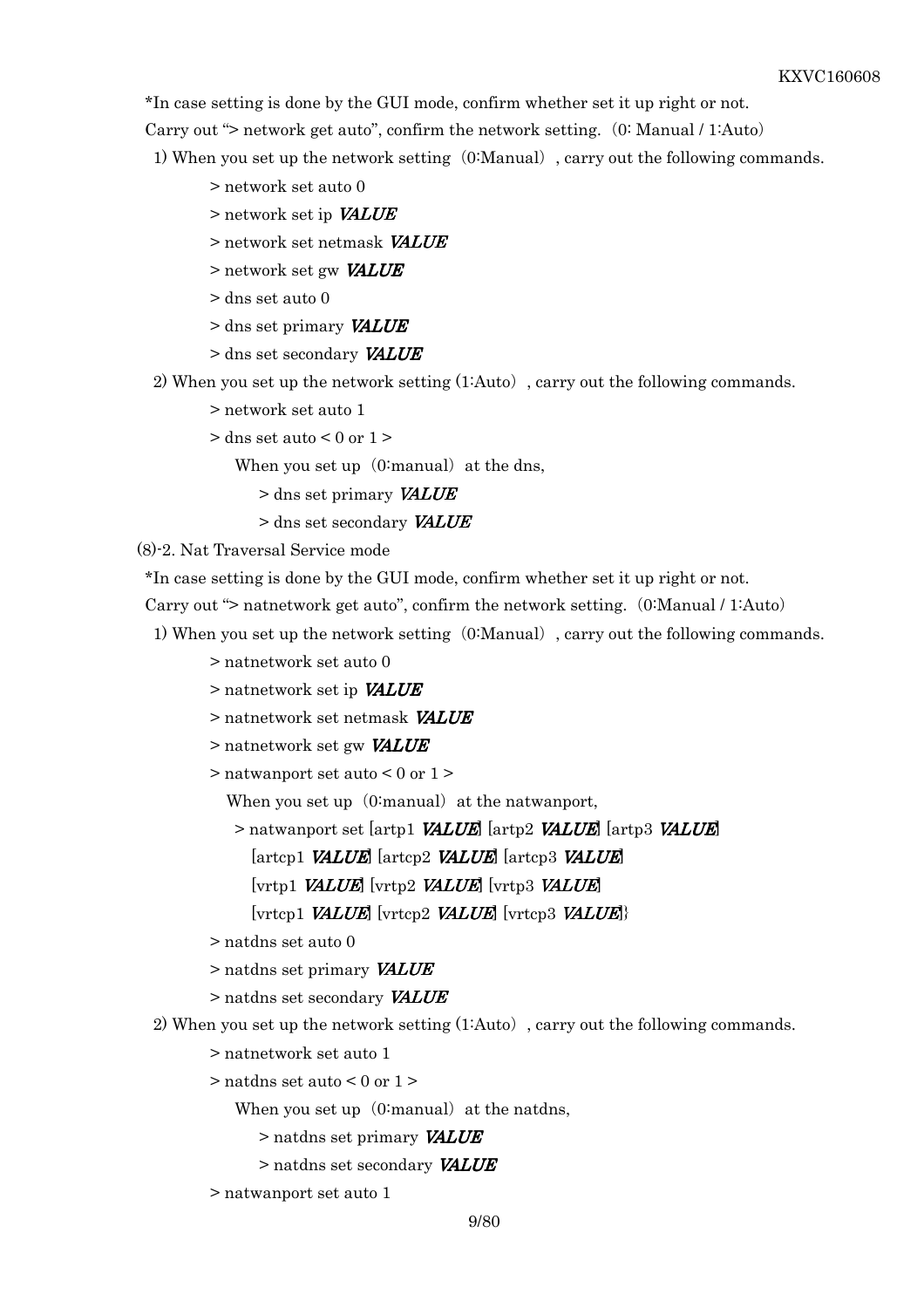(9) Setting for device name.

Carry out "> devinfo get name", and the following command if it is set up right names.

> devinfo set name VALUE

(10) Touch panel login password setting (to change)

Carry out "> tpcpasswd set VALUE", change the password.

\* When it is set up a default password, change to unpredictable password.

(11) Setting for the initial setting

(11)-1. IP mode

Carry out "> initstate get", and the following command if it is chosen except "1" or "4".

> initstate set <1 or 4>

(1: IP mode network setting is done,

4: IP/Nat Traversal Service mode settings are all done)

\*NGN mode is for Japan only.

(11)-2. Nat Traversal Service mode、IP/NAT Traversal Mode

Carry out "> initstate get", and the following command if it is chosen except 3 or 4.

> initstate set <3 or 4>

(3: Nat Traversal Service mode network setting is done,

4: IP/Nat Traversal Service mode setting are done.)

(12) Save the setting value

After above settings are done,

Carry out "> syssave".

When you are all done, reboot the unit.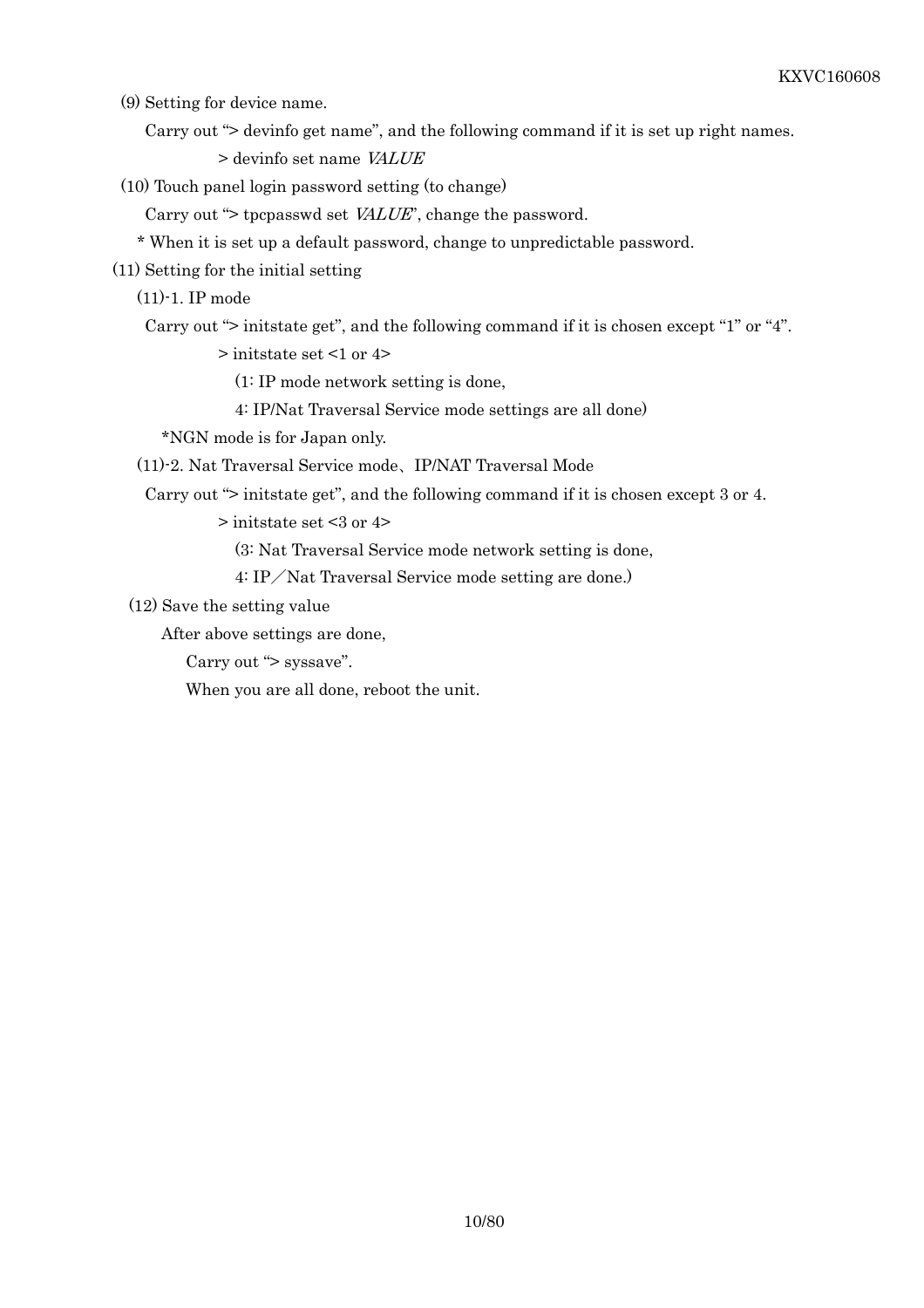# 4. Management method

### 4.1. Judge the command propriety

When HDVC activate GUI mode, All CLI command and Remote control emulation are available. If you use external IF in GUI mode, Limitation are exist. Refer 9 about limitation. When HDVC activate PC mode, All CLI command without remote control emulation are available.

# 4.2. CGI parameter

### 4.2.1. **Format**

It basically sends CLI command as a character string includes parameter by POST method from PC application. However, it is used GET method for downloading log files.

Format for POST data is shown as below.

Character code for POST data is the UTF-8.

See chapter 12 for the HTTP sample.

### POST DATA FORMAT

| No. | Content           | Identified | Explanation                                                                                                                                                    |
|-----|-------------------|------------|----------------------------------------------------------------------------------------------------------------------------------------------------------------|
|     |                   | Character  |                                                                                                                                                                |
|     | Command character | cgicmd     | Character strings for the CLI command and the<br>parameter.<br>Combine an identified character and a command<br>with " $\equiv$ " such as "egic md=curlayout". |

### 4.2.2. **Example for the POST character strings**

It shows POST character strings' example.

```
① Command
```

```
"curlayout get"
```

```
\perp
```
② POST character strings

```
cgicmd=curlayout get
```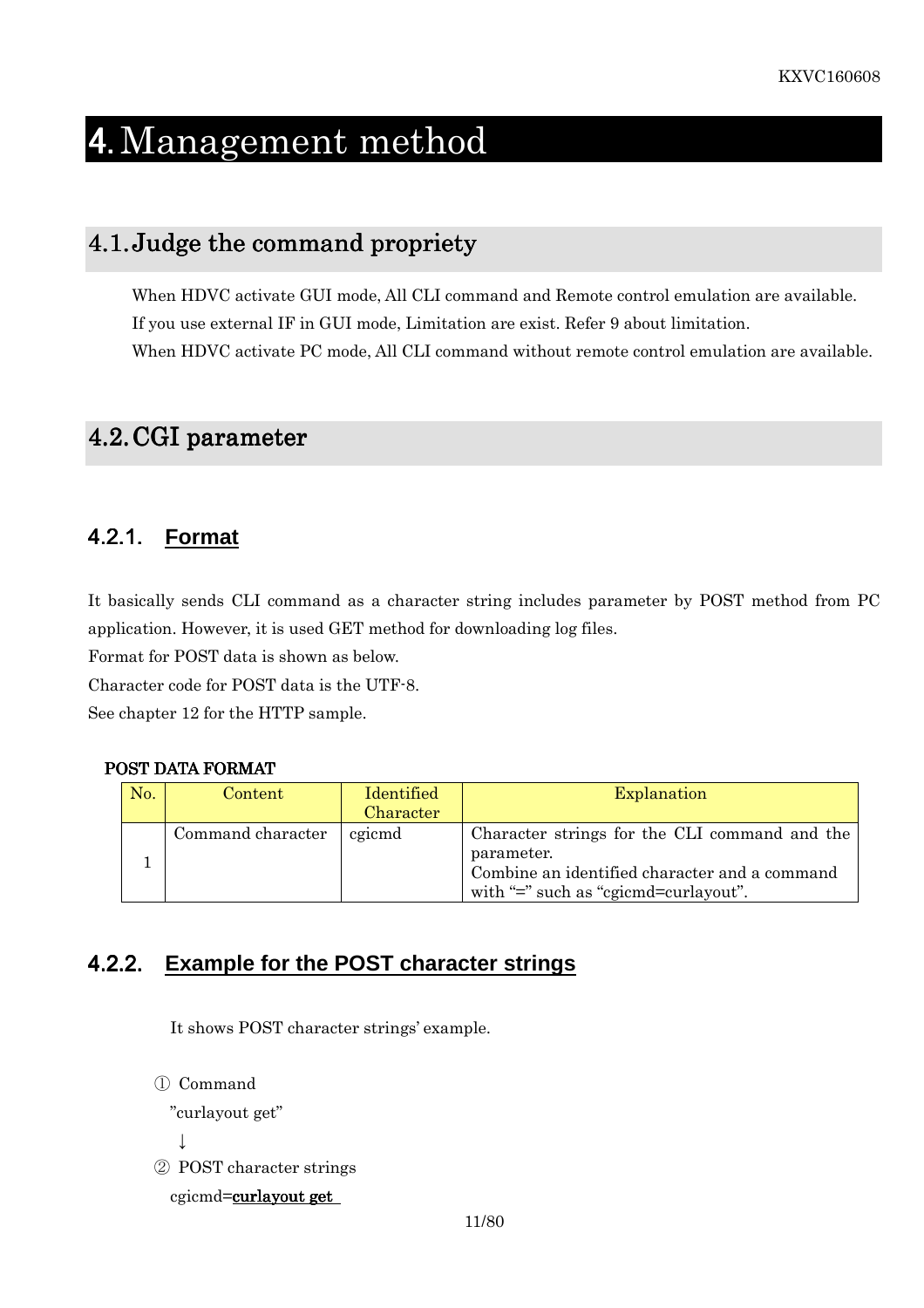### 4.3.1. **Format**

CLI command execution result outputs as a XML 1.0 text information.

XML data character is the UTF-8.

Return code which is included to command retrieve value becomes the LF (0x0A).

XML format of using CGI execution result is shown on below chart.

| No.                     | Item/Name                           | Classification                  | Explanation                                                                                                                                                                                                                                                             |
|-------------------------|-------------------------------------|---------------------------------|-------------------------------------------------------------------------------------------------------------------------------------------------------------------------------------------------------------------------------------------------------------------------|
| 1                       | Total conclusion                    | Element                         | Element name is "returns" as a fixed character.<br>When several command results are shown, it is<br>surely inserted as a total conclusion.                                                                                                                              |
| $\overline{2}$          | CGI result                          | Element                         | Element name is "cgireturn" as a fixed character.                                                                                                                                                                                                                       |
| 2.1                     | Return value                        | Element                         | Element name is "ret" as a fixed character.<br>Return the CGI execution parameter irregulation<br>or the CGI internal error.<br>Since it is returned except [0:normal], the<br>command execution result is not guaranteed which<br>should not refer the PC application. |
| 3.1                     | CLI command<br>execution result(1)  | Element                         | Element name is "cmdreturn" as a fixed character                                                                                                                                                                                                                        |
| 3.1.1                   | CLI command(1)                      | Attribute<br>Attribute<br>Value | Attribute name is "param" as a fixed character.<br>CLI command (1)'s command name and parameter<br>in execution.                                                                                                                                                        |
| 3.1.2                   | <b>CLI</b><br>command(1)            | Element                         | Element name is "ret" as a fixed character.                                                                                                                                                                                                                             |
|                         | return value                        | Value                           | CLI command (1) return value.<br>Character is the decimal notation.                                                                                                                                                                                                     |
| 3.1.3<br>CLI command(1) |                                     | Element                         | Element name is "val" as a fixed character.                                                                                                                                                                                                                             |
|                         | retrieve value                      | Value                           | CLI command(1) retrieve value.<br>Command which does not have a retrieve value<br>exist the element, and shows a blank.                                                                                                                                                 |
|                         |                                     |                                 |                                                                                                                                                                                                                                                                         |
| 3.n                     | CLI command<br>execution result(n)  | Element                         | Element name is "cmdreturn" as a fixed character.                                                                                                                                                                                                                       |
| 3.n.1                   | $CLI$ command $(n)$                 | Attribute<br>Attribute<br>Value | Attribute name is "param" as a fixed character.<br>CLI command (n)'s command name and the<br>parameter in execution.                                                                                                                                                    |
| 3.n.2                   | $CLI$ command $(n)$<br>return value | Element<br>Value                | Element name is "ret" as a fixed character.<br>CLI command (n)'s return value.<br>Character is the decimal notation.                                                                                                                                                    |
| 3.n.3                   | CLI command(n)<br>retrieve value    | Element<br>Value                | Element name is "val" as a fixed character.<br>CLI command(n) retrieve value.<br>Command which does not have a retrieve value<br>exist the element, and shows a blank.                                                                                                  |

#### XMLFormat

Note) In case of regular polling, several execution results are returned for a command execution.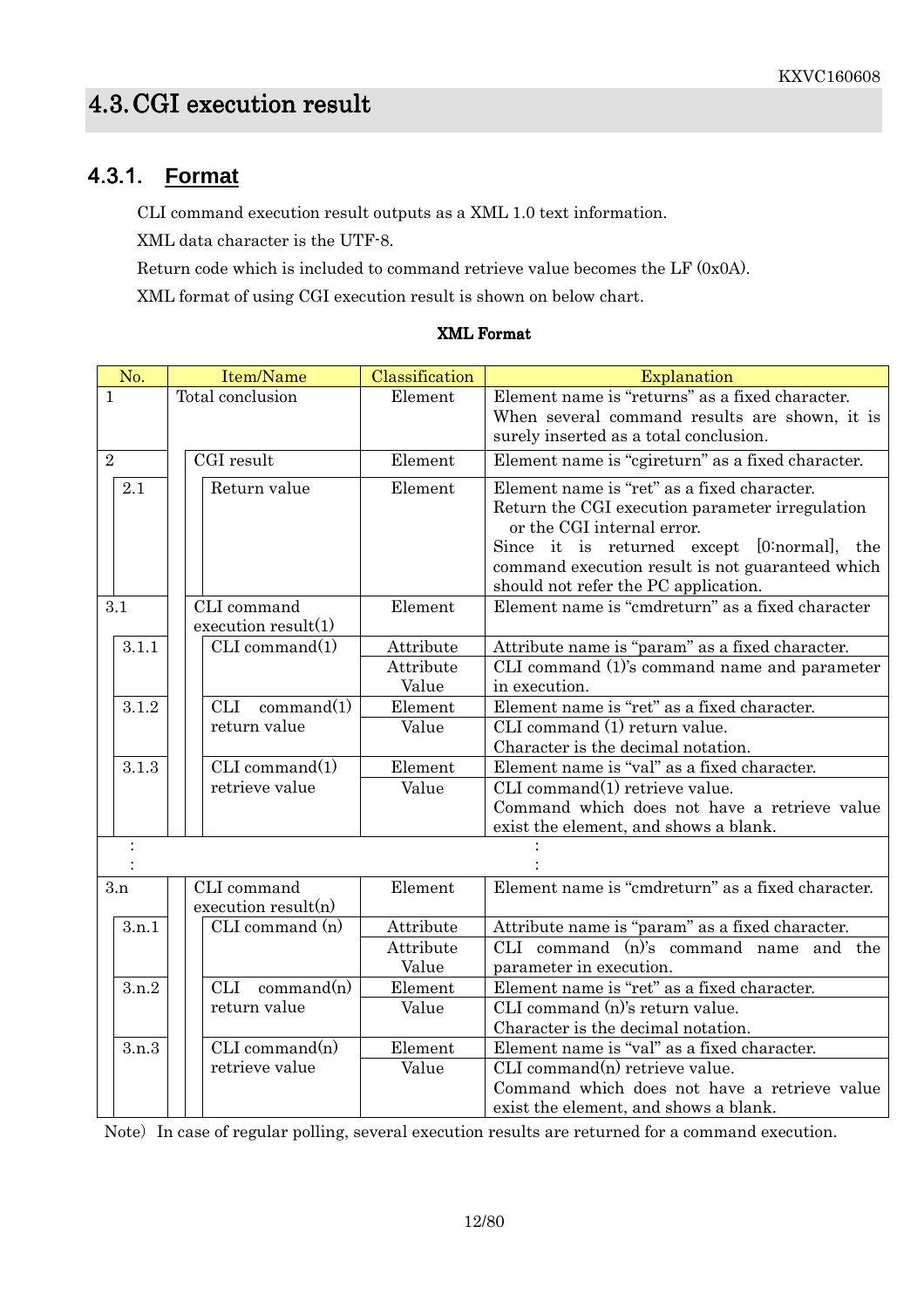### 4.3.2. **Special character strings conversion**

Special character in XML converts a based on XML1.0 regulations. Character string in the execution result XML converts a based on the XML regulations. It is avoid collapsing XML format which is included command execution result output's character strings. PC application can convert to the displayed character with using normal XML library. Conversion characters are shown on the below chart.

#### Examples for the Conversion Character

| No. | Displayed<br>character | Notation on the<br>XMT. |
|-----|------------------------|-------------------------|
|     |                        | <                       |
|     |                        | >                       |
|     |                        | &                       |

### 4.3.3. **XML data example**

It is shown the XML data example.

1) Command

Carry out the following command by CGI.

- ・"curlayout get"
- 2) CGI execution result

|                                                                                                                | $\gamma$ xml version="1.0" encoding="utf-8" ?                               |
|----------------------------------------------------------------------------------------------------------------|-----------------------------------------------------------------------------|
| <returns></returns>                                                                                            |                                                                             |
|                                                                                                                | CGI result                                                                  |
| <cgireturn><br/><math>&lt;</math>ret&gt;<math>O</math><math>k</math>/ret&gt;</cgireturn>                       | CGI result                                                                  |
|                                                                                                                |                                                                             |
|                                                                                                                | If the CGI result is except [0:normal], it is error which should be ignore. |
| <cmdreturn param="curlayout get"><br/><math>&lt;</math>ret&gt;<math>O</math><math>k</math>/ret&gt;</cmdreturn> | Command's execution contents                                                |
|                                                                                                                | "Curlayout "command                                                         |
| $\langle \text{val}\rangle$ <i>curlayout</i> = 3<br>$\langle \text{val} \rangle$                               | execution result                                                            |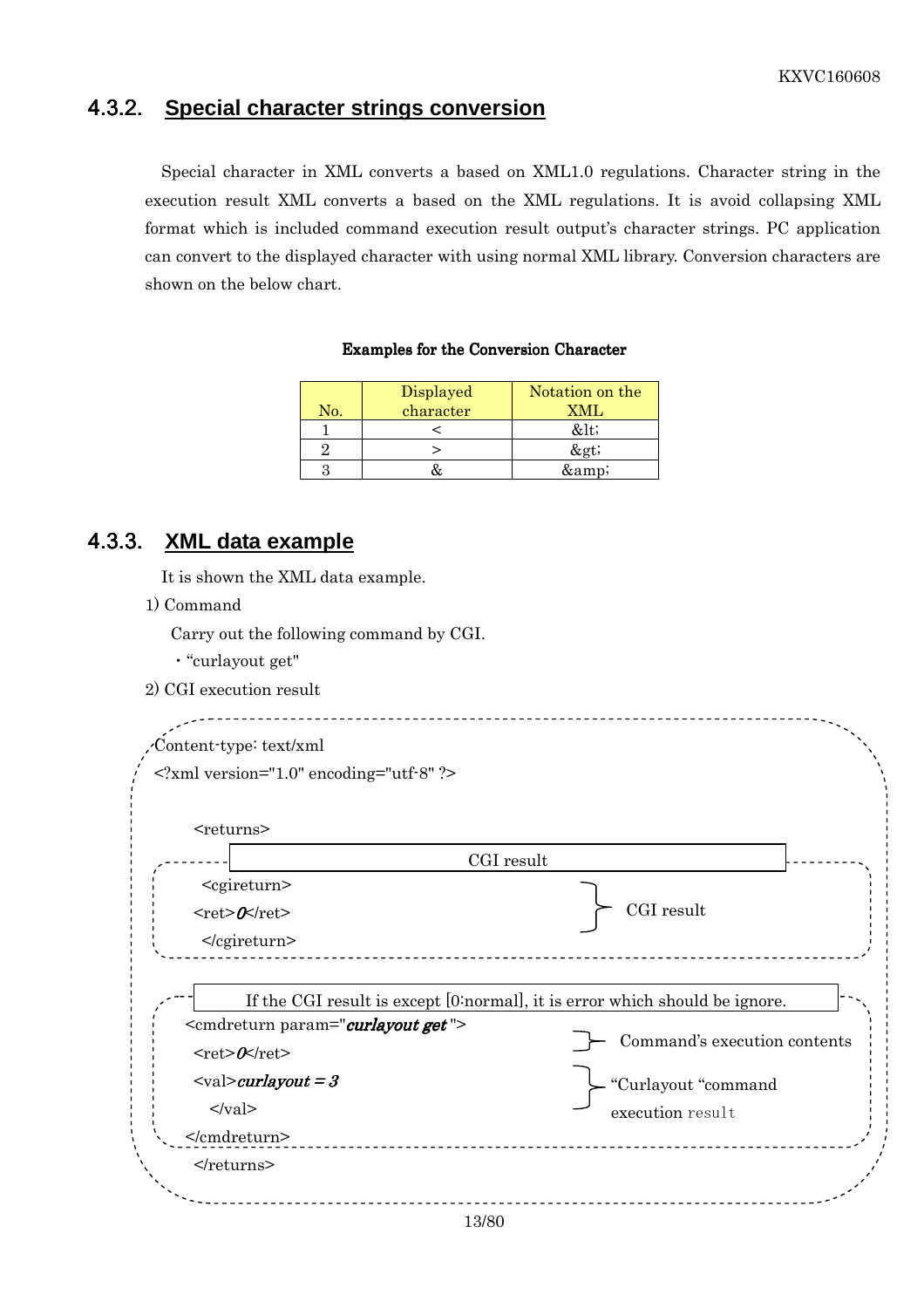## 4.4. Authentication method

Authentication is used the digest authentication method.

When it required CGI execution to a unit from PC application, it returns the response code "401" with the digest authentication method from unit HTTP server to PC application which requires the authentication, therefore PC application need to send account and password. Account and password are used as same as login.

In addition, the digest authentication is different from login, it is used for every CGI execution.

 $(1)$  In case of digest authentication is successful

For the authentication requirement from a unit, CLI command are possible to use when PC sends right account and password and success to certified.

Unit CGI outputs as the CGI execution result for the CLI command execution result.

 $(2)$  In case of digest authentication is failed

"401" is returned as a response code when wrong account or password were sent, or were not sent anything during the authentication requirement from a unit.

### 4.5. CGI program

It carries out with sending CGI execution parameter as necessary to the following URL from PC application.

URL is shown as follows.

http:// unit IP address/(cgi program name)

Unit CGI cgi program name is shown as follows. It needs to be careful that only download file uses "get".

| No. | Operation                   | <b>URL(CGI Program)</b> | Method      | <b>Note</b>                 |
|-----|-----------------------------|-------------------------|-------------|-----------------------------|
|     | Login                       | pcLogin.cgi             | <b>POST</b> |                             |
| 2   | Logout                      | pcLogout.cgi            | <b>POST</b> |                             |
| 3   | (periodic retrieve)         | pcPollInfo.cgi          | <b>POST</b> | Out of the external control |
|     |                             |                         |             | interface specification     |
|     |                             |                         |             | (reference)See chapter 11.  |
| 4   | Various commands            | pcCmdExec.cgi           | <b>POST</b> |                             |
| 5   | Contact List download       | pcDlAddr.cgi            | <b>GET</b>  |                             |
| 6   | Call history download       | pcDlLog.cgi             | <b>GET</b>  | classification : cnf        |
| 7   | Fault log download          | pcDlLog.cgi             | <b>GET</b>  | classification : alm        |
| 8   | Administration log download | pcDlLog.cgi             | <b>GET</b>  | classification: ope         |
| 9   | Operation log download      | pcDlLog.cgi             | <b>GET</b>  | classification : inf        |
| 10  | One lump data download      | pcDlLogAll.cgi          | <b>GET</b>  |                             |
| 11  | Address book upload         | pcUlAddr.cgi            | <b>POST</b> |                             |
| 12  | Configuration data          | pcUlXml.cgi             | <b>POST</b> |                             |
| 13  | Profile upload              | pcUlProfile.cgi         | <b>POST</b> |                             |
| 14  | Encryption data upload      | pcUlSecConf.cgi         | <b>POST</b> |                             |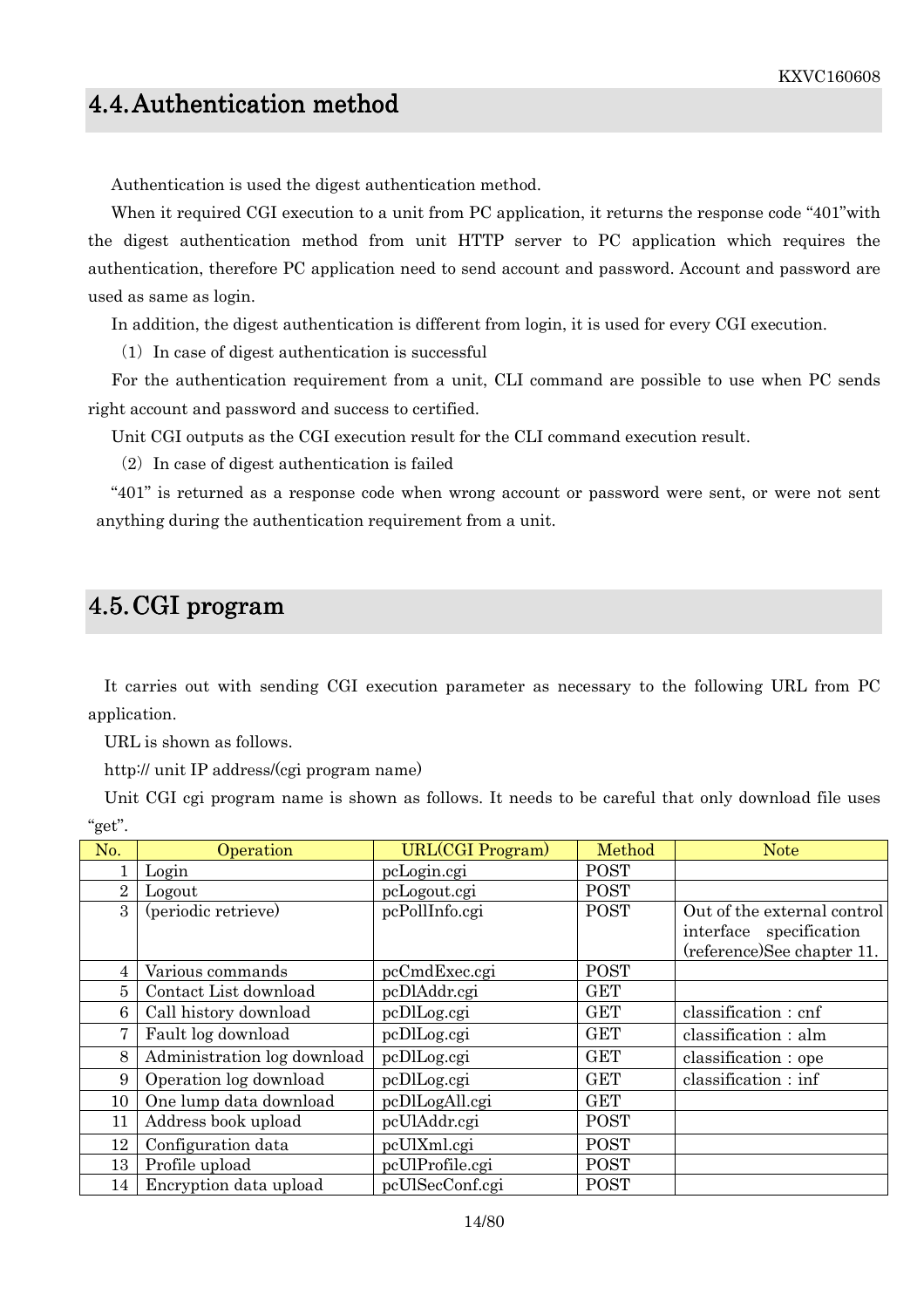# 4.6. HTTP response / Management result

When this CGI carried out, the following HTTP responses are replied.

| Factor                              | <b>HTTP</b> status |
|-------------------------------------|--------------------|
| <b>Success</b>                      | 200                |
| Fail to certificate                 | 403                |
| Non-login                           | 551                |
| Login to another system             | 552                |
| Session timeout                     | 553                |
| Fail to get IP address at unit side | 554                |
| Busy call, and so on                | 561                |
| Upload file failure, etc.           | 562                |
| Request error                       | 571                |
| (uploaded request style failure)    |                    |
| Size error                          | 572                |
| (uploaded file size failure)        |                    |
| Internal error                      | 500                |

\*From 551 to 572 is used in download or upload only.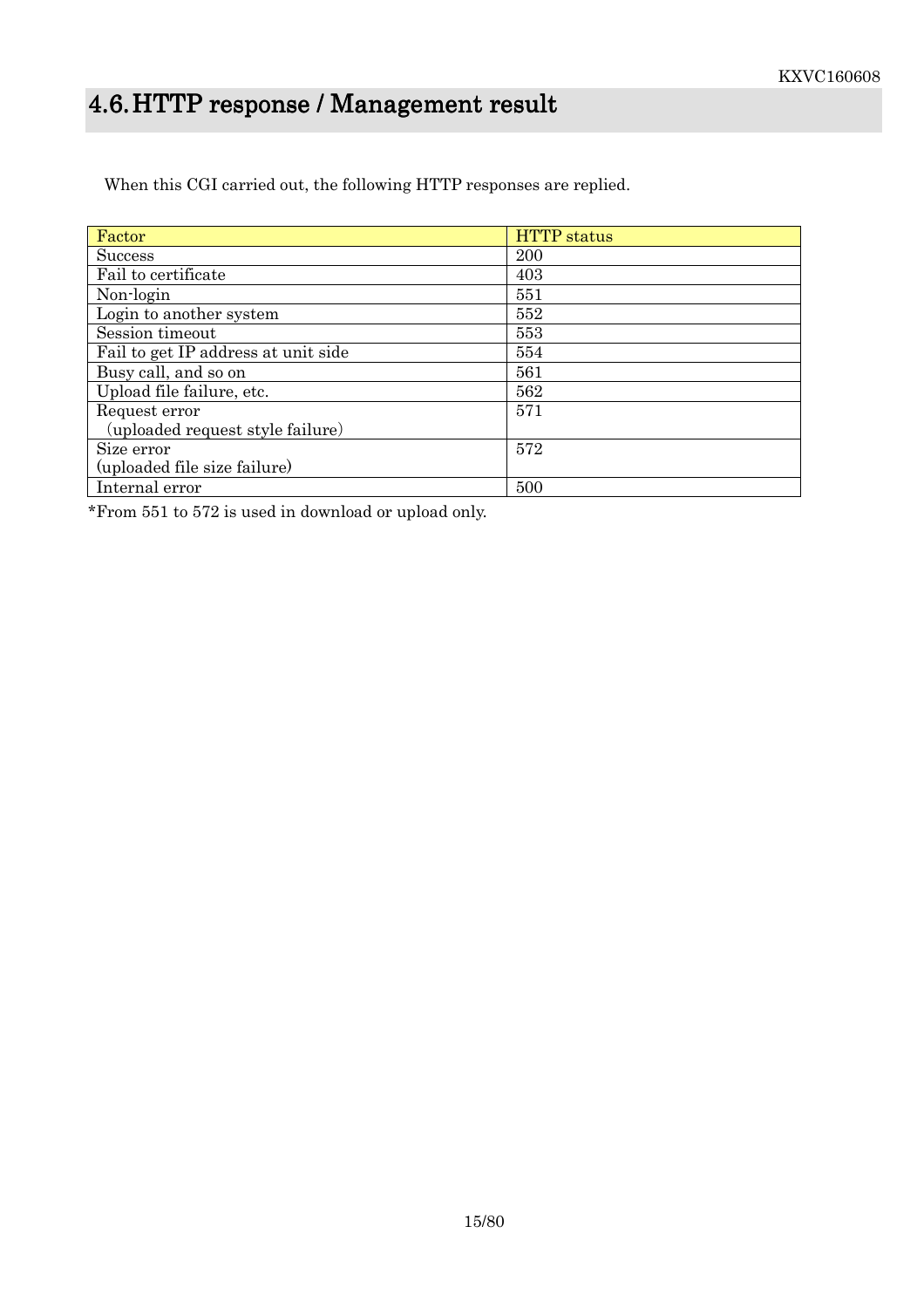In addition, on each external control interface command which is for upload or except upload, management result is returned by the XML as a CGI execution result except HTTP response. Management result list is shown on below chart.

| Value          | Meaning                                        | Explanation/Handling                                                                                                                                                                                                   |
|----------------|------------------------------------------------|------------------------------------------------------------------------------------------------------------------------------------------------------------------------------------------------------------------------|
| $\overline{0}$ | Normal end                                     |                                                                                                                                                                                                                        |
| 1000           | Management mode error                          | It is returned when the unit management mode does not set up<br>the PC mode.<br>Confirm unit setting value.                                                                                                            |
| 1001           | Environment variable<br>retrieve failure       | It is returned when the environment variable at the unit CGI<br>side (certified account/password, PC IP address, etc.) does not<br>acquire.<br>It is possible to have a trouble on the unit.                           |
| 1002           | CGI execution requirement<br>PC does not login | It is returned when various command CGI carried out before<br>carry out the CGI login.<br>Confirm whether the login CGI carries out, or CGI execution<br>result has a failure.                                         |
| 1003           | Number of Login failure                        | It is returned when it carries out the login CGI with 2 PCs, carry<br>out the login CGI or logout CGI from different IP's PC within 30<br>seconds.<br>Confirm whether other PC logins or not.                          |
| 1004           | Session timeout                                | It is returned when the CGI does not carry out more than 30<br>seconds after login.<br>Confirm whether various command CGIs (especially, regular<br>management command)<br>does not carry out more than 30<br>seconds. |
| 2000           | POST data size failure                         | It is returned the Content-Length header value is set except<br>number value or isn't set anything.<br>Confirm the value which is set on the Content-Length header.                                                    |
| 2001           | POST data size failure                         | It is returned when the Content-Length header value exceed.<br>Confirm the set value to the Content-Length header.                                                                                                     |
| 2002           | POST data retrieve failure                     | It is returned when a unit could not acquire the CGI execution<br>parameter.<br>Confirm whether the CGI execution parameter is set.                                                                                    |
| 3000           | CLI command error<br>(not permitted command)   | It is returned when commands which do not correspond to this<br>interface are sent as a CGI execution parameter.<br>Confirm whether corresponded command is set to the CGI<br>execution parameter.                     |
| 3001           | CLI command execution<br>command failure       | It is returned when the CLI command could not carry out.<br>whether<br>corresponded<br>command is set include<br>Confirm<br>parameter to the CGI execution parameter.                                                  |
| 4000           | Response size failure                          | It is returned when the CGI execution result output failed.<br>It might have a failure on the unit.                                                                                                                    |
| 9999           | Other failures                                 | It is returned when some errors can not specify from 1000 to<br>3001.<br>It might have a failure on the unit.                                                                                                          |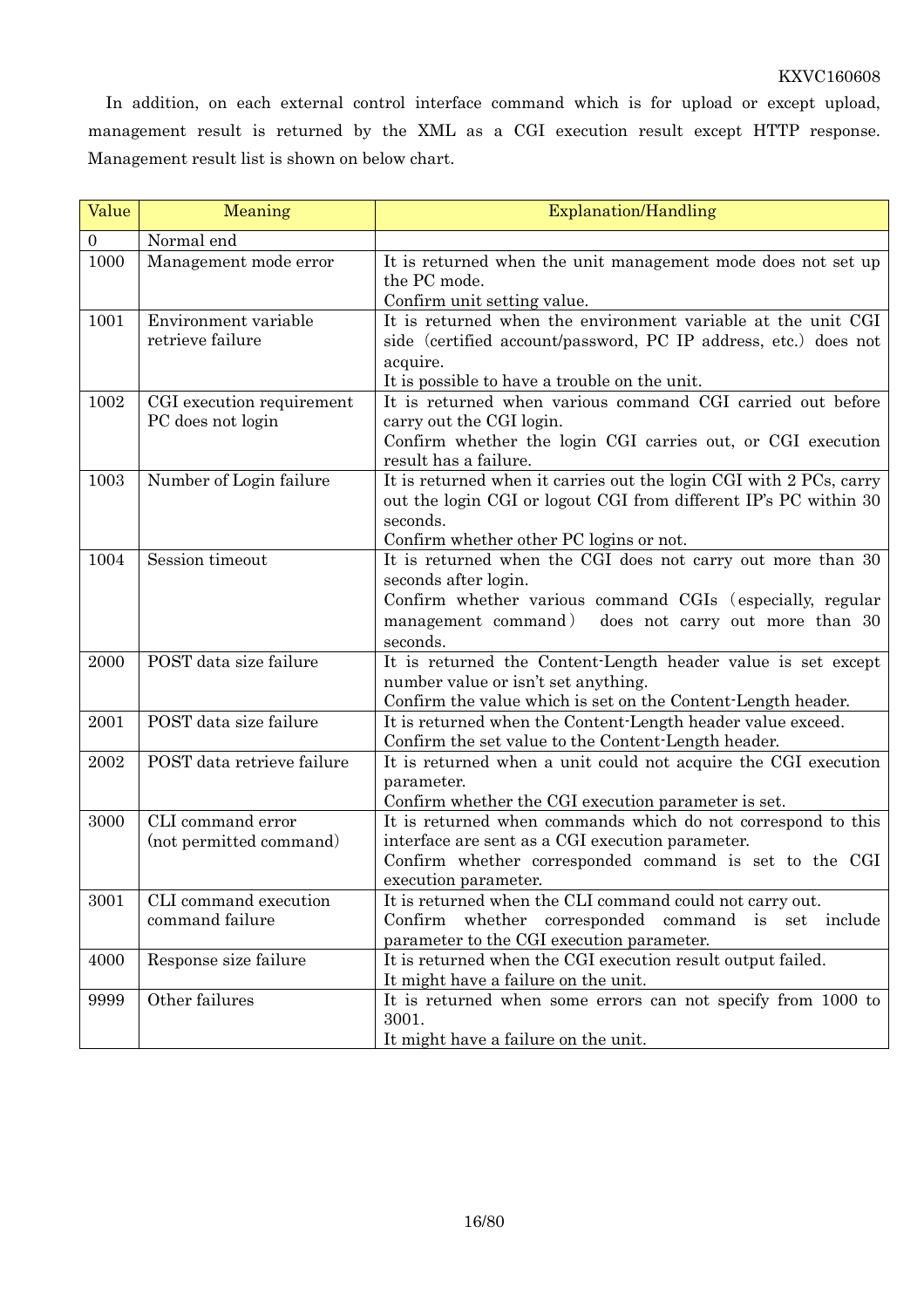# 4.7. Error during command execution

In case error occurred during command execution, this code is set up on XML. It shows error during command execution as follows.

| Value(DEC) | Value(HEX) | Meaning                          | <b>Explanation/Procedure</b>                                     |
|------------|------------|----------------------------------|------------------------------------------------------------------|
| 2147487745 | 80001001   | Fatal error                      | Fatal error occurs at inside. System reset                       |
| 2147487747 | 80001003   |                                  | is necessary.                                                    |
| 2147487753 | 80001009   |                                  |                                                                  |
| 2147487754 | 8000100A   |                                  |                                                                  |
| 2147487755 | 8000100B   |                                  |                                                                  |
| 2147487756 | 8000100C   |                                  |                                                                  |
| 2147487757 | 8000100D   |                                  |                                                                  |
| 2147487758 | 8000100E   |                                  |                                                                  |
| 2147487746 | 80001002   | Wrong parameter                  | Execution parameter has an error.                                |
| 2147487748 | 80001004   | No existing command              | The command is not existing                                      |
| 2147487749 | 80001005   | Command unavailable              | There is not able to executive the                               |
|            |            |                                  | under<br>condition.<br>Confirm<br>command                        |
|            |            |                                  | condition and try again.                                         |
| 2147487750 | 80001006   | No access permission             | It is not permitted to access specified                          |
|            |            |                                  | command.                                                         |
| 2147487759 | 8000100F   | Not executable                   | The command is not supported.                                    |
| 2147487760 | 80001010   | It is not activated              | Need activation for carrying out the                             |
|            |            |                                  | function                                                         |
| 2147487761 | 80001011   | Not executable on this model     | This<br>model<br>does<br>$\operatorname{not}$<br>support<br>this |
|            |            |                                  | command.                                                         |
| 2147491841 | 80002001   | Video source duplication         | Specified video source is in use                                 |
| 2147491843 | 80002003   | Session change is impossible.    | Session change notice failed.                                    |
| 2147491845 | 80002005   | Not SIP registered               | It has not registered SIP yet.                                   |
| 2147491846 | 80002006   | Site addition failure            | Addition of another site is failed.                              |
| 2147491847 | 80002007   | License port over                | The number of licenses port exceeds.                             |
| 2147491851 | 8000200B   | Network disconnect               | Network disconnected                                             |
| 2147491852 | 8000200C   | Wrong address (own IP)           | It is calling to own unit.                                       |
| 2147491853 | 8000200D   | Address duplication              | Multipoint call address is duplicated.                           |
| 2147491854 | 8000200E   | Wrong bandwidth                  | Specified bandwidth has an error.                                |
| 2147491855 | 8000200F   | Not get domain name              | It has not gotten domain name.                                   |
| 2147491859 | 80002013   | Entry restriction of profile     | Not connected due to entry restriction of                        |
|            |            |                                  | profile.                                                         |
| 2147491860 | 80002014   | Wrong address                    | Address is wrong                                                 |
| 2147491861 | 80002015   | Sending content of single stream | Content sharing by single stream is not                          |
|            |            | is not available                 | available during dual stream.                                    |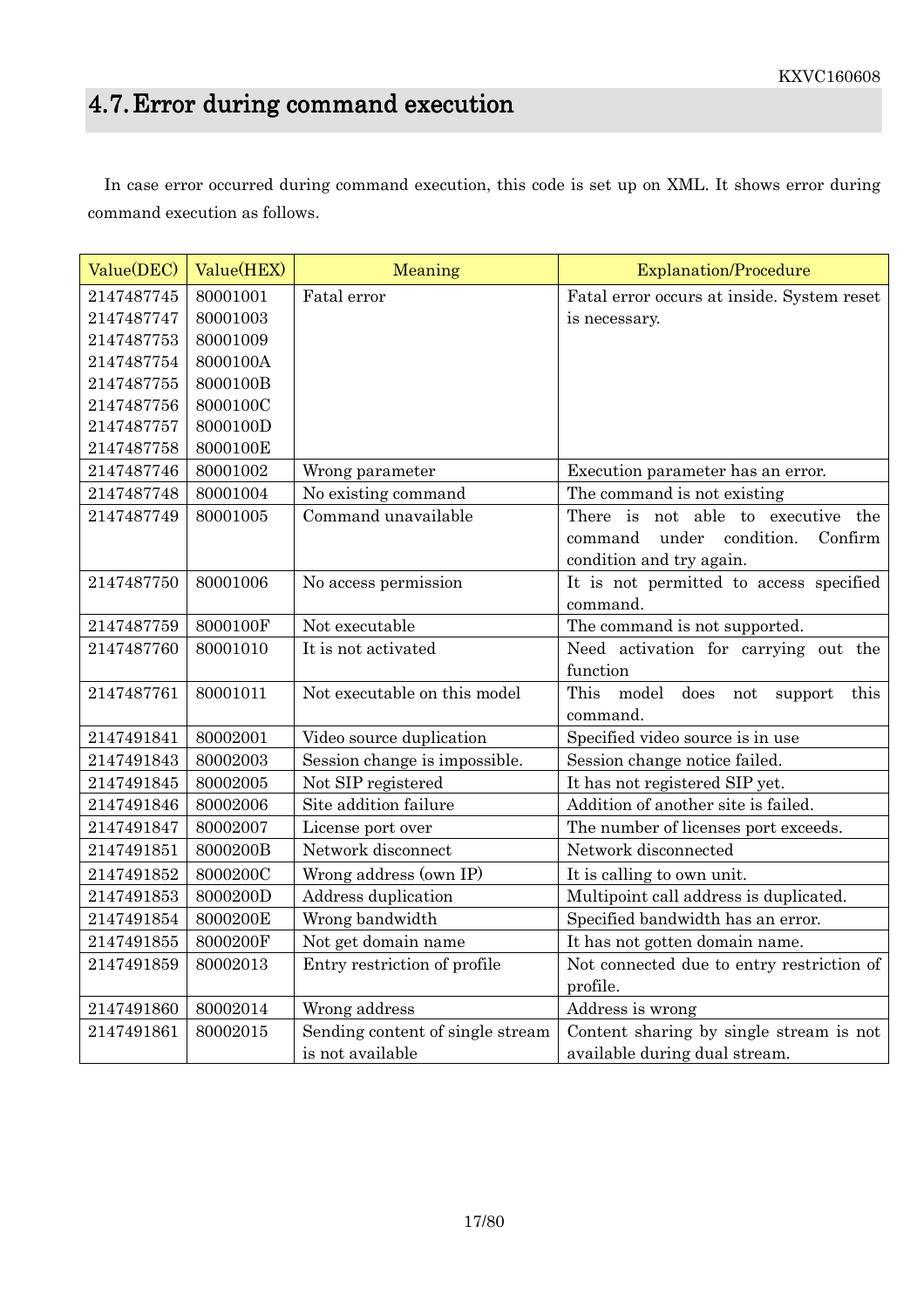# 4.8. Command list

| Chapter & Section                                                                          |                                            | Command name     | $-Ver4.15$         | Ver4.20      | Ver4.25<br>Ver4.30 |
|--------------------------------------------------------------------------------------------|--------------------------------------------|------------------|--------------------|--------------|--------------------|
| 6 CLI commands                                                                             |                                            |                  |                    |              |                    |
| 6.1 Get commands                                                                           |                                            |                  |                    |              |                    |
| 6.1.1                                                                                      | Unit version retrieve                      | version          | V                  | V            | V                  |
| 6.1.2                                                                                      | Firmware ID retrieve                       | fdlfwid          | V                  | N/A          | $\checkmark$       |
| 6.1.3                                                                                      | Current value of connection mode retrieve  | curconnectmode   | $\boldsymbol{\nu}$ | $\checkmark$ | V                  |
| 6.1.4                                                                                      | Incoming call setting retrieve             | incoming         | V                  | V            | V                  |
| 6.1.5                                                                                      | Forced-reply setting retrieve              | guiforcereply    | V                  | N/A          | V                  |
| 6.1.6                                                                                      | NAT Traversal Service information retrieve | natsrv           | V                  | $\checkmark$ | $\checkmark$       |
| 6.1.7                                                                                      | Conference Profile retrieve                | profile          | $\checkmark$       | $\checkmark$ | $\checkmark$       |
| 6.1.8                                                                                      | Contents share information retrieve        | changecontent    | V                  | V            | V                  |
| 6.1.9                                                                                      | AV connection state retrieve               | avstate          | V                  | V            | V                  |
| 6.1.10                                                                                     | Screen layout information retrieve         | curlayout        | V                  | V            | $\checkmark$       |
| 6.1.11                                                                                     | PinP status retrieve                       | displaypip       | V                  | V            | V                  |
| 6.1.12                                                                                     | Master sound volume retrieve               | mastervol        | V                  | V            | V                  |
| 6.1.13                                                                                     | Microphone state retrieve                  | micstate         | V                  | V            | V                  |
| 6.1.14                                                                                     | System management state retrieve           | state            | V                  | V            | $\checkmark$       |
| 6.1.15                                                                                     | Collect conference information             | confinfo         | $\boldsymbol{\nu}$ | V            |                    |
|                                                                                            | Confirmation for the camera control        |                  |                    |              |                    |
| 6.1.16                                                                                     | propriety (Collect each function)          | camerastate      | V                  | V            |                    |
|                                                                                            | Confirmation for the camera control        |                  |                    |              |                    |
| 6.1.17                                                                                     | propriety (Collect all functions in once)  | camerastate      | V                  | V            |                    |
| 6.1.18                                                                                     | Aspect ratio retrieve                      | aspect           | V                  | V            | V                  |
| 6.1.19                                                                                     | CPn retrieve                               | cpnlayout        | V                  | V            | V                  |
| 6.1.20                                                                                     | Site name display status retrieve          | sitename         | $\boldsymbol{\nu}$ | V            | $\checkmark$       |
| 6.1.21                                                                                     | Audio mixture status retrieve              | audiofmute       | V                  | V            | V                  |
| 6.1.22                                                                                     | Specified site for audio mixture retrieve  | audiomixsite     | N/A                | N/A          | V                  |
| 6.1.23                                                                                     | MCU operation mode retrieve                | mcumode          | N/A                | N/A          | V                  |
| 6.1.24                                                                                     | Statics information retrieve               | statinfo         | $\checkmark$       | $\checkmark$ | $\checkmark$       |
| 6.1.25                                                                                     | Static information retrieve: sub stream    | dualstatinfo     | V                  | V            | V                  |
| 6.1.26                                                                                     | Standby state retrieve                     | standbystate     | $\checkmark$       | V            | V                  |
| 6.1.27                                                                                     | Communicating encoder information          | videoencodeinfo  | V                  | V            |                    |
|                                                                                            | retrieve                                   |                  |                    |              | V                  |
| 6.1.28                                                                                     | Activation Information retrieve            | actinfo          | N/A                | N/A          | $\checkmark$       |
| 6.1.29                                                                                     | IPv4 address of LAN1 retrieve              | curnetwork       | $\rm N/A$          | N/A          |                    |
| 6.1.30                                                                                     | IPv4 address of LAN2 retrieve              | network2         | N/A                | N/A          | V<br>$\checkmark$  |
| 6.1.31                                                                                     | IPv6 address of LAN1 retrieve              | curv6network     | $\rm N/A$          | $\rm N/A$    | $\checkmark$       |
| 6.1.32                                                                                     | IPv6 address of LAN2 retrieve              | cruv6network2    | $\rm N/A$          | N/A<br>N/A   | $\checkmark$       |
| 6.1.33                                                                                     | IPv4 DNS retrieve                          | curdns           | $\rm N/A$          |              |                    |
| 6.1.34                                                                                     | IPv6 DNS retrieve                          | v6dns            | N/A                | N/A          | V                  |
| 6.1.35                                                                                     | Network status of LAN1 retrieve            | nwstate          | $\rm N/A$          | $\rm N/A$    | V                  |
| 6.1.36                                                                                     | Network status of LAN2 retrieve            | nwstate2         | N/A                | N/A          | $\checkmark$       |
| $\checkmark$<br>IP address of WAN retrieve<br>$\rm N/A$<br>$\rm N/A$<br>6.1.37<br>curwanip |                                            |                  |                    |              |                    |
| 6.2 Setting commands                                                                       |                                            |                  |                    |              |                    |
| 6.2.1                                                                                      | Layout Settings                            | layout           | V<br>$\checkmark$  | V<br>V       | V<br>$\checkmark$  |
| 6.2.2                                                                                      | Master volume settings                     | mastervol        | $\checkmark$       | V            | $\checkmark$       |
| 6.2.3                                                                                      | Microphone mute settings                   | mictoggle        |                    |              |                    |
| 6.2.4                                                                                      | Main stream image exchange                 | changemainstream | V                  | V            | V                  |
| $6.2.5\,$                                                                                  | Contents sharing starts/changes/ends       | changecontent    | V                  | V            | V<br>$\checkmark$  |
| $6.2.6\,$                                                                                  | PinP setting                               | displaypip       | $\checkmark$       | $\checkmark$ |                    |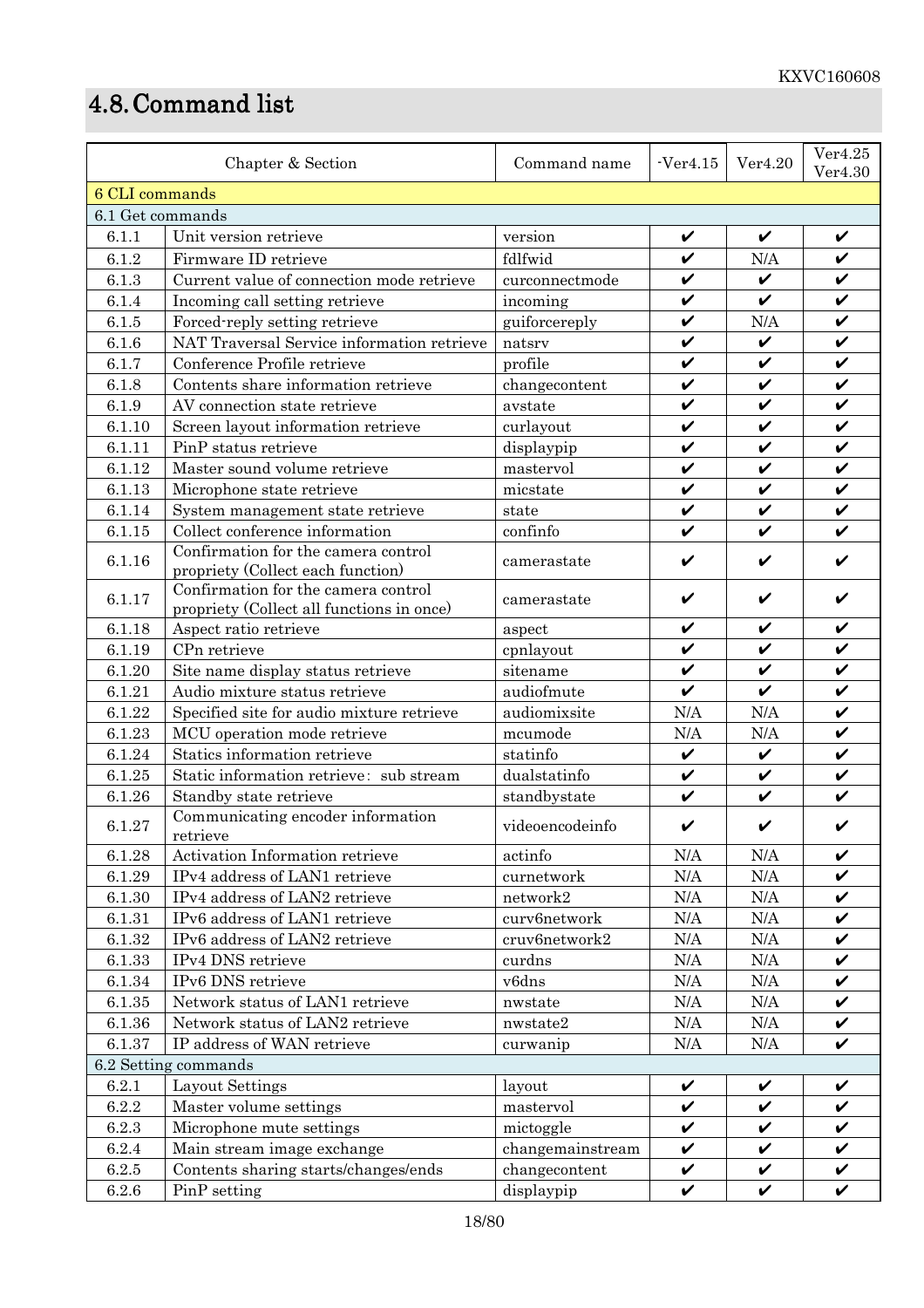| 6.2.7                                                                | CPn setting                                | cpnlayout         | V                  | $\checkmark$       | V            |
|----------------------------------------------------------------------|--------------------------------------------|-------------------|--------------------|--------------------|--------------|
| 6.2.8                                                                | Site name display setting                  | sitename          | V                  | $\boldsymbol{\nu}$ | V            |
| 6.2.9                                                                | Audio mixture setting                      | audiofmute        | $\checkmark$       | $\checkmark$       | $\checkmark$ |
| 6.2.10                                                               | Specified site for audio mixture setting   | audiomixsite      | N/A                | N/A                | $\checkmark$ |
| 6.2.11                                                               | Specified position setting                 | profilesitesel    | N/A                | N/A                | $\checkmark$ |
| 6.2.12                                                               | MCU operation mode setting                 | mcumode           | N/A                | N/A                | $\checkmark$ |
| 6.2.13                                                               | Aspect ratio settings                      | aspect            | $\checkmark$       | $\checkmark$       | $\checkmark$ |
| 6.2.14                                                               | Profile setting                            | profile           | V                  | $\checkmark$       | V            |
| 6.2.15                                                               | Main display exchange                      | mainmember        | $\checkmark$       | $\checkmark$       | $\checkmark$ |
| 6.2.16                                                               | System reset                               | sysreset          | $\checkmark$       | $\checkmark$       | $\checkmark$ |
| 6.2.17                                                               | System stop(Power off)                     | sysstop           | $\checkmark$       | $\checkmark$       | $\checkmark$ |
|                                                                      | 6.3 Commands for Camera control            |                   |                    |                    |              |
| 6.3.1                                                                | Pan tilt control                           | cameramove        | $\checkmark$       | V                  | $\checkmark$ |
| 6.3.2                                                                | Zoom control                               | camerazoom        | V                  | V                  | $\checkmark$ |
| 6.3.3                                                                | Recalling registered preset                | camerapresetcall  | V                  | V                  | V            |
| 6.3.4                                                                | Preset registration                        | camerapresetstore | V                  | V                  | V            |
| 6.3.5                                                                | Temporarily prohibition for camera control |                   | V                  | V                  | V            |
|                                                                      | from other site                            | cameraoccupy      |                    |                    |              |
| 6.3.6                                                                | Camera setting instruction                 | cameracecinfo     | V                  | V                  | V            |
| 6.3.7                                                                | Focus mode setting                         | camerafocusmode   | $\checkmark$       | $\checkmark$       | $\checkmark$ |
| 6.3.8                                                                | Focus position setting                     | camerafocusarea   | V                  | $\checkmark$       | $\checkmark$ |
| 6.3.9                                                                | Focus level adjustment                     | camerafocuslevel  | $\checkmark$       | $\checkmark$       | $\checkmark$ |
| 6.3.10                                                               | White balance setting                      | camerawbalance    | $\checkmark$       | $\checkmark$       | $\checkmark$ |
| 6.3.11                                                               | Brightness mode setting                    | camerabrightmode  | V                  | $\checkmark$       | $\checkmark$ |
| 6.3.12                                                               | Brightness level setting                   | camerabrightlevel | V                  | $\checkmark$       | $\checkmark$ |
| $6.3.13\,$                                                           | Backlight repair Setting                   | camerabacklight   | $\checkmark$       | $\checkmark$       | $\checkmark$ |
| 6.3.14                                                               | Digital zoom setting                       | cameradigzoom     | $\checkmark$       | $\checkmark$       | $\checkmark$ |
| 6.3.15                                                               | Trimming zoom setting                      | camerapinp        | $\checkmark$       | $\checkmark$       | $\checkmark$ |
| 6.3.16                                                               | Flicker setting                            | cameraflicker     | $\checkmark$       | $\checkmark$       | $\checkmark$ |
| 6.3.17                                                               | Camera setting value acquirement           | camerainfo        | $\checkmark$       | $\checkmark$       | $\checkmark$ |
| Camera initialization<br>6.3.18                                      |                                            | camerainit        | V                  | $\boldsymbol{\nu}$ | V            |
| 6.4 Commands for communication                                       |                                            |                   |                    |                    |              |
| 6.4.1                                                                | Start conference, Add terminal             | invitemember      | V                  | V                  | V            |
| 6.4.2                                                                | End conference, Leave terminal             | dropmember        | $\checkmark$       | $\checkmark$       | V            |
| 6.4.3                                                                | Connection response                        | invitememrsp      | $\checkmark$       | $\boldsymbol{\nu}$ | $\checkmark$ |
| 6.4.4                                                                | DTMF sending                               | senddtmf          | V                  | V                  | $\checkmark$ |
| 6.4.5                                                                | Session ID acquirement                     | callsessionid     | V                  | V                  | V            |
| 7 Remote control emulation                                           |                                            |                   |                    |                    |              |
|                                                                      | Remote control emulation                   | button            | V                  | V                  | V            |
| 8 Upload/Download                                                    |                                            |                   |                    |                    |              |
| 8.1 Download                                                         |                                            |                   |                    |                    |              |
| 8.1.1                                                                | Download Call history                      |                   | V                  | V                  | V            |
| 8.1.2                                                                | Download other histories                   |                   | $\boldsymbol{\nu}$ | $\boldsymbol{\nu}$ | $\checkmark$ |
| 8.1.3                                                                | Download contact list                      |                   | N/A                | N/A                | $\checkmark$ |
| Log Download in a lump<br>8.1.4<br>$\checkmark$<br>$\checkmark$<br>V |                                            |                   |                    |                    |              |
| 8.2 Upload                                                           |                                            |                   |                    |                    |              |
| 8.2.1                                                                | Upload contact list                        |                   | V                  | V                  | V            |
| 8.2.2                                                                | Configuration data upload                  |                   | V                  | $\checkmark$       | V            |
| 8.2.3                                                                | Profile upload                             |                   | V                  | V                  | V            |
| 8.2.4                                                                | Encryption data upload                     |                   | $\rm N/A$          | $\rm N/A$          | V            |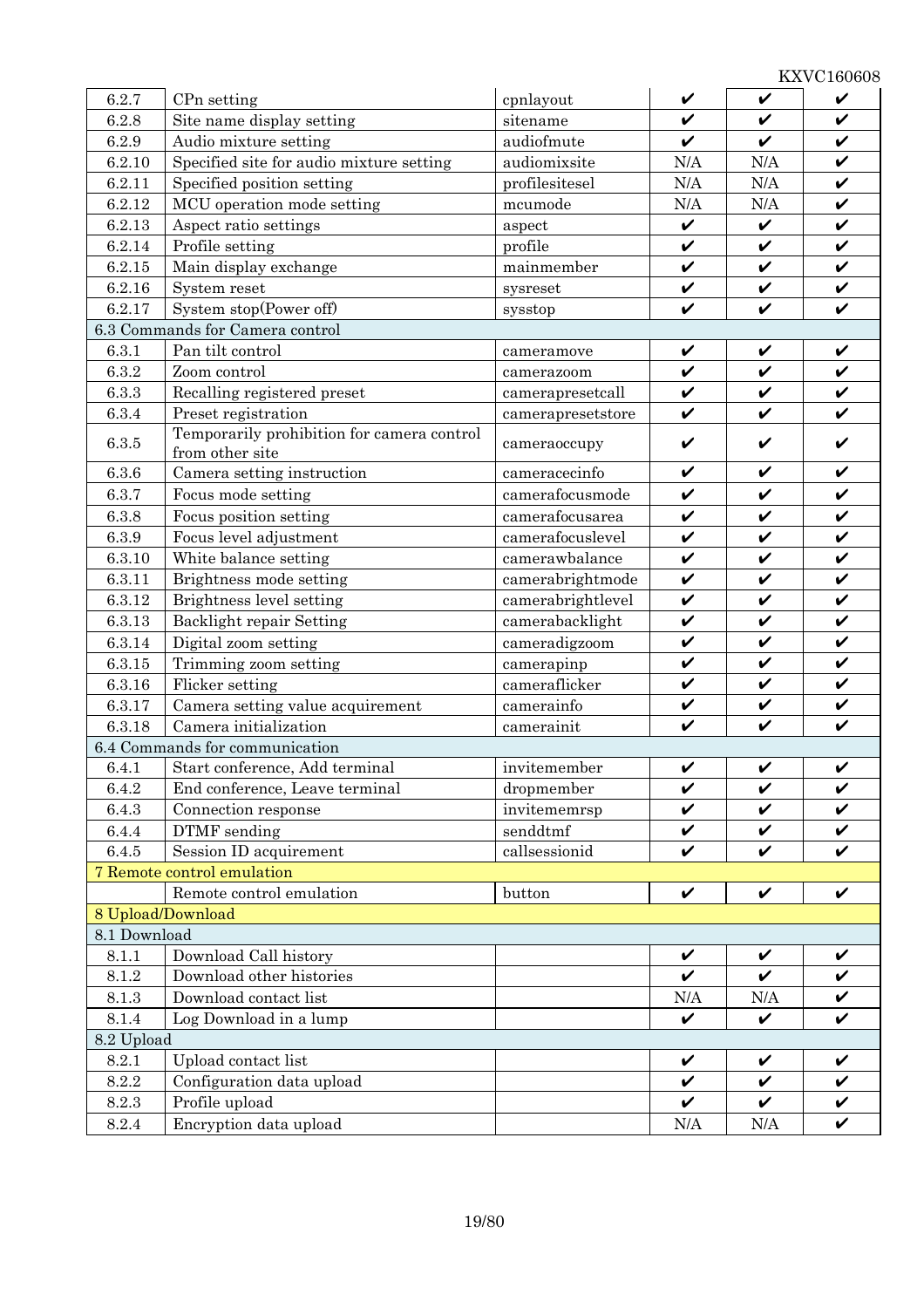# 5. Login/Logout

# 5.1.Login

Carry out "pcLogin.cgi" for login, "pcLogout.cgi" for logout from the PC.

Login needs execution before carry out each function. If you do not carry out login, connection information which a unit holds does not update, therefore command interface does not accept unit CGI.

Login name, Password, and Max simultaneous login number.

・Login: touchpc

・Password: HDVC\_tchpc (Default value. It is possible to change by CLI.)

・Max simultaneous login number:2

Max account number is 2. It is not possible to login simultaneously more than that.

This interface function non-operation timeout is 30 seconds. When it does not receive anything for 30 seconds, it is automatically logout.

Input character's limit is as follows.

・ASCII code from 0x20 to 0x7e.(However, except multiple byte characters.)

 $\cdot$  Prohibit to use '&', '<', '>', and ','.

| <b>Command Name</b>  | Login                                                                                                                          |
|----------------------|--------------------------------------------------------------------------------------------------------------------------------|
| CGI execution        | None                                                                                                                           |
| parameter            |                                                                                                                                |
| Examples for CGI     | $<$ returns $>$                                                                                                                |
| execution result     | <cgireturn></cgireturn>                                                                                                        |
| (Response value XML) | $<$ ret>0 $<$ /ret>                                                                                                            |
|                      | $<$ /cgireturn>                                                                                                                |
|                      |                                                                                                                                |
| Response value       |                                                                                                                                |
| Other explanations   | 1) After successfully login, it can be carried out various commands.<br>2) "ret" comes to success $(0)$ with successful login. |
|                      | 3) After login, status comes to logout without carry out various                                                               |
|                      | commands for 30 seconds which needs to login again.                                                                            |
|                      | 4) MAX simultaneous login number has already exceeded with                                                                     |
|                      | other system, execution result comes to fail (except 0).                                                                       |
|                      | 5) If you login again in login, the execution result comes to success                                                          |
|                      | (0).                                                                                                                           |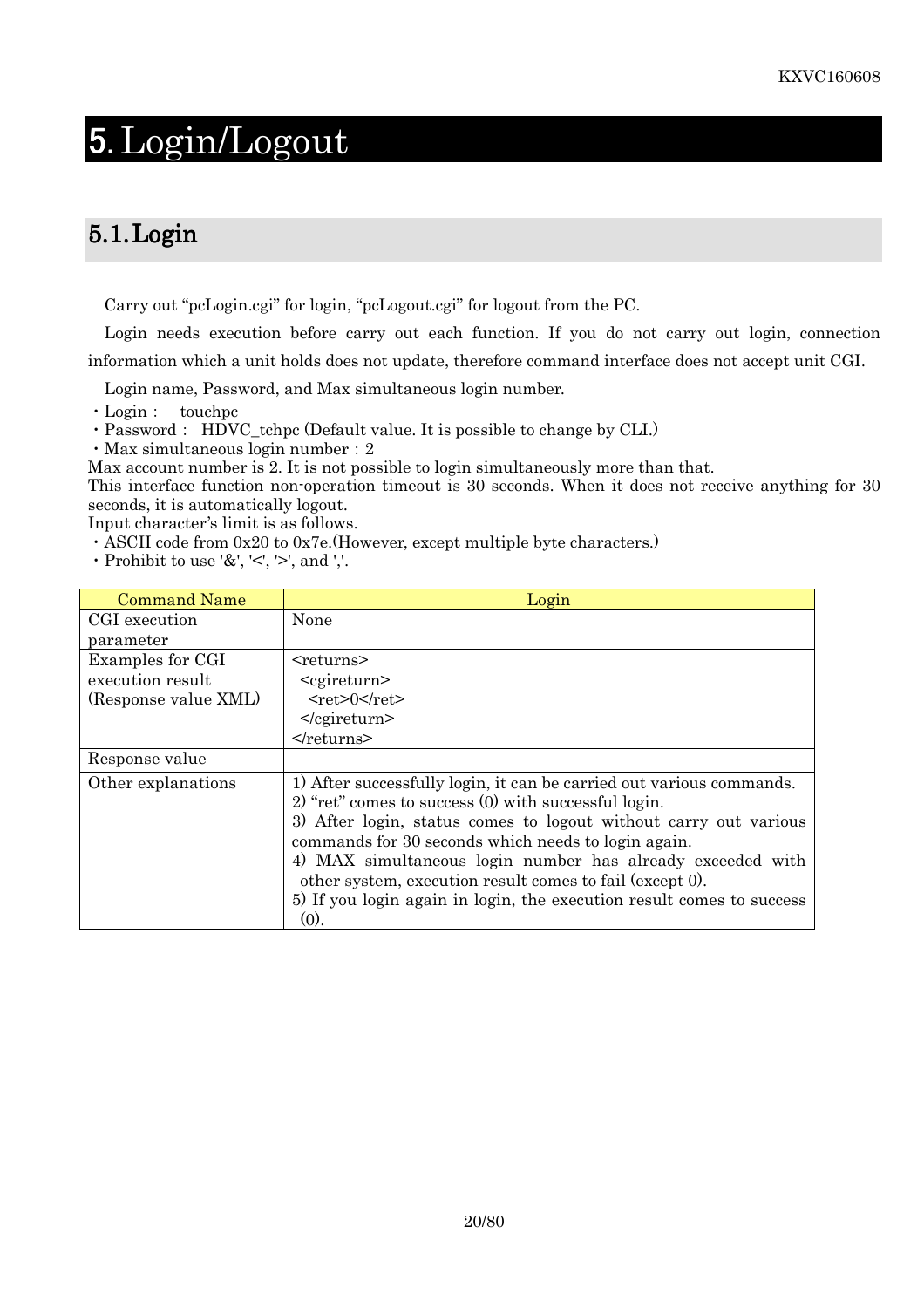# 5.2.Logout

| <b>Command Name</b> | Logout                                                         |
|---------------------|----------------------------------------------------------------|
| CGI execution       | None                                                           |
| parameter           |                                                                |
| Examples for CGI    | $<$ returns $>$                                                |
| execution result    | <cgireturn></cgireturn>                                        |
| (Response value)    | $<$ ret>0                                                      |
| XML)                | $<$ /cgireturn>                                                |
|                     | $\le$ /returns>                                                |
| Response value      |                                                                |
| Other explanations  | 1) Carry out in logout.                                        |
|                     | $2)$ "ret" comes to success $(0)$ with successful logout.      |
|                     | 3) "ret" comes to fail (except 0) with logout failure.         |
|                     | 4) Carry out in logout, execution result comes to success (0). |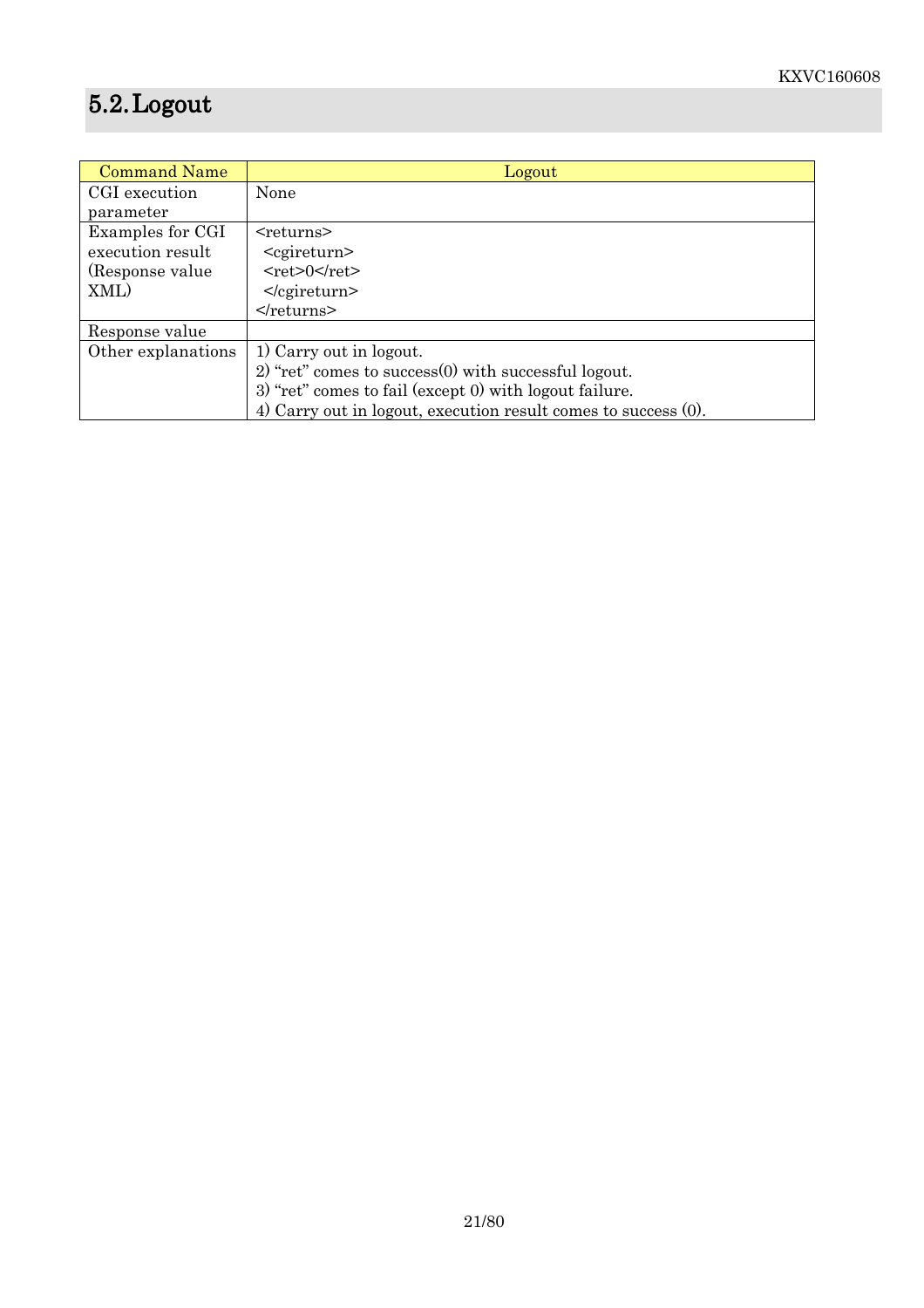# 6. CLI commands

# 6.1. Get commands

### 6.1.1. **Unit version retrieve**

| <b>Command Name</b>                  | <b>Unit Version Retrieve</b>                                                                                                 |
|--------------------------------------|------------------------------------------------------------------------------------------------------------------------------|
| CGI execution                        | cgicmd= version get                                                                                                          |
| parameter                            |                                                                                                                              |
| Examples for CGI<br>execution result | <cmdreturn param="version get"><br/><math>&lt;</math>ret<math>&gt;0</math><math>&lt;</math>/ret<math>&gt;</math></cmdreturn> |
| (Response value)                     | $\langle \mathrm{val}\rangle$ >version = 4.20                                                                                |
| XML)                                 | $\langle \text{val} \rangle$                                                                                                 |
|                                      | $<$ /cmdreturn>                                                                                                              |
| Response value                       | Version notation method : x.xx [additional information]                                                                      |
| Other explanations                   |                                                                                                                              |

## 6.1.2. **Firmware ID retrieve**

| <b>Command Name</b> | <b>Firmware ID Retrieve</b>                    |
|---------------------|------------------------------------------------|
| CGI execution       | cgicmd=fdlfwidget                              |
| parameter           |                                                |
| Examples for CGI    | <cmdreturn param="fdlfwid get"></cmdreturn>    |
| execution result    | $<$ ret>0 $<$ /ret>                            |
| (Response value)    | $\langle \text{val}\rangle$ fwid = 00.04.00.00 |
| XML)                | $\langle \nabla \times a \rangle$              |
|                     |                                                |
| Response value      | 00-04-00-00 : KX-VC1300JP                      |
|                     | $00-05-00-00$ : KX-VC1600JP                    |
|                     | $02 - 04 - 00 - 00$ : KX-VC1300CH              |
|                     | $02 - 05 - 00 - 00$ : KX-VC1300CH              |
|                     | 06-04-00-00 : KX-VC1300(Global, SX)            |
|                     | 06-05-00-00 : KX-VC1300(Global, SX)            |
| Other explanations  |                                                |

## 6.1.3. **Current value of connection mode retrieve**

| <b>Command Name</b>                  | <b>Connection Mode Retrieve</b>                                                  |
|--------------------------------------|----------------------------------------------------------------------------------|
| CGI execution                        | cgicmd= curconnectmode get                                                       |
| parameter                            |                                                                                  |
| Examples for CGI<br>execution result | <cmdreturn param="curconnectmode get"><br/><math>&lt;</math>ret&gt;0</cmdreturn> |
| (Response)<br>value                  | $\leq$ val $\geq$ curconnectmode = 0                                             |
| XML)                                 | $\langle \text{val} \rangle$<br>                                                 |
| Response value                       | 0=IP mode, 1=N/A, 2=NAT Traversal mode, 3=IP/NAT Traversal mode                  |
| Other explanations                   |                                                                                  |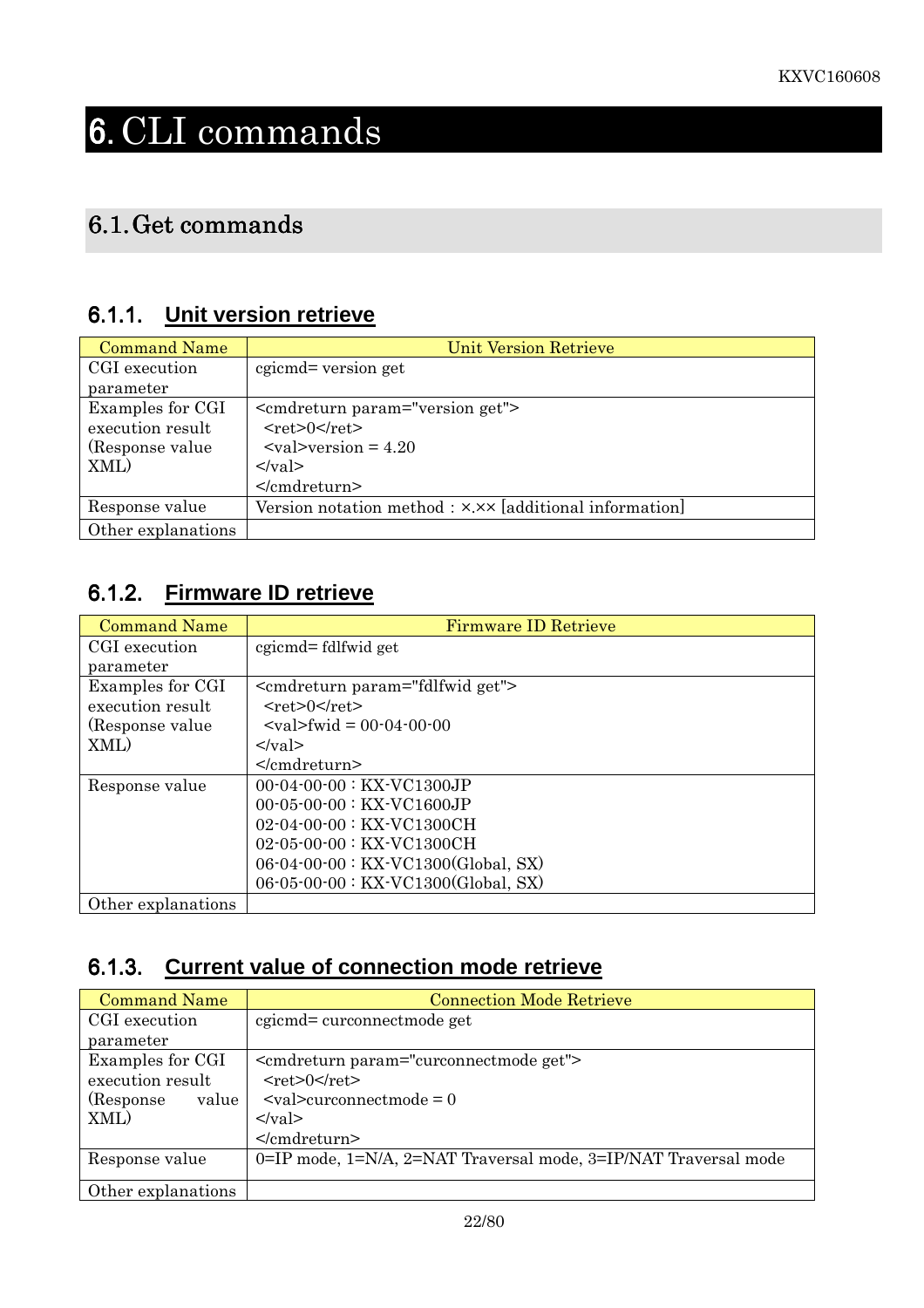| <b>Command Name</b> | <b>Incoming Call Setting Retrieve</b>        |
|---------------------|----------------------------------------------|
| CGI execution       | cgicmd=incoming get                          |
| parameter           |                                              |
| Examples for CGI    | <cmdreturn param="incoming get"></cmdreturn> |
| execution result    | $<$ ret $>0$ $<$ /ret $>$                    |
| (Response value)    | $\langle \text{val}\rangle$ incoming = 1     |
| XML)                | $\langle \text{val} \rangle$                 |
|                     |                                              |
| Response value      | $0:$ manual answer, $1:$ Auto answer         |
| Other explanations  |                                              |

# 6.1.4. **Incoming call setting retrieve**

### 6.1.5. **Forced-reply setting retrieve**

| <b>Command Name</b> | <b>Forced-reply Setting Retrieve</b>                                       |
|---------------------|----------------------------------------------------------------------------|
| CGI execution       | cgicmd=guiforcereply get                                                   |
| parameter           |                                                                            |
| Examples for CGI    | <cmdreturn param="guiforcereply get"></cmdreturn>                          |
| execution result    | $<$ ret $>0$ $<$ /ret $>$                                                  |
| (Response value)    | $\langle \text{val}\rangle$ squiforcereply = 1                             |
| XML)                | $\langle \text{val} \rangle$                                               |
|                     | $<$ /cmdreturn>                                                            |
| Response value      | 0: Disable, 1: Enable                                                      |
| Other explanations  | If incoming setting is set to "1:auto" and guiforcereply setting is set to |
|                     | "1", when an incoming call comes at other than the home screen,            |
|                     | HDVC responds automatically its incoming call without displaying the       |
|                     | incoming confirmation pop-up.                                              |

# 6.1.6. **NAT Traversal Service information retrieve**

| <b>Command Name</b> | <b>NAT Traversal Service Information Retrieve</b>               |
|---------------------|-----------------------------------------------------------------|
| CGI execution       | cgicmd= natsrv get                                              |
| parameter           |                                                                 |
| Examples for CGI    | <cmdreturn param="natsrv get"></cmdreturn>                      |
| execution result    | $<$ ret $>0$ $<$ /ret $>$                                       |
| (Response value)    | $\langle \mathrm{val}\rangle$ state = 1                         |
| XML)                | expirydate = $20160513$                                         |
|                     | $\langle \text{val} \rangle$                                    |
|                     | $<$ /cmdreturn>                                                 |
| Response value      | state (in the service registration)                             |
|                     | $0:$ Unregistered, expire the registration (more than 6 months) |
|                     | $1:$ Registration is completed                                  |
|                     | $2:$ Registration is not completed                              |
|                     | $3:$ Expire the registration (within 6 months)                  |
|                     | expire date (expire date for the service)                       |
|                     | YYYYMMDD / blank character strings                              |
| Other explanations  |                                                                 |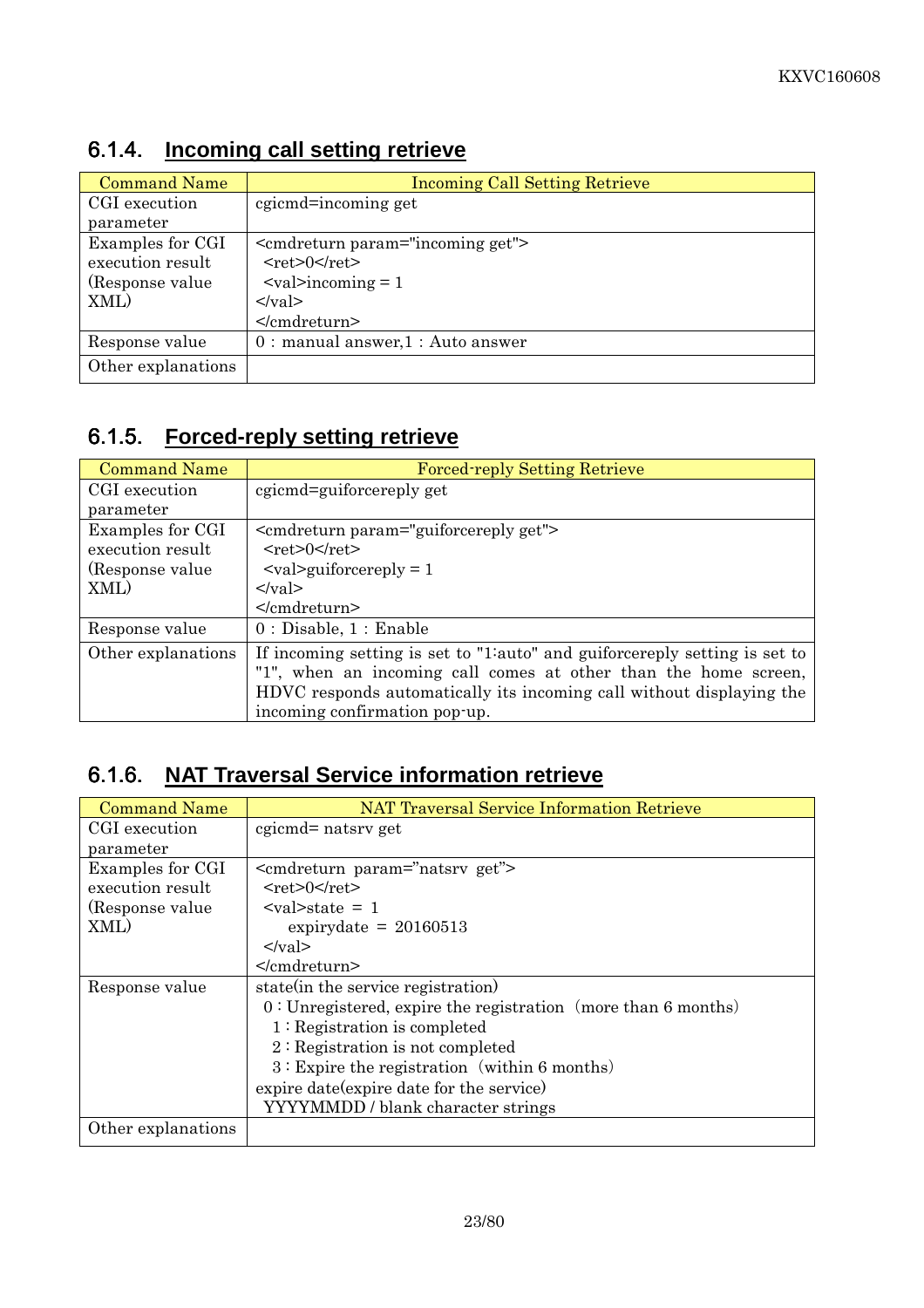#### Command Name Current conference Profile retrieve CGI execution parameter cgicmd= profile get Examples for CGI execution result (Response value XML) <cmdreturn param="profile get">  $<$ ret $>0$  $<$ /ret $>$  $\langle$ val>profile = 1  $\langle \text{val} \rangle$ </cmdreturn> Response value Return current profile number. Available in active state only. Other explanations

### 6.1.7. **Conference Profile retrieve**

### 6.1.8. **Contents share information retrieve**

| <b>Command Name</b> | Contents share information retrieve                                                                                                                                                                                                                                                                                                                                                    |
|---------------------|----------------------------------------------------------------------------------------------------------------------------------------------------------------------------------------------------------------------------------------------------------------------------------------------------------------------------------------------------------------------------------------|
| CGI<br>execution    | cgicmd=changecontent get                                                                                                                                                                                                                                                                                                                                                               |
| parameter           |                                                                                                                                                                                                                                                                                                                                                                                        |
| Examples for CGI    | <cmdreturn param="changecontent get"></cmdreturn>                                                                                                                                                                                                                                                                                                                                      |
| execution result    | $<$ ret>0 $<$ /ret>                                                                                                                                                                                                                                                                                                                                                                    |
| (Response)<br>value | $\alpha$ $\alpha$ $\beta$ $\alpha$ $\beta$ $\alpha$ $\beta$ $\alpha$ $\beta$ $\alpha$ $\beta$ $\alpha$ $\beta$ $\alpha$ $\beta$ $\alpha$ $\beta$ $\alpha$ $\beta$ $\alpha$ $\beta$ $\alpha$ $\beta$ $\alpha$ $\beta$ $\alpha$ $\beta$ $\alpha$ $\beta$ $\alpha$ $\beta$ $\alpha$ $\beta$ $\alpha$ $\beta$ $\alpha$ $\beta$ $\alpha$ $\beta$ $\alpha$ $\beta$ $\alpha$ $\beta$ $\alpha$ |
| XML)                | $sub = pc$                                                                                                                                                                                                                                                                                                                                                                             |
|                     | $\langle \text{val} \rangle$                                                                                                                                                                                                                                                                                                                                                           |
|                     |                                                                                                                                                                                                                                                                                                                                                                                        |
| Response value      |                                                                                                                                                                                                                                                                                                                                                                                        |
|                     |                                                                                                                                                                                                                                                                                                                                                                                        |
| Other explanations  | Available in active state only.                                                                                                                                                                                                                                                                                                                                                        |
|                     | <b>Example</b>                                                                                                                                                                                                                                                                                                                                                                         |
|                     | «Normal conference»                                                                                                                                                                                                                                                                                                                                                                    |
|                     | $main = cam1$                                                                                                                                                                                                                                                                                                                                                                          |
|                     | $sub =$                                                                                                                                                                                                                                                                                                                                                                                |
|                     | <i><u><b>K</b></u></i> Contents share (Single stream)                                                                                                                                                                                                                                                                                                                                  |
|                     | $main = pc$                                                                                                                                                                                                                                                                                                                                                                            |
|                     | $sub =$                                                                                                                                                                                                                                                                                                                                                                                |
|                     | «Contents share(Dual stream)                                                                                                                                                                                                                                                                                                                                                           |
|                     | $main = can1$                                                                                                                                                                                                                                                                                                                                                                          |
|                     | $sub = cam2$                                                                                                                                                                                                                                                                                                                                                                           |
|                     | «Non-communication»                                                                                                                                                                                                                                                                                                                                                                    |
|                     | $main = can1$                                                                                                                                                                                                                                                                                                                                                                          |
|                     | $sub =$                                                                                                                                                                                                                                                                                                                                                                                |
|                     | «Non-communication Video source is switched to Sub Camaera.»                                                                                                                                                                                                                                                                                                                           |
|                     | $main = cam2$                                                                                                                                                                                                                                                                                                                                                                          |
|                     | $sub =$                                                                                                                                                                                                                                                                                                                                                                                |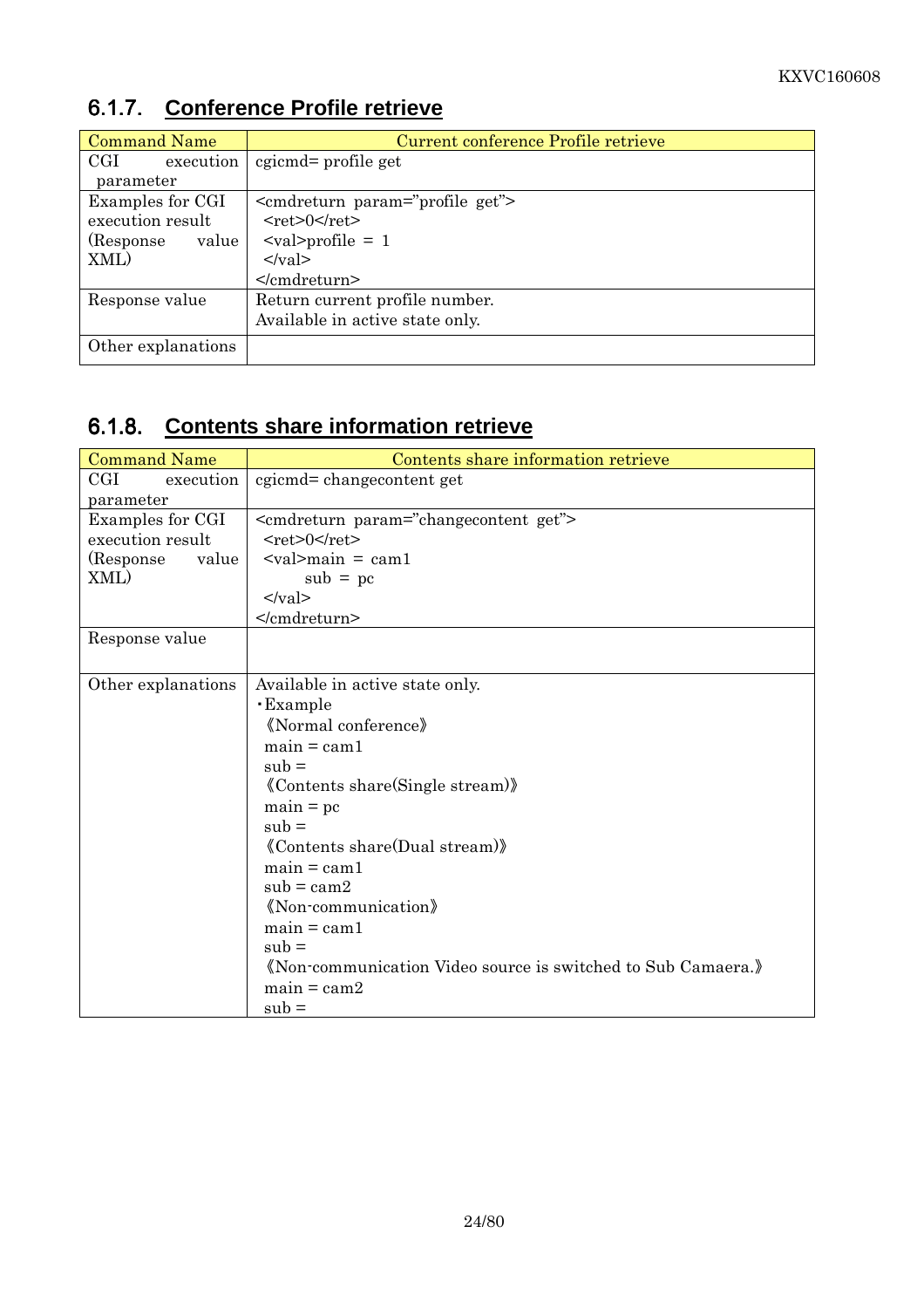| <b>Command Name</b> | <b>AV Connection State Retrieve</b>                                                                                                                                                                                                                                                                   |
|---------------------|-------------------------------------------------------------------------------------------------------------------------------------------------------------------------------------------------------------------------------------------------------------------------------------------------------|
| CGI execution       | cgicmd=avstate get n                                                                                                                                                                                                                                                                                  |
| parameter           |                                                                                                                                                                                                                                                                                                       |
| Examples for CGI    | <cmdreturn param="avstate get terminalinfo vinhdmi1 vinhdmi2&lt;/td&gt;&lt;/tr&gt;&lt;tr&gt;&lt;td&gt;execution result&lt;/td&gt;&lt;td&gt;vinhdmipc vinvga vouthdmi1 vouthdmi2 vouthdmi3 vouthdmi&lt;/td&gt;&lt;/tr&gt;&lt;tr&gt;&lt;td&gt;(Response value)&lt;/td&gt;&lt;td&gt;micnum"></cmdreturn> |
| XML)                | $<$ ret>0                                                                                                                                                                                                                                                                                             |
|                     | $\alpha$ <val>terminalinfo = 0</val>                                                                                                                                                                                                                                                                  |
|                     | $vinhdmi1 = 0$                                                                                                                                                                                                                                                                                        |
|                     | $vinhdmi2 = 0$                                                                                                                                                                                                                                                                                        |
|                     | vinhdmipc $=0$                                                                                                                                                                                                                                                                                        |
|                     | $vinya = 0$                                                                                                                                                                                                                                                                                           |
|                     | vouthdmi $1 = 0$                                                                                                                                                                                                                                                                                      |
|                     | vouthdmi $2 = 0$                                                                                                                                                                                                                                                                                      |
|                     | vouthdmi $3 = 0$                                                                                                                                                                                                                                                                                      |
|                     | vouthdmi = $0$                                                                                                                                                                                                                                                                                        |
|                     | $micnum = 5$                                                                                                                                                                                                                                                                                          |
|                     | $\langle \text{val} \rangle$                                                                                                                                                                                                                                                                          |
|                     |                                                                                                                                                                                                                                                                                                       |
| Response value      | When it is "n=teminalinfo",                                                                                                                                                                                                                                                                           |
|                     | Input video terminal inquiry                                                                                                                                                                                                                                                                          |
|                     | Response value 0=HDMI main 1=HDMI sub 2=PC                                                                                                                                                                                                                                                            |
|                     | When it is "n=vinhdmi1",                                                                                                                                                                                                                                                                              |
|                     | HDMI1 input state inquiry                                                                                                                                                                                                                                                                             |
|                     | Response value 0=non-connect 1=connect                                                                                                                                                                                                                                                                |
|                     | When it is "n=vinhdmi2",                                                                                                                                                                                                                                                                              |
|                     | HDMI2 input state inquiry                                                                                                                                                                                                                                                                             |
|                     | Response value 0=non-connect 1=connect                                                                                                                                                                                                                                                                |
|                     | When it is "n=vinhdmipc",                                                                                                                                                                                                                                                                             |
|                     | VGA input state inquiry<br>Response value 0=non-connect<br>$1 =$ connect                                                                                                                                                                                                                              |
|                     | When it is "n=vinvga",                                                                                                                                                                                                                                                                                |
|                     | VGA input state inquiry                                                                                                                                                                                                                                                                               |
|                     | Response value 0=non-connect 1=connect                                                                                                                                                                                                                                                                |
|                     | When it is "n=vouthdmi1",                                                                                                                                                                                                                                                                             |
|                     | HDMI output state inquiry                                                                                                                                                                                                                                                                             |
|                     | Response value 0=non-connect 1=connect                                                                                                                                                                                                                                                                |
|                     | When it is "n=vouthdmi2",                                                                                                                                                                                                                                                                             |
|                     | HDMI output state inquiry                                                                                                                                                                                                                                                                             |
|                     | Response value 0=non-connect<br>$1 =$ connect                                                                                                                                                                                                                                                         |
|                     | When it is "n=vouthdmi3",                                                                                                                                                                                                                                                                             |
|                     | HDMI output state inquiry                                                                                                                                                                                                                                                                             |
|                     | Response value 0=non-connect 1=connect                                                                                                                                                                                                                                                                |
|                     | When it is "n=vouthdmi",                                                                                                                                                                                                                                                                              |
|                     | HDMI output state inquiry                                                                                                                                                                                                                                                                             |
|                     | Response value 0=non-connect 1=connect                                                                                                                                                                                                                                                                |
|                     | When it is "n=micnum",                                                                                                                                                                                                                                                                                |
|                     | Total microphone number including Digital microphone, (Maximum                                                                                                                                                                                                                                        |
|                     | is 5), Analog microphone (Maximum 1), and head-set microphone                                                                                                                                                                                                                                         |
|                     | (Maximum 1)                                                                                                                                                                                                                                                                                           |
|                     | Response value from 0 to 7 (total microphone number)                                                                                                                                                                                                                                                  |
|                     |                                                                                                                                                                                                                                                                                                       |
| Other explanations  |                                                                                                                                                                                                                                                                                                       |

# 6.1.9. **AV connection state retrieve**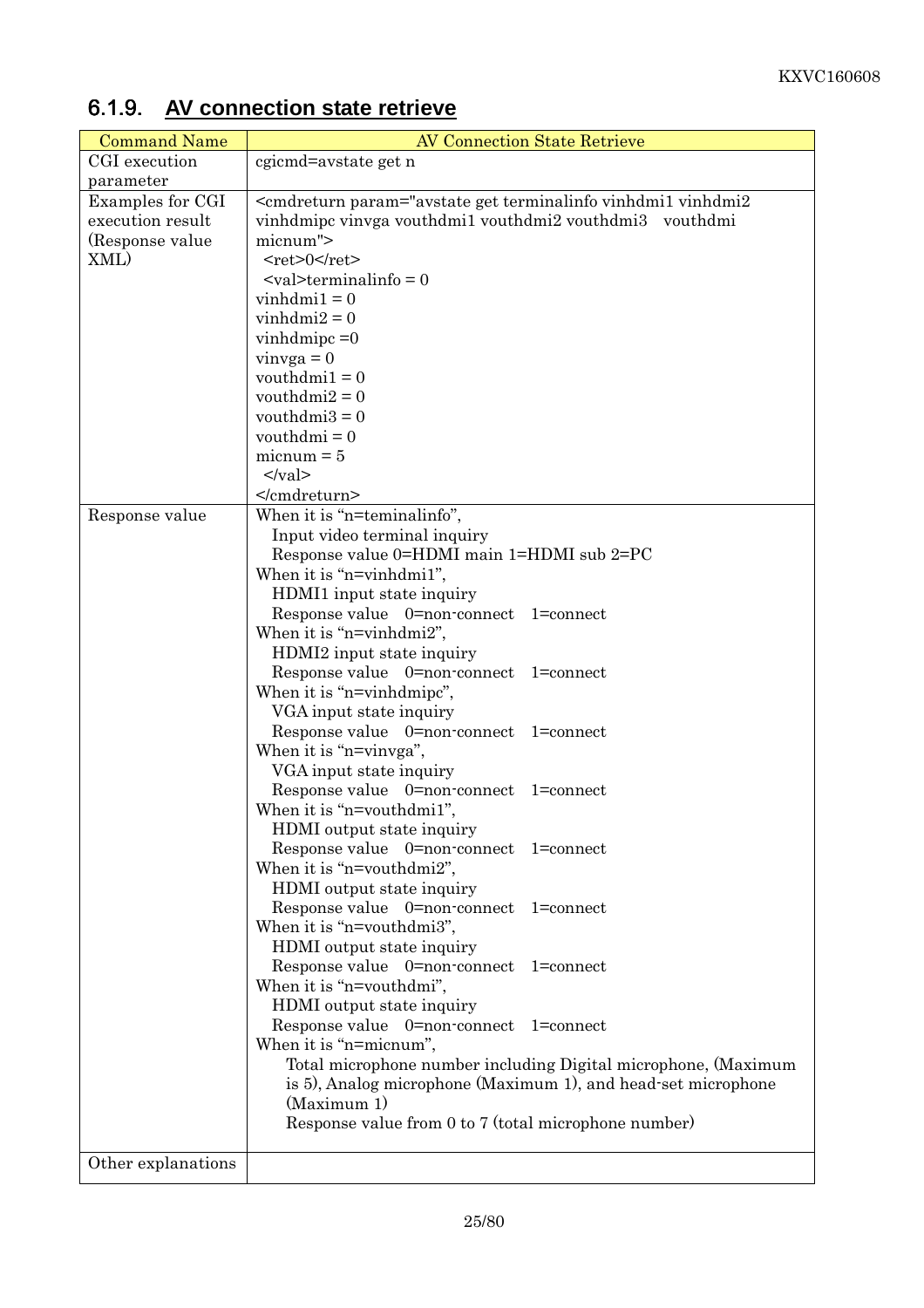| <b>Command Name</b> | <b>Screen Layout Information Retrieve</b>                                                               |
|---------------------|---------------------------------------------------------------------------------------------------------|
| CGI execution       | cgicmd=curlayout get                                                                                    |
| parameter           |                                                                                                         |
| Examples for CGI    | <cmdreturn param="curlayout get"></cmdreturn>                                                           |
| execution result    | $<$ ret>0                                                                                               |
| (Response value     | $\alpha$ <val>curlayout = 30</val>                                                                      |
| XML)                | $\langle \text{val} \rangle$                                                                            |
|                     |                                                                                                         |
| Response value      |                                                                                                         |
|                     | 30:Other site Main camera, Own main camera $(*1)(*2)$                                                   |
|                     | 31:0wn main camera, Other site camera $(*1)(*2)$                                                        |
|                     | 32:Other site Main camera, Other site Main camera $(*)$                                                 |
|                     | 33:Own content, Other site Main camera $(*1)(*2)$                                                       |
|                     | 34:Other site Main camera, Own content (*1)                                                             |
|                     | $(*1)$<br>35:0wn content, 0wn content                                                                   |
|                     | $(*1)$<br>36: Own content, Own main camera                                                              |
|                     | $(*1)$<br>37:0wn main camera, 0wn content                                                               |
|                     | 38:0wn main camera, 0wn main camera (*1)                                                                |
|                     | $(*1)(*2)$<br>39:Other site content, Own main camera                                                    |
|                     | 40:0wn main camera, Other site content $(*)$                                                            |
|                     | 41:Other site content, Other site content $(*)$                                                         |
|                     | 42:Other site content, Other site Main camera (*1)                                                      |
|                     | 43: Other site Main camera, Other site content $(*)$                                                    |
|                     | 101:Side by Side Own content + Other site $*2$                                                          |
|                     | 102:Side by Side Other site content+Own main camera $(*2)$                                              |
|                     | $(*2)$<br>103: Side by Side Own content+Own main camera                                                 |
|                     | 104:Side by Side Other site content+Other site Main camera $(*)$                                        |
|                     | 105:Side by Side Other site + Own main camera $(*2)$                                                    |
|                     | 201:P and P Own content+Other site Main camera $(*2)$<br>202:P and P Own content+Own main camera $(*2)$ |
|                     | 203:P and P Other site+Own main camera $(*2)$                                                           |
|                     | 204:P and P Other site content+Other site (*2)                                                          |
|                     | 205:P and P Other site content+Own main camera $(*2)$                                                   |
|                     | $*1)$<br>Output HDMI1, OutputHDMI2                                                                      |
|                     | $*_{2}$<br>HDMI1                                                                                        |
|                     |                                                                                                         |
|                     |                                                                                                         |
| Other explanations  |                                                                                                         |

# 6.1.10. **Screen layout information retrieve**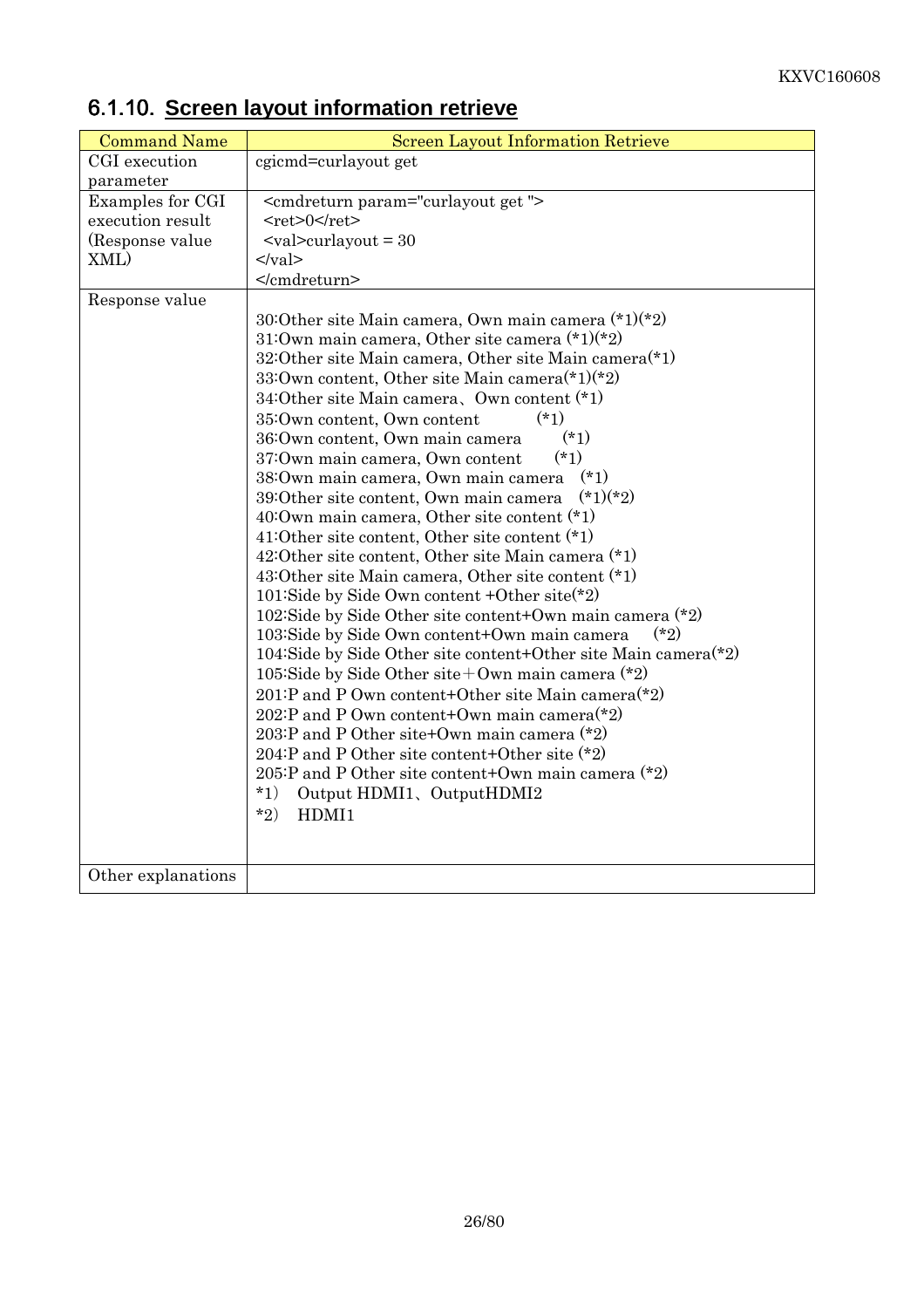# 6.1.11. **PinP status retrieve**

| <b>Command Name</b>               | PinP status retrieve                                                   |
|-----------------------------------|------------------------------------------------------------------------|
| $\operatorname{CGI}$<br>execution | cgicmd=displaypip get                                                  |
| parameter                         |                                                                        |
| Examples for CGI                  | <cmdreturn param="displaypip get"></cmdreturn>                         |
| execution result                  | $<$ ret $>0$ $<$ /ret $>$                                              |
| (Response)<br>value               | $\langle \text{val}\rangle$ pattern = 1                                |
| XML)                              | $\langle \nabla \times$                                                |
|                                   |                                                                        |
| Response value                    | 1st parameter: Display location 0: Non-display(No PinP) 1: Upper right |
|                                   | 2:Lower right 3:Lower left 4:Upper left                                |
|                                   |                                                                        |
| Other explanations                | Available at conference only                                           |

# 6.1.12. **Master sound volume retrieve**

| <b>Command Name</b> | <b>Master Audio Volume Retrieve</b>                 |
|---------------------|-----------------------------------------------------|
| CGI execution       | cgicmd=mastervol get level                          |
| parameter           |                                                     |
| Examples for CGI    | <cmdreturn param="mastervol get level"></cmdreturn> |
| execution result    | $<$ ret $>0$ $<$ /ret $>$                           |
| (Response value)    | $\langle \text{val}\rangle$ -level = 20             |
| XML)                | $\langle \text{val} \rangle$                        |
|                     |                                                     |
| Response value      | From $0$ to $20$                                    |
| Other explanations  | Retrieve initial value for the master audio volume  |

# 6.1.13. **Microphone state retrieve**

| <b>Command Name</b> | Microphone State Retrieve                        |
|---------------------|--------------------------------------------------|
| CGI execution       | cgicmd=micstate get                              |
| parameter           |                                                  |
| Examples for CGI    | <cmdreturn param="micstate get"></cmdreturn>     |
| execution result    | $<$ ret $>0$ $<$ /ret $>$                        |
| (Response value)    | $\langle \text{val}\rangle$ micstate = 1         |
| XML)                | $\langle \nabla \times a \rangle$                |
|                     | $<$ /cmdreturn>                                  |
| Response value      | 0=microphone is mute $1=$ microphone is activate |
| Other explanations  |                                                  |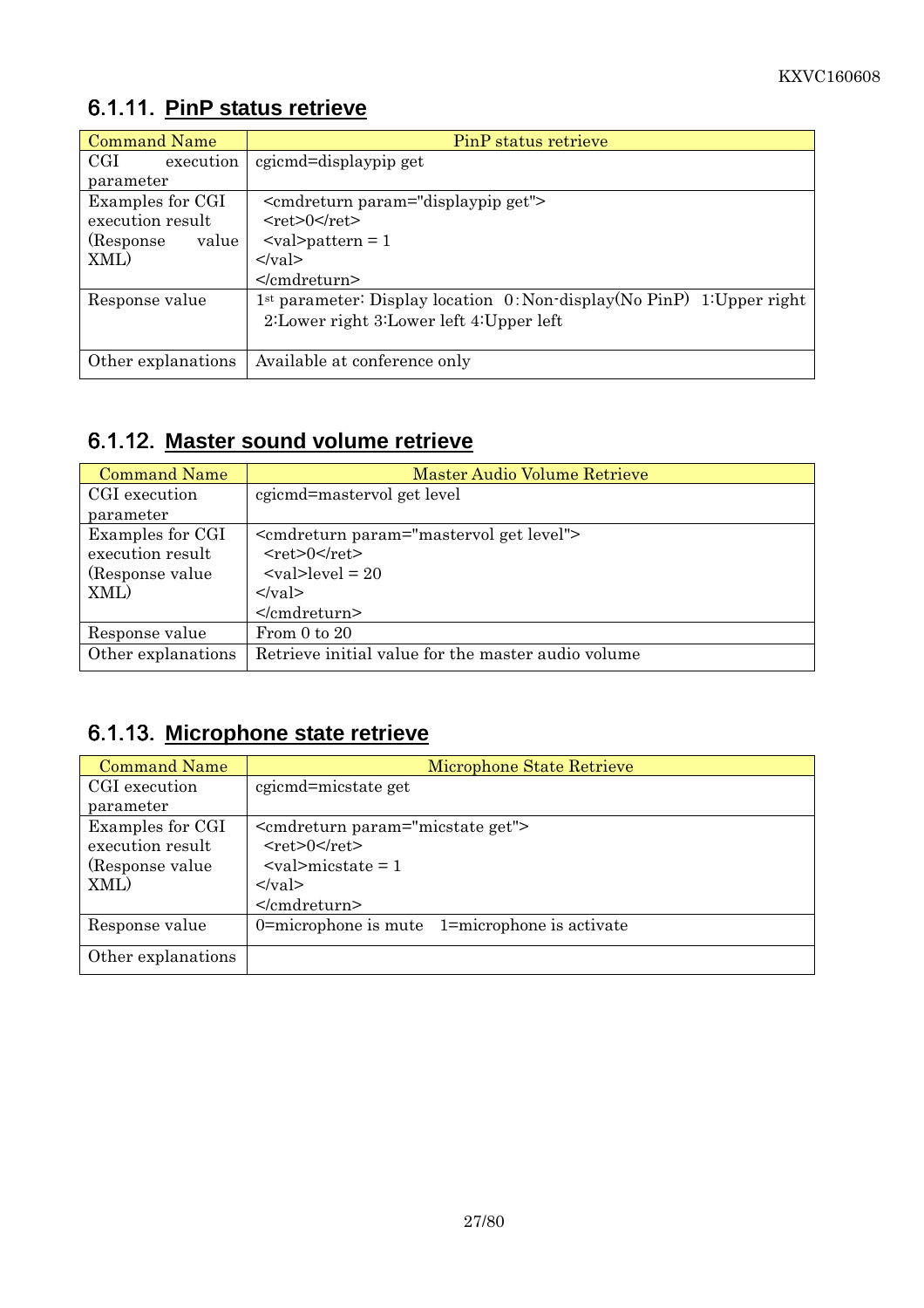| <b>Command Name</b> | System Management State (Trouble Information) Retrieve          |
|---------------------|-----------------------------------------------------------------|
| CGI execution       | cgicmd=state get unit                                           |
| parameter           |                                                                 |
| Examples for CGI    | <cmdreturn param="state get unit"></cmdreturn>                  |
| execution result    | $<$ ret>0 $\le$ /ret>                                           |
| (Response value)    | $\langle \text{val}\rangle$ and $\text{eval}\rangle$ = shutdown |
| XML)                | $\langle \text{val} \rangle$                                    |
|                     | $\le$ /cmdreturn>                                               |
| Response value      | init : initialization                                           |
|                     | shutdown : shutdown                                             |
|                     | active : available to operate                                   |
|                     | outOfService: out of service (under maintenance)                |
|                     | majorAlarm : a failure                                          |
|                     | fatal : a fatal failure                                         |
|                     | versionUp : a version upgrade                                   |
|                     | versionUpFin: finish version upgrade                            |
| Other explanations  | Logout except the active.                                       |

# 6.1.14. **System management state retrieve**

# 6.1.15. **Collect conference information**

| <b>Command Name</b> | <b>Collect Conference Information</b>                                                                                      |
|---------------------|----------------------------------------------------------------------------------------------------------------------------|
| CGI execution       | cgicmd=confinfo <m></m>                                                                                                    |
| parameter           | m:Session ID 0x07000001-0x0700000a,0x08000001-0x0800000a                                                                   |
|                     | 0x07000101-0x0700010a,0x08000101-0x0800010a                                                                                |
|                     | Session ID is optional parameter. Session ID is valid only during                                                          |
|                     | conference.                                                                                                                |
| Examples for CGI    | No session ID                                                                                                              |
| execution result    | <cmdreturn param="confinfo"></cmdreturn>                                                                                   |
| (Response value)    | $<$ ret>0                                                                                                                  |
| XML)                | $\langle \mathrm{val} \rangle$ num = 3                                                                                     |
|                     | 10x07000001<¥n>                                                                                                            |
|                     | 20x07000002<¥n>                                                                                                            |
|                     | 30x07000003<¥n>                                                                                                            |
|                     | $\langle \text{val} \rangle$                                                                                               |
|                     |                                                                                                                            |
|                     |                                                                                                                            |
|                     | Valid session ID                                                                                                           |
|                     | <cmdreturn param="confinfo 0x07000001"></cmdreturn>                                                                        |
|                     | $<$ ret>0                                                                                                                  |
|                     | $\langle \text{val} \rangle 0x07000001 \text{ sip}$ :192.168.172.140 NULL state = 3 dtmf = off $\langle \text{Yn} \rangle$ |
|                     | $num = 0$                                                                                                                  |
|                     | $\langle \text{val} \rangle$                                                                                               |
|                     |                                                                                                                            |
|                     |                                                                                                                            |
| Response value      | num=Number of site                                                                                                         |
|                     | Session ID:0x07000001-0x0700000a,0x08000001-0x0800000a                                                                     |
|                     | 0x07000101-0x0700010a,0x08000101-0x0800010a                                                                                |
|                     | SIP-URI [character strings]                                                                                                |
|                     | SIP-DisplayName [character strings]                                                                                        |
|                     | Communication state(state)                                                                                                 |
|                     | 0: non-communication                                                                                                       |
|                     | $1:$ Calling                                                                                                               |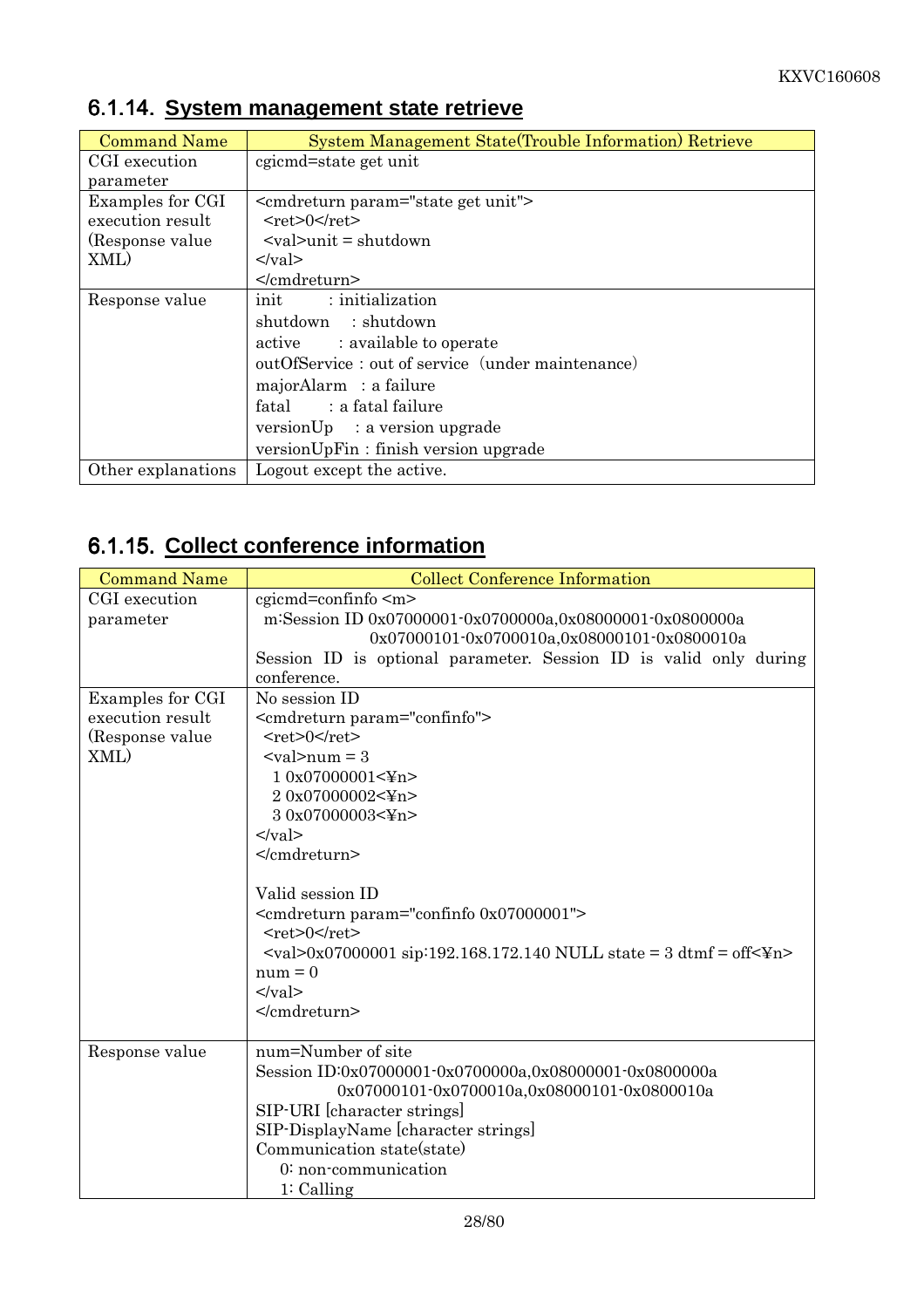|                    | 2: Incoming call                                                   |
|--------------------|--------------------------------------------------------------------|
|                    | 3:Conference                                                       |
|                    | 4: Sending the sharing content                                     |
|                    | 5: Receiving the sharing content                                   |
|                    | Or, receiving H.239 dualstream                                     |
|                    | 6: Disconnection                                                   |
|                    | However, it is "0" in the self-diagnosis.                          |
|                    | DTMF propriety (dtmf)                                              |
|                    | on: valid(available to carry out)                                  |
|                    | off: invalid(impossible to carry out)                              |
|                    | However, "off" fixes for connecting the own system.                |
|                    |                                                                    |
|                    | [non-communication]                                                |
|                    | state = $0<\frac{y}{x}n$                                           |
|                    | $num = 0 < \text{Fn}$                                              |
|                    | [Multicast]                                                        |
|                    | state = $3<\nvert$ and $n$                                         |
|                    | $num = 0 < Yn>$                                                    |
| Other explanations | - If the system management status retrieve result is "available to |
|                    | operate", command can carry out.                                   |
|                    | - Session ID                                                       |
|                    | $0x07000001 - 0x0700000a$ : SIP outgoing (including NAT traversal) |
|                    | $0x08000001 - 0x0800000a : H.323$ outgoing                         |
|                    | $0x07000101 - 0x0700010a$ : SIP incoming (including NAT traversal) |
|                    | $0x08000101 - 0x0800010a : H.323$ incoming                         |

### 6.1.16. **Confirmation for the camera control propriety (Collect each function)**

| <b>Command Name</b> | Collect the Camera State (Collect each function)                        |
|---------------------|-------------------------------------------------------------------------|
| CGI execution       | cgicmd=camerastate get n                                                |
| parameter           |                                                                         |
| Examples for CGI    | <cmdreturn param="camerastate get pan"></cmdreturn>                     |
| execution result    | $<$ ret>0 $<$ /ret>                                                     |
| (Response value)    | $<$ val $>$                                                             |
| XML)                | $pan=1$                                                                 |
|                     | $\langle \text{val} \rangle$                                            |
|                     |                                                                         |
| Response value      | When it is "n=pan",                                                     |
|                     | 0=not available to use $pan$ 1=available to use $pan$                   |
|                     | When it is "n=tilt",                                                    |
|                     | $0$ =not available to use tilt $1$ =available to use tilt               |
|                     | When it is "n=zoom",                                                    |
|                     | 0=not available to use zoom $1$ =available to use zoom                  |
|                     | n=presetcall                                                            |
|                     | $0$ =not available to use preset call $1$ =available to use preset call |
|                     | n=presetstore                                                           |
|                     | $0$ =not available to use preset registration 1=available to use preset |
|                     | registration                                                            |
|                     | n=focusmode                                                             |
|                     | $0$ =not available to change focus mode $1$ =available to changefocus   |
|                     | mode                                                                    |
|                     | n=focusarea                                                             |
|                     | $0$ =not available to change focus position 1=available to change focus |
|                     | position                                                                |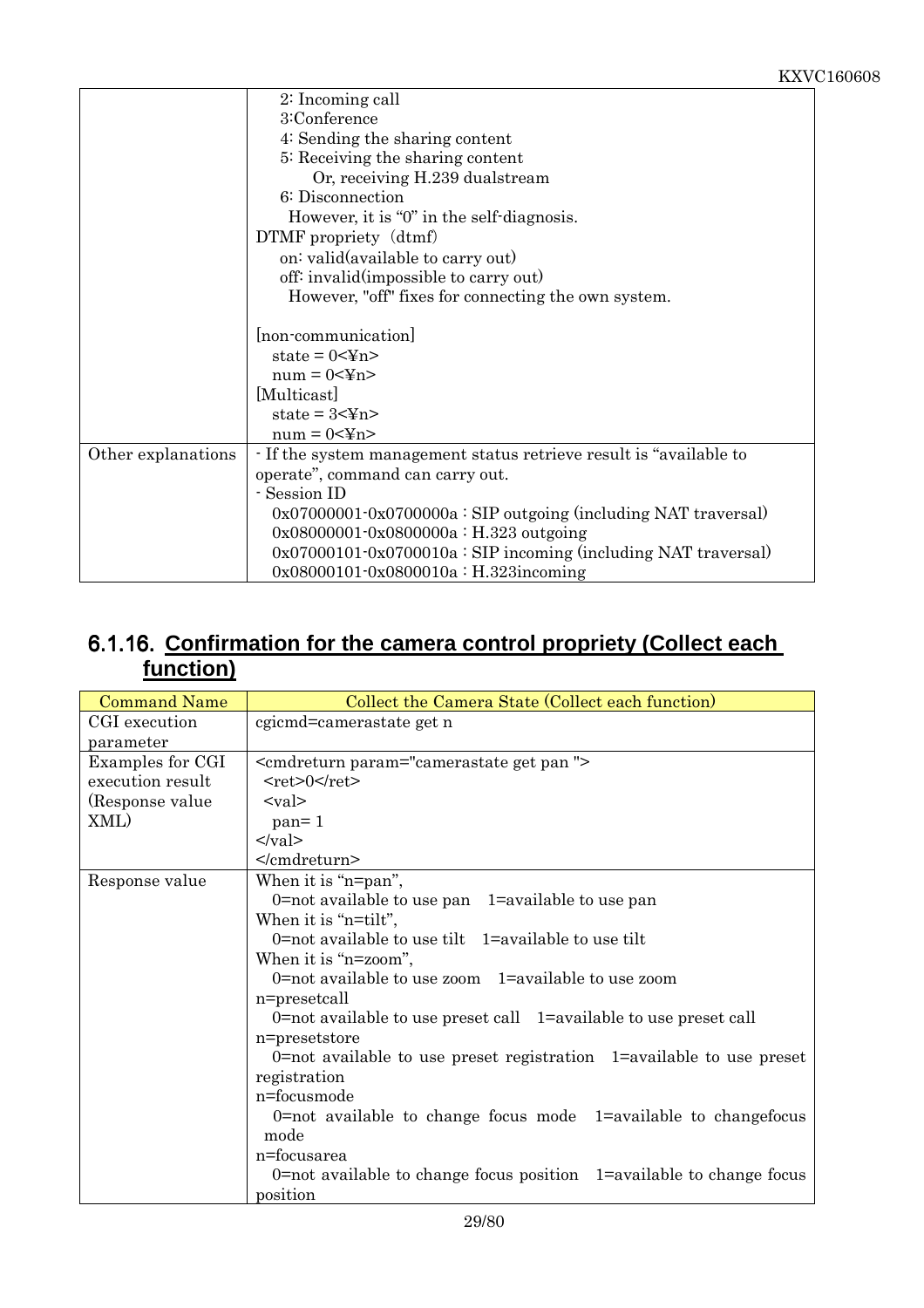|                    | n=wbalance                                                                  |
|--------------------|-----------------------------------------------------------------------------|
|                    | 0=not available to adjust white balance $1$ =availanle to adjust white      |
|                    | balance                                                                     |
|                    | $n = bright$                                                                |
|                    | $0$ =not available to adjust brightness $1$ =available to adjust brightness |
|                    | n=backlight                                                                 |
|                    | $0$ =not available to repair back light 1=available to repair backlight     |
|                    | n=digitalzoom                                                               |
|                    | $0$ =not available to use digital zoom $1$ =available to use digital zoom   |
|                    | $n = p$ inp                                                                 |
|                    | $0$ =not available to use magnifier $1$ =available to use magnifier         |
|                    | n=flicker                                                                   |
|                    | $0$ =not available to use flicker correction $1$ =available to use flicker  |
|                    | correction                                                                  |
|                    | n=initial                                                                   |
|                    | 0=not available to use camera initialization $1$ =available to use          |
|                    | camera initialization                                                       |
|                    | n=menu                                                                      |
|                    | 0=OSD menu control unavailable 1=OSD menu control available                 |
|                    |                                                                             |
| Other explanations | Judge whether the own site camera which input image is available to         |
|                    | control.                                                                    |

## 6.1.17. **Confirmation for the camera control propriety (Collect all functions in once)**

| <b>Command Name</b> | Collect the Camera State (Collect all functions in once) from $\langle V3.0 \rangle$ |
|---------------------|--------------------------------------------------------------------------------------|
| CGI<br>execution    | cgicmd=camerastate get                                                               |
| parameter           |                                                                                      |
| Examples for CGI    | <cmdreturn param="camerastate get"></cmdreturn>                                      |
| execution result    | $<$ ret>0                                                                            |
| (Response)<br>value | $<$ val $>$                                                                          |
| XML)                | $pan=1$                                                                              |
|                     | $tilt = 1$                                                                           |
|                     | $zoom=1$                                                                             |
|                     | presetcall=1                                                                         |
|                     | presetstore=1                                                                        |
|                     | $focusing mode = 1$                                                                  |
|                     | focusarea=1                                                                          |
|                     | $wbalance = 1$                                                                       |
|                     | $bright=1$                                                                           |
|                     | $backlight=1$                                                                        |
|                     | digitalzoom=1                                                                        |
|                     | pinp=1                                                                               |
|                     | flicker= $1$                                                                         |
|                     | initial=1                                                                            |
|                     | $menu=1$                                                                             |
|                     | $\langle \text{val} \rangle$                                                         |
|                     |                                                                                      |
| Response value      | Retrieved Value(val):                                                                |
|                     | $pan=0$ or 1                                                                         |
|                     | 0=not available to use $pan$ 1=available to use $pan$                                |
|                     | tilt= $0$ or $1$                                                                     |
|                     | 0=not available to use tilt $1=$ available to use tilt                               |
|                     | zoom= $0$ or $1$                                                                     |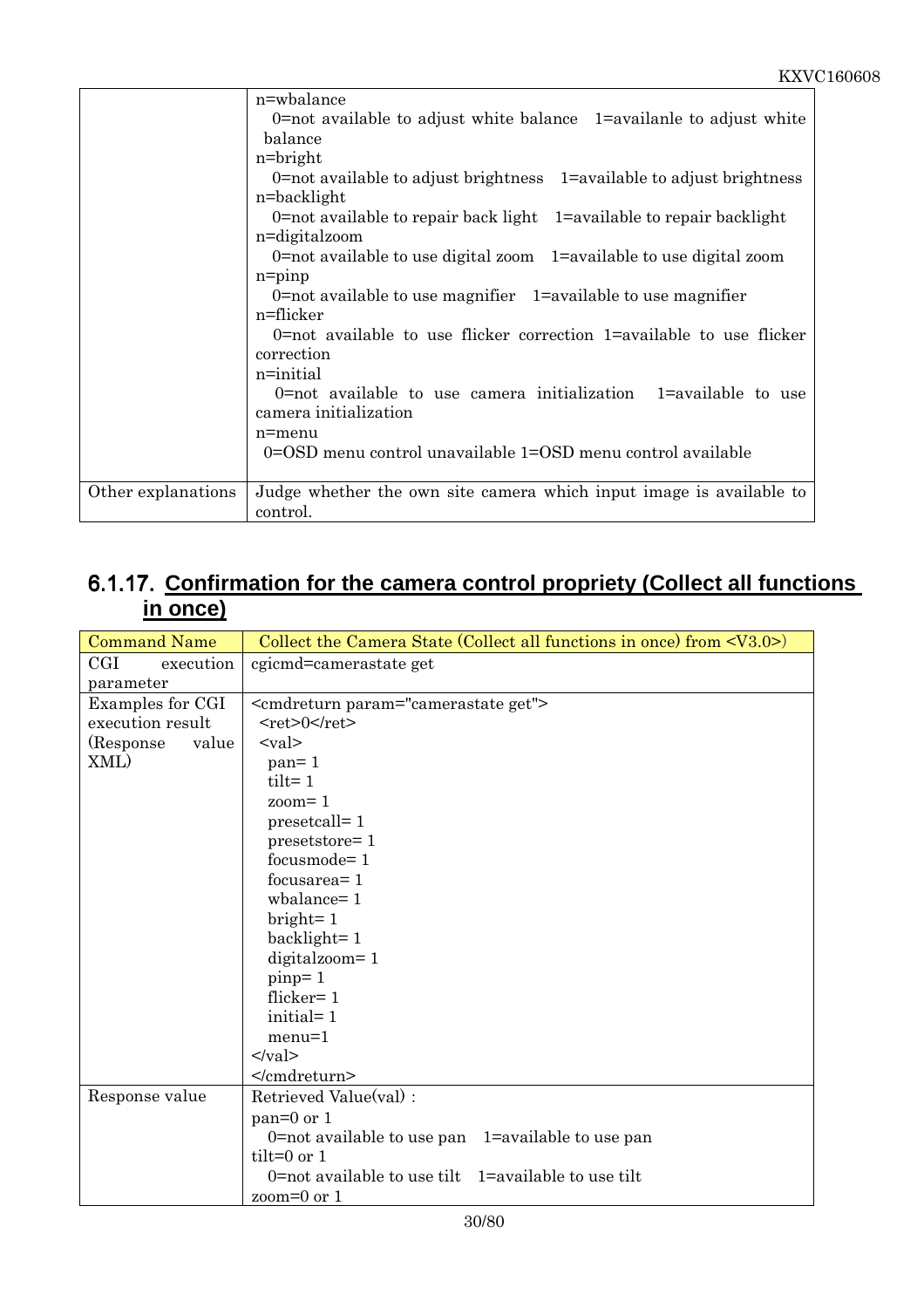|              | 0=not available to use zoom $1=$ available to use zoom                  |
|--------------|-------------------------------------------------------------------------|
|              | presetcall=0 or 1                                                       |
|              | 0=not available to use preset call 1=available to use preset call       |
|              | presetstore=0 or 1                                                      |
|              | $0$ =not available to use preset registration 1=available to use preset |
|              | registration                                                            |
|              | focusmode=0 or 1                                                        |
|              | $0$ =not available to change focus mode 1=available to change focus     |
|              | mode                                                                    |
|              | focusarea=0 or 1                                                        |
|              | $0$ =not available to change focus position 1=available to change focus |
|              | position                                                                |
|              | wbalance=0 or 1                                                         |
|              | 0=not available to adjust white balance 1=available to adjust white     |
|              | balance                                                                 |
|              | bright= $0$ or $1$                                                      |
|              | 0=not available to adjust brightness 1=available to adjust brightness   |
|              | backlight=0 or 1                                                        |
|              | 0=not available to repair backlight 1=available to repair backlight     |
|              | digitalzoom=0 or 1                                                      |
|              | 0=not available to use digital zoom $1=$ available to use digital zoom  |
|              | $pinp=0$ or 1                                                           |
|              | 0=not available to use magnifier $1=$ available to use magnifier        |
|              | flicker=0 or 1                                                          |
|              | 0=not available to use flicker correction 1=available to use flicker    |
|              | correction                                                              |
|              | initial=0 or 1                                                          |
|              | 0=not available to use camera initialization $1$ =available to use      |
|              | camera initialization                                                   |
|              |                                                                         |
|              | menu<br>0=OSD menu control unavailable 1=OSD menu control available     |
|              |                                                                         |
| Other        |                                                                         |
|              | Judge whether the own site camera which input image is available to     |
| explanations | control.                                                                |
|              | Throw away about a line which starts from undefined character string in |
|              | retrieved value.                                                        |

# 6.1.18. **Aspect ratio retrieve**

| <b>Command Name</b> | <b>Aspect Ratio Retrieve</b>                  |
|---------------------|-----------------------------------------------|
| CGI execution       | cgicmd= aspect get                            |
| parameter           |                                               |
| Examples for CGI    | <cmdreturn param="aspect get"></cmdreturn>    |
| execution result    | $<$ ret $>0$ $<$ /ret $>$                     |
| (Response value)    | $\langle \text{val}\rangle$ mode = 1          |
| XML)                | $\langle \nabla \times$                       |
|                     | $\le$ /cmdreturn>                             |
| Response value      | Aspect ratio is returned to the following.    |
|                     | $0 (= Auto), 1 (= 16:9), 2 (=4:3)$            |
| Other explanations  | It is valid under the following condition.    |
|                     | • Connecting with interoperability/MCU system |
|                     | displaying other party image                  |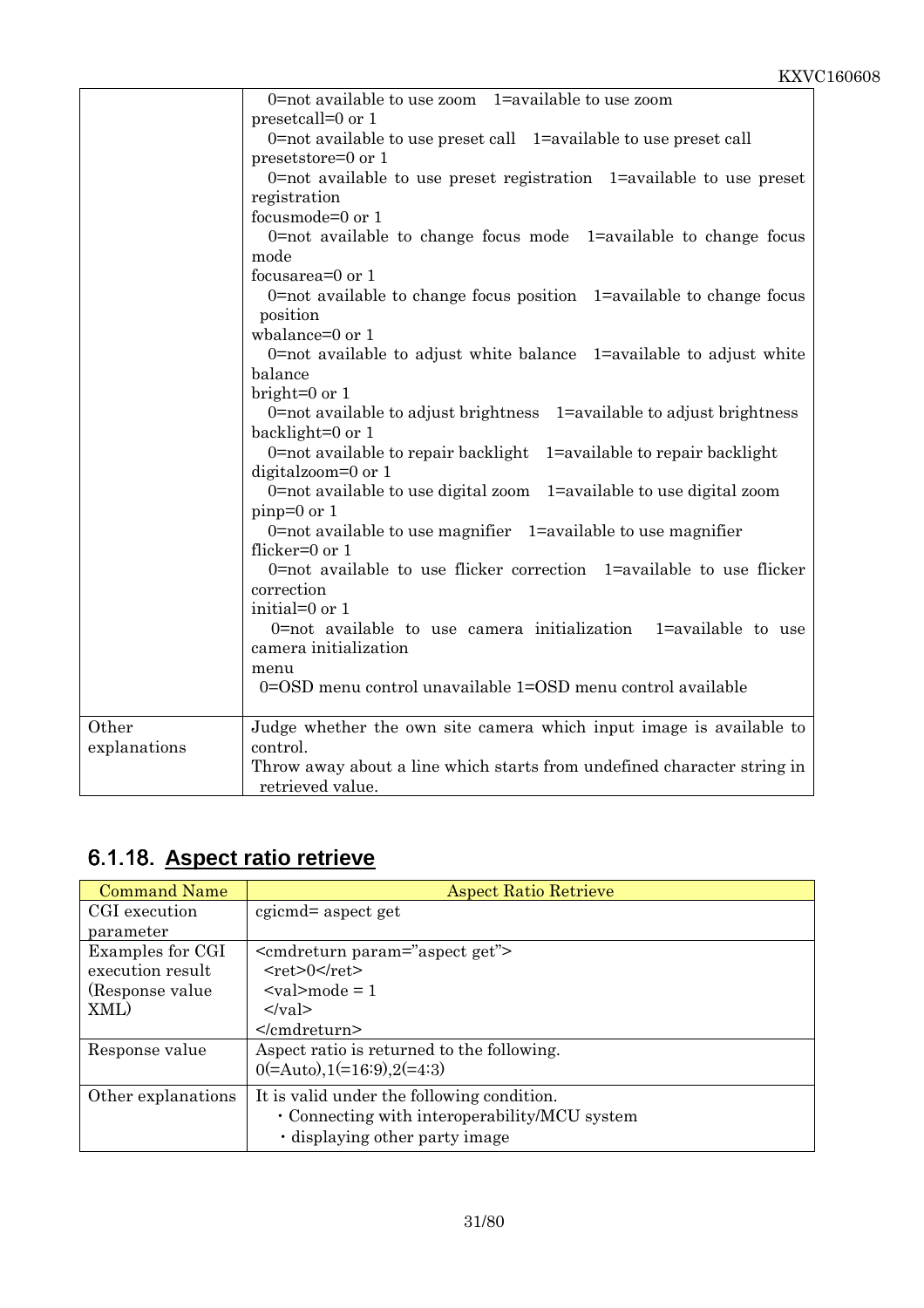# 6.1.19. **CPn retrieve**

| <b>Command Name</b> | CPn retrieve                                  |
|---------------------|-----------------------------------------------|
| CGI<br>execution    | cgicmd=cpnlayout get                          |
| parameter           |                                               |
| Examples for CGI    | <cmdreturn param="cpnlayout get"></cmdreturn> |
| execution result    | $<$ ret $>0$ $<$ /ret $>$                     |
| (Response)<br>value | $\langle \text{val}\rangle$ = 6               |
| XML)                | $\langle \mathrm{val} \rangle$                |
|                     | $\le$ /cmdreturn>                             |
| Response value      | cpn:0(auto), $1, 2, 4, 6, 8, 9, 10$ ,         |
|                     |                                               |
| Other explanations  | Available at conference                       |
|                     |                                               |
|                     |                                               |

# 6.1.20. **Site name display status retrieve**

| <b>Command Name</b> | Site name display status retrieve            |
|---------------------|----------------------------------------------|
| CGI<br>execution    | cgicmd=sitename get                          |
| parameter           |                                              |
| Examples for CGI    | <cmdreturn param="sitename get"></cmdreturn> |
| execution result    | $<$ ret $>0$ $<$ /ret $>$                    |
| (Response)<br>value | $\langle \mathrm{val}\rangle$ sitename = 0   |
| XML)                | $\langle \mathrm{val} \rangle$               |
|                     | $<$ /cmdreturn>                              |
| Response value      | 0:OFF(Not display site name)                 |
|                     | 1:ON(Display site name)                      |
| Other explanations  | Available at conference                      |
|                     |                                              |
|                     |                                              |

# 6.1.21. **Audio mixture status retrieve**

| <b>Command Name</b> | Audio mixture status retrieve                                   |
|---------------------|-----------------------------------------------------------------|
| CGI<br>execution    | cgicmd=audiofmute get                                           |
| parameter           |                                                                 |
| Examples for CGI    | <cmdreturn param="audiofmute get"></cmdreturn>                  |
| execution result    | $<$ ret>0 $<$ /ret>                                             |
| (Response)<br>value | $\langle \text{val}\rangle$ mixing audio = 0                    |
| XML)                | $\langle \mathrm{val} \rangle$                                  |
|                     | $<$ /cmdreturn>                                                 |
| Response value      | 0: Mixture audio (Audio level higher 4 sites)                   |
|                     | $1:$ Own site audio only                                        |
|                     | 2: Mixture audio of specified sites (Max.4 sites)               |
| Other explanations  | Available at conference                                         |
|                     | $\cdot$ "2" is available at Ver4.25 or later.                   |
|                     | . Previous command name was "Voice force mute status retrieve". |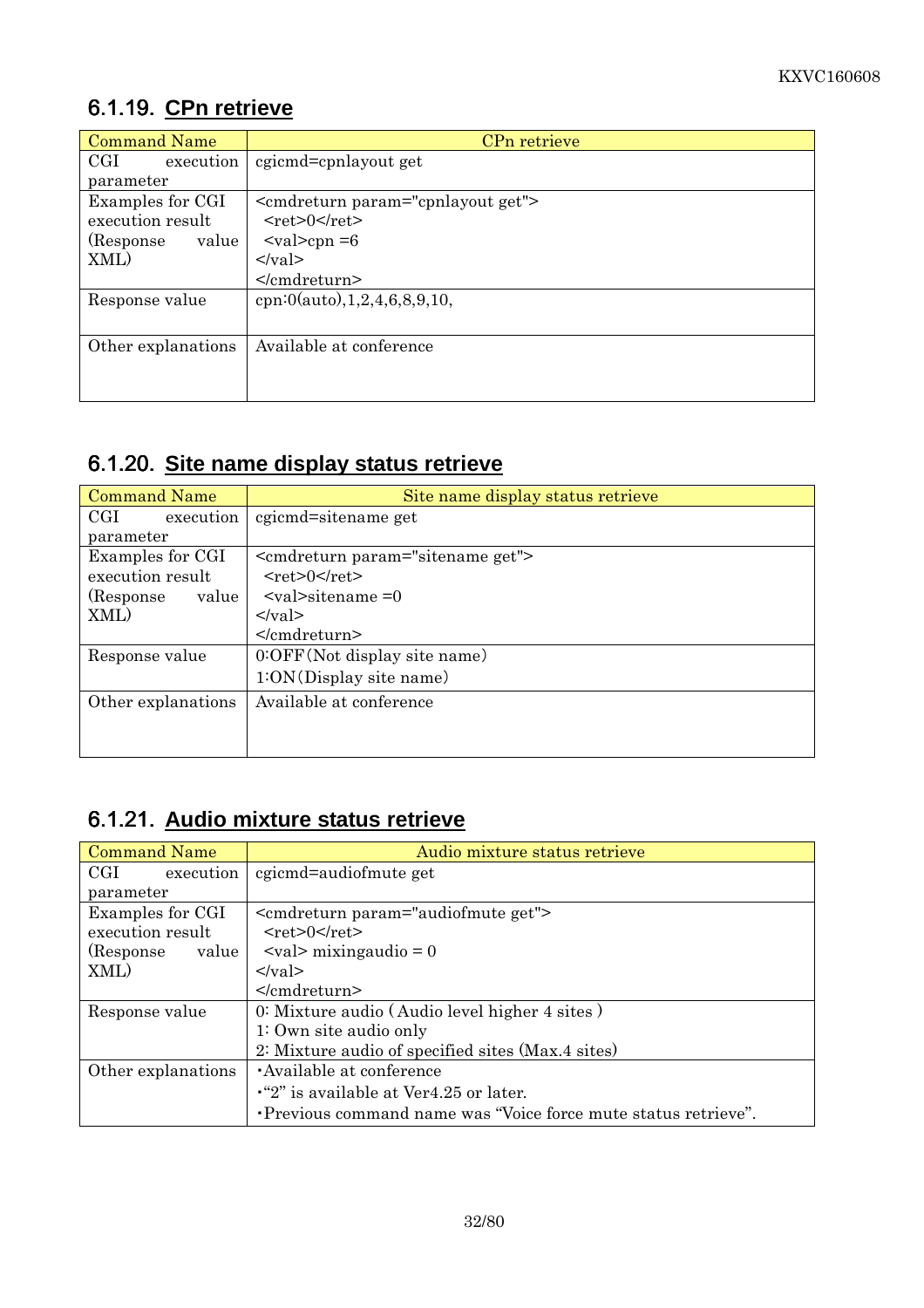| <b>Command Name</b> | Specified site for audio mixture retrieve                                    |
|---------------------|------------------------------------------------------------------------------|
| CGI<br>execution    | cgicmd=audiomixsite get                                                      |
| parameter           |                                                                              |
| Examples for CGI    | <cmdreturn param="audiomixsite get"></cmdreturn>                             |
| execution result    | $<$ ret $>0$ $<$ /ret $>$                                                    |
| (Response)<br>value | $\langle \text{val} \rangle$ num = 4                                         |
| XML)                | 0                                                                            |
|                     | 0x08000101                                                                   |
|                     | 0x07000003                                                                   |
|                     | 0x08000004                                                                   |
|                     | $\langle \text{val} \rangle$                                                 |
|                     | $\le$ /cmdreturn>                                                            |
| Response value      | num: number of specified sites for mixture audio                             |
|                     | sessionid: each session id of above sites                                    |
|                     | $0x07000001 - 0x0700000a, 0x07000101 - 0x0700010a,$                          |
|                     | $0x08000001 - 0x0800000a$ , $0x08000101 - 0x0800010a$ , $0(\text{own site})$ |
| Other explanations  | Available at conference                                                      |
|                     | If setting value of audiofmute command is not "2", "0" is returned as a      |
|                     | value of "num".                                                              |

# 6.1.22. **Specified site for audio mixture retrieve**

# 6.1.23. **MCU operating mode retrieve**

| <b>Command Name</b>               | MCU operating mode retrieve                                        |
|-----------------------------------|--------------------------------------------------------------------|
| $\operatorname{CGI}$<br>execution | cgicmd= mcumode get                                                |
| parameter                         |                                                                    |
| Examples for CGI                  | <cmdreturn param="mcumode get"></cmdreturn>                        |
| execution result                  | $<$ ret>0 $<$ /ret>                                                |
| (Response)<br>value               | $\langle \text{val}\rangle$ mcumode = $1\langle \text{val}\rangle$ |
| XML)                              | $\le$ /cmdreturn>                                                  |
| Response value                    | 0: Discussion mode (Same operation as ever)                        |
|                                   | 1: Presentation mode                                               |
| Other explanations                | Available at conference                                            |
|                                   |                                                                    |

## 6.1.24. **Statics information retrieve**

| <b>Command Name</b> | <b>Statics Information Retrieve</b>                                                             |
|---------------------|-------------------------------------------------------------------------------------------------|
| CGI execution       | cgicmd=statinfo $\leq$ id m index n>                                                            |
| parameter           | m:id(Session ID) 0x07000001-0x0700000a,0x08000001-0x0800000a                                    |
|                     | $0x07000101 - 0x0700010a, 0x08000101 - 0x0800010a$                                              |
|                     | $n:index(Table index)$ 0.8                                                                      |
| Examples for CGI    | <cmdreturn param="statinfo 1"></cmdreturn>                                                      |
| execution result    | $<$ ret>0 $<$ /ret>                                                                             |
| (Response value)    | <val>0x07000101 sip:192.168.0.106 0 0 2000 0 0 0 202 202 202 112 112</val>                      |
| XML)                | 112 1616 607 0 1792 64 126 0 64 1920 1080 0 1920 1080 3000 0 48                                 |
|                     | Panasonic KX-VC600 3.21 Rev1 (Profile= $5,4,3,2,1$ )< $\frac{\text{Yn} < \text{Yn}}{\text{Yn}}$ |
|                     | $<$ /cmdreturn>                                                                                 |
| Response value      | If id is indicated, index can't indicate simultaneously.                                        |
|                     | If index is indicated, id can't indicate simultaneously.                                        |
|                     |                                                                                                 |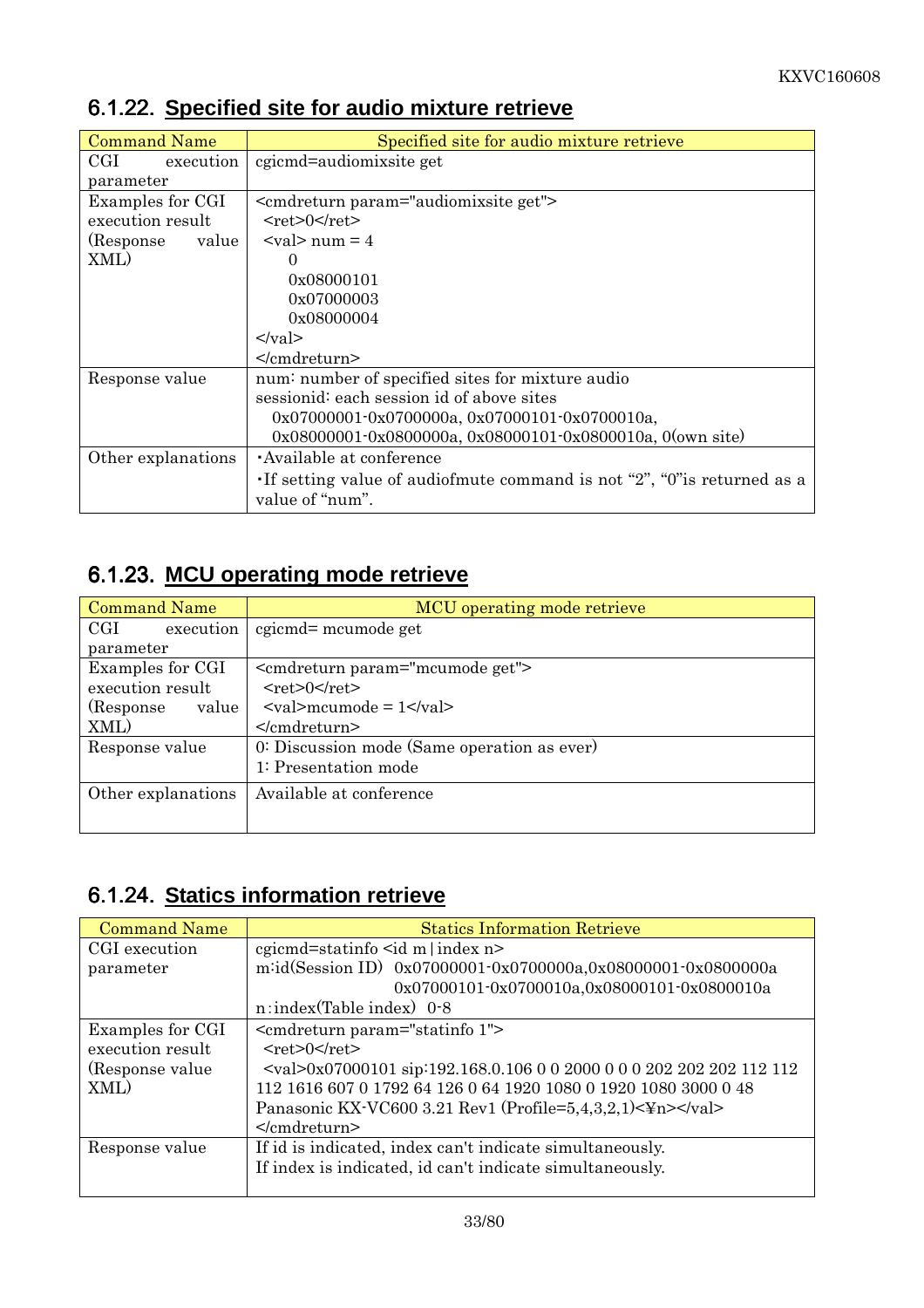| · See below for the information in detail.                              |  |
|-------------------------------------------------------------------------|--|
| Session ID                                                              |  |
| SIP-URI or H.323 name, H.323 extension number [Character strings]       |  |
| Connect mode(IP mode:0, NAT Traversal mode:2)                           |  |
| Communication type $(SIP:0,H.323:1)$                                    |  |
| Arbitrated IP rate [kbps]                                               |  |
| Arbitrated Video rate [kbps] for H.323 only                             |  |
| Arbitrated Audio rate [kbps] for H.323 only                             |  |
| EncryptionNo:0,Yes:1)                                                   |  |
| Arbitration receive codec (Video[Main stream]) *1                       |  |
| Arbitration send codec (Video[Main stream]) *1                          |  |
| Using send codec (Video[Main stream]) *1                                |  |
| Arbitration receive codec(Audio) *1                                     |  |
| Arbitration send codec(Audio) *1                                        |  |
| Using send codec(Audio) $*1$                                            |  |
| Video receiving rate $[kbps]$ : average 5 seconds (including IP header) |  |
| Video receiving packet (receiving number every 5 seconds)               |  |
| Video receiving packet loss (receiving number every 5 seconds)          |  |
| Video sending rate [kbps]                                               |  |
| Audio receiving rate [kbps]: average 5 seconds (including IP header)    |  |
| Audio receiving packet (receiving number every 5 seconds)               |  |
| Audio receiving packet loss (receiving number every 5 seconds)          |  |
| Audio sending rate [kbps]                                               |  |
| Horizontal resolution for sending side                                  |  |
| Vertical resolution for sending side                                    |  |
| Sending frame rate (sending side is 0.)                                 |  |
| Horizontal resolution for receiving side                                |  |
| Vertical resolution for receiving side                                  |  |
| Receiving frame rate (100 times value of the real frame rate)           |  |
| Frequency (connecting with interoperability is 0)                       |  |
| UserAgent byte $[byte]$ <sup>*</sup> from 0 to 512 $[byte]$             |  |
| UserAgent [character strings] (character code is the UTF-8.)            |  |
|                                                                         |  |
| · Statics information cannot retrieve in case of disconnecting AVQoS    |  |
| during command execution in middle of ending conference.                |  |
| · SIP-URI is set up a thing which conference is established. (It is not |  |
| influenced each parameter changing of Re-INVITE/UPDATE.)                |  |
|                                                                         |  |
| *1 Video method                                                         |  |
| 202=H.264 High Profile (Non-Interleaved)                                |  |
| 203=H.264 Baseline Profile (Single NAL Unit)                            |  |
| 204=H.264 Baseline Profile (Non-Interleaved)                            |  |
| 205=H.261                                                               |  |
| 206=H.263                                                               |  |
| $207 = H.263 +$                                                         |  |
| $208 = H.263++$                                                         |  |
| Audio method                                                            |  |
| $105 = AAC$ -LD $(128kbps)$                                             |  |
| $109 = AAC$ -LD $(32kbps)$                                              |  |
| 110=AAC-LD (Auto)                                                       |  |
| $111 = G.722$ (QoS disable)                                             |  |
| 112=G.722.1 Annex C (48kbps)                                            |  |
| $113 = G.722.1 (32kbps)$                                                |  |
| 114=G.722.1C Annex C (24kbps)                                           |  |
| $115 = G.711$ ( $\mu$ -law)                                             |  |
| $116 = G.711 (A-law)$                                                   |  |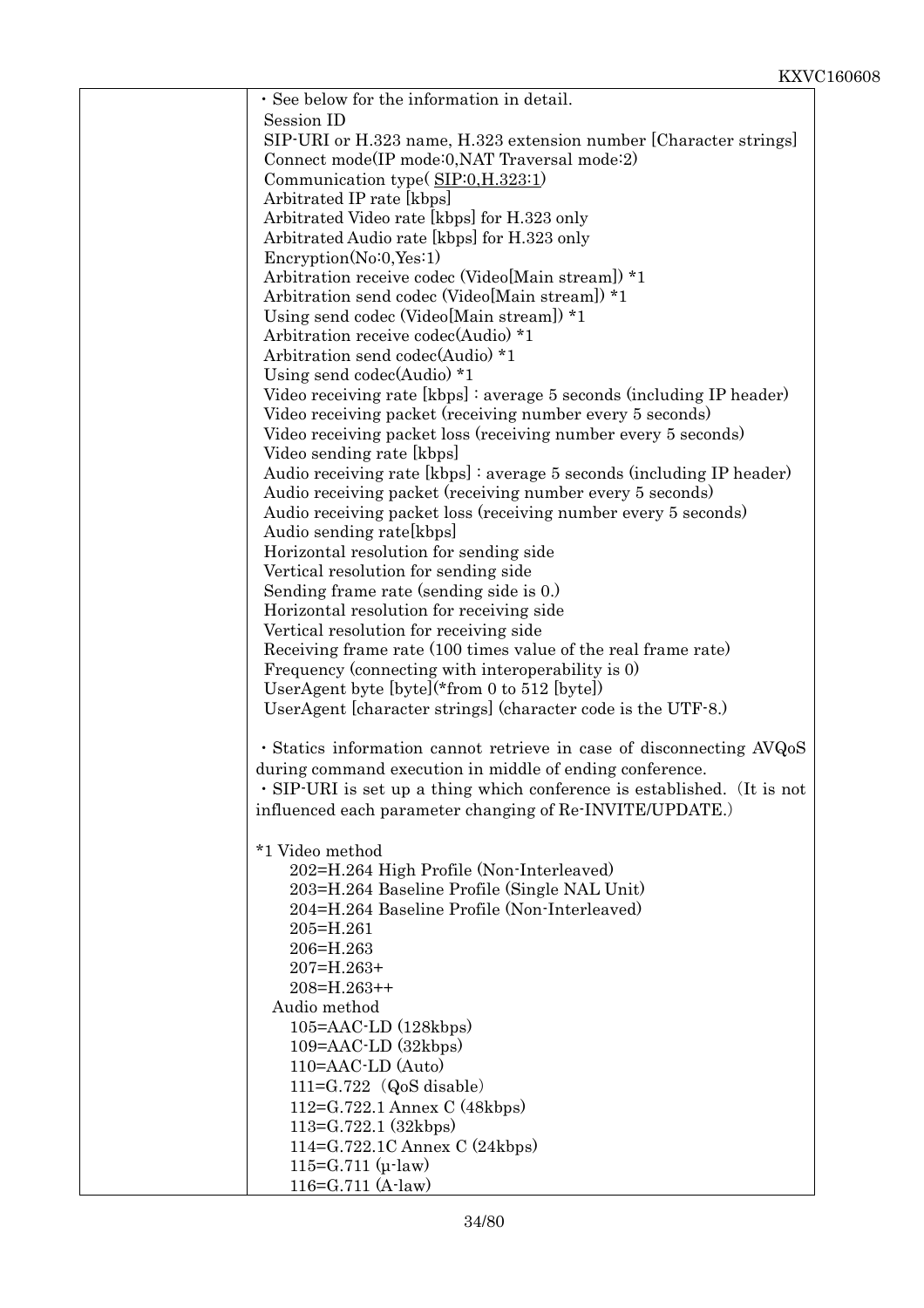|                    | <b>KAV</b>                                                                                                                                                                                                                                                                                                                                                                                                                                                                                                                                                                                                                                                                                                                                                                                                                                                                                                                                                                                                                                                                                                                                                 |
|--------------------|------------------------------------------------------------------------------------------------------------------------------------------------------------------------------------------------------------------------------------------------------------------------------------------------------------------------------------------------------------------------------------------------------------------------------------------------------------------------------------------------------------------------------------------------------------------------------------------------------------------------------------------------------------------------------------------------------------------------------------------------------------------------------------------------------------------------------------------------------------------------------------------------------------------------------------------------------------------------------------------------------------------------------------------------------------------------------------------------------------------------------------------------------------|
|                    | $117 = G.722$ (QoS enable)                                                                                                                                                                                                                                                                                                                                                                                                                                                                                                                                                                                                                                                                                                                                                                                                                                                                                                                                                                                                                                                                                                                                 |
|                    |                                                                                                                                                                                                                                                                                                                                                                                                                                                                                                                                                                                                                                                                                                                                                                                                                                                                                                                                                                                                                                                                                                                                                            |
|                    | *Style examples<br>$\cdot$ sip:192.168.172.140<br>Session ID=0x07000101, SIP-URI=sip:192.168.172.140, Connecting<br>mode=IP mode, Communication type=SIP, Arbitrated IP rate=2000,<br>Arbitrated Video rate=0, Arbitrated Audio rate=0, Encryption=No,<br>Arbitrated receive video codec(Main)=H.264 High Profile, Arbitrated<br>send video codec=H.264 High Profile, Using send codec=H.264 High<br>Profile, Arbitrated receive audio codec=G.722(QoS enable), Arbitrated<br>send audio codec=G.722(QoS enable), Using send audio codec<br>$=G.722(QoS)$ enable), Video receiving rate=1656, Video receiving<br>packet=605, Video receiving packet loss=30, Video sending rate=1776,<br>Audio receiving rate=80, Audio receiving packet=125, Audio receiving<br>packet loss=5, Audio sending rate=80, Horizontal resolution for<br>sending side=1920, Vertical resolution for sending side=1080, Sending<br>frame rate=0, Horizontal resolution for receiving side=1920, Vertical<br>resolution for receiving side=1080, Receiving frame rate=30,<br>Frequency=0, UserAgent byte=48, UserAgent=" Panasonic KX-VC600<br>3.21 Rev1 (Profile= $5,4,3,2,1$ )" |
|                    | 0x07000101 sip:192.168.172.140 0 0 2000 0 0 0 202 202 202 117 117 117<br>1656 605 10 1776 80 125 5 80 1920 1080 0 1920 1080 3000 0 48<br>Panasonic KX-VC600 3.21 Rev1 (Profile=5,4,3,2,1)<¥n><br>In case of UserAgent byte is 0.                                                                                                                                                                                                                                                                                                                                                                                                                                                                                                                                                                                                                                                                                                                                                                                                                                                                                                                           |
|                    | · UserAgent number of byte=0, UserAgent=none                                                                                                                                                                                                                                                                                                                                                                                                                                                                                                                                                                                                                                                                                                                                                                                                                                                                                                                                                                                                                                                                                                               |
|                    | 0x07000101 sip:192.168.172.140 0 0 2000 0 0 0 202 202 202 117 117 117<br>1656 605 10 1776 80 125 5 80 1920 1080 0 1920 1080 3000 0 0<¥n>                                                                                                                                                                                                                                                                                                                                                                                                                                                                                                                                                                                                                                                                                                                                                                                                                                                                                                                                                                                                                   |
| Other explanations | · During "operation is available", it is possible to carry out commands.                                                                                                                                                                                                                                                                                                                                                                                                                                                                                                                                                                                                                                                                                                                                                                                                                                                                                                                                                                                                                                                                                   |
|                    | • It is possible to carry out on "on conference" only.                                                                                                                                                                                                                                                                                                                                                                                                                                                                                                                                                                                                                                                                                                                                                                                                                                                                                                                                                                                                                                                                                                     |
|                    | · Statics information (info) for each site repeats a number of points.                                                                                                                                                                                                                                                                                                                                                                                                                                                                                                                                                                                                                                                                                                                                                                                                                                                                                                                                                                                                                                                                                     |
|                    | · Statics information value comes to 0 because collected information is                                                                                                                                                                                                                                                                                                                                                                                                                                                                                                                                                                                                                                                                                                                                                                                                                                                                                                                                                                                                                                                                                    |
|                    | not exist for 5 seconds after communication starts.                                                                                                                                                                                                                                                                                                                                                                                                                                                                                                                                                                                                                                                                                                                                                                                                                                                                                                                                                                                                                                                                                                        |
|                    | · Fixed value is returned during Multicast.                                                                                                                                                                                                                                                                                                                                                                                                                                                                                                                                                                                                                                                                                                                                                                                                                                                                                                                                                                                                                                                                                                                |

# 6.1.25. **Static information retrieve**: **sub stream**

| <b>Command Name</b>     | <b>Statics Information Retrieve : sub stream</b>                                       |
|-------------------------|----------------------------------------------------------------------------------------|
| <b>CGI</b><br>execution | cgicmd=dualstatinfo $\leq$ id m index n>                                               |
| parameter               | m:id(Session ID) 0x07000001-0x0700000a,0x08000001-0x0800000a                           |
|                         | 0x07000101-0x0700010a,0x08000101-0x0800010a                                            |
|                         | $n:index(Table index)$ 0-8                                                             |
| Examples for CGI        | <cmdreturn param=" dualstatinfo "></cmdreturn>                                         |
| execution result        | $<$ ret $>0$ $<$ /ret $>$                                                              |
| (Response)<br>value     | $\langle \text{val} \rangle 0 \text{x} 0700000120420410510510520003000301500500041024$ |
| XML)                    | 768 6000 60                                                                            |
|                         | $\langle \Psi$ n> $\langle \Psi \rangle$                                               |
|                         |                                                                                        |
| Response value          | If id is indicated, index can't indicate simultaneously.                               |
|                         | If index is indicated, id can't indicate simultaneously.                               |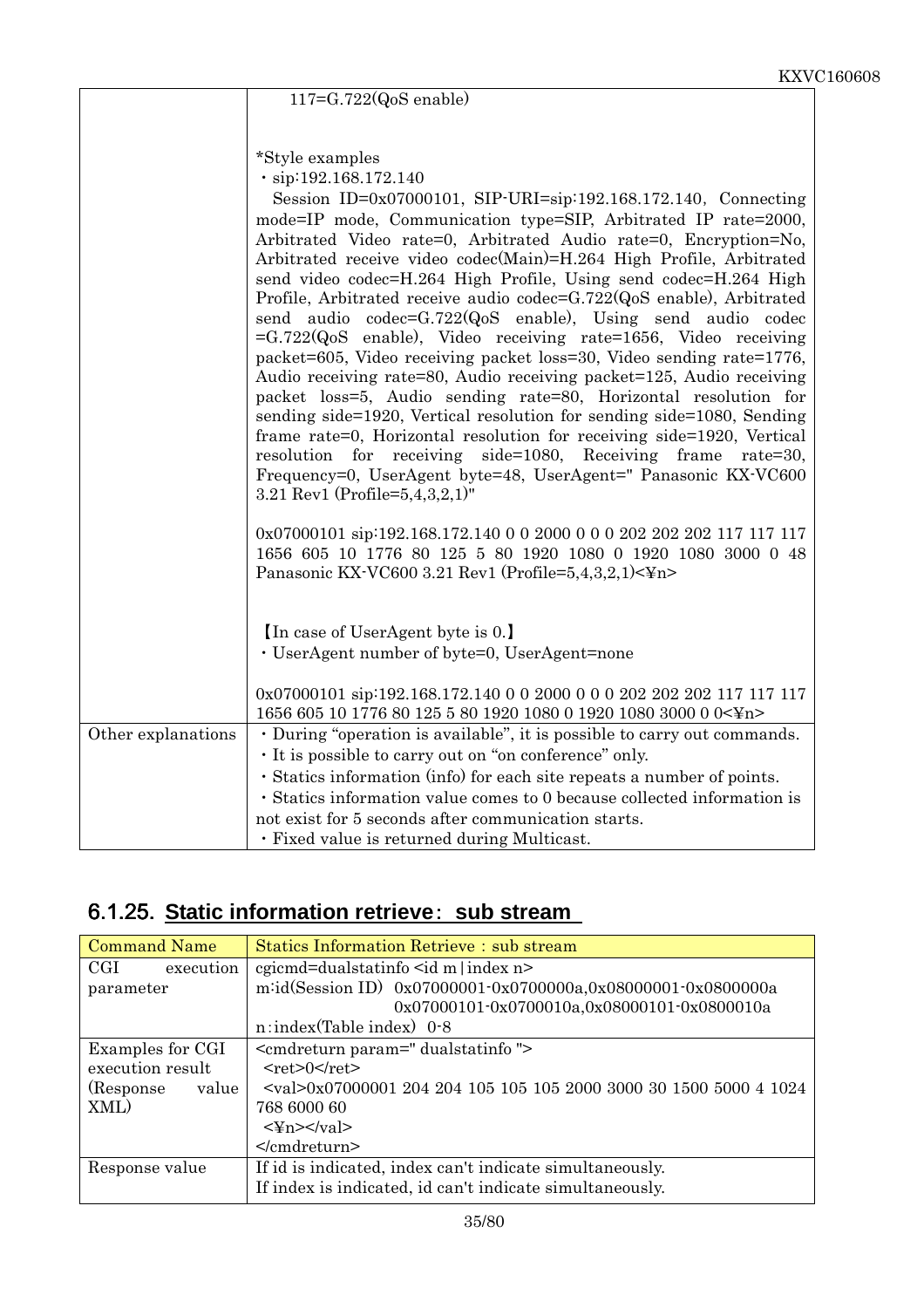| · See below for the information in detail.                                                                                                                                                                                                                                                                                                                                                                                                                                                                                                                                                                                                                                                                                                                                                                                                                                                                                 |
|----------------------------------------------------------------------------------------------------------------------------------------------------------------------------------------------------------------------------------------------------------------------------------------------------------------------------------------------------------------------------------------------------------------------------------------------------------------------------------------------------------------------------------------------------------------------------------------------------------------------------------------------------------------------------------------------------------------------------------------------------------------------------------------------------------------------------------------------------------------------------------------------------------------------------|
| MCU site<br>[Endpoint is transmitting dual stream.]<br>Session ID<br>Arbitrated receive codec (Video[Main stream]) *1 (Fixed value: 0)<br>Arbitrated send codec (Video[Main stream]) *1 (Fixed value: 0)<br>Using send codec (Video[Main stream]) *1<br>Video receiving rate [kbps]: average 5 seconds (including IP header)<br>Video receiving packet (receiving number every 5 seconds)<br>Video receiving packet loss (receiving number every 5 seconds)<br>Video sending rate [kbps] (Fixed value $: 0$ )<br>Horizontal resolution for sending side (Fixed value $: 0$ )<br>Vertical resolution for sending side (Fixed value $: 0)$ )<br>Sending frame rate (100 times value of the real frame rate) (Fixed<br>value $: 0)$<br>Horizontal resolution for receiving side<br>Vertical resolution for receiving side<br>Receiving frame rate (100 times value of the real frame rate)<br>Frequency (Fixed value $: 0)$ ) |
| [MCU site is transmitting dual stream.]<br>Session ID<br>Arbitrated receive codec (Video[Main stream]) *1 (Fixed value: 0)<br>Arbitrated send codec (Video[Main stream]) *1<br>Using send codec (Video[Main stream]) *1<br>Video receiving rate $[kbps]$ : average 5 seconds (including IP header)<br>(Fixed value: 0)<br>Video receiving packet (receiving number every 5 seconds) (Fixed<br>value $: 0)$<br>Video receiving packet loss (receiving number every 5 seconds) (Fixed<br>value $: 0)$<br>Video sending rate [kbps]<br>Horizontal resolution for sending side<br>Vertical resolution for sending side<br>Sending frame rate (100 times value of the real frame rate) (Fixed<br>value $: 0)$                                                                                                                                                                                                                   |
| Horizontal resolution for receiving side (Fixed value: 0)<br>Vertical resolution for receiving side (Fixed value: 0)<br>Receiving frame rate (100 times value of the real frame rate)<br>Frequency (Fixed value $: 0)$ )                                                                                                                                                                                                                                                                                                                                                                                                                                                                                                                                                                                                                                                                                                   |
| Non-MCU site<br>[Endpoint is transmitting dual stream.]<br>Session ID<br>Arbitrated receive codec (Video[Main stream]) $*1$ (Fixed value : 0)<br>Arbitrated send codec (Video[Main stream]) *1<br>Using send codec (Video[Main stream]) *1<br>Video receiving rate $[kbps]$ : average 5 seconds (including IP header)<br>(Fixed value $: 0)$<br>Video receiving packet (receiving number every 5 seconds) (Fixed<br>value $: 0)$<br>Video receiving packet loss (receiving number every 5 seconds) (Fixed<br>value $: 0)$<br>Video sending rate [kbps]                                                                                                                                                                                                                                                                                                                                                                     |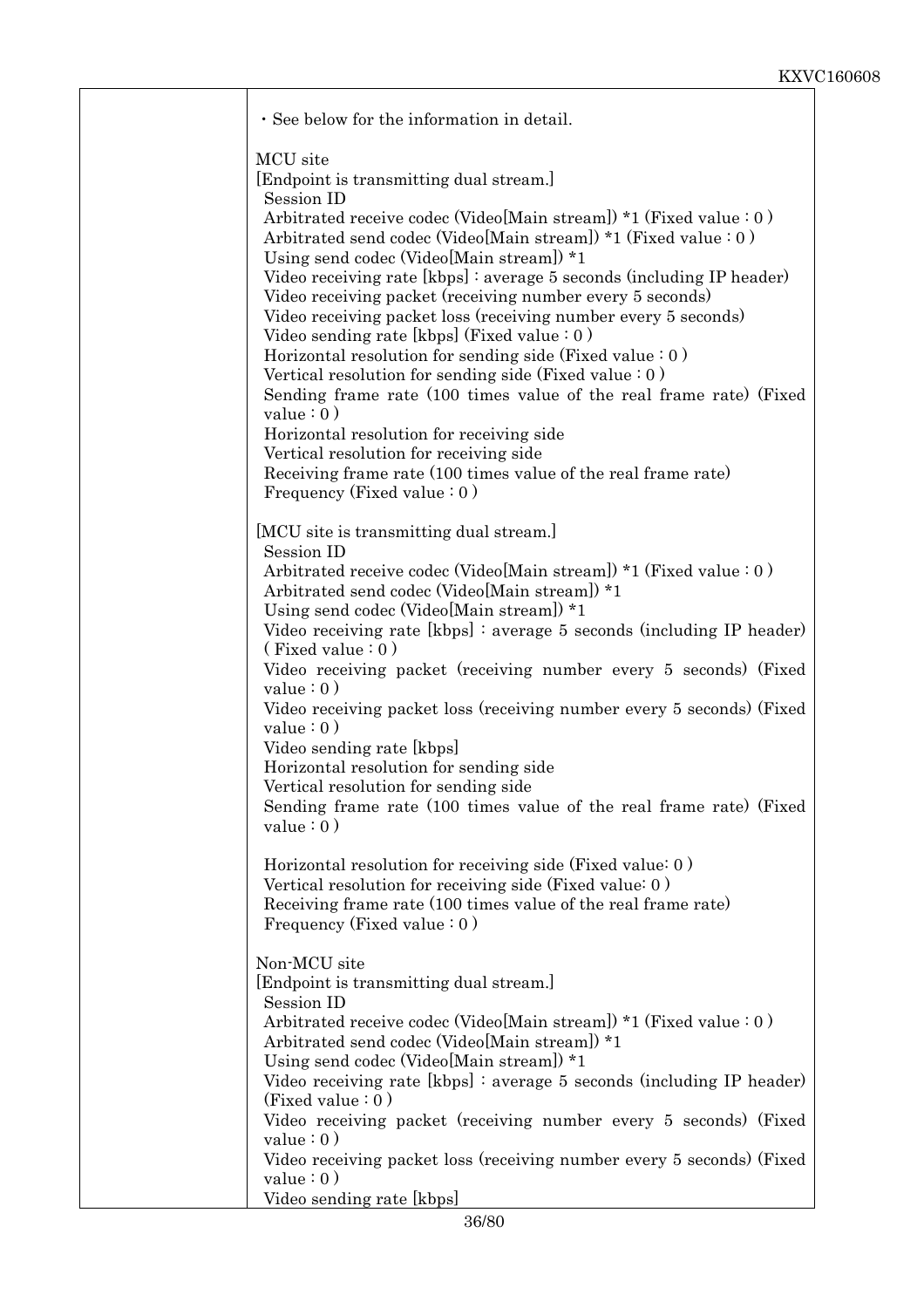| Horizontal resolution for sending side<br>Vertical resolution for sending side<br>Sending frame rate (100 times value of the real frame rate) (Fixed<br>value $: 0)$<br>Horizontal resolution for receiving side (Fixed value $: 0$ )<br>Vertical resolution for receiving side (Fixed value $: 0$ )<br>Receiving frame rate (100 times value of the real frame rate) (Fixed<br>value $: 0)$<br>Frequency (Fixed value $: 0)$ )                                                                                                                                                                                                                                                                                                                                                                                                                                                                                         |  |
|-------------------------------------------------------------------------------------------------------------------------------------------------------------------------------------------------------------------------------------------------------------------------------------------------------------------------------------------------------------------------------------------------------------------------------------------------------------------------------------------------------------------------------------------------------------------------------------------------------------------------------------------------------------------------------------------------------------------------------------------------------------------------------------------------------------------------------------------------------------------------------------------------------------------------|--|
| [MCU site is transmitting dual stream.]<br>Session ID<br>Arbitrated receive codec (Video[Main stream]) *1<br>Arbitrated send codec (Video[Main stream]) $*1$ (Fixed value : 0)<br>Using send codec (Video[Main stream]) $*1$ (Fixed value : 0)<br>Video receiving rate $[kbps]$ : average 5 seconds (including IP header)<br>Video receiving packet (receiving number every 5 seconds)<br>Video receiving packet loss (receiving number every 5 seconds)<br>Video sending rate [kbps] (Fixed value $: 0$ )<br>Horizontal resolution for sending side (Fixed value $: 0$ )<br>Vertical resolution for sending side (Fixed value $: 0)$ )<br>Sending frame rate (100 times value of the real frame rate) (Fixed<br>value $: 0)$<br>Horizontal resolution for receiving side<br>Vertical resolution for receiving side<br>Receiving frame rate (100 times value of the real frame rate)<br>Frequency (Fixed value $: 0)$ ) |  |
| *1: Codec information: Refer statinfo command<br>Example<br>-In case of Internal MCU site<br>[Endpoint (0x07000001) is transmitting dual stream.]<br>SessionID = $0x07000001$ , Negotiated received video codec = H.264<br>Baseline Profile (Non-Interleaved), Negotiated transmitted video codec<br>$= 0$ , Actual transmitted video codec $= 0$ , Received video rate $= 1352$ .<br>Received video packet number $= 374$ , Received Video packet loss<br>number = 0, Transmitted video rate = 0, Transmitted picture width = 0,<br>Transmitted picture height $= 0$ , Transmitted video rate $= 0$ , Received<br>picture width $= 1280$ , Received picture height $= 720$ , Received frame<br>rate = 30, Video frequency = $0$                                                                                                                                                                                        |  |
| 0x07000001 204 0 0 1352 374 0 0 0 0 0 1280 720 3000 0<br>[MCU site is transmitting dual stream.]<br>SessionID = $0x07000001$ , Negotiated received video codec = 0,<br>Negotiated transmitted video codec = H.264 Baseline Profile<br>(Non-Interleaved), Actual transmitted video codec = H.264 Baseline<br>Profile (Non-Interleaved), Received video rate = 0, Received video<br>packet number = 0, Received Video packet loss number = 0,<br>Transmitted video rate = $1368$ , Transmitted picture width = $1920$ ,<br>Transmitted picture height = 1080, Transmitted video rate = 0,<br>Received picture width $= 0$ , Received picture height $= 0$ , Received<br>frame rate = 0, Video frequency = $0$<br>$0x07000001$ 204 204 204 0 0 0 2000 3000 30 2000 1024 768 3000 0 0 0 0 0                                                                                                                                 |  |
|                                                                                                                                                                                                                                                                                                                                                                                                                                                                                                                                                                                                                                                                                                                                                                                                                                                                                                                         |  |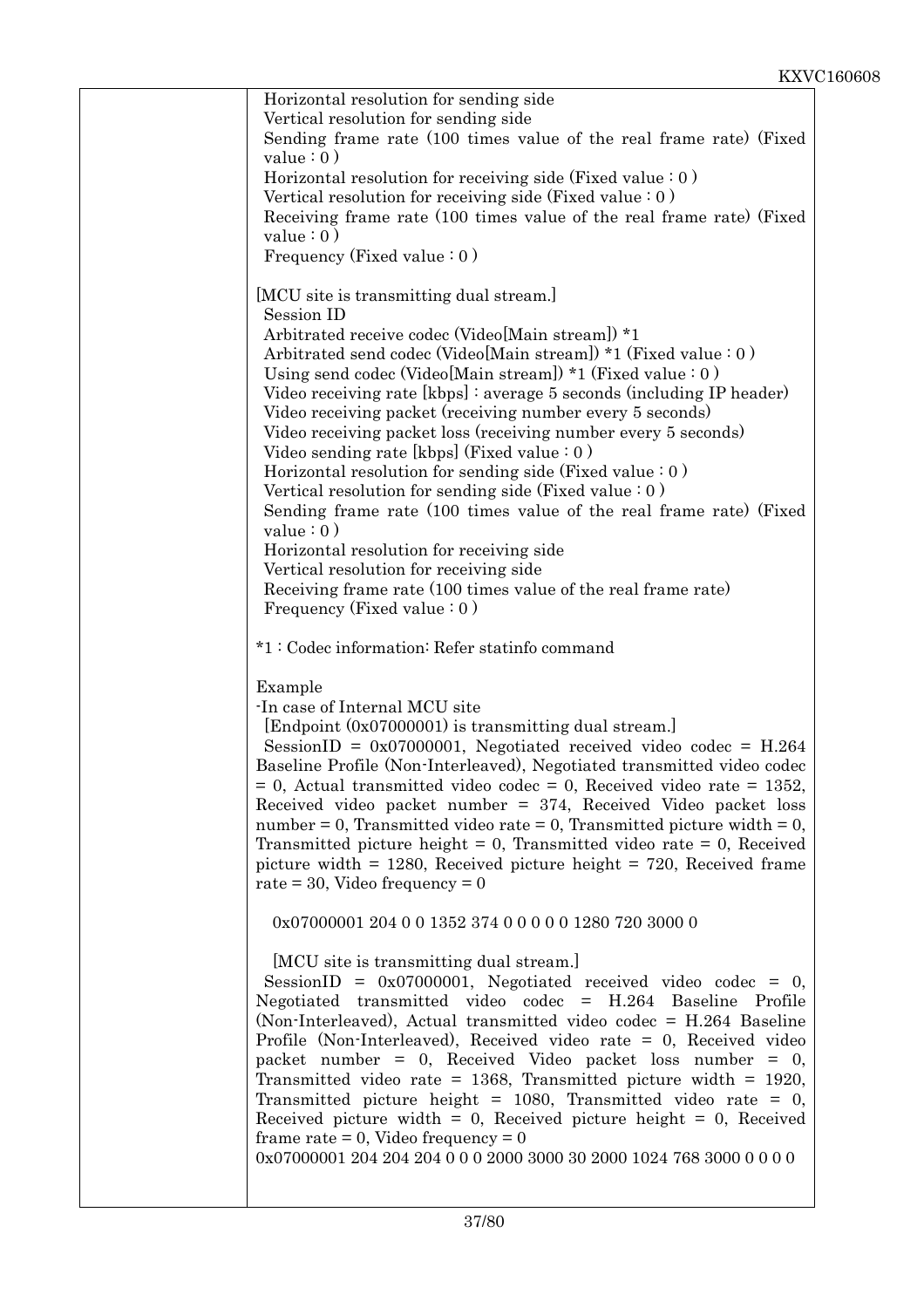|                    | -In case of Endpoint<br>[Endpoint is transmitting dual stream.]                                                                                                                                                                                                                                                                                                                                                                                                                                                                                                                                                   |
|--------------------|-------------------------------------------------------------------------------------------------------------------------------------------------------------------------------------------------------------------------------------------------------------------------------------------------------------------------------------------------------------------------------------------------------------------------------------------------------------------------------------------------------------------------------------------------------------------------------------------------------------------|
|                    | SessionID = $0x07000001$ , Negotiated received video codec = 0,<br>Negotiated transmitted video codec = H.264 Baseline Profile<br>(Non-Interleaved), Actual transmitted video codec = H.264 Baseline<br>Profile (Non-Interleaved), Received video rate $= 0$ , Received video packet<br>$number = 0$ , Received Video packet loss number = 0, Transmitted video<br>rate = $1368$ , Transmitted picture width = $1280$ , Transmitted picture<br>height = 720, Transmitted video rate = 0, Received picture width = 0,<br>Received picture height = 0, Received frame rate = 0, Video frequency =<br>$\Omega$       |
|                    | 0x07000001 0 204 204 0 0 0 1360 1280 720 0 0 0 0 0                                                                                                                                                                                                                                                                                                                                                                                                                                                                                                                                                                |
|                    | [MCU site is transmitting dual stream.]<br>SessionID = $0x07000001$ , Negotiated received video codec = H.264<br>Baseline Profile (Non-Interleaved), Negotiated transmitted video codec =<br>0, Actual transmitted video codec = 0, Received video rate = $1368$ ,<br>Received video packet number = 364, Received Video packet loss number<br>$= 0$ , Transmitted video rate $= 0$ , Transmitted picture width $= 0$ ,<br>Transmitted picture height = 0, Transmitted video rate = 0, Received<br>picture width $= 1920$ , Received picture height $= 1080$ , Received frame<br>rate = 30, Video frequency = $0$ |
|                    | 0x07000001 204 0 0 1368 364 0 0 0 0 0 1920 1080 3000 0                                                                                                                                                                                                                                                                                                                                                                                                                                                                                                                                                            |
| Other explanations | • The conditions to execute commands are same as "6.1.20 static<br>information retrieve"                                                                                                                                                                                                                                                                                                                                                                                                                                                                                                                          |
|                    | • Not available during Multicast.                                                                                                                                                                                                                                                                                                                                                                                                                                                                                                                                                                                 |

### 6.1.26. **Standby state retrieve**

| <b>Command Name</b> | <b>Standby State Retrieve</b>                                         |
|---------------------|-----------------------------------------------------------------------|
| CGI<br>execution    | cgicmd=standbystate get                                               |
| parameter           |                                                                       |
| Examples for CGI    | <cmdreturn param="standbystate get"></cmdreturn>                      |
| execution result    | $<$ ret $>0$ $<$ /ret $>$                                             |
| (Response<br>value  | $\langle \text{val}\rangle$ standby state = 0                         |
| XML)                | $\langle \text{val} \rangle$                                          |
|                     | $<$ /cmdreturn>                                                       |
| Response value      | : Normal (Not standby state)<br>$\overline{0}$                        |
|                     | 1<br>: Screen standby state                                           |
|                     |                                                                       |
| Other explanations  | In case unit is GUI mode, enable to retrieve whether standby state by |
|                     | this command. To recover from screen standby, send the standby KeyID  |
|                     | with "7. remote control emulation procedure".                         |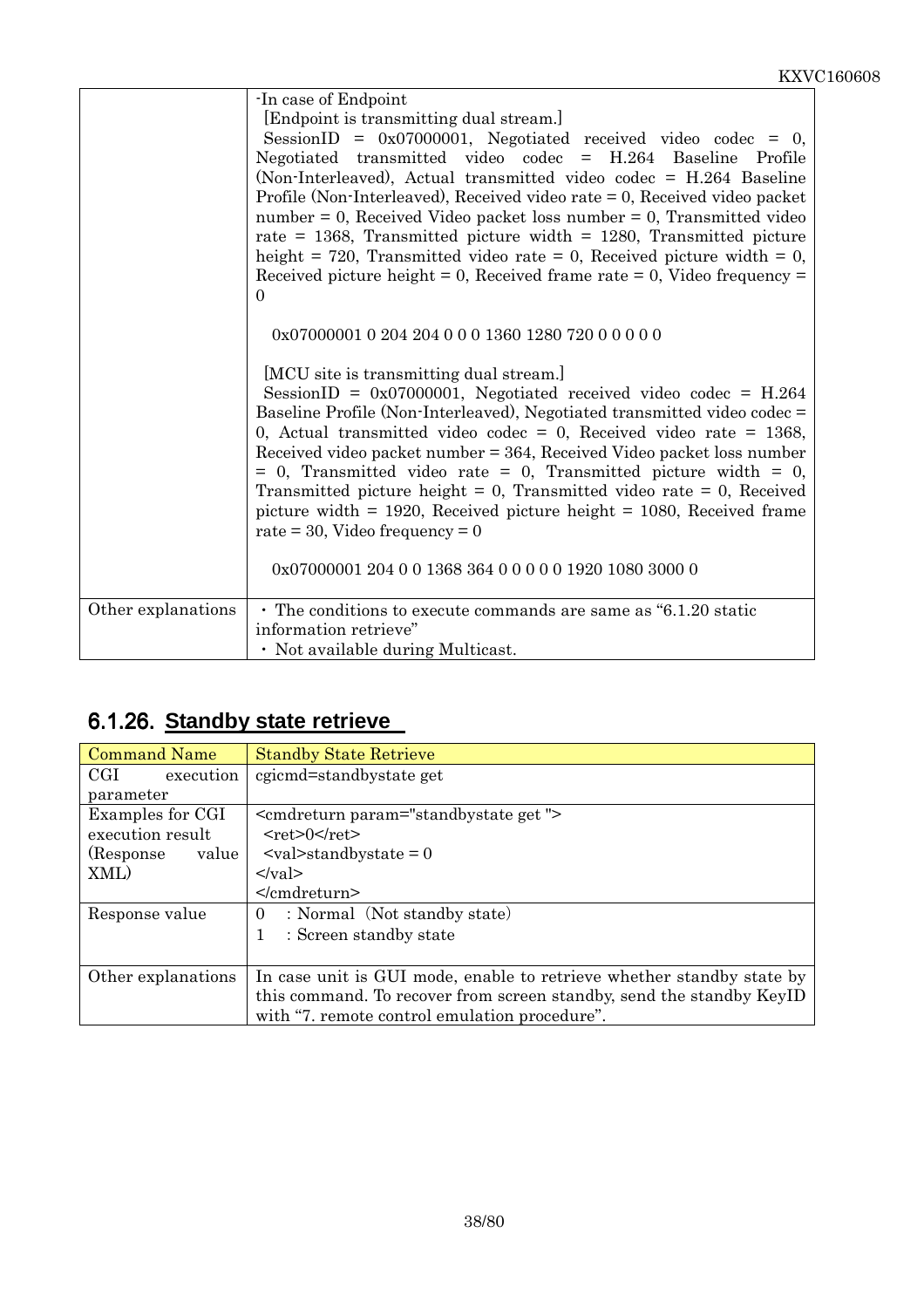| <b>Command Name</b> | <b>Communicating Encoder Information Retrieve</b>                        |
|---------------------|--------------------------------------------------------------------------|
| CGI<br>execution    | cgicmd=videoencodeinfo                                                   |
| parameter           |                                                                          |
| Examples for CGI    | <cmdreturn param=" videoencodeinfo "></cmdreturn>                        |
| execution result    | $<$ ret $>0$ $<$ /ret $>$                                                |
| (Response)<br>value | <val>1 202 1920x1080 1500&lt;¥n&gt;</val>                                |
| XML)                | 2 0 0 0 $\leq$ m $\leq$ /val $>$                                         |
|                     |                                                                          |
| Response value      | · See below for the information in detail.                               |
|                     | Encoder number: $1,2$                                                    |
|                     | Video Encoder                                                            |
|                     | 202=H.264 High Profile (Non-Interleaved)                                 |
|                     | 203=H.264 Baseline Profile (Single NAL Unit)                             |
|                     | 204=H.264 Baseline Profile (Non-Interleaved)                             |
|                     | 205=H.261                                                                |
|                     | 206=H.263                                                                |
|                     | 207=H.263+                                                               |
|                     | $208 = H.263++$                                                          |
|                     | Sending resolution                                                       |
|                     | Sending frame rate $(Fixed value: 0)$                                    |
| Other explanations  | • During "operation is available", it is possible to carry out commands. |
|                     | • It is possible to carry out on "on conference" only.                   |
|                     | · Not available during Multicast.                                        |

# 6.1.27. **Communicating encoder information retrieve**

#### 6.1.28. **Activation Information retrieve**

| <b>Command Name</b> | <b>Activation Information retrieve</b>        |
|---------------------|-----------------------------------------------|
| CGI<br>execution    | cgicmd=actinfo get n                          |
| parameter           | n=info: function with/without information     |
|                     | n=mask: mask information                      |
| Examples for CGI    | <cmdreturn param="actinfo get"></cmdreturn>   |
| execution result    | $<$ ret>0 $<$ /ret>                           |
| (Response)<br>value | $\langle \text{val}\rangle$ info = 0x0000038a |
| XML)                | $mask = 0x00000380$                           |
|                     | $\langle \text{val} \rangle$                  |
|                     |                                               |
| Response value      | info:                                         |
|                     | $0x000000000 - 0x3$ FFFFFFFF                  |
|                     | *Below is bit operation.                      |
|                     | $0:$ Disable, $1:$ Enable                     |
|                     |                                               |
|                     | $bit0:$ always 0                              |
|                     | bit1: always 1                                |
|                     | bit2 : always 0                               |
|                     | bit3: always 1                                |
|                     | bit4: always 0                                |
|                     | bit5: always 0                                |
|                     | bit6: always 0                                |
|                     |                                               |
|                     | bit7: Multicast                               |
|                     | bit8:4 Points Built-in MCU                    |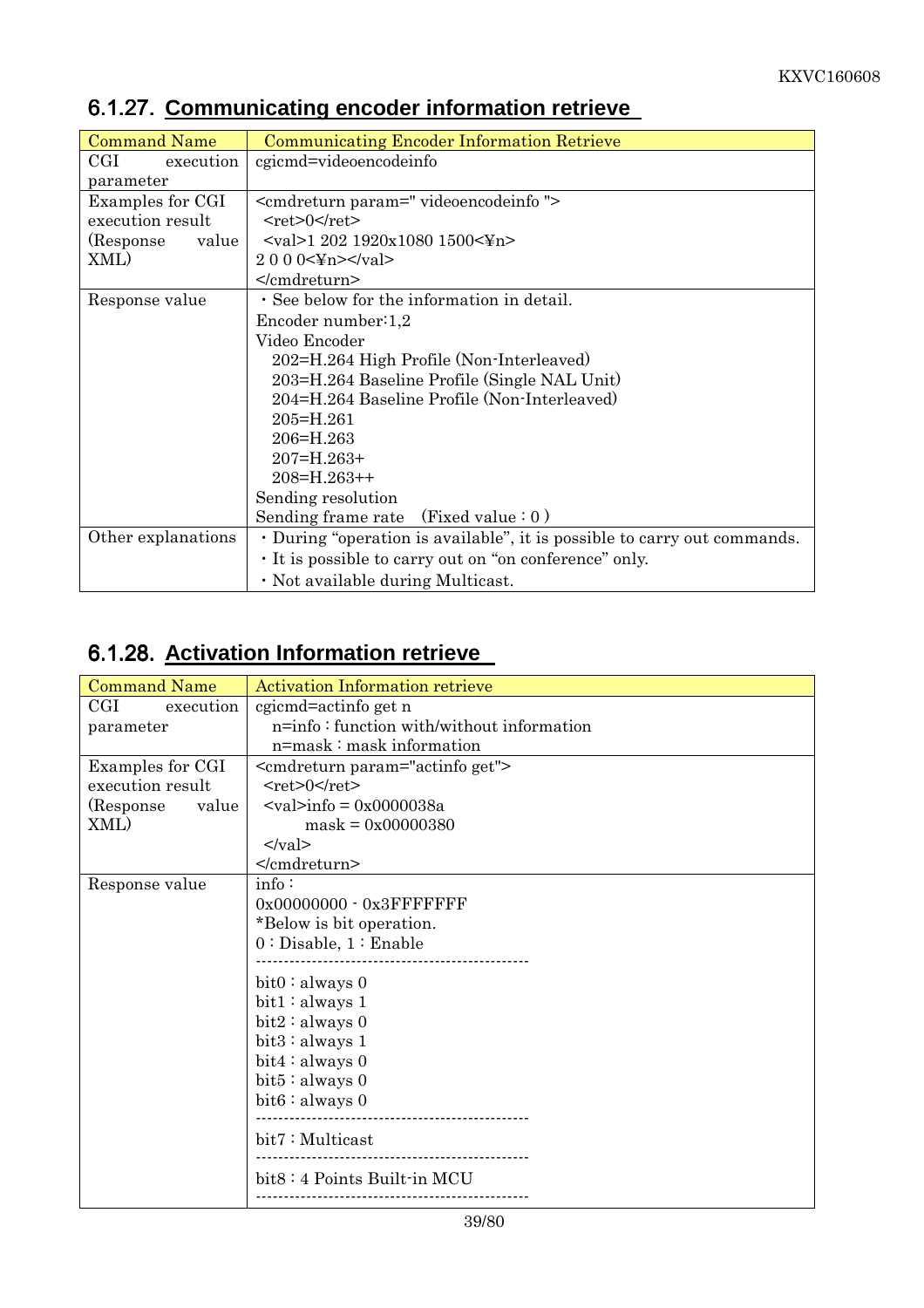|                    | bit9: Mobile Connection                                           |
|--------------------|-------------------------------------------------------------------|
|                    |                                                                   |
|                    | mask:<br>$0x000000000 - 0x3$ FFFFFFFF<br>*Below is bit operation. |
|                    | $bit0 - 6: always 0$                                              |
|                    | bit7: effective bit for info parameter                            |
|                    | bit8: effective bit for info parameter                            |
|                    | bit9: effective bit for info parameter                            |
| Other explanations |                                                                   |

#### 6.1.29. **IPv4 address of LAN1 retrieve**

| <b>Command Name</b> | IPv4 address of LAN1 retrieve                    |
|---------------------|--------------------------------------------------|
| CGI<br>execution    | cgicmd=curnetwork get n                          |
| parameter           | $n = ip : IPv4 address$                          |
|                     | $n = netmask : Subnet mask$                      |
|                     | $n = gw : Default$ gateway                       |
| Examples for CGI    | <cmdreturn param=" curnetwork get "></cmdreturn> |
| execution result    | $<$ ret $>0$ $<$ /ret $>$                        |
| (Response)<br>value | $\langle \text{val} \rangle$ ip = 192.168.0.100  |
| XML)                | $netmask = 255.255.255.0$                        |
|                     | $gw = 192.168.0.1$                               |
|                     | $\langle \text{val} \rangle$                     |
|                     |                                                  |
| Response value      | ip: IPv4 address                                 |
|                     | netmask: Subnet mask                             |
|                     | gw: Default gateway                              |
| Other explanations  |                                                  |

#### 6.1.30. **IPv4 address of LAN2 retrieve**

| <b>Command Name</b> | IPv4 address of LAN2 retrieve                  |
|---------------------|------------------------------------------------|
| CGI<br>execution    | cgicmd=network2 get n                          |
| parameter           | $n = state : Use of LAN2$                      |
|                     | $n = ip : IPv4 address$                        |
|                     | $n = netmask : Subnet mask$                    |
| Examples for CGI    | <cmdreturn param=" network2 get "></cmdreturn> |
| execution result    | $<$ ret $>0$ $<$ /ret $>$                      |
| (Response)<br>value | $\langle \text{val}\rangle$ state = 1          |
| XML)                | $ip = 192.168.100.100$                         |
|                     | $netmask = 255.255.255.0$                      |
|                     | $\langle \nabla \times a \rangle$              |
|                     |                                                |
| Response value      | state: Use of LAN2                             |
|                     | $0:$ Not use LAN2                              |
|                     | 1: Use LAN2                                    |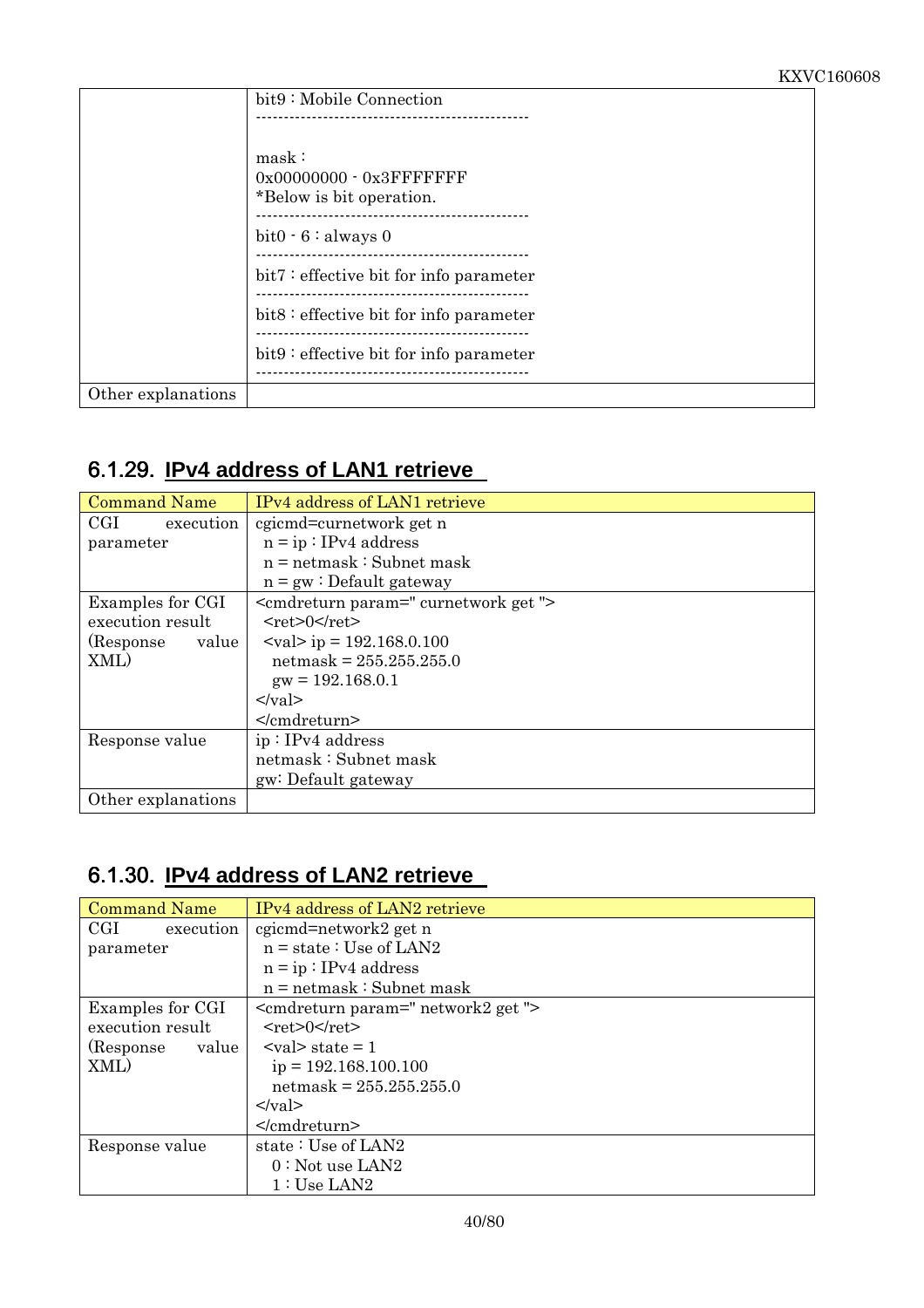|                                     | ip: IPv4 address<br>netmask: Subnet mask                                |
|-------------------------------------|-------------------------------------------------------------------------|
| Other explanations   KX-VC1600 only |                                                                         |
|                                     | It is not possible to set the network address that is the same as LAN1. |
|                                     | When not in use or when not is set, the return value is blank.          |

### 6.1.31. **IPv6 address of LAN1 retrieve**

| <b>Command Name</b> | IPv6 address of LAN1 retrieve                                  |
|---------------------|----------------------------------------------------------------|
| CGI<br>execution    | cgicmd=curv6network get n                                      |
| parameter           | $n = ip : IPv6 address$                                        |
|                     | $n =$ plen : Plefix length                                     |
|                     | $n = local : Link Local address$                               |
|                     | $n = gw : Default gateway$                                     |
| Examples for CGI    | <cmdreturn param="curv6network get"></cmdreturn>               |
| execution result    | $<$ ret $>0$ $<$ /ret $>$                                      |
| (Response)<br>value | $\langle \text{val} \rangle$ ip =                              |
| XML)                | $\nu$ plen =                                                   |
|                     | $local =$                                                      |
|                     | $gw =$                                                         |
|                     | $\langle \text{val} \rangle$                                   |
|                     | $\le$ /cmdreturn>                                              |
| Response value      | ip: IPv6 address                                               |
|                     | plen: Plefix length                                            |
|                     | local: Link local address                                      |
|                     | gw: Default gateway                                            |
| Other explanations  | When not in use or when not is set, the return value is blank. |

#### 6.1.32. **IPv6 address of LAN2 retrieve**

| <b>Command Name</b>               | IPv6 address of LAN2 retrieve                                  |
|-----------------------------------|----------------------------------------------------------------|
| $\operatorname{CGI}$<br>execution | cgicmd=curv6network2 get n                                     |
| parameter                         | $n = ip : IPv6 address$                                        |
|                                   | $n =$ plen : Plefix length                                     |
|                                   | $n = local$ : Link Local address                               |
| Examples for CGI                  | <cmdreturn param="curv6network2 get"></cmdreturn>              |
| execution result                  | $<$ ret $>0$ $<$ /ret $>$                                      |
| (Response)<br>value               | $ <$ val $>$ ip =                                              |
| XML)                              | $\n  p$ len $=$                                                |
|                                   | $local =$                                                      |
|                                   | $\langle \nabla \times 1 \rangle$                              |
|                                   | $<$ /cmdreturn>                                                |
| Response value                    | ip: IPv6 address                                               |
|                                   | plen: Plefix length                                            |
|                                   | local: Link local address                                      |
| Other explanations                | KX-VC1600 only                                                 |
|                                   | When not in use or when not is set, the return value is blank. |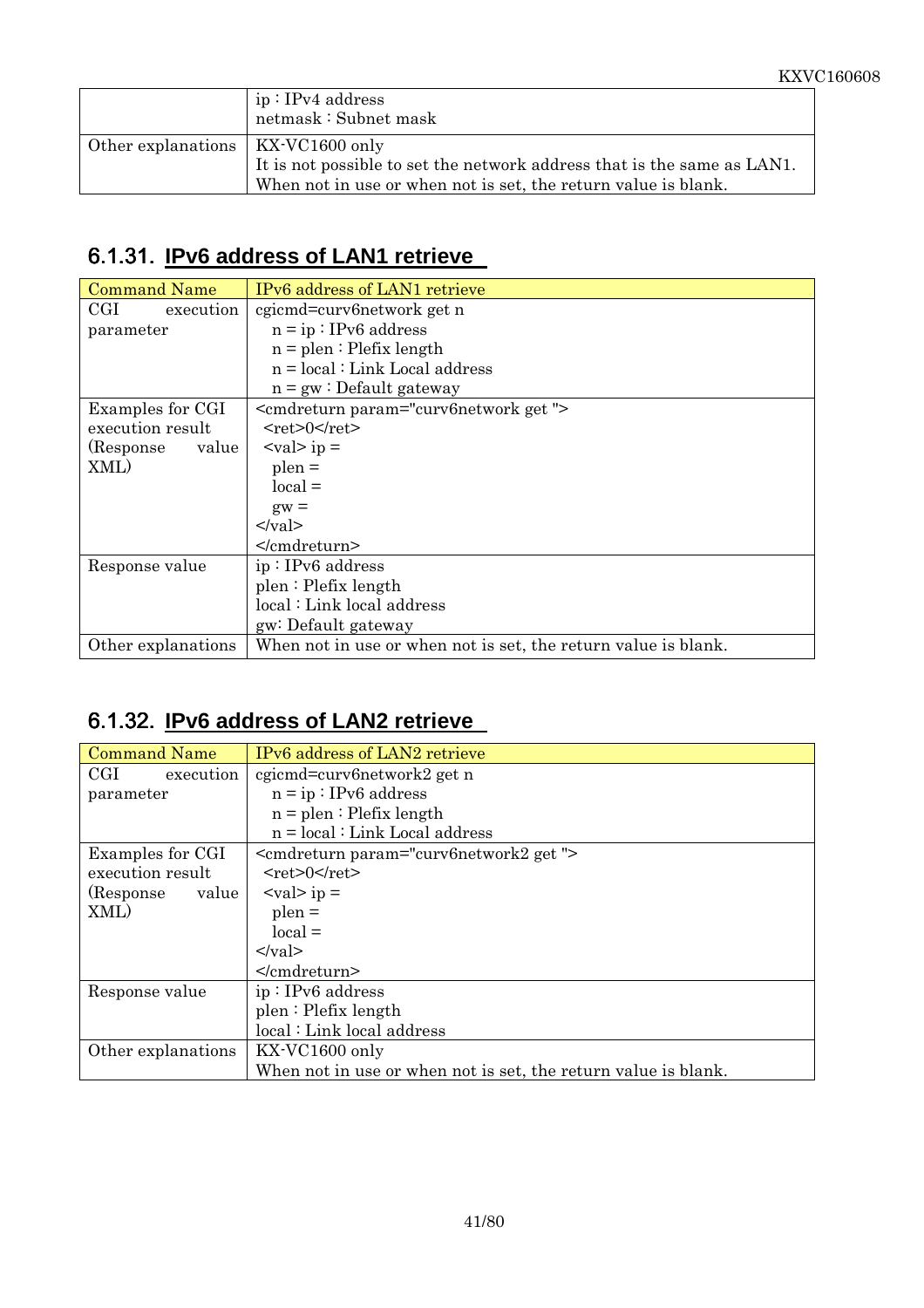#### 6.1.33. **IPv4 DNS retrieve**

| <b>Command Name</b>        | <b>IPv4 DNS</b> retrieve                     |
|----------------------------|----------------------------------------------|
| $_{\rm{CGI}}$<br>execution | cgicmd=curdns get n                          |
| parameter                  | $n = primary : Primary DNS server$           |
|                            | $n =$ secondary $\cdot$ Secondary DNS server |
|                            | $n =$ domain : Domain name                   |
| Examples for CGI           | <cmdreturn param="curdns get"></cmdreturn>   |
| execution result           | $<$ ret>0 $<$ /ret>                          |
| (Response)<br>value        | $\langle \text{val>primary} = 8.8.8.8$       |
| XML)                       | $secondary =$                                |
|                            | $domain =$                                   |
|                            | $<$ /val>                                    |
|                            | $<$ /cmdreturn>                              |
| Response value             | primary: Primary DNS server                  |
|                            | secondary: Secondary DNS server              |
|                            | domain: Domain name                          |
| Other explanations         | When not is set, the return value is blank.  |

# 6.1.34. **IPv6 DNS retrieve**

| <b>Command Name</b>               | <b>IPv6 DNS</b> retrieve                     |
|-----------------------------------|----------------------------------------------|
| $\operatorname{CGI}$<br>execution | cgicmd=v6dns get n                           |
| parameter                         | $n = primary : Primary DNS server$           |
|                                   | $n =$ secondary $\cdot$ Secondary DNS server |
| Examples for CGI                  | <cmdreturn param="v6dns get"></cmdreturn>    |
| execution result                  | $<$ ret>0 $<$ /ret>                          |
| (Response)<br>value               | $\langle \text{val} \rangle$ - $\gamma$ =    |
| XML)                              | $secondary =$                                |
|                                   | $\langle \text{val} \rangle$                 |
|                                   |                                              |
| Response value                    | primary: Primary DNS server                  |
|                                   | secondary: Secondary DNS server              |
| Other explanations                | When not is set, the return value is blank.  |

#### 6.1.35. **Network status of LAN1 retrieve**

| <b>Command Name</b>               | Network status of LAN1 retrieve               |
|-----------------------------------|-----------------------------------------------|
| $\operatorname{CGI}$<br>execution | cgicmd=nwstate get n                          |
| parameter                         | $n = link : Link status$                      |
|                                   | $n =$ interface : Interface status            |
| Examples for CGI                  | <cmdreturn param=" nwstate get "></cmdreturn> |
| execution result                  | $<$ ret $>0$ $<$ /ret $>$                     |
| (Response)<br>value               | $\langle \text{val}\rangle$ = 0               |
| XML)                              | $if = 1$                                      |
|                                   | $\langle \nabla \times a \rangle$             |
|                                   | $<$ /cmdreturn>                               |
| Response value                    | link: Link status                             |
|                                   | $0:$ link down                                |
|                                   | $1:$ link up                                  |
|                                   | $if:$ Interface status                        |
|                                   | $0:$ interface down                           |
|                                   | $1:$ interface up                             |
| Other explanations                |                                               |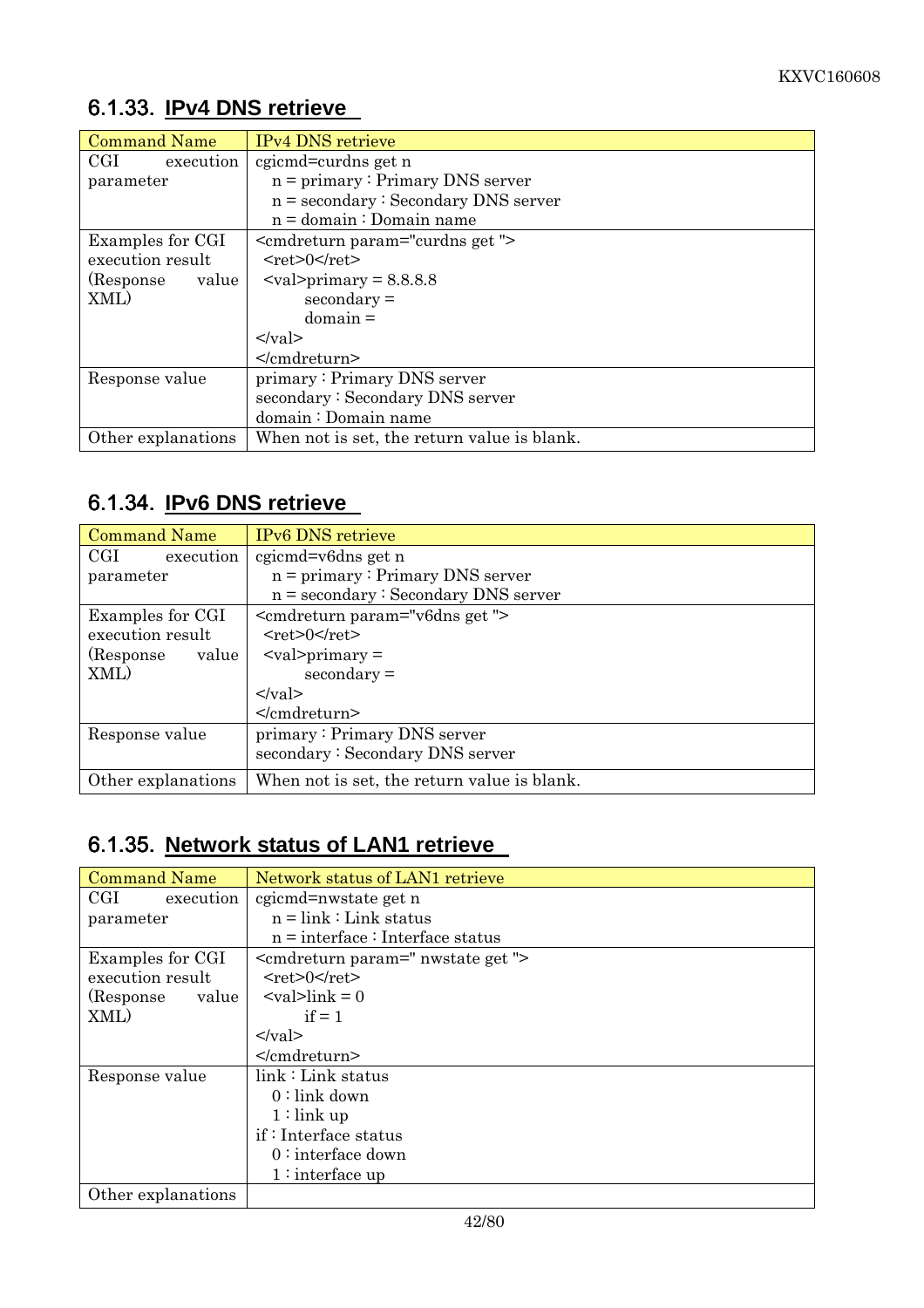| <b>Command Name</b> | Network status of LAN2 retrieve                |
|---------------------|------------------------------------------------|
| CGL<br>execution    | cgicmd=nwstate2 get n                          |
| parameter           | $n = link : Link status$                       |
|                     | $n =$ interface : Interface status             |
| Examples for CGI    | <cmdreturn param=" nwstate2 get "></cmdreturn> |
| execution result    | $<$ ret $>0$ $<$ /ret $>$                      |
| (Response)<br>value | $\langle \text{val}\rangle$ = 0                |
| XML)                | $if = 1$                                       |
|                     | $\langle \nabla \times$                        |
|                     | $<$ /cmdreturn>                                |
| Response value      | $link: Link$ status                            |
|                     | $0:$ link down                                 |
|                     | $1:$ link up                                   |
|                     | if: Interface status                           |
|                     | $0:$ interface down                            |
|                     | $1:$ interface up                              |
| Other explanations  |                                                |

#### 6.1.36. **Network status of LAN2 retrieve**

#### 6.1.37. **IP address of WAN retrieve**

| <b>Command Name</b>               | IP address of WAN retrieve                                               |
|-----------------------------------|--------------------------------------------------------------------------|
| $\operatorname{CGI}$<br>execution | cgicmd=curwanip get                                                      |
| parameter                         |                                                                          |
| Examples for CGI                  | <cmdreturn param=" curwanip get "></cmdreturn>                           |
| execution result                  | $<$ ret>0                                                                |
| (Response)<br>value               | $\langle \text{val} \rangle$ curwanip =                                  |
| XML)                              | $\langle \text{val} \rangle$                                             |
|                                   |                                                                          |
| Response value                    | $curwanip: IP$ address of WAN                                            |
|                                   |                                                                          |
| Other explanations                | In case of ipauto $= 1$ , automatic acquired IP address is returned.     |
|                                   | If the address was not able to get in the automatic acquisition, a blank |
|                                   | is returned.                                                             |
|                                   | In case of ipauto $= 0$ , manually configured IP address is returned.    |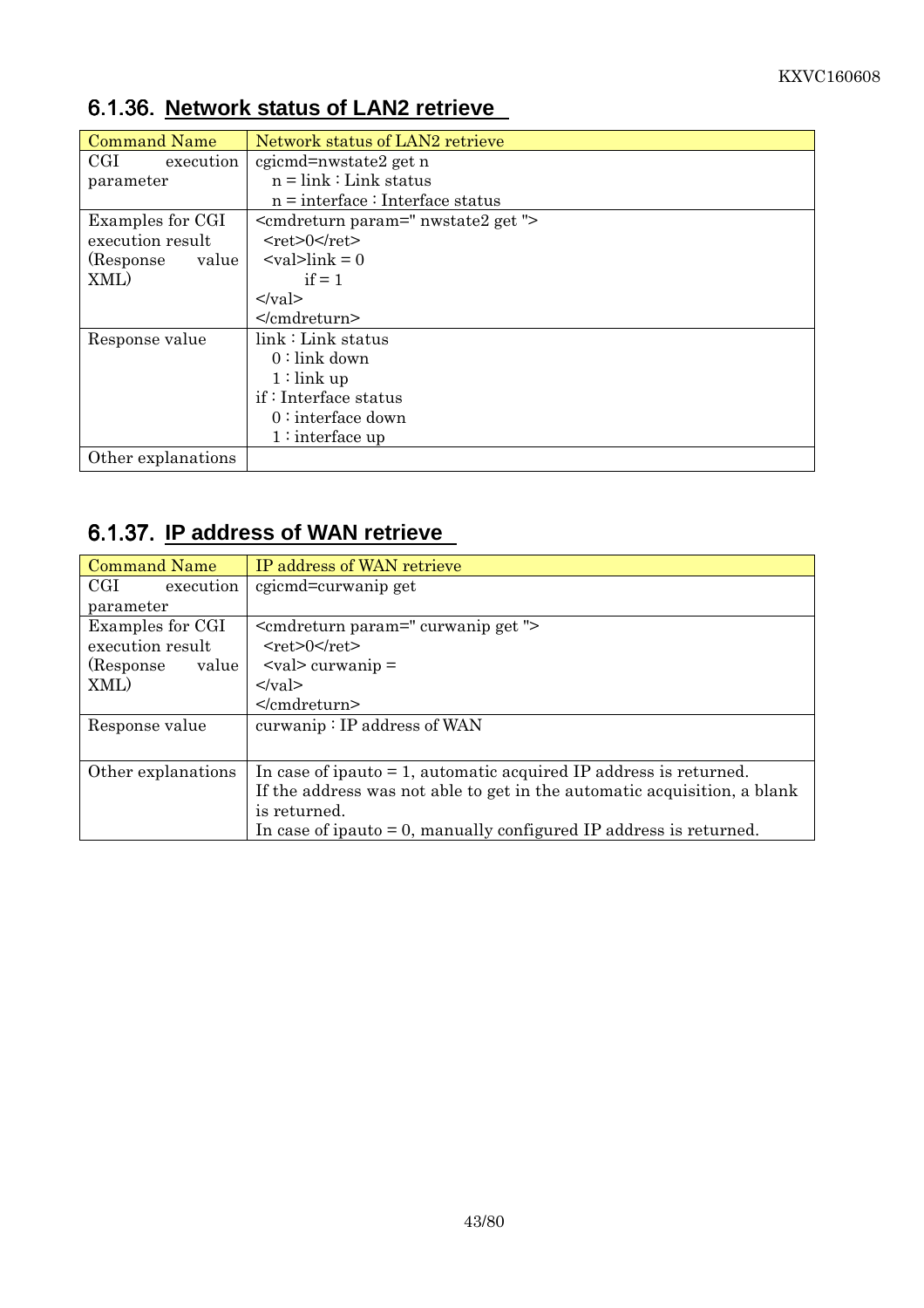# 6.2.1. **Layout Settings**

| <b>Command Name</b> | <b>Layout Setting</b>                                                                                                                                                                                                                                                                                                                                                                                                                                                                                                                                                                                                                                                                                                                                                                                                                                |
|---------------------|------------------------------------------------------------------------------------------------------------------------------------------------------------------------------------------------------------------------------------------------------------------------------------------------------------------------------------------------------------------------------------------------------------------------------------------------------------------------------------------------------------------------------------------------------------------------------------------------------------------------------------------------------------------------------------------------------------------------------------------------------------------------------------------------------------------------------------------------------|
| CGI execution       | egicmd=layout (set pattern n)                                                                                                                                                                                                                                                                                                                                                                                                                                                                                                                                                                                                                                                                                                                                                                                                                        |
| parameter           | n: 30~205                                                                                                                                                                                                                                                                                                                                                                                                                                                                                                                                                                                                                                                                                                                                                                                                                                            |
| Examples for CGI    | <cmdreturn param="layout"></cmdreturn>                                                                                                                                                                                                                                                                                                                                                                                                                                                                                                                                                                                                                                                                                                                                                                                                               |
| execution result    | <ret>0</ret>                                                                                                                                                                                                                                                                                                                                                                                                                                                                                                                                                                                                                                                                                                                                                                                                                                         |
| (Response value)    | $\langle \text{val}\rangle \langle \text{val}\rangle$                                                                                                                                                                                                                                                                                                                                                                                                                                                                                                                                                                                                                                                                                                                                                                                                |
| XML)                |                                                                                                                                                                                                                                                                                                                                                                                                                                                                                                                                                                                                                                                                                                                                                                                                                                                      |
| Response value      |                                                                                                                                                                                                                                                                                                                                                                                                                                                                                                                                                                                                                                                                                                                                                                                                                                                      |
| Other explanations  | • It is possible to carry out commands during "possible to operate" and<br>"conference".<br>· Not available during Multicast.<br>. Meaning of "n" is as follows.<br>30:Other site Main camera, Own main camera $(*1)(*2)$<br>31:0wn main camera, Other site camera $(*1)(*2)$<br>32:Other site Main camera, Other site Main camera <sup>(*1)</sup><br>33:0wn content, Other site Main camera $(*1)(*2)$<br>34: Other site Main camera, Own content $(*)$<br>35:0wn content, 0wn content<br>$(*1)$<br>$(*1)$<br>36:0wn content, Own main camera<br>37:0wn main camera, Own content<br>$(*1)$<br>38:0wn main camera, 0wn main camera (*1)<br>39:0ther site content, Own main camera $(*1)(*2)$<br>40:0wn main camera, Other site content $(*)$<br>41:Other site content, Other site content (*1)<br>42:Other site content, Other site Main camera (*1) |
|                     | 43:Other site Main camera, Other site content (*1)<br>101:Side by Side Own content +Other site(*2)<br>102:Side by Side Other site content+Own main camera $(*2)$<br>103: Side by Side Own content+Own main camera<br>$(*2)$<br>104:Side by Side Other site content+Other site Main camera $(*)$<br>105:Side by Side Other site + Own main camera $(*2)$<br>201:P and P Own content+Other site Main camera $(*)$<br>202:P and P Own content+Own main camera $(*2)$<br>203:P and P Other site+Own main camera $(*2)$<br>204:P and P Other site content+Other site $(*2)$<br>205:P and P Other site content+Own main camera $(*2)$<br>$*1)$<br>Output HDMI1, OutputHDMI2<br>$*_{2}$<br>HDMI1                                                                                                                                                            |
|                     | In case of MCU activation, Other site means mixture display.<br>Include own content layout pattern enables while sub camera/PC input<br>to HDVC<br>Include other site content layout pattern enable while receiving dual<br>stream.                                                                                                                                                                                                                                                                                                                                                                                                                                                                                                                                                                                                                  |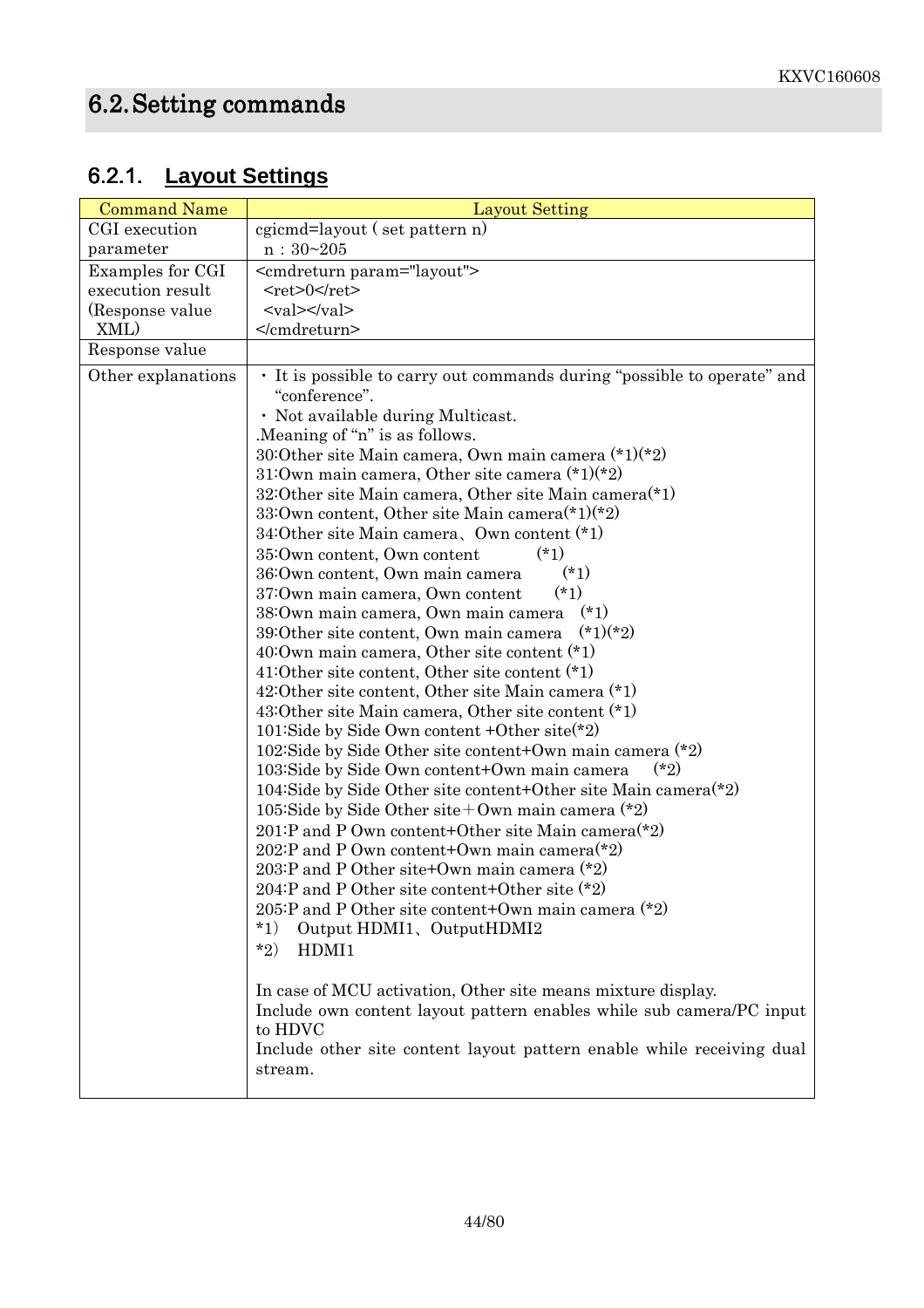#### 6.2.2. **Master volume settings**

| <b>Command Name</b> | <b>Volume Setting</b>                                                              |
|---------------------|------------------------------------------------------------------------------------|
| CGI execution       | cgicmd=mastervol set n m                                                           |
| parameter           | n:up                                                                               |
|                     | down                                                                               |
|                     | $m: 0-20$ (Indicate volume value)                                                  |
| Examples for CGI    | <cmdreturn param="mastervol set down 1"></cmdreturn>                               |
| execution result    | $<$ ret $>0$ $<$ /ret $>$                                                          |
| (Response value)    | $\langle \text{val}\rangle \langle \text{val}\rangle$                              |
| XML)                | $<$ /cmdreturn>                                                                    |
| Response value      |                                                                                    |
| Other explanations  | In case of exceeding maximum of level value on current setting which               |
|                     | changes to the maximum, in case of exceeding minimum which<br>changes the minimum. |

#### 6.2.3. **Microphone mute settings**

| <b>Command Name</b> | Microphone Mute Setting                                            |
|---------------------|--------------------------------------------------------------------|
| CGI execution       | cgicmd=mictoggle                                                   |
| parameter           |                                                                    |
| Examples for CGI    | <comdreturn param="mictoggle"></comdreturn>                        |
| execution result    | $<$ ret $>0$ $<$ /ret $>$                                          |
| (Response value)    | $<$ val> $<$ /val>                                                 |
| XML)                |                                                                    |
| Response value      |                                                                    |
| Other explanations  | • Microphone mute ON/OFF are changed with toggle.                  |
|                     | It is possible to carry out commands during "possible to operate", |
|                     | "sleep", and "in conference".                                      |

#### 6.2.4. **Main stream image exchange**

| <b>Command Name</b> | Main stream image exchange while sending dualstream                             |
|---------------------|---------------------------------------------------------------------------------|
| CGI<br>execution    | $c$ gicmd= $changemainstream \leq start   stop$                                 |
| parameter           |                                                                                 |
| Examples for CGI    | <compreturn param=" changemainstream start"></compreturn>                       |
| execution result    | $<$ ret>0 $<$ /ret>                                                             |
| (Response)<br>value | $\langle \text{val}\rangle \langle \text{val}\rangle$                           |
| XML)                |                                                                                 |
| Response value      |                                                                                 |
| Other explanations  | Only execute dual stream sending.                                               |
|                     | .< <in case="" image="" input="" main="" of="" stream="" sub="" to="">&gt;</in> |
|                     | changemainstream start                                                          |
|                     | .< <in back="" camera="" case="" main="" of="" stream="" to="">&gt;</in>        |
|                     | changemainstream stop                                                           |
|                     |                                                                                 |

#### 6.2.5. **Contents sharing starts/changes/ends**

| <b>Command Name</b> |  |
|---------------------|--|
|---------------------|--|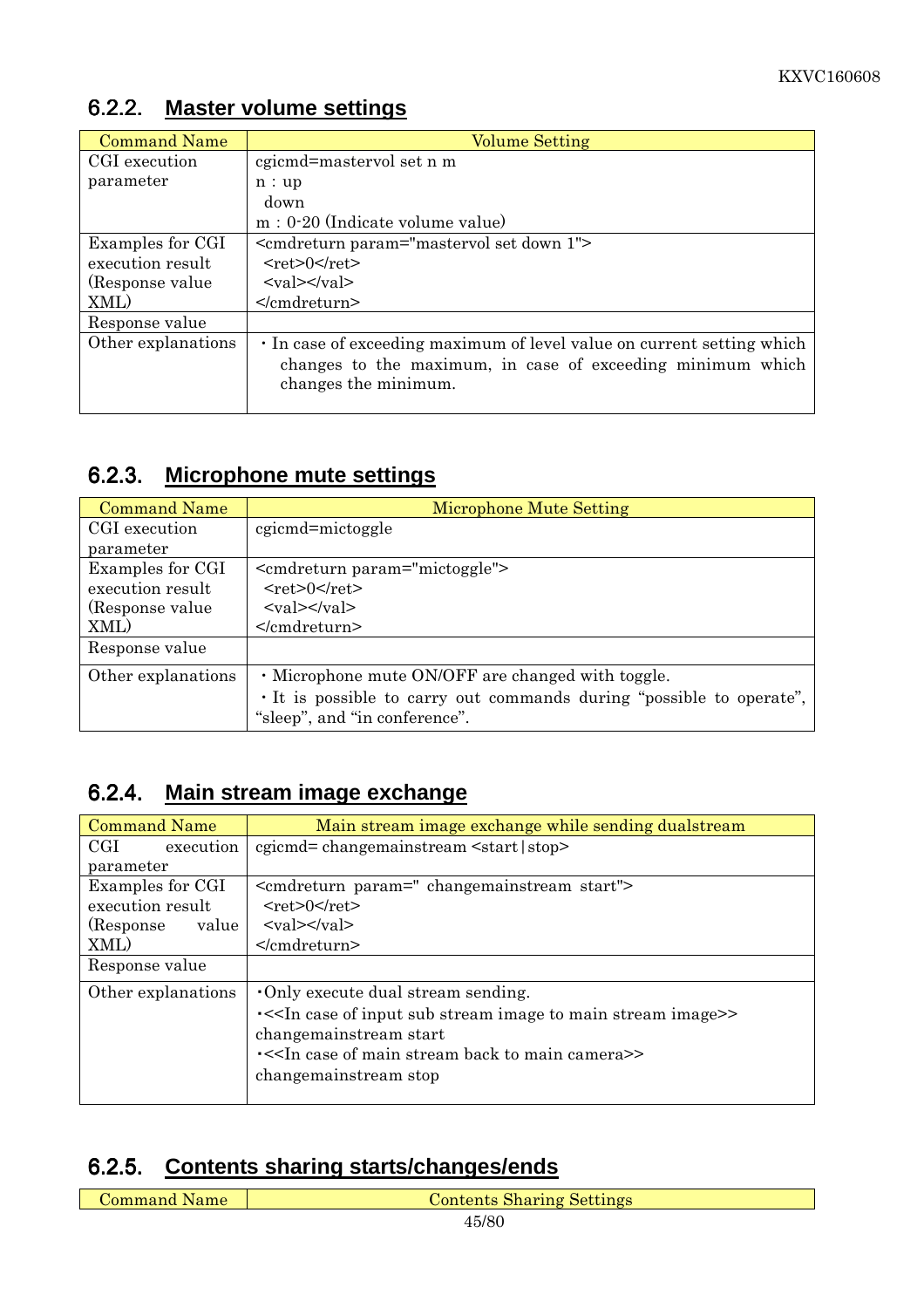| CGI execution      | egicmd=change content {start   stop} {cam2   pc}                       |
|--------------------|------------------------------------------------------------------------|
| parameter          |                                                                        |
| Examples for CGI   | <cmdreturn param="changecontent start cam2"></cmdreturn>               |
| execution result   | $<$ ret>0                                                              |
| (Response value)   | <val>OK changing the contents</val>                                    |
| XML)               |                                                                        |
| Response value     |                                                                        |
| Other explanations | · Indicate start, stop                                                 |
|                    | $\cdot$ Indicate cam2(sub camera), personal computer(pc)               |
|                    | . This command enables while communication between Panasonic HDVC      |
|                    | series.                                                                |
|                    |                                                                        |
|                    | $\langle \text{In case of The HDVC is not communicating} \rangle$      |
|                    | Exchange main input image                                              |
|                    | (Same activation as [vsource]. The HDVC don't send DTMF(*10 or         |
|                    | $*11)$                                                                 |
|                    | $\langle \mathop{\text{In}}\nolimits$ case of single stream)           |
|                    | The HDVC send contents image to use main stream (Same as former        |
|                    | content share)                                                         |
|                    | This time, The HDVC send DTMF( $*10$ or $*11$ )                        |
|                    | $\langle \mathop{\rm In}\nolimits$ case of dual stream)                |
|                    | The HDVC send indicated contents image (cam2 or pc) to use sub stream. |
|                    | The HDVC don't send $DTMF(*10 \text{ or } *11)$                        |
|                    |                                                                        |

#### 6.2.6. **PinP setting**

| <b>Command Name</b>                                                 | PinP setting                                                                                                                                                                                                                                           |
|---------------------------------------------------------------------|--------------------------------------------------------------------------------------------------------------------------------------------------------------------------------------------------------------------------------------------------------|
| $\operatorname{CGI}$<br>execution<br>parameter                      | cgicmd= displaypip set pattern m<br>m (Display location) 0: Non-display(No PinP) 1: Upper right,<br>2: Lower right, 3: Lower left, 4: Upper left                                                                                                       |
| Examples for CGI<br>execution result<br>(Response)<br>value<br>XML) | <cmdreturn param="displaypip set pattern 1"><br/><math>&lt;</math>ret<math>&gt;0</math><math>&lt;</math>/ret<math>&gt;</math><br/><math>\langle \mathrm{val}\rangle \langle \mathrm{val}\rangle</math><br/><math>&lt;</math>/cmdreturn&gt;</cmdreturn> |
| Response value                                                      |                                                                                                                                                                                                                                                        |
| Other explanations                                                  | Available at conference<br>*It is depends on current layout Whether PinP activate or not.<br>. Not available at dual monitor setting (use HDMI1/HDMI2).                                                                                                |

# 6.2.7. **CPn setting**

| Command.<br>Name | setting                 |
|------------------|-------------------------|
| execution        | egiemd= epnlayout set n |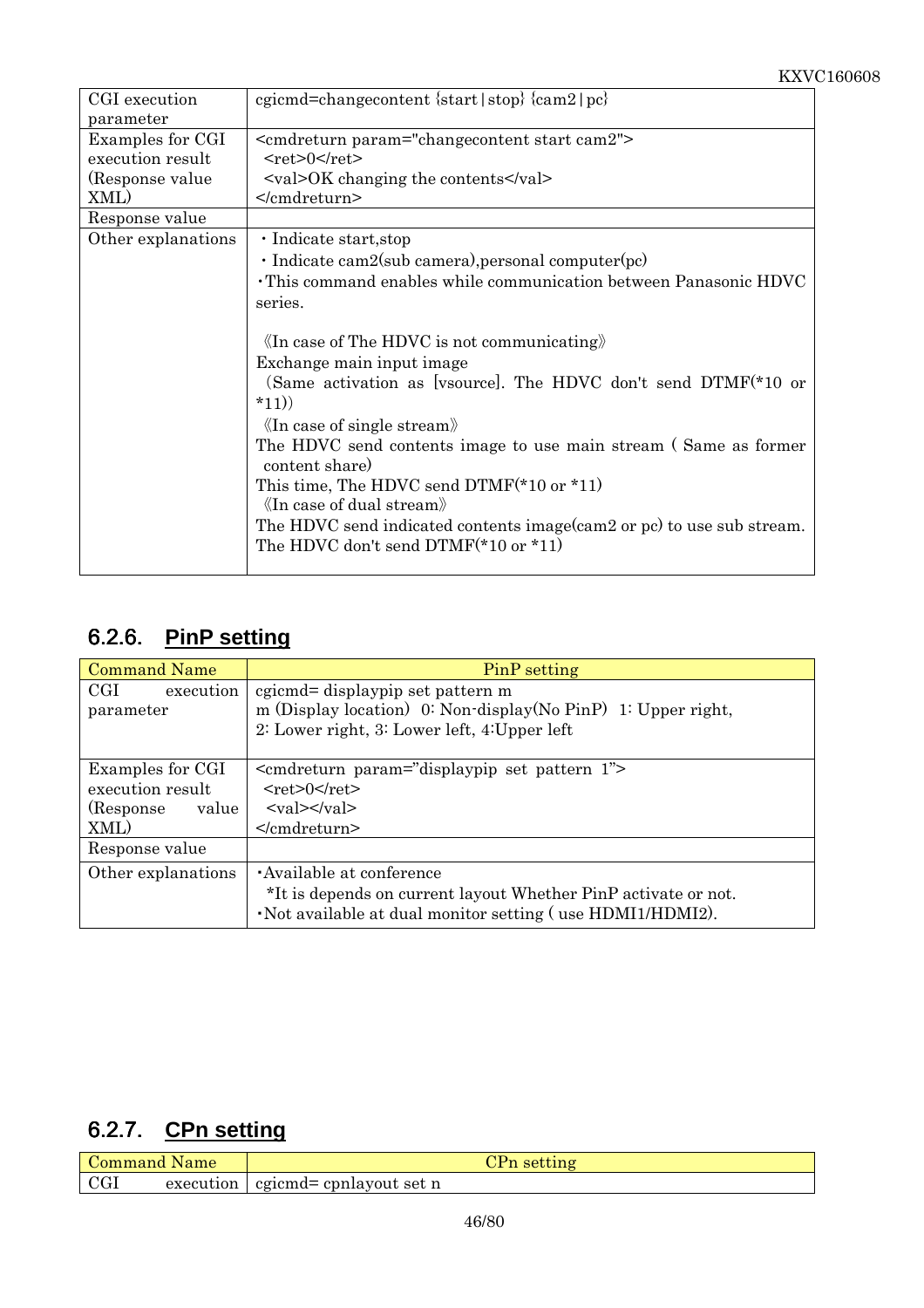| parameter           | $n(\rightarrow$ 割数 0 means auto. $): 0, 1, 2, 4, 6, 8, 9, 10$      |
|---------------------|--------------------------------------------------------------------|
| Examples for CGI    | $\epsilon$ <cmdreturn param="cpnlayout set 4"></cmdreturn>         |
| execution result    | $<$ ret>0                                                          |
| (Response)<br>value | $\langle \text{val}\rangle \langle \text{val}\rangle$              |
| XML)                |                                                                    |
| Response value      |                                                                    |
| Other explanations  | · Available at conference.                                         |
|                     | · Not available during Multicast.                                  |
|                     | . If command indicate CPn=0(auto), CPn change automatically depend |
|                     | on number of connection site.                                      |

#### 6.2.8. **Site name display setting**

| <b>Command Name</b> | Site name display setting                                        |
|---------------------|------------------------------------------------------------------|
| CGI<br>execution    | cgicmd= sitename set n                                           |
| parameter           | $n=0$ : OFF (Not display site name), $1:ON$ (Display site name)  |
| Examples for CGI    | $\epsilon$ cmdreturn param="sitename set 1">                     |
| execution result    | $<$ ret $>0$ $<$ /ret $>$                                        |
| (Response<br>value  | $\langle \text{val}\rangle \langle \text{val}\rangle$            |
| XML)                | $<$ /cmdreturn>                                                  |
| Response value      |                                                                  |
| Other explanations  | Available at conference                                          |
|                     | .'Site name display' means below.                                |
|                     | Whether the HDVC add site name at mixture image of sites or not, |
|                     | When the HDVC activate MCU behavior                              |
|                     | . Not available during Multicast.                                |

#### 6.2.9. **Audio mixture setting**

| <b>Command Name</b> | Audio mixture setting                                                 |
|---------------------|-----------------------------------------------------------------------|
| CGI<br>execution    | cgicmd= audiofmute set n                                              |
| parameter           | $n=0$ : Mixture audio (Audio level higher 4 sites)                    |
|                     | $1:$ Own site audio only                                              |
|                     | 2: Mixture audio of specified sites (Max. 4 sites)                    |
| Examples for CGI    | <cmdreturn param="audiofmute set 1"></cmdreturn>                      |
| execution result    | $<$ ret $>0$ $<$ /ret $>$                                             |
| (Response)<br>value | $\langle \text{val}\rangle \langle \text{val}\rangle$                 |
| XML)                |                                                                       |
| Response value      |                                                                       |
| Other explanations  | Available at conference                                               |
|                     | When "1" is set at MCU site, Only MCU site's audio is sent to other   |
|                     | site.                                                                 |
|                     | Specified sites are set as following.                                 |
|                     | 1) Specified sites and audio mixture setting are set in a profile.    |
|                     | or                                                                    |
|                     | 2) During conference specified sites are set by audiomix site command |
|                     | and "2" is set by this audiofmute command.                            |
|                     | $\cdot$ "2" is available at Ver4.25 or later.                         |
|                     | Previous command name was "Voice force mute setting".                 |

#### 6.2.10. **Specified site for audio mixture setting**

Command Name Specified site for audio mixture setting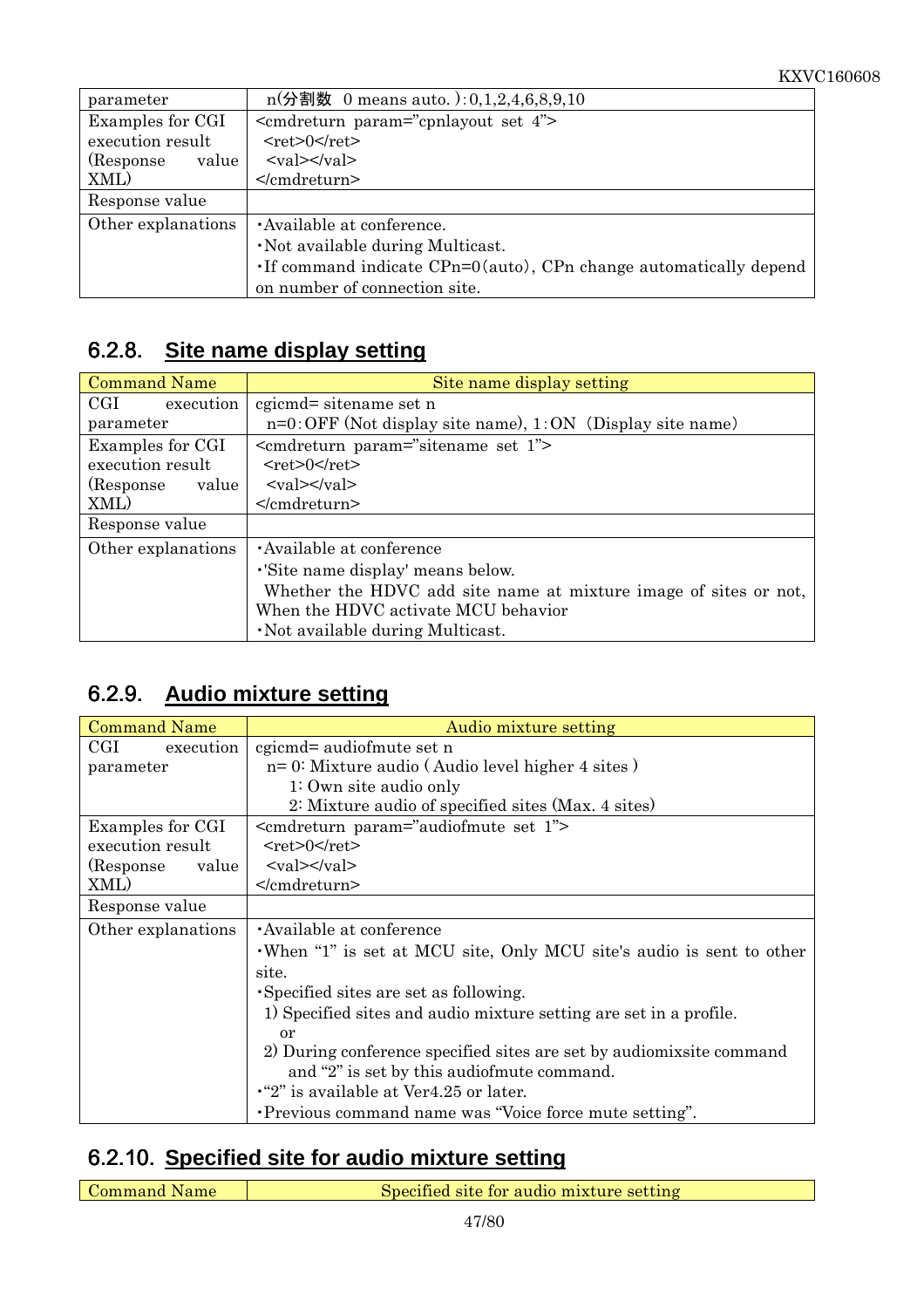| CGI<br>execution    | egicmd= audiomixsite set num n SessionID1 [SessionID2]                                                                                                                               |
|---------------------|--------------------------------------------------------------------------------------------------------------------------------------------------------------------------------------|
| parameter           | [SessionID3] [SessionID4]                                                                                                                                                            |
|                     | n: number of specified sites for audio mixture $(1-4)$                                                                                                                               |
|                     | SessionID1 - 4: Session ID                                                                                                                                                           |
|                     | 0x07000001-0x0700000a, 0x07000101-0x0700010a,                                                                                                                                        |
|                     | 0x08000001-0x0800000a, 0x08000101-0x0800010a, 0 (own site)                                                                                                                           |
| Examples for CGI    | <cmdreturn <="" param="audiomixsite set num 4 0 0x08000101 0x070000003&lt;/td&gt;&lt;/tr&gt;&lt;tr&gt;&lt;td&gt;execution result&lt;/td&gt;&lt;td&gt;0x080000004" td=""></cmdreturn> |
| (Response)<br>value | $<$ ret $>0$ $<$ /ret $>$                                                                                                                                                            |
| XML)                | $\langle \text{val}\rangle \langle \text{val}\rangle$                                                                                                                                |
|                     |                                                                                                                                                                                      |
| Response value      |                                                                                                                                                                                      |
| Other explanations  | Available at conference                                                                                                                                                              |
|                     | During conference specified sites are set by this audiomix site command                                                                                                              |
|                     | and "2" is set by audiofmute command.                                                                                                                                                |

# 6.2.11. **Specified position setting**

| <b>Command Name</b> | Specified position setting                                                                                                                          |
|---------------------|-----------------------------------------------------------------------------------------------------------------------------------------------------|
| CGI<br>execution    | cgicmd= profilesitesel num n id m1 m2  m20                                                                                                          |
| parameter           | n: number of site (1. Maximum site for connection)                                                                                                  |
|                     | $m1 \text{·m20}$ : Selected site id of a profile $(1 \text{·} 20, \text{ space separated})$                                                         |
| Examples for CGI    | <cmdreturn param="profilesitesel num 3 id 1 5 12"></cmdreturn>                                                                                      |
| execution result    | $<$ ret>0 $<$ /ret>                                                                                                                                 |
| (Response)<br>value | $\langle \text{val} \rangle$                                                                                                                        |
| XML)                |                                                                                                                                                     |
| Response value      |                                                                                                                                                     |
| Other explanations  | Not Available at conference                                                                                                                         |
|                     | If main position setting of a profile is "Specified position", select sites<br>for specified position.                                              |
|                     | "id" information is obtained from site setting of a profile set by profile<br>command.                                                              |
|                     | If site information is not registered at specified id, its id is ignored.                                                                           |
|                     | If main position setting is "Specified position" and this command is not<br>executed, connectable number site is used from $ID = 1$ at the profile. |
|                     | ."0" as "num" becomes an error.                                                                                                                     |
|                     | If a value specified by "num" is different from the number of id, it                                                                                |
|                     | becomes an error.                                                                                                                                   |

# 6.2.12. **MCU operation mode setting**

| <b>Command Name</b> | MCU operation mode setting                |
|---------------------|-------------------------------------------|
| CGI<br>execution    | cgicmd=mcumode set n                      |
| parameter           | n: 0=discussion mode, 1=presentation mode |
| Examples for CGI    | <cmdreturn param="mcumode set 1>          |
| execution result    | $<$ ret>0 $<$ /ret>                       |
| (Response)<br>value | $\langle \text{val} \rangle$              |
| XML)                |                                           |
| Response value      |                                           |
| Other explanations  | Available at conference                   |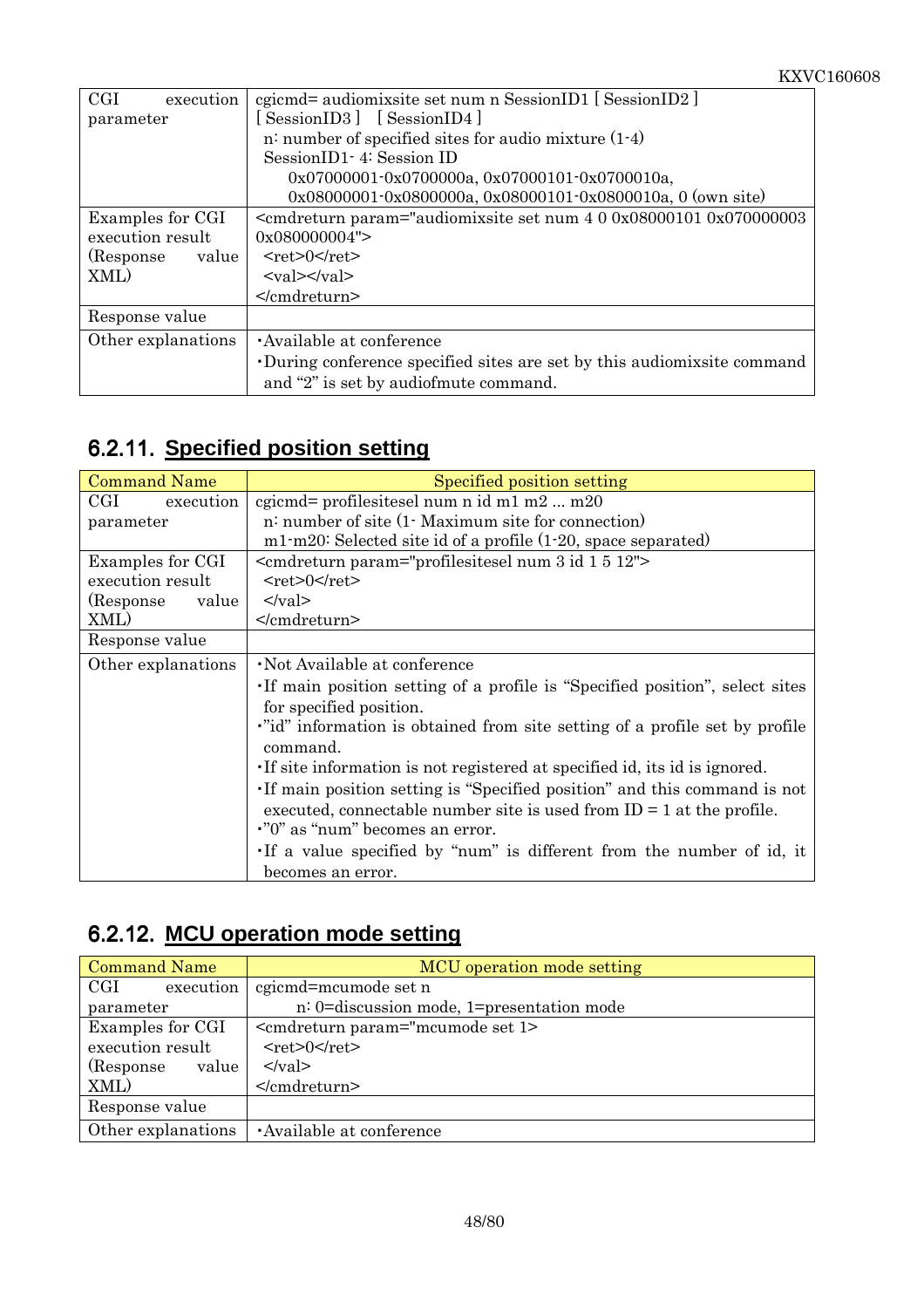| <b>Command Name</b> | <b>Aspect Ratio Settings</b>                          |
|---------------------|-------------------------------------------------------|
| CGI execution       | cgicmd= aspect set mode n                             |
| parameter           | $n: 0(=\text{Auto}), 1(=\text{16:9}), 2(=\text{4:3})$ |
| Examples for CGI    | <cmdreturn param="aspect set mode 1"></cmdreturn>     |
| execution result    | $<$ ret $>0$ $<$ /ret $>$                             |
| (Response)<br>value | $\langle \text{val}\rangle \langle \text{val}\rangle$ |
| XML)                |                                                       |
| Response value      |                                                       |
| Other explanations  | Available at conference and 1:1 connection.           |
|                     |                                                       |
|                     |                                                       |

### 6.2.13. **Aspect ratio settings**

#### 6.2.14. **Profile setting**

| <b>Command Name</b>               | <b>Profile setting</b>                                |
|-----------------------------------|-------------------------------------------------------|
| $\operatorname{CGI}$<br>execution | cgicmd= profile set n                                 |
| parameter                         | $n:0(=\text{Default}),1-20$                           |
| Examples for CGI                  | <cmdreturn param="profile set mode 1"></cmdreturn>    |
| execution result                  | $<$ ret>0 $\le$ /ret>                                 |
| (Response)<br>value               | $\langle \text{val}\rangle \langle \text{val}\rangle$ |
| XML)                              |                                                       |
| Response value                    |                                                       |
| Other explanations                | Choose conference profile                             |
|                                   | This command is not available at conference.          |
|                                   |                                                       |

#### 6.2.15. **Main display exchange**

| <b>Command Name</b> | Main display exchange                                                        |
|---------------------|------------------------------------------------------------------------------|
| CGI.<br>execution   | mainmember set mode m id n                                                   |
| parameter           |                                                                              |
| Examples for CGI    | <cmdreturn param="mainmember set mode 0 id 0x07000001"></cmdreturn>          |
| execution result    | $<$ ret>0 $<$ /ret>                                                          |
| (Response)<br>value | $\langle \text{val}\rangle \langle \text{val}\rangle$                        |
| XML)                |                                                                              |
| Response value      |                                                                              |
| Other explanations  | m:mode                                                                       |
|                     | 0. Site specified, 1: Voice activation 1, 2: Voice activation 2 (own site),  |
|                     | 3: Voice activation2 (site specified)                                        |
|                     | n: Session ID $(0x07000001 - 0x0700000a, 0x08000001 - 0x0800000a,$           |
|                     | $0x07000101 - 0x0700010a, 0x08000101 - 0x0800010a)$ , 0(Own site)            |
|                     | Available at conference                                                      |
|                     | Session ID can be obtained by confinfo command.                              |
|                     | Set own site to main display in case that mode is set to O(Site              |
|                     | Specified) and id is set to $0$ (Own site).                                  |
|                     | Set highest voice level site to main display in case that mode is set to     |
|                     | 1(Voice activation1).                                                        |
|                     | Set highest voice level site to $2nd$ priority location in case that mode is |
|                     | set to 2(Voice activation 2(own site)).                                      |
|                     | Set highest voice level site to $2nd$ priority location in case that mode is |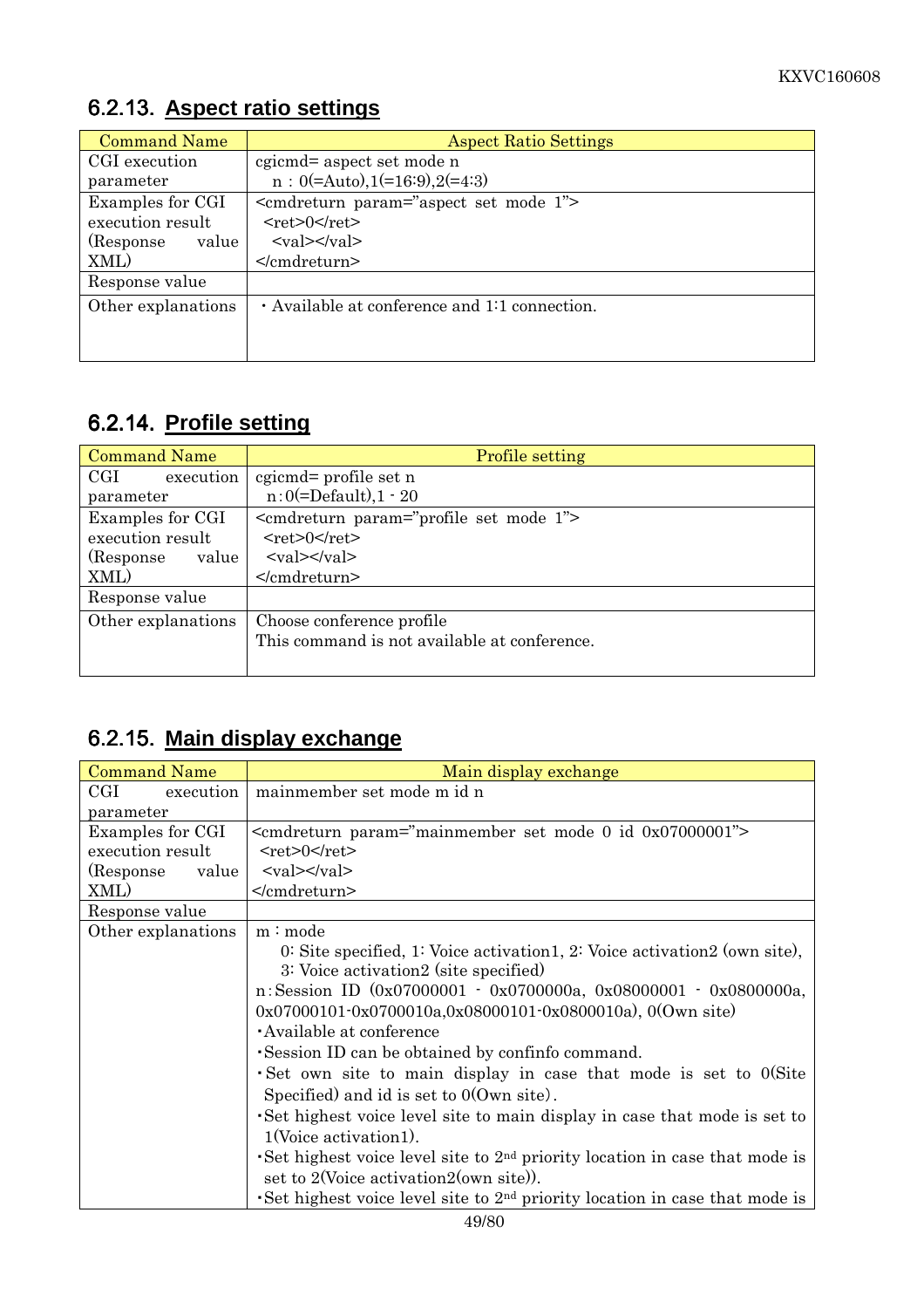| set to 2(Voice activation2(site specified)). "0" cannot be set as specified            |
|----------------------------------------------------------------------------------------|
| site.                                                                                  |
| . "3" is available at Ver4.25 or later.                                                |
| *) If own site image mute function enable, This command operation is<br>shown as below |
| «Indicate site»                                                                        |
| Even if the command indicate own site, The HDVC don't change                           |
| own site to main screen.                                                               |
| $\langle$ Voice activation 1 $\rangle$                                                 |
| Even if the highest voice level site is own site, The HDVC don't                       |
| change own site to main screen.                                                        |
| $\langle \text{Voice activation } 2(\text{own site}) \rangle$                          |
| Same operation as Voice activation 1.                                                  |
| $\langle \text{Voice activation 2}(\text{site specified}) \rangle$                     |
| Operation is not different.                                                            |

### 6.2.16. **System reset**

| <b>Command Name</b> | <b>System Reset</b>                                             |
|---------------------|-----------------------------------------------------------------|
| CGI executive       | sysreset                                                        |
| parameter           |                                                                 |
| CGI executive       | <comdreturn param="sysreset"></comdreturn>                      |
| result example      | $<$ ret $>0$ $<$ /ret $>$                                       |
| (Response value)    | $\langle \text{val}\rangle \langle \text{val}\rangle$           |
| XML)                |                                                                 |
| Response value      |                                                                 |
| Other explanations  | Response shows whether it accepts command. It does not show the |
|                     | success of reset management.                                    |

### 6.2.17. **System stop(Power off)**

| <b>Command Name</b> | System stop                                           |
|---------------------|-------------------------------------------------------|
| CGI executive       | sysstop                                               |
| parameter           |                                                       |
| CGI executive       | <cmdreturn param="sysstop"></cmdreturn>               |
| result example      | $<$ ret>0 $<$ /ret>                                   |
| (Response value)    | $\langle \text{val}\rangle \langle \text{val}\rangle$ |
| XML)                |                                                       |
| Response value      |                                                       |
| Other explanations  | Available status are below                            |
|                     | active : available to operate                         |
|                     | outOfService: out of service (under maintenance)      |
|                     | majorAlarm : a failure                                |
|                     | fatal : a fatal failure                               |
|                     | versionUpFin: finish version upgrade                  |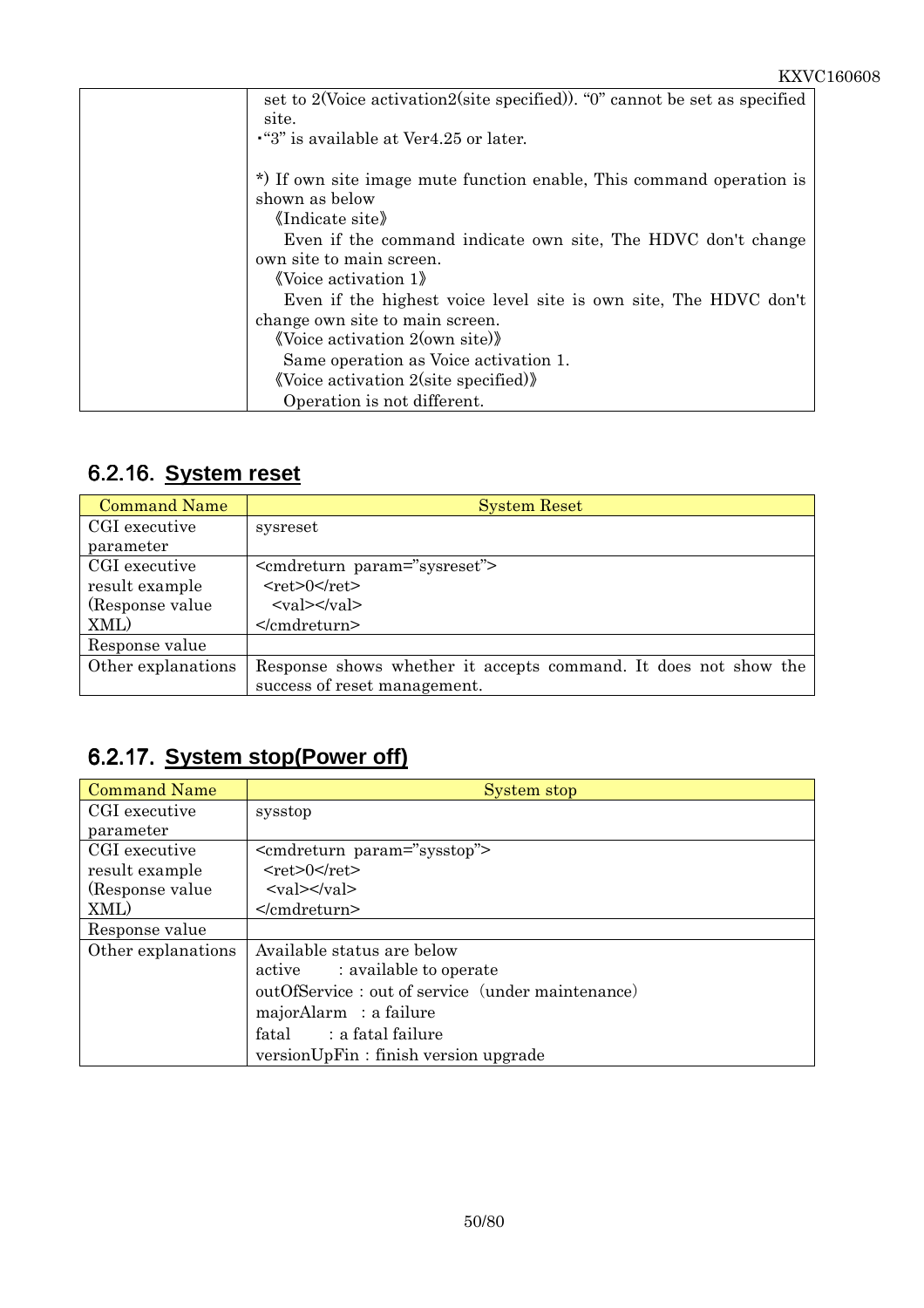| <b>Command Name</b> | Pan Tilt Control                                                                                                                                                  |
|---------------------|-------------------------------------------------------------------------------------------------------------------------------------------------------------------|
| CGI execution       | cgicmd=cameramove target n mode m direction l                                                                                                                     |
| parameter           | $n: 0$ (local site), 1 (opposite site)                                                                                                                            |
|                     | m: start, stop, adjust                                                                                                                                            |
|                     | $l:$ up, down, right, left                                                                                                                                        |
| Examples for CGI    | <cmdreturn <="" param=" cameramove target 0 mode start direction up " td=""></cmdreturn>                                                                          |
| execution result    | $\geq$                                                                                                                                                            |
| (Response value)    | $<$ ret>0 $<$ /ret>                                                                                                                                               |
| XML)                | $\langle \text{val}\rangle \langle \text{val}\rangle$                                                                                                             |
|                     |                                                                                                                                                                   |
| Response value      |                                                                                                                                                                   |
| Other explanations  | It is executed for own site or other site camera which is inputting                                                                                               |
|                     | image.                                                                                                                                                            |
|                     | target:                                                                                                                                                           |
|                     | "0" shows own site.                                                                                                                                               |
|                     | Other sites specify from target 1 to 9 in order to site which retrieved<br>"detail information for each point" of "confinfo" command.                             |
|                     | mode:                                                                                                                                                             |
|                     | start : activation starts. (after activation starts, it continues to<br>activate until indication of activation stop. (within the range of<br>camera activation)) |
|                     | stop: activation stops.                                                                                                                                           |
|                     | adjust : tiny activation (after activation starts, it stops immediately.)                                                                                         |
|                     | *It surely needs "stop" after "start".                                                                                                                            |
|                     | *It is possible to use "adjust" independently.                                                                                                                    |
|                     | Basically, "start" and "stop" are pair, but if you would like to turn                                                                                             |
|                     | opposite way during turning, it does not need to stop with stop                                                                                                   |
|                     | command.                                                                                                                                                          |
|                     | direction:                                                                                                                                                        |
|                     | activated way                                                                                                                                                     |

# 6.3.1. **Pan tilt control**

### 6.3.2. **Zoom control**

| <b>Command Name</b> | <b>Zoom Control</b>                                                          |
|---------------------|------------------------------------------------------------------------------|
| CGI execution       | egicmd=camerazoom target n mode m direction l                                |
| parameter           | $n: 0$ (local site), 1 (opposite site)                                       |
|                     | m: start, stop, adjust                                                       |
|                     | $l:$ in, out                                                                 |
| Examples for CGI    | <commeture param=" camerazoom target 0 mode start direction in"></commeture> |
| execution result    | $<$ ret $>0$ $<$ /ret $>$                                                    |
| (Response value)    | $<$ val> $<$ /val>                                                           |
| XML)                |                                                                              |
| Response value      |                                                                              |
| Other explanation   | It is executed for own site or other site camera which is inputting          |
|                     | image.                                                                       |
|                     | target:                                                                      |
|                     | "0" shows own site.                                                          |
|                     | Other sites specify from target 1 to 9 in order to site which retrieved      |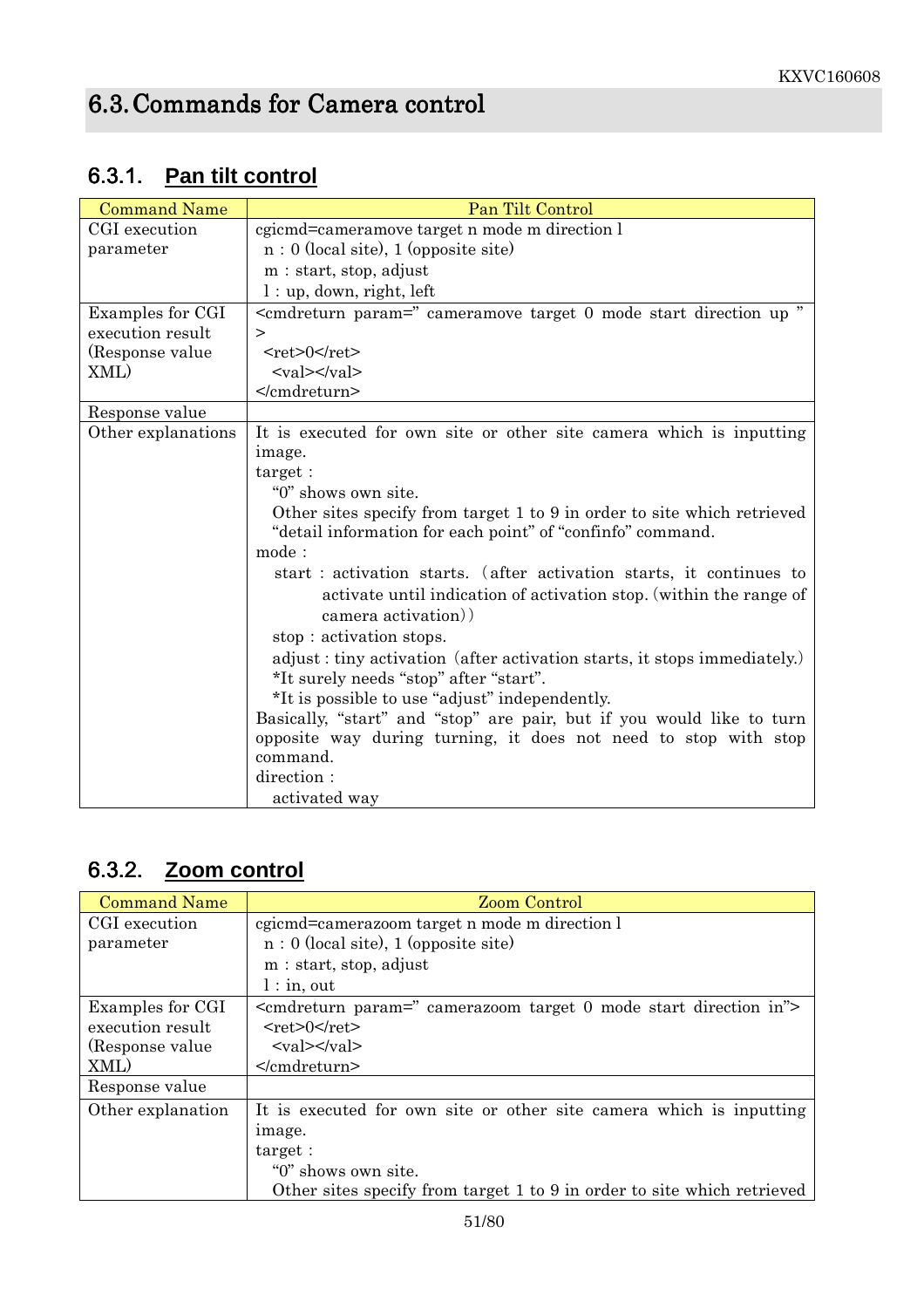| "detail information for each point" of "confinfo" command.                |
|---------------------------------------------------------------------------|
| mode:                                                                     |
| start : activation starts. (after activation starts, it continues to      |
| activate until indication of activation stop. (within the range of        |
| camera activation)                                                        |
| stop: activation stops.                                                   |
| adjust : tiny activation (after activation starts, it stops immediately.) |
| *It needs "stop" after "start" surely.                                    |
| *It is possible to use "adjust" independently                             |
| direction:                                                                |
| in: zoom in                                                               |
| out : zoom out                                                            |

### 6.3.3. **Recalling registered preset**

| <b>Command Name</b> | <b>Recalling Registered Preset</b>                                      |
|---------------------|-------------------------------------------------------------------------|
| CGI execution       | cgicmd=camerapresetcall target n number m                               |
| parameter           | $n: 0$ (local site), 1 (opposite site)                                  |
|                     | m: from 1 to 9                                                          |
| Examples for CGI    | $\leq$ cmdreturn param=" camerapresetcall target 0 number 3">           |
| execution result    | $<$ ret>0 $<$ /ret>                                                     |
| (Response value)    | $\langle \text{val}\rangle \langle \text{val}\rangle$                   |
| XML)                | $<$ /cmdreturn>                                                         |
| Response value      |                                                                         |
| Other explanations  | It is executed for own site or other site camera which is inputting     |
|                     | image.                                                                  |
|                     | target:                                                                 |
|                     | "0" shows own site.                                                     |
|                     | Other sites specify from target 1 to 9 in order to site which retrieved |
|                     | "detail information for each point" of "confinfo" command.              |

#### 6.3.4. **Preset registration**

| <b>Command Name</b> | <b>Preset Registration</b>                                        |
|---------------------|-------------------------------------------------------------------|
| CGI execution       | cgicmd=camerapresetstore number n                                 |
| parameter           | n:from 1 to 9                                                     |
| CGI execution       | <cmdreturn param=" camerapresetstore number 1"></cmdreturn>       |
| result example      | $<$ ret $>0$ $<$ /ret $>$                                         |
| (Response value)    | $\langle \text{val}\rangle \langle \text{val}\rangle$             |
| XML)                |                                                                   |
| Response value      |                                                                   |
| Other explanations  | Preset registration should be done on non-communication and it is |
|                     | executed for own site camera which is inputting image.            |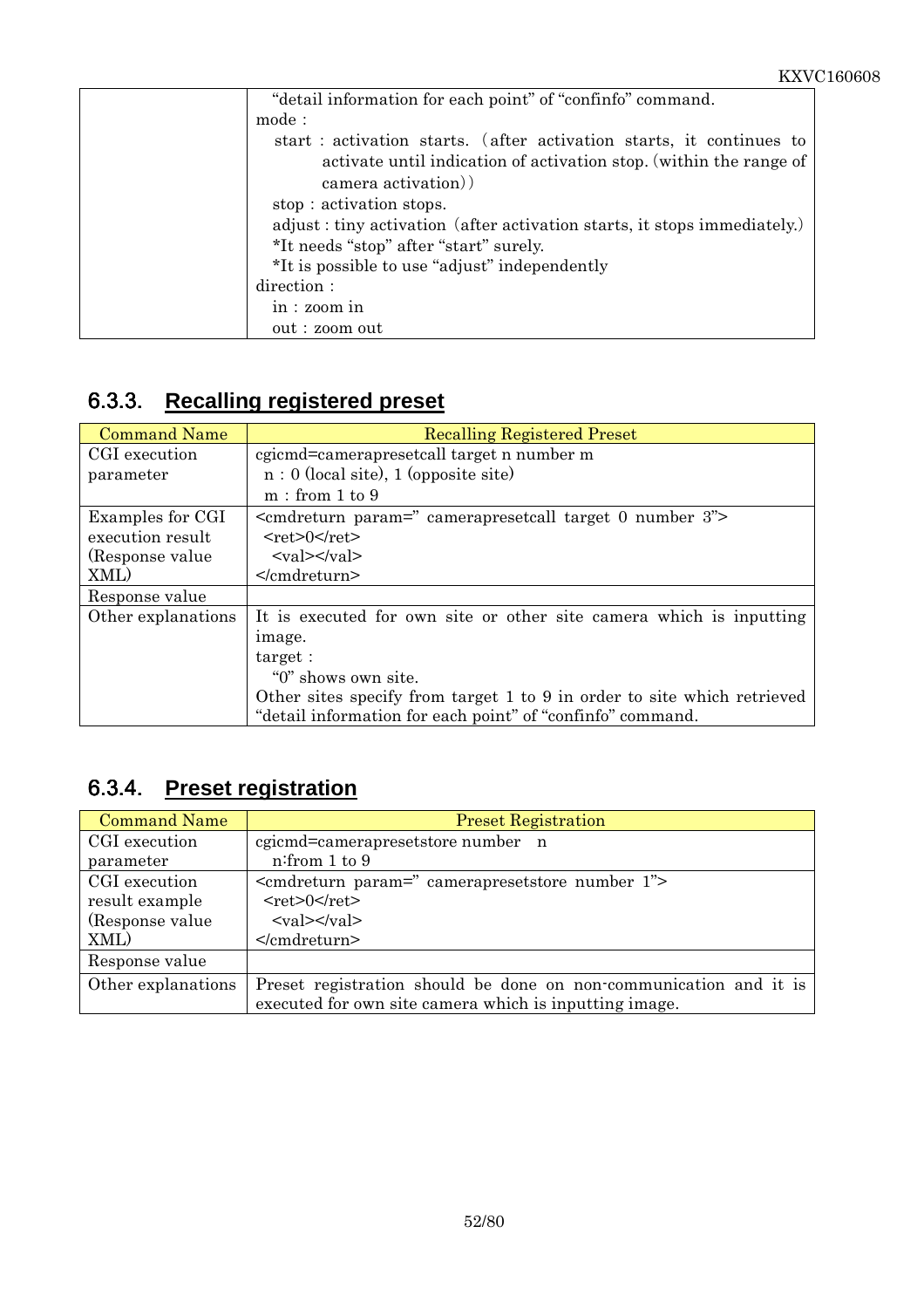#### 6.3.5. **Temporarily prohibition for camera control from other site**

| <b>Command Name</b> | Temporarily prohibition for camera control from other site          |
|---------------------|---------------------------------------------------------------------|
| CGI<br>execution    | cgicmd=cameraoccupy n                                               |
| parameter           | n:start, or end                                                     |
| CGI execution       | <cmdreturn param=" cameraoccupy start"></cmdreturn>                 |
| result example      | $<$ ret>0                                                           |
| (Response)<br>value | $\langle \text{val}\rangle \langle \text{val}\rangle$               |
| XML)                |                                                                     |
| Response value      |                                                                     |
| Other explanations  | It is executed for own site camera which is inputting image.        |
|                     | A function which "Available to use (change)" was returned by        |
|                     | confirmation for the camera control propriety,                      |
|                     | Focus mode focus mode                                               |
|                     | Focus position focusarea                                            |
|                     | Adjust white balance wbalance                                       |
|                     | Adjust brightness bright                                            |
|                     | Repair backlight backlight                                          |
|                     | Digital zoom digital zoom                                           |
|                     | Trimming zoom pinp                                                  |
|                     | Flicker correction flicker                                          |
|                     | In case retrieve and change setting, do after executed this command |
|                     | "cameraoccupy start", execute "cameraoccupy end" to complete.       |

### 6.3.6. **Camera setting instruction**

| cgicmd=cameracecinfo get                                                                                                                                                                                                                                                                                                                                                                                                                                                                                                                                                                   |
|--------------------------------------------------------------------------------------------------------------------------------------------------------------------------------------------------------------------------------------------------------------------------------------------------------------------------------------------------------------------------------------------------------------------------------------------------------------------------------------------------------------------------------------------------------------------------------------------|
|                                                                                                                                                                                                                                                                                                                                                                                                                                                                                                                                                                                            |
| <cmdreturn param="cameracecinfo get"></cmdreturn>                                                                                                                                                                                                                                                                                                                                                                                                                                                                                                                                          |
| $<$ ret>0                                                                                                                                                                                                                                                                                                                                                                                                                                                                                                                                                                                  |
| $\langle \text{val}\rangle \langle \text{val}\rangle$                                                                                                                                                                                                                                                                                                                                                                                                                                                                                                                                      |
|                                                                                                                                                                                                                                                                                                                                                                                                                                                                                                                                                                                            |
|                                                                                                                                                                                                                                                                                                                                                                                                                                                                                                                                                                                            |
| It is executed for own site camera which is inputting image.<br>A function which "Available to use (change)" was returned by<br>confirmation for the camera control propriety.<br>Focus mode focus mode<br>Focus position focusarea<br>Adjust white balance wbalance<br>Adjust brightness bright<br>Repair backlight backlight<br>Digital zoom digital zoom<br>Trimming zoom pinp<br>Flicker correction flicker<br>Instruct acquirement from setting camera. After execute this<br>command, enable to confirm completion and retrieve setting value by<br>camera information (camerainfo). |
|                                                                                                                                                                                                                                                                                                                                                                                                                                                                                                                                                                                            |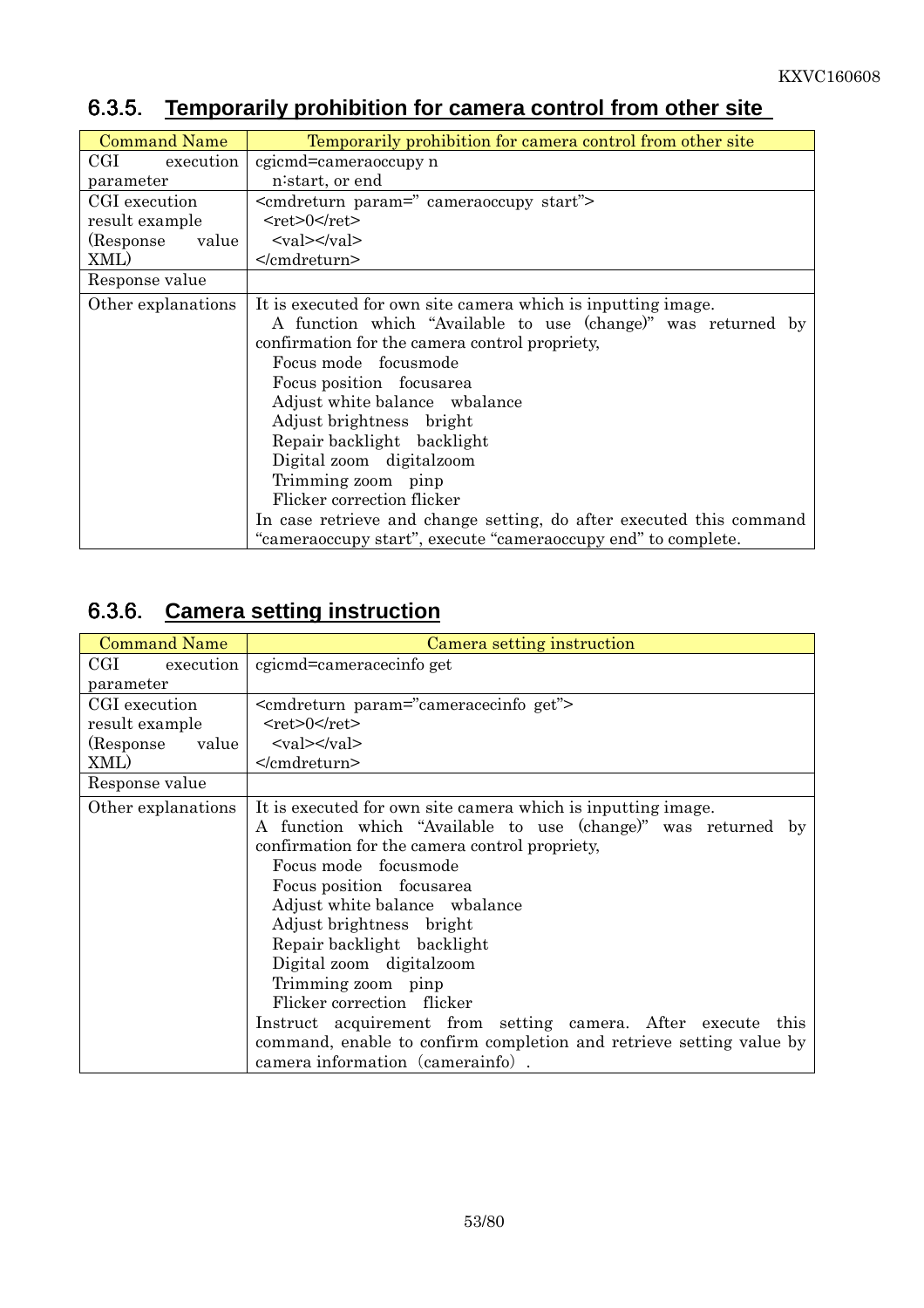# 6.3.7. **Focus mode setting**

| <b>Command Name</b> | <b>Focus Mode Setting</b>                                               |
|---------------------|-------------------------------------------------------------------------|
| CGI<br>execution    | cgicmd=camerafocusmode set n                                            |
| parameter           | n: auto (Auto) or manual (Manual)                                       |
| CGI execution       | <comdreturn param="camerafocusmode set auto"></comdreturn>              |
| result example      | $<$ ret $>0$ $<$ /ret $>$                                               |
| (Response)<br>value | $<$ val> $<$ /val>                                                      |
| XML)                |                                                                         |
| Response value      | Return Value(ret) :                                                     |
|                     | 0:Successful, except 0: Fail (Mistake for specified parameter or camera |
|                     | without the function, etc.)                                             |
| Other explanations  | It is executed for own site camera which is inputting image. After      |
|                     | execute this command, enable to confirm completion and retrieve         |
|                     | setting value by camera information (camerainfo).                       |

#### 6.3.8. **Focus position setting**

| <b>Command Name</b> | <b>Focus Position Setting</b>                                            |
|---------------------|--------------------------------------------------------------------------|
| CGI execution       | cgicmd=camerafocusarea set n                                             |
| parameter           | n: center (Center) or side (Both side)                                   |
| CGI execution       | <cmdreturn param="camerafocusarea set center"></cmdreturn>               |
| result example      | $<$ ret $>0$ $<$ /ret $>$                                                |
| (Response<br>value  | $\langle \text{val}\rangle \langle \text{val}\rangle$                    |
| XML)                |                                                                          |
| Response value      | Return Value(ret) :                                                      |
|                     | 0. Successful, except 0: Fail (Mistake for specified parameter or camera |
|                     | without the function, etc.)                                              |
| Other explanations  | It is executed for own site camera which is inputting image. After       |
|                     | execute this command, enable to confirm completion and retrieve          |
|                     | setting value by camera information (camerainfo).                        |

#### 6.3.9. **Focus level adjustment**

| <b>Command Name</b> | Focus level adjustment                                                   |
|---------------------|--------------------------------------------------------------------------|
| CGI<br>execution    | egicmd=camerafocuslevel target 0 mode m direction n                      |
| parameter           | m: start (start activation), stop (stop activation),                     |
|                     | adjust (tiny activation)                                                 |
|                     | n: specify moving direction for focus near (near) far (far)              |
| CGI execution       | <cmdreturn param="camerafocuslevel target 0 mode start direction n</td>  |
| result example      | ear'                                                                     |
| (Response)<br>value | $<$ ret $>0$ $<$ /ret $>$                                                |
| XML)                | $\langle \mathrm{val}\rangle \langle \mathrm{val}\rangle$                |
|                     |                                                                          |
| Response value      | Return Value(ret):                                                       |
|                     | 0. Successful, except 0: Fail (Mistake for specified parameter or camera |
|                     | without the function, etc.)                                              |
| Other explanations  | It is executed for own site camera which is inputting image.             |
|                     | It enables to execute in case focus mode set up manual.                  |
|                     | mode:                                                                    |
|                     | start: Start moving the focus                                            |
|                     | (after started activation, it continues to move until the instruction    |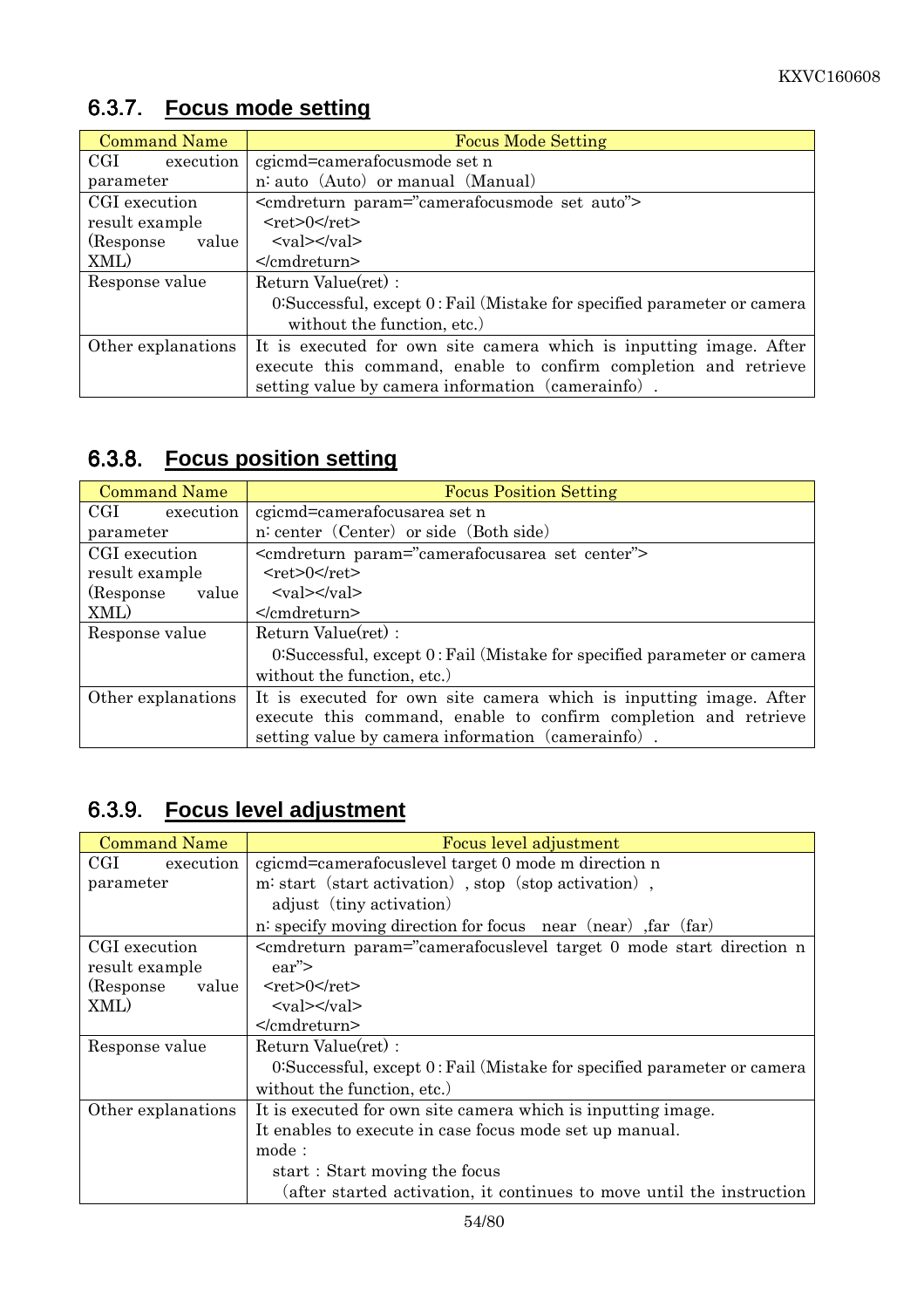| which stops the activation (within the camera activation)      |
|----------------------------------------------------------------|
| $range)$ .)                                                    |
| stop: Stop moving the focus                                    |
| adjust: Tiny movement of focus (After started activation, stop |
| <i>immediately</i> )                                           |
| <i>*After</i> "start", "stop" is necessary                     |
| X" adjust" is available to use itself                          |
|                                                                |

# 6.3.10. **White balance setting**

| <b>Command Name</b> | <b>White Balance Setting</b>                                             |
|---------------------|--------------------------------------------------------------------------|
| CGI<br>execution    | cgicmd=camerawbalance set n                                              |
| parameter           | n: auto(auto), indoor1, indoor2, sunny (sunny), cloudy (cloudy), onepush |
|                     | (calibrate), exec (execute calibrate)                                    |
| CGI execution       | <cmdreturn param="camerawbalance set auto"></cmdreturn>                  |
| result example      | $<$ ret>0                                                                |
| (Response)<br>value | $<$ val> $<$ /val>                                                       |
| XML)                |                                                                          |
| Response value      | Return Value(ret):                                                       |
|                     | 0: Successful, except 0: Fail (Mistake for specified parameter or camera |
|                     | without the function, etc.)                                              |
| Other explanations  | It is executed for own site or other site camera which is inputting      |
|                     | image.                                                                   |
|                     | After execute this command, enable to confirm completion and retrieve    |
|                     | setting value by camera information (camerainfo)                         |
|                     | In case execute calibrate, white paper is necessary to face the camera.  |
|                     | The execution might be taken 15 seconds maximum depends on camera        |
|                     | model.                                                                   |

#### 6.3.11. **Brightness mode setting**

| <b>Command Name</b> | Brightness mode setting                                                  |
|---------------------|--------------------------------------------------------------------------|
| CGI<br>execution    | cgicmd=camerabrightmode set n                                            |
| parameter           | n: auto(auto), manual (manual)                                           |
| CGI execution       | <comdreturn param="camerabrightmode set auto"></comdreturn>              |
| result example      | $<$ ret>0 $<$ /ret>                                                      |
| (Response)<br>value | $\langle \text{val}\rangle \langle \text{val}\rangle$                    |
| XML)                |                                                                          |
| Response value      | Return Value(ret):                                                       |
|                     | 0. Successful, except 0: Fail (Mistake for specified parameter or camera |
|                     | without the function, etc.)                                              |
| Other explanations  | It is executed for own site or other site camera which is inputting      |
|                     | image.                                                                   |
|                     | After execute this command, enable to confirm completion and retrieve    |
|                     | setting value by camera information (camerainfo)                         |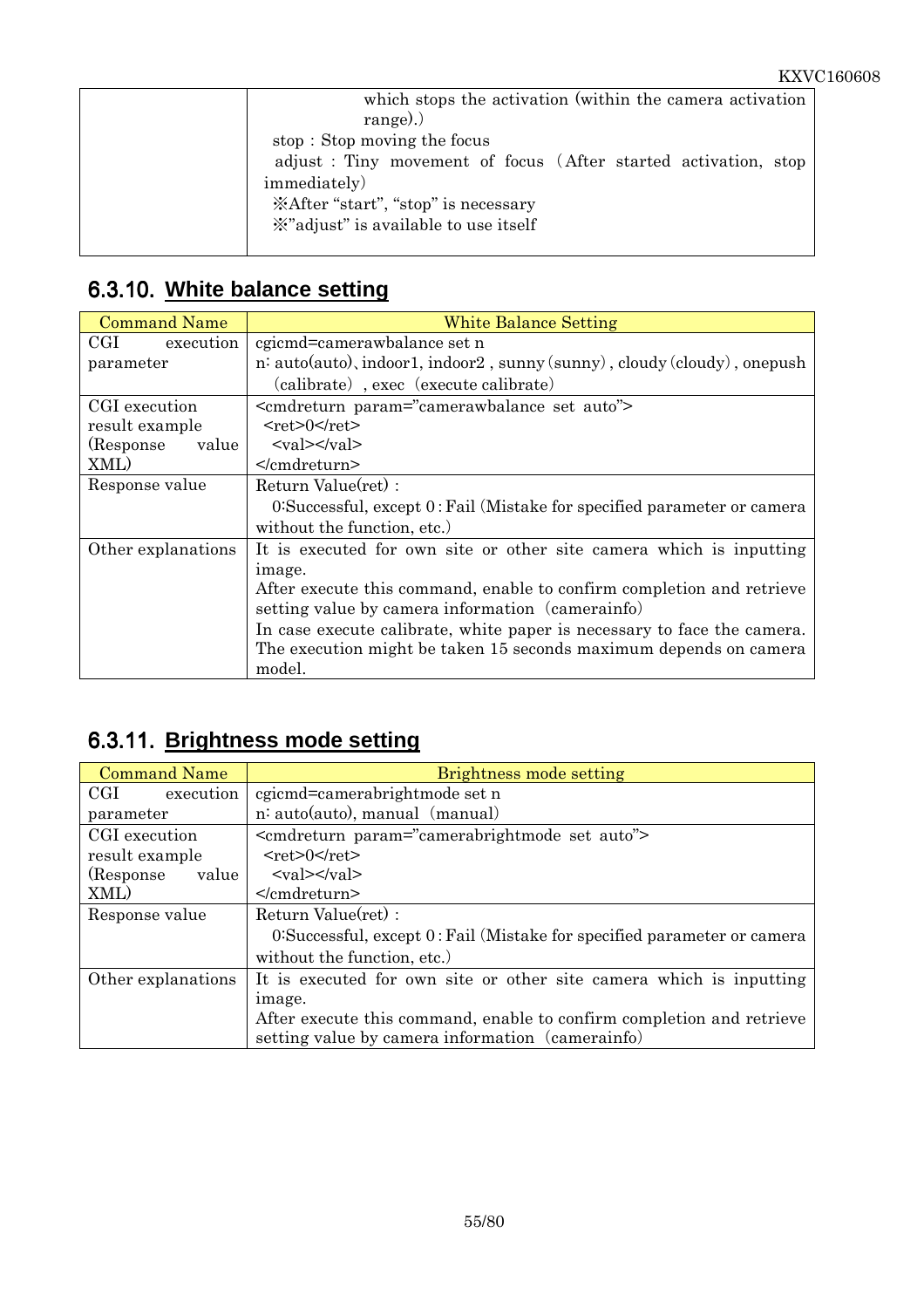| <b>Command Name</b> | <b>Brightness Level Setting</b>                                          |
|---------------------|--------------------------------------------------------------------------|
| CGI<br>execution    | cgicmd=camerabrightlevel set n                                           |
| parameter           | n: Specified direction down (to dark), up (to bright)                    |
| CGI execution       | <cmdreturn param="camerabrightlevel set down"></cmdreturn>               |
| result example      | $<$ ret $>0$ $<$ /ret $>$                                                |
| (Response)<br>value | $\langle \text{val}\rangle \langle \text{val}\rangle$                    |
| XML)                | $<$ /cmdreturn>                                                          |
| Response value      | Return Value(ret):                                                       |
|                     | 0: Successful, except 0: Fail (Mistake for specified parameter or camera |
|                     | without the function, etc.)                                              |
| Other explanations  | It is executed for own site or other site camera which is inputting      |
|                     | image.                                                                   |
|                     | It is available only when bright mode setting sets up manual.            |
|                     |                                                                          |

### 6.3.12. **Brightness level setting**

#### 6.3.13. **Backlight repair Setting**

| Command Name        | <b>Backlight Repair Setting</b>                                          |
|---------------------|--------------------------------------------------------------------------|
| CGI —<br>execution  | cgicmd=camerabacklight set n                                             |
| parameter           | $n:$ off(off), on $($ on)                                                |
| CGI execution       | <cmdreturn param="camerabacklight set off"></cmdreturn>                  |
| result example      | $<$ ret $>0$ $<$ /ret $>$                                                |
| (Response)<br>value | $<$ val> $<$ /val>                                                       |
| XML)                |                                                                          |
| Response value      | Return Value(ret):                                                       |
|                     | 0: Successful, except 0: Fail (Mistake for specified parameter or camera |
|                     | without the function, etc.)                                              |
| Other explanations  | It is executed for own site or other site camera which is inputting      |
|                     | image.                                                                   |
|                     | After execute this command, enable to confirm completion and retrieve    |
|                     | setting value by camera information (camerainfo)                         |

# 6.3.14. **Digital zoom setting**

| <b>Command Name</b> | Digital zoom setting                                                     |
|---------------------|--------------------------------------------------------------------------|
| CGI<br>execution    | cgicmd=cameradigzoom set n                                               |
| parameter           | $n:$ off(off), on $($ on)                                                |
| CGI execution       | <cmdreturn param="cameradigzoom set off"></cmdreturn>                    |
| result example      | $<$ ret $>0$ $<$ /ret $>$                                                |
| (Response)<br>value | $\langle \text{val}\rangle \langle \text{val}\rangle$                    |
| XML)                |                                                                          |
| Response value      | Return Value(ret) :                                                      |
|                     | 0: Successful, except 0: Fail (Mistake for specified parameter or camera |
|                     | without the function, etc.)                                              |
| Other explanations  | It is executed for own site or other site camera which is inputting      |
|                     | image.                                                                   |
|                     | After execute this command, enable to confirm completion and retrieve    |
|                     | setting value by camera information (camerainfo)                         |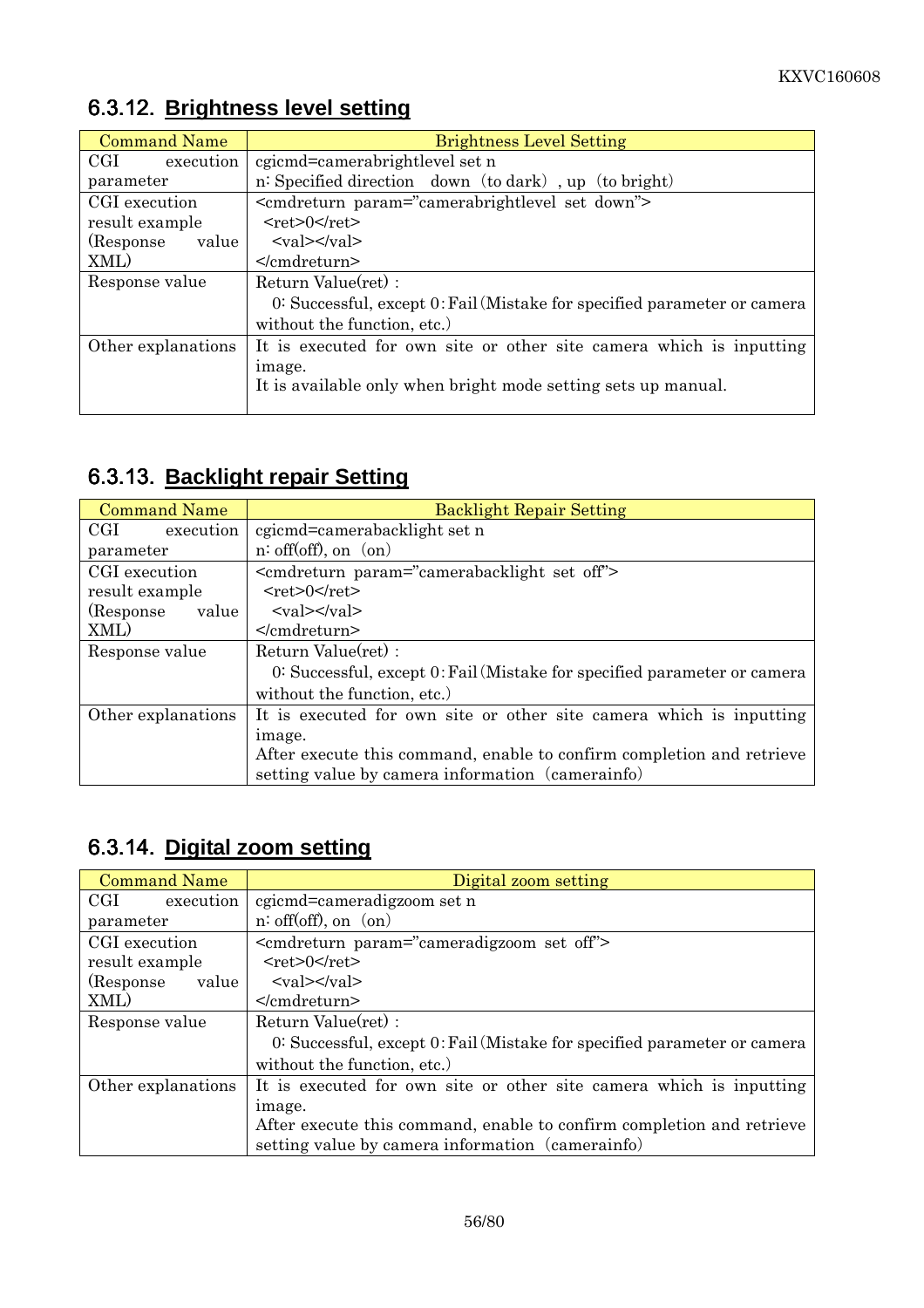| <b>Command Name</b> | Trimming zoom Setting                                                    |
|---------------------|--------------------------------------------------------------------------|
| CGI execution       | cgicmd=camerapinp set n                                                  |
| parameter           | $n: 0$ (not-display), 1 (display)                                        |
| CGI execution       | $\epsilon$ <cmdreturn param="cameraping set 0"></cmdreturn>              |
| result example      | $<$ ret>0 $<$ /ret>                                                      |
| (Response)<br>value | $\langle \text{val}\rangle \langle \text{val}\rangle$                    |
| XML)                | $<$ /cmdreturn>                                                          |
| Response value      | Return Value(ret):                                                       |
|                     | 0: Successful, except 0: Fail (Mistake for specified parameter or camera |
|                     | without the function, etc.)                                              |
| Other explanations  | It is executed for own site or other site camera which is inputting      |
|                     | image.                                                                   |
|                     | After execute this command, enable to confirm completion and retrieve    |
|                     | setting value by camera information (camerainfo)                         |
|                     | Magnifier settings (magnifier position, zoom, display position) are not  |
|                     | supported this interface. Unit sets up to GUI mode, and operate by a     |
|                     | remote control.                                                          |

# 6.3.15. **Trimming zoom setting**

### 6.3.16. **Flicker setting**

| <b>Command Name</b> | Flicker correction setting                                                   |
|---------------------|------------------------------------------------------------------------------|
| CGI<br>execution    | cgicmd=cameraflicker set n                                                   |
| parameter           | n: off(切), on(入)                                                             |
| CGI execution       | <cmdreturn param="cameraflicker set off"></cmdreturn>                        |
| result example      | $<$ ret $>0$ $<$ /ret $>$                                                    |
| (Response)<br>value | $\langle \text{val}\rangle \langle \text{val}\rangle$                        |
| XML)                |                                                                              |
| Response value      | Return Value (ret):                                                          |
|                     | $0:$ Successful, except $0:$ Fail (Mistake for specified parameter or camera |
|                     | without the function, etc.)                                                  |
| Other explanations  | It is executed for own site or other site camera which is inputting          |
|                     | image.                                                                       |
|                     | After execute this command, enable to confirm completion and retrieve        |
|                     | setting value by camera information (camerainfo)                             |

#### 6.3.17. **Camera setting value acquirement**

| <b>Command Name</b> | Camera Setting Value Acquirement                                     |
|---------------------|----------------------------------------------------------------------|
| CGI<br>execution    | cgicmd=camerainfo get n                                              |
| parameter           |                                                                      |
|                     | Individual function setting acquirement : set up following character |
|                     | strings to n.                                                        |
|                     | Focus mode focus mode                                                |
|                     | Focus position focusarea                                             |
|                     | White balance wbalance                                               |
|                     | Brightness bright                                                    |
|                     | Backlight repair backlight                                           |
|                     | Digital zoom digitalzoom                                             |
|                     | Trimming zoom pinp                                                   |
|                     | Flicker correction flicker                                           |
|                     |                                                                      |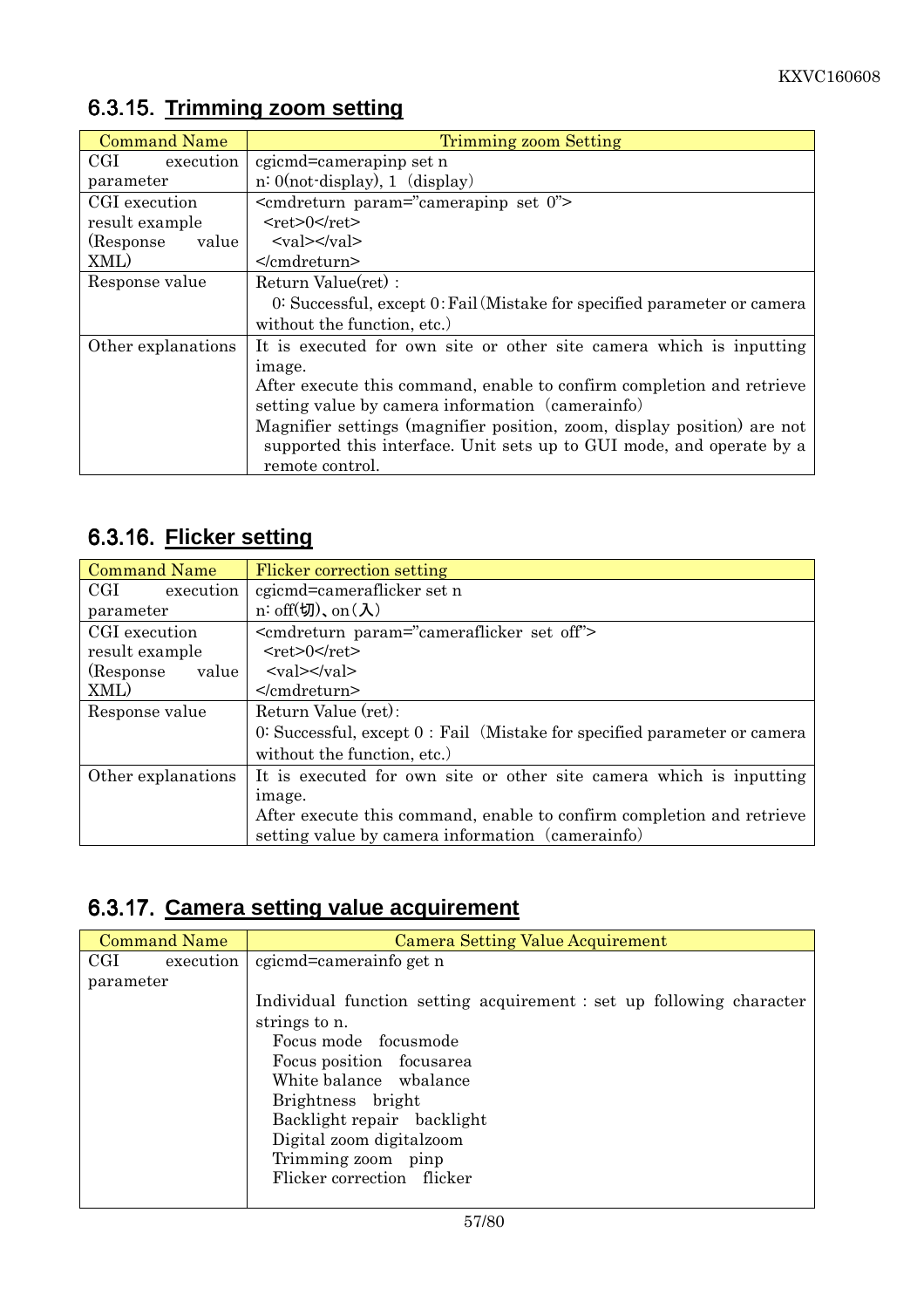|                     | All function setting in a lump: not specified n                                      |
|---------------------|--------------------------------------------------------------------------------------|
| CGI execution       | <cmdreturn param="camerainfo get focusmode"></cmdreturn>                             |
| result example      | $<$ ret>0                                                                            |
| (Response)<br>value | $<$ val $>$                                                                          |
| XML)                | focusmode=1                                                                          |
|                     | $\langle \text{val} \rangle$                                                         |
|                     |                                                                                      |
| Response value      | Return Value(ret):                                                                   |
|                     | $0:$ Successful xx: managing setting $(TBD)$                                         |
|                     | In case of other value                                                               |
|                     |                                                                                      |
|                     | Camera is not connected or not supported this function.                              |
|                     | Acquirement Value(val) :                                                             |
|                     |                                                                                      |
|                     | In case of individual function setting acquirement, it returns specified             |
|                     | function from following.                                                             |
|                     | focusmode=0 or 1                                                                     |
|                     | 0=focus mode: auto 1=focus mode: manual                                              |
|                     | focusarea= $0$ or $1$                                                                |
|                     | $0 =$ focus position : center 1=focus position : both sides                          |
|                     | wbalance= $0 \sim 5$ white balance mode                                              |
|                     | 0=auto 1=Outdoor (Sunny) 2=Outdoor (Cloudy) 3=Indoor1 4=Indoor2                      |
|                     | 5=Calibrate                                                                          |
|                     | bright= $0$ or $1$                                                                   |
|                     | 0=brightness adjustment : normal 1=brightness adjustment : manual                    |
|                     | backlight=0 or 1                                                                     |
|                     | 0=backlight repair: OFF 1=backlight repair: ON                                       |
|                     | digitalzoom=0 or 1                                                                   |
|                     | 0=digital zoom: OFF $1$ =digital zoom: ON                                            |
|                     | $pinp=0$ or 1                                                                        |
|                     | 0=Trimming zoom display: OFF 1=Trimming zoom display: ON                             |
|                     | flicker= $0$ or $1$                                                                  |
|                     | 0=flicker correction: OFF 1=flicker correction: ON                                   |
|                     |                                                                                      |
|                     |                                                                                      |
|                     | Other explanations   When the following function returns "available to use (change)" |
|                     | Focus mode focus mode                                                                |
|                     | Focus position focusarea                                                             |
|                     | White balance wbalance                                                               |
|                     | Brightness bright                                                                    |
|                     | Backlight repair backlight                                                           |
|                     | Digital zoom digital zoom                                                            |
|                     | Trimming zoom pinp                                                                   |
|                     | Flicker correction flicker                                                           |
|                     | In case of execute camera setting instruction (cameracecinfo) and                    |
|                     | camera individual function setting instruction, enable to confirm                    |
|                     | completion and retrieve setting value by camera information                          |
|                     | (camerainfo)                                                                         |
|                     |                                                                                      |
|                     | When return value comes to "managing setting", should execute this                   |
|                     | after 500msec. (However, Please confirm<br>with the<br>command                       |
|                     | specifications for executing calibrate of white balance.)                            |
|                     | Avoid reading the line which starts from undefined character strings in              |
|                     | acquirement value.                                                                   |
|                     |                                                                                      |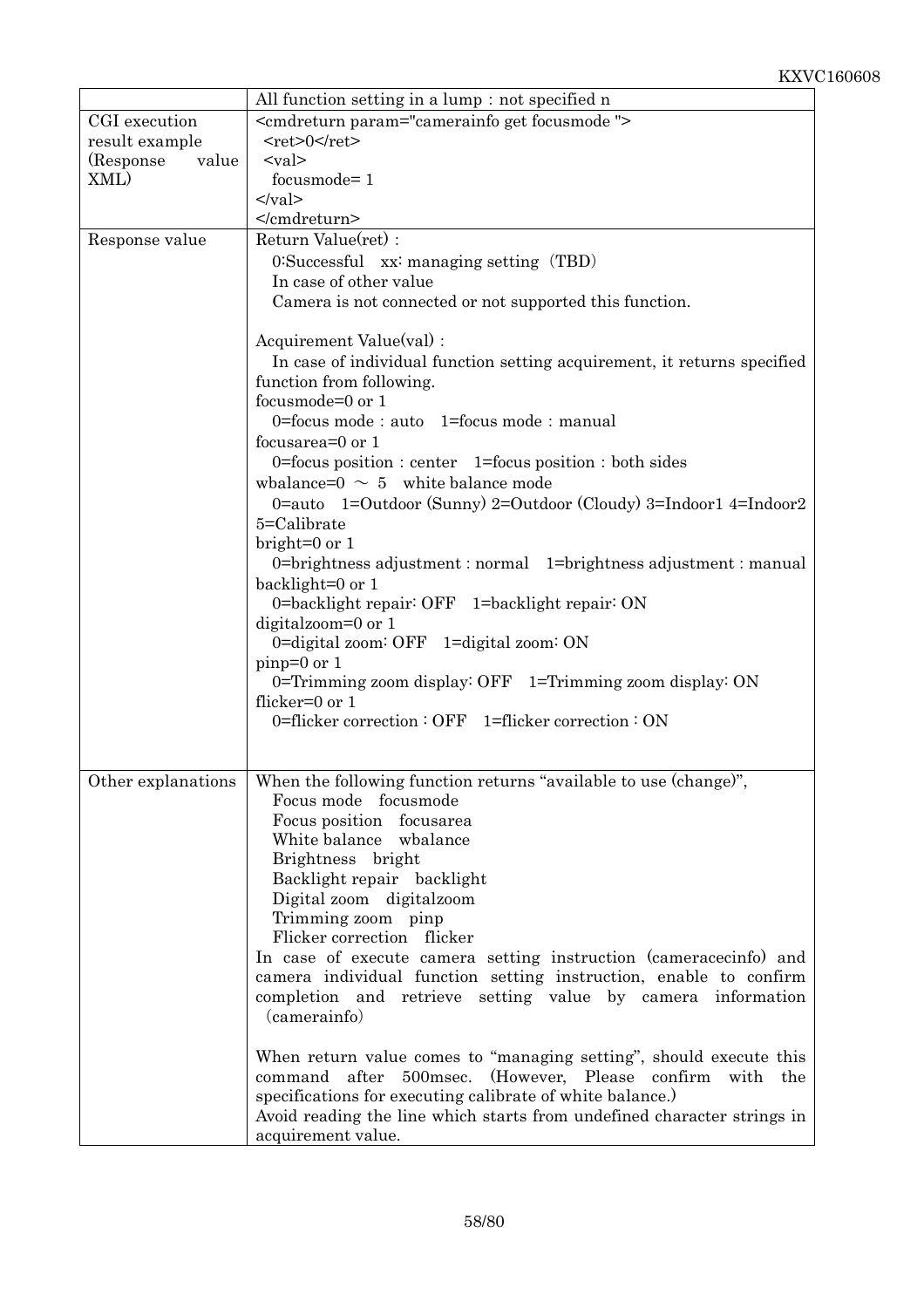| <b>Command Name</b> | Camera Initialization                                                    |
|---------------------|--------------------------------------------------------------------------|
| CGI<br>execution    | cgicmd=camerainit n                                                      |
| parameter           | n: cam1 (HDMI main), cam2 (HDMI sub)                                     |
| CGI execution       | <cmdreturn param="camerainit cam1"></cmdreturn>                          |
| result example      | $<$ ret>0                                                                |
| (Response)<br>value | $\langle \text{val}\rangle \langle \text{val}\rangle$                    |
| XML)                | $<$ /cmdreturn>                                                          |
| Response value      | Return Value(ret):                                                       |
|                     | 0: Successful, except 0: Fail (Mistake for specified parameter or camera |
|                     | without the function, etc.)                                              |
| Other explanations  | · Main or sub camera of own site is initialized which is back to factory |
|                     | default setting value.                                                   |
|                     | • Duration for initialization depends on camera model.                   |
|                     | (References) VD130: about 3 seconds, VC2: about 1 second                 |
|                     | • During executing this command, please don't execute other commands     |
|                     | (or remote control operation) until initialization is completed.         |

#### 6.3.18. **Camera initialization**

#### 6.3.19. **Camera control command's procedure**

After executed camera control command, the status comes to inquiry from HDVC to camera, it's difficult to response execution result instantly because information setting acquirement takes time. Mismatch status occurs if other site controls during above for taking time. Because of above, you must obey following procedure to using control commands for camera functions.

- ⋅ Focus mode camerafocusmode
- ⋅ Focus position camerafocusarea
- ⋅ Focus level camerafocuslevel
- White balance camerawbalance
- ⋅ Brightness mode camerabrightmode
- ⋅ Brightness level camerabrightlevel
- ⋅ Backlight repair camerabacklight
- ⋅ Digital zoom cameradigitalzoom
- ⋅ Trimming zoom camerapinp
- ⋅ Flicker correction cameraflicker

#### 6.3.19.1. Camera Function Settings

Setting with following sequences, and confirm execution result.

- 1. cameraoccupy start
- 2. cameracecinfo get
- 3. cameraXXXX (Setting instruction by control commands for camera function.)
- 4. camerainfo get n (n: specify target control)
- 5. cameraoccupy end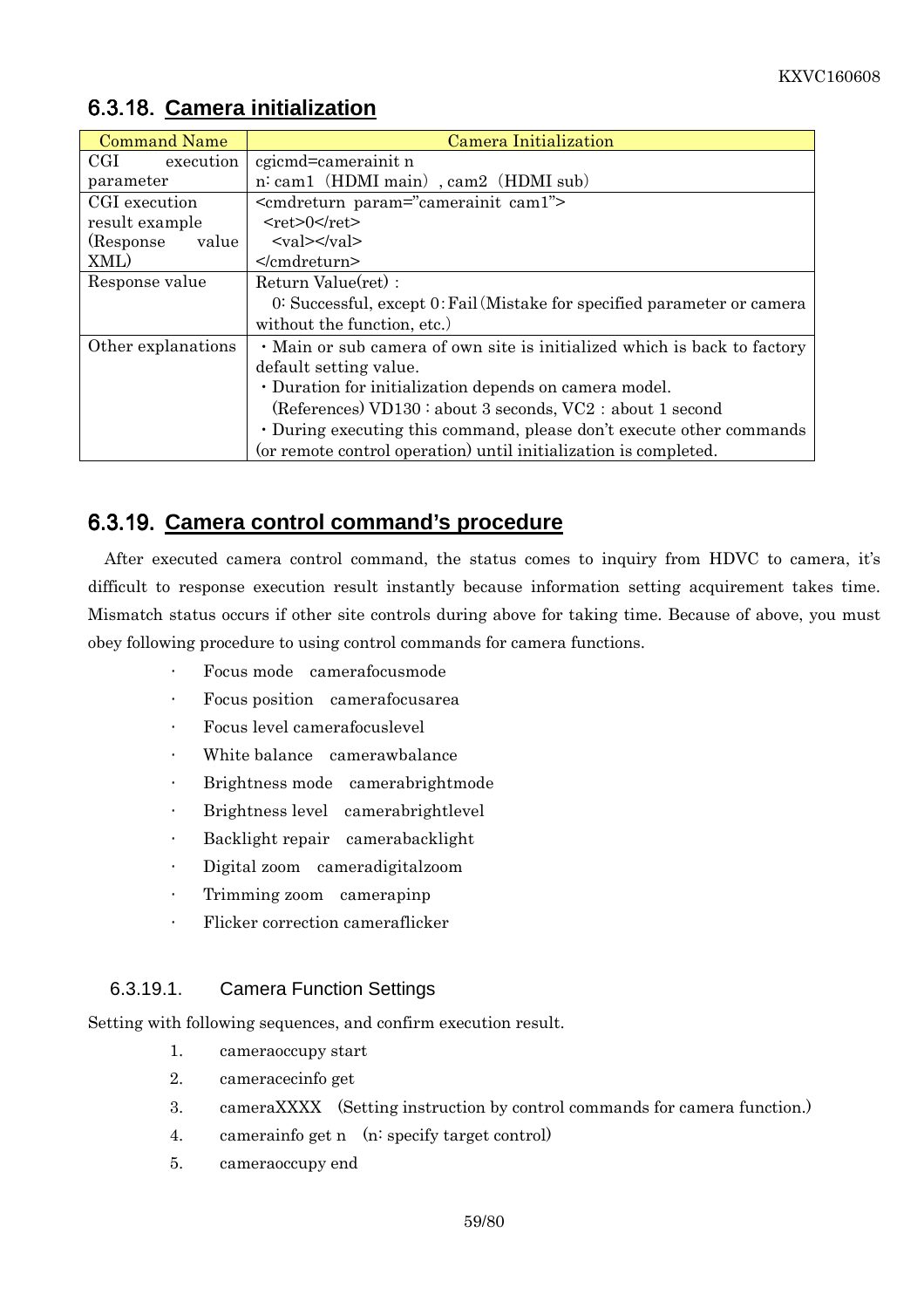After done setting with procedure 3, confirm the status with procedure 4.

See each command specification for procedure 3: setting instruction details and procedure 4: specify n.

#### 6.3.19.2. Acquire Camera Function Status

Setting with following sequences, and confirm execution result.

- 1. cameraoccupy start
- 2. cameracecinfo get
- 3. camerainfo get n (Specify target function)
- 4. cameraoccupy end

See each command specification for procedure 3: specify n.

#### 6.3.20. **Conditions for controlling other camera functions**

・Don't execute other commands during above setting and acquiring sequence. In case of execute external control or standby by a remote control and switching the input, the activation is not guaranteed.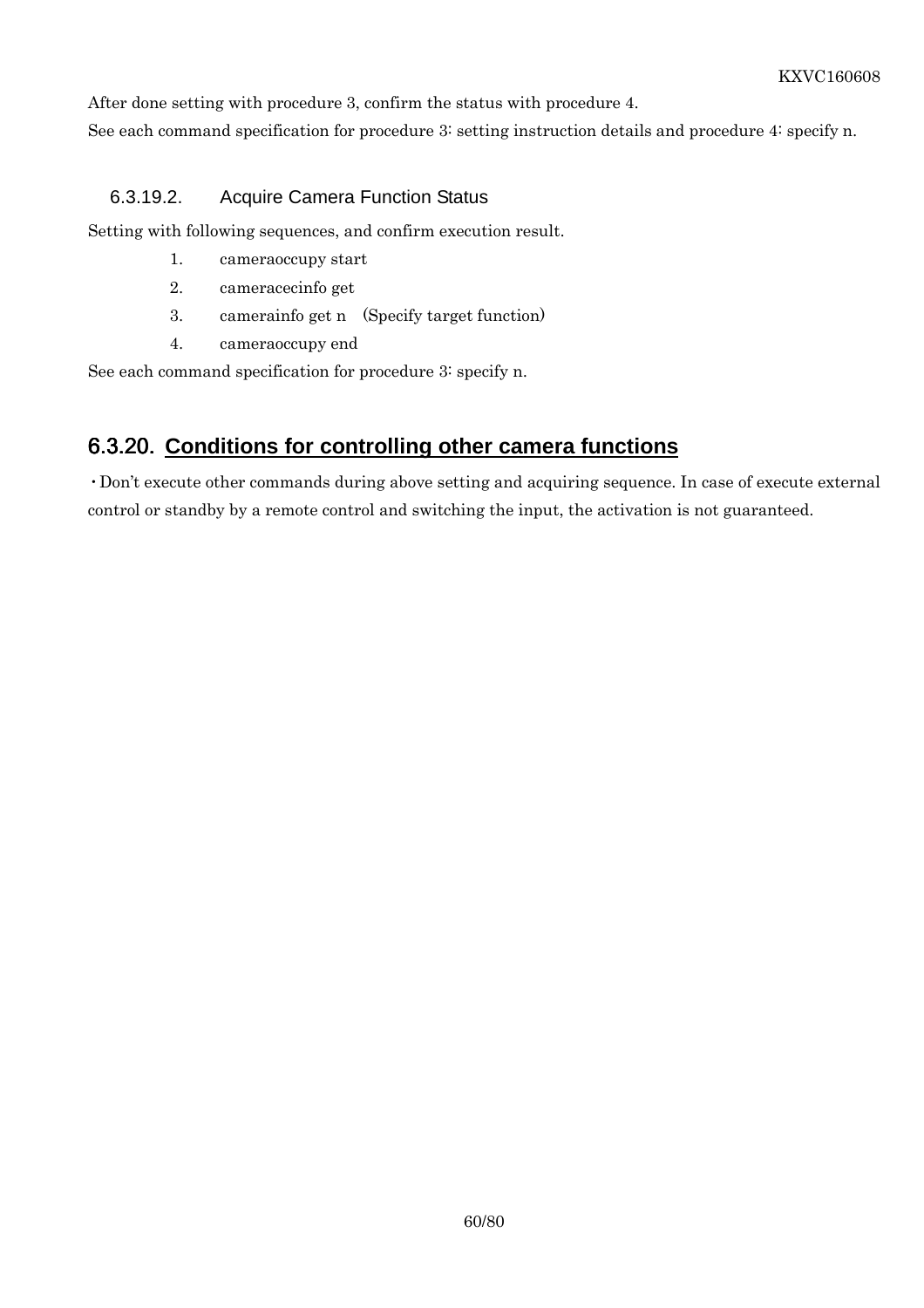# 6.4. Commands for communication

# 6.4.1. **Start conference, Add terminal**

| <b>Command Name</b> | Start conference (Start conference, Add terminal)                                                                                                                                      |
|---------------------|----------------------------------------------------------------------------------------------------------------------------------------------------------------------------------------|
| CGI<br>execution    | Basic format                                                                                                                                                                           |
| parameter           | cgicmd=invitemember dest p [mode m] [addrnum n] [bitrate o]                                                                                                                            |
|                     | p: Destination URI                                                                                                                                                                     |
|                     | $\cdot$ In case of use SIP server and communication type= $0(SIP)$                                                                                                                     |
|                     | Indicate IP address or SIP user name@SIP domain format                                                                                                                                 |
|                     | $\cdot$ In case of unused SIP server and communication type= $0(SIP)$                                                                                                                  |
|                     | Indicate IP address or conference room number@IP address                                                                                                                               |
|                     | In case of use gate keeper and communication type= $1(H323)$ are                                                                                                                       |
|                     | indicated below                                                                                                                                                                        |
|                     | IP address                                                                                                                                                                             |
|                     | Conference room number@IP address                                                                                                                                                      |
|                     | $H.323$ name                                                                                                                                                                           |
|                     | H.323 extension number                                                                                                                                                                 |
|                     | · In case of unused gatekeeper and communication type=1(H323) are                                                                                                                      |
|                     | indicated below<br>IP address                                                                                                                                                          |
|                     | SIP user name@SIP domain format                                                                                                                                                        |
|                     | · In case of NAT Traversal Service, Indicate Terminal ID                                                                                                                               |
|                     |                                                                                                                                                                                        |
|                     | m: Communication type                                                                                                                                                                  |
|                     | Indicate $0(SIP)$ connection request), $1(H.323)$ connection request) or                                                                                                               |
|                     | 2(NAT Traversal Service)                                                                                                                                                               |
|                     | In case of omission 'm', The HDVC use indication priority setting                                                                                                                      |
|                     | value of configuration file.                                                                                                                                                           |
|                     | n: Entry number of address book                                                                                                                                                        |
|                     | If the 'n' indicated IP address instead of address book entry number,                                                                                                                  |
|                     | Indicate 'unwanted' to address register number.                                                                                                                                        |
|                     | This parameter is optional.                                                                                                                                                            |
|                     | o: Total bitrate of audio and video. (kbps) $256 \sim 18000$                                                                                                                           |
|                     | This parameter is optional                                                                                                                                                             |
|                     | If this parameter is omitted from the command, The HDVC chooses                                                                                                                        |
|                     | Lower bitrate between maximum bandwidth of contact list and                                                                                                                            |
|                     | system setting value/number of site.                                                                                                                                                   |
|                     | *) Bitrate include overhead of upper IP layer.                                                                                                                                         |
|                     |                                                                                                                                                                                        |
|                     | Either IPv4 address or IPv6 address is available for the "IP address".<br>IPv4 address format : decimal                                                                                |
|                     | IPv6 address format: hexadecimal                                                                                                                                                       |
|                     | However if IPv6 state is disabled (v6network state $= 0$ ),                                                                                                                            |
|                     | SVAP_RET_ERR_DST_URI may be returned.                                                                                                                                                  |
| Examples for CGI    | <cmdreturn param="invitemember dest 192.168.1.1 mode 1 addrnum&lt;/th&gt;&lt;/tr&gt;&lt;tr&gt;&lt;th&gt;execution result&lt;/th&gt;&lt;th&gt;&lt;math&gt;3&lt;/math&gt; "></cmdreturn> |
| (Response)<br>value | $<$ ret>0 $<$ /ret>                                                                                                                                                                    |
| XML)                | $\langle \text{val} \rangle$ OK 0x07000001 $\langle \text{val} \rangle$                                                                                                                |
|                     |                                                                                                                                                                                        |
|                     |                                                                                                                                                                                        |
| Response value      |                                                                                                                                                                                        |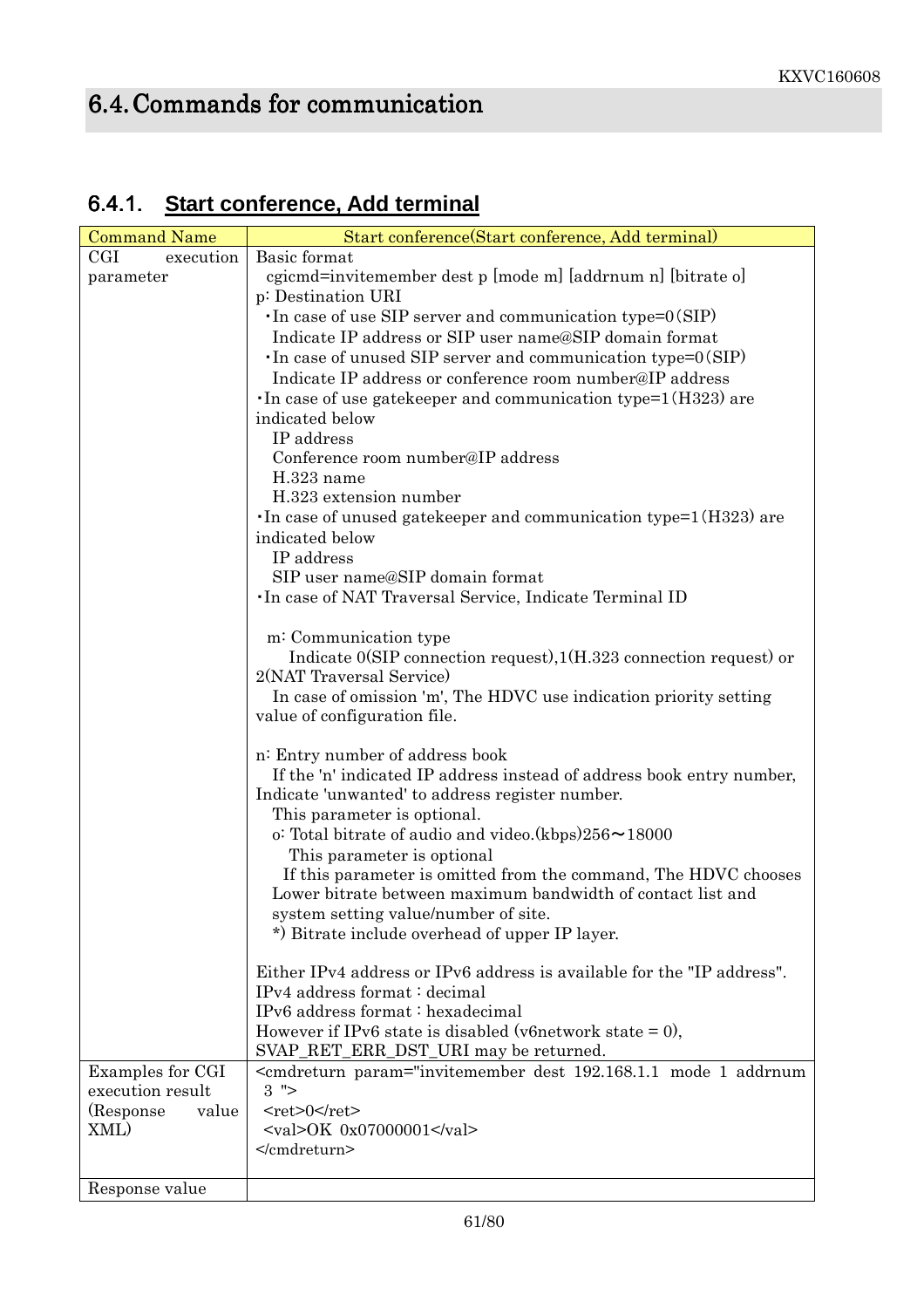| Other explanations   Return value is Session ID for execution result |
|----------------------------------------------------------------------|
| Session ID will be usable for related communication command.         |
| Example: disconnect request                                          |
| . Not available during Multicast.                                    |

### 6.4.2. **End conference, Leave terminal**

| <b>Command Name</b> | End conference(End conference, Leave terminal)                              |
|---------------------|-----------------------------------------------------------------------------|
| CGI<br>execution    | $Cgicmd=dropmember$ m [n] [o] [p]                                           |
| parameter           | m: Activation mode all=all terminal disconnect, id=Leave individual         |
|                     | terminal, uri= Leave individual terminal indicated by URI                   |
|                     | «In case of indicate 'id'»                                                  |
|                     | Session ID: Necessary                                                       |
|                     | URI : Unusable                                                              |
|                     | mode : Unusable                                                             |
|                     | «In case of indicate 'uri' and set 'IP address' to URI»                     |
|                     | Session ID: Unusable                                                        |
|                     | URI : Necessary                                                             |
|                     | mode : Possible to set (Optional)                                           |
|                     | «In case of indicate "uri" and set Terminal ID/UURL to URI»                 |
|                     | Session ID: Unusable                                                        |
|                     | <b>URI</b><br>: Necessary                                                   |
|                     | mode : Necessary                                                            |
|                     | n: Session ID 0x07000001-0x0700000a,0x08000001-0x0800000a                   |
|                     | 0x07000101-0x0700010a,0x08000101-0x0800010a                                 |
|                     | In case of $m = id$ , This parameter is necessary. In case of $m =$ without |
|                     | 'id', This parameter is unusable.                                           |
|                     | o:DestinationURI                                                            |
|                     | In case of m=uri, This parameter is necessary. In case of m= without        |
|                     | 'uri', This parameter is unusable.                                          |
|                     | p:mode 0=SIP, 1=H323, 2=NAT Traversal Service                               |
|                     | I case of m=uri, This parameter is necessary. In case of                    |
|                     | m= without 'uri', This parameter is unusable.                               |
|                     | Either IPv4 address or IPv6 address is available for the "IP address".      |
| Examples for CGI    | <cmdreturn param="dropmember 0x07000001"></cmdreturn>                       |
| execution result    | $<$ ret>0                                                                   |
| (Response)<br>value | <val>OK 0x07000001</val>                                                    |
| XML)                |                                                                             |
| Response value      |                                                                             |
| Other explanations  | · Available at conference, Incoming call                                    |
|                     | ·Session ID can be obtained by callsessionid.                               |
|                     | Relationship between session ID and endpoint can be obtained by             |
|                     | confinfo.                                                                   |
|                     | . If m=all, All terminals are disconnected include incoming call.           |
|                     | · Not available during Multicast.                                           |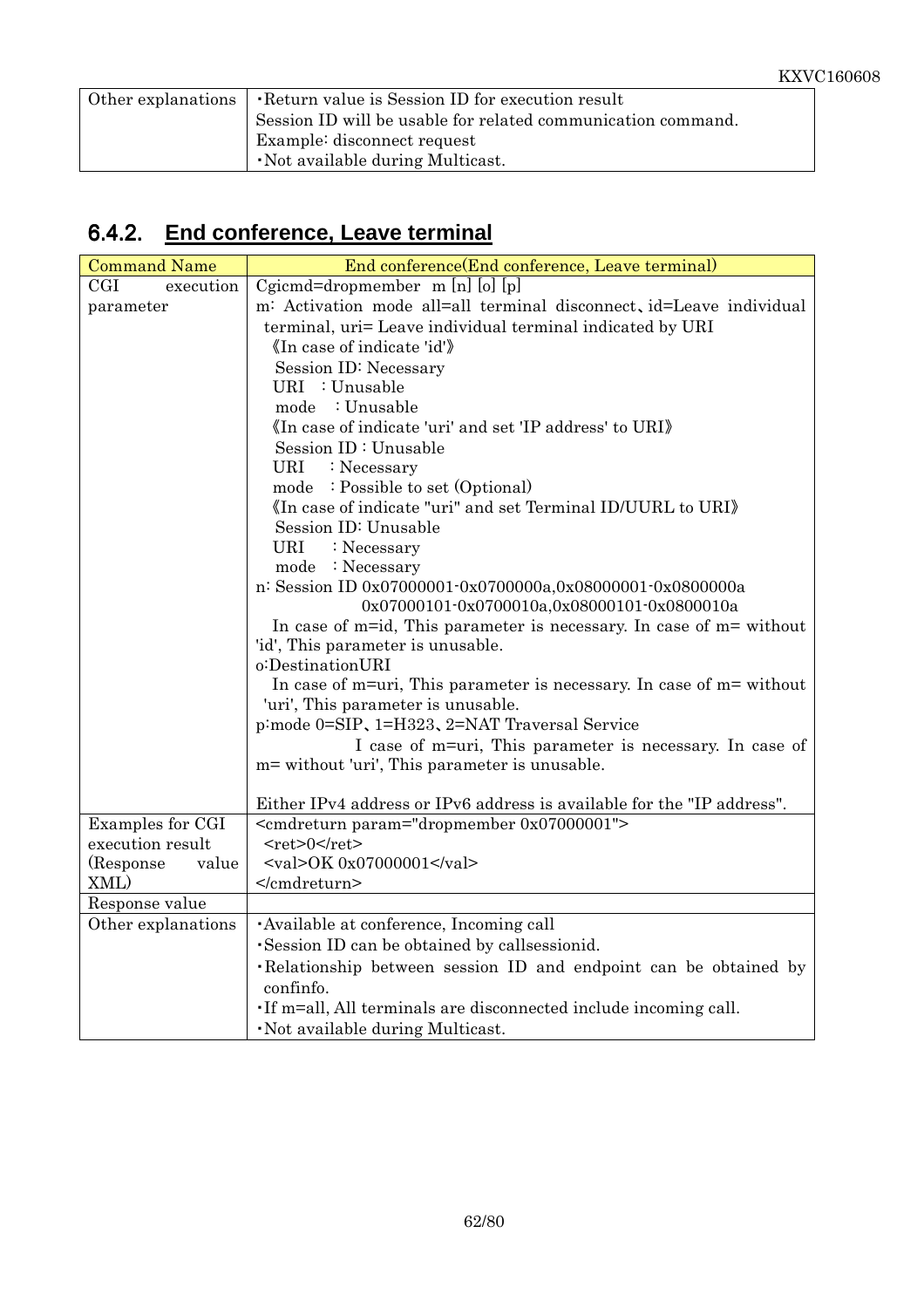# 6.4.3. **Connection response**

| <b>Command Name</b> | Connection Response (Answer Incoming Call)                               |
|---------------------|--------------------------------------------------------------------------|
| CGI execution       | cgicmd=invitememrsp n                                                    |
| parameter           | n: Session ID 0x07000001 $\sim$ 0x0700000a, 0x08000001 $\sim$ 0x0800000a |
|                     |                                                                          |
| Examples for CGI    | $\epsilon$ <cmdreturn 0x07000001"="" ="invitememrsp=""></cmdreturn>      |
| execution result    | $<$ ret $>0$ $<$ /ret $>$                                                |
| (Response value)    | $\langle \text{val} \rangle$ OK 0x07000001                               |
| XML)                | $<$ /cmdreturn>                                                          |
| Response value      |                                                                          |
| Other explanations  | Session ID can be obtained by callsessionid.                             |
|                     | Relationship between session ID and endpoint can be obtained by          |
|                     | confinfo.                                                                |
|                     | . Not available during Multicast.                                        |

#### 6.4.4. **DTMF sending**

| <b>Command Name</b> | <b>DTMF</b> Sending                                                       |
|---------------------|---------------------------------------------------------------------------|
| CGI execution       | cgicmd=senddtmf n vol m                                                   |
| parameter           | n: dtmfID                                                                 |
|                     | $m:$ from 0 to 63                                                         |
| Examples for CGI    | $\epsilon$ cmdreturn ="senddtmf 0 vol 63">                                |
| execution result    | $<$ ret $>0$ $<$ /ret $>$                                                 |
| (Response value)    | $<$ /cmdreturn>                                                           |
| XML)                |                                                                           |
| Response value      |                                                                           |
| Other explanations  | • There is a case that "hold" of conference status acquirement is "1" and |
|                     | "DTMF propriety" of regular acquirement is "ON" as DTMF sending is        |
|                     | available situation.                                                      |
|                     | It is possible to carry out in communicating with video conference        |
|                     | system of other companies, and activating codec.                          |
|                     | In case of omit volume specification, it uses the value which specifies   |
|                     | with "svap_config.xml" .                                                  |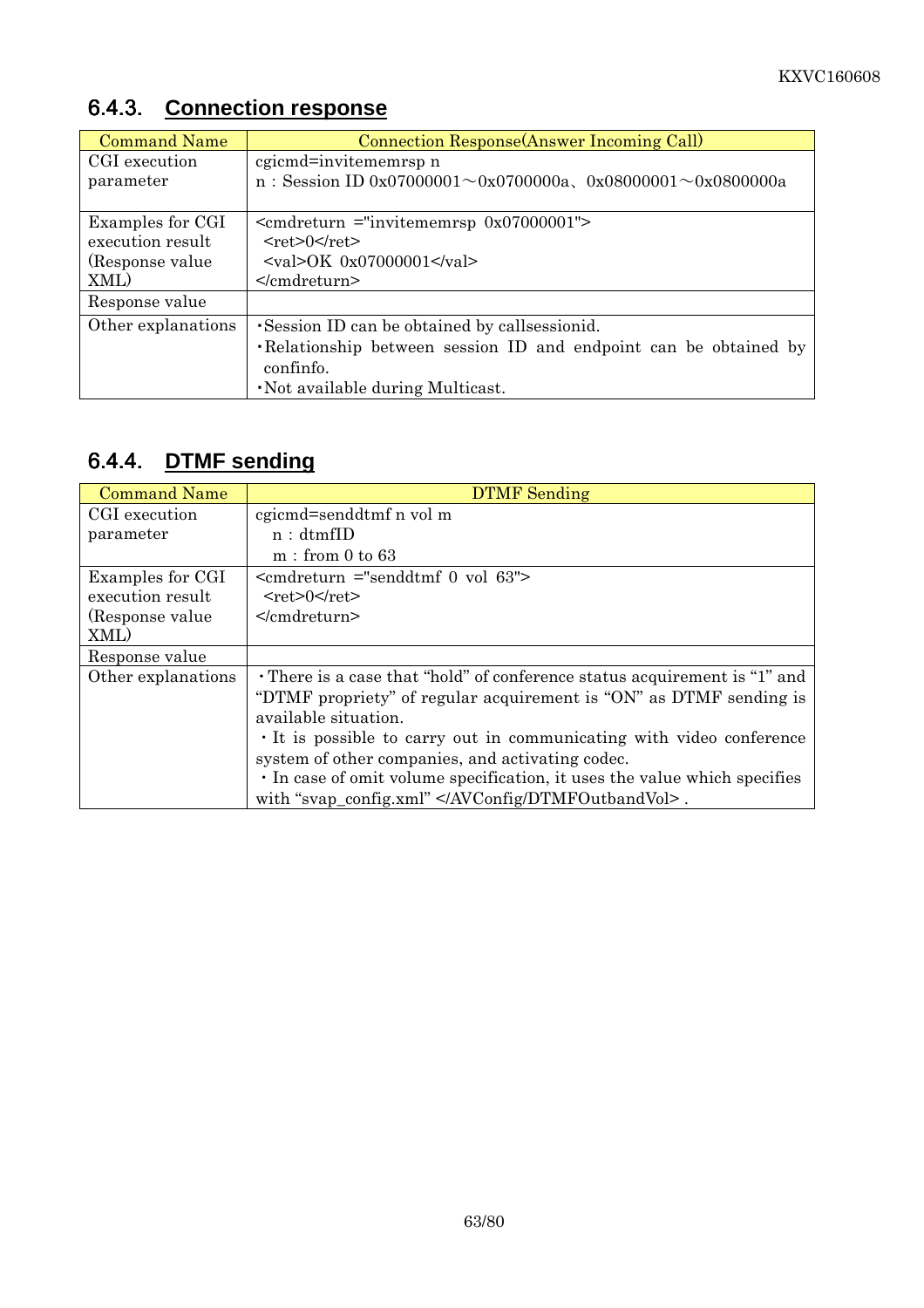| <b>Command Name</b>        | <b>Session ID Acquirement</b>                                         |  |
|----------------------------|-----------------------------------------------------------------------|--|
| $_{\rm{CGI}}$<br>execution | cgicmd=callsessionid get                                              |  |
| parameter                  |                                                                       |  |
| Examples for CGI           | $\epsilon$ <cmdreturn ="="" callsessionid="" get"=""></cmdreturn>     |  |
| execution result           | $<$ ret>0 $<$ /ret>                                                   |  |
| (Response)<br>value        | $\langle \text{val}\rangle$ callsessionid = 0x07000001                |  |
| XML)                       | callsessionid = $0x07000002$                                          |  |
|                            | $\langle \text{val} \rangle$                                          |  |
|                            | $<$ /cmdreturn>                                                       |  |
| Response value             | Session ID 0x07000001 $\sim$ 0x0700000a, 0x08000001 $\sim$ 0x0800000a |  |
|                            | $0x07000101 \sim 0x0700010a$ , $0x08000101 \sim 0x0800010a$           |  |
| Other explanations         | Available to execute only the call status is communicating or         |  |
|                            | receiving.                                                            |  |
|                            |                                                                       |  |
|                            | . Not available during Multicast.                                     |  |
|                            | Enable to acquire whether current communication is SIP connection     |  |
|                            | or H.323 connection. Use for requiring disconnection /response        |  |
|                            | connection.                                                           |  |
|                            | · Get all session information.                                        |  |
|                            | . Information includes incoming call session.                         |  |

# 6.4.5. **Session ID acquirement**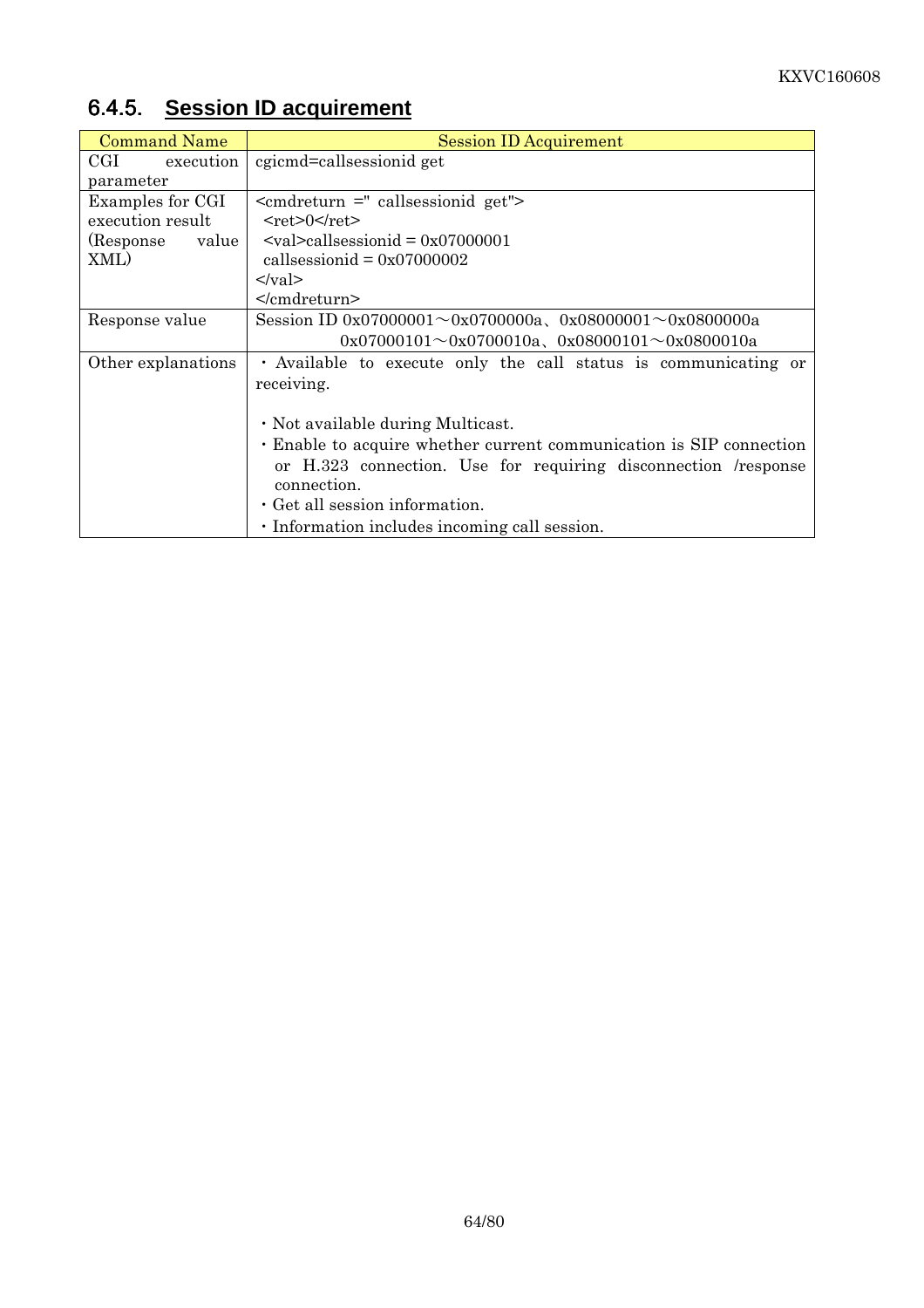# 7. Remote control emulation

This command only activates on GUI mode.

| <b>Command Name</b> | <b>Remote Controller Emulation</b>                        |  |  |
|---------------------|-----------------------------------------------------------|--|--|
| CGI execution       | cgicmd=button n                                           |  |  |
| parameter           | $n = KeyID$                                               |  |  |
|                     | meanings<br>parameter                                     |  |  |
|                     | standby<br>standby                                        |  |  |
|                     | display<br>fullscreen                                     |  |  |
|                     | layout<br>layout                                          |  |  |
|                     | PC<br>pc                                                  |  |  |
|                     | sub-camera<br>subcamera                                   |  |  |
|                     | end sharing<br>maincamera                                 |  |  |
|                     | menu<br>menu                                              |  |  |
|                     | callstart<br>start                                        |  |  |
|                     | callend<br>end                                            |  |  |
|                     | enter<br>enter                                            |  |  |
|                     | left<br>$\leftarrow$                                      |  |  |
|                     | right<br>$\rightarrow$                                    |  |  |
|                     |                                                           |  |  |
|                     | up<br>down                                                |  |  |
|                     | home                                                      |  |  |
|                     | home                                                      |  |  |
|                     | back<br>back                                              |  |  |
|                     | blue<br>blue                                              |  |  |
|                     | red<br>red                                                |  |  |
|                     | green<br>green                                            |  |  |
|                     | yellow<br>yellow                                          |  |  |
|                     | zoom UP<br>zoomup                                         |  |  |
|                     | zoom DOWN<br>zoomdown                                     |  |  |
|                     | volume UP<br>volumeup                                     |  |  |
|                     | volume DOWN<br>volumedown                                 |  |  |
|                     | camera operation<br>camera                                |  |  |
|                     | display status<br>status                                  |  |  |
|                     | Microphone off<br>mute                                    |  |  |
|                     | $\mathbf 1$<br>$\mathbf{1}$                               |  |  |
|                     | $\overline{2}$<br>$\,2$                                   |  |  |
|                     | 3<br>$\sqrt{3}$                                           |  |  |
|                     | 4<br>$\overline{4}$                                       |  |  |
|                     | 5<br>5                                                    |  |  |
|                     | 6<br>6                                                    |  |  |
|                     | 7<br>7                                                    |  |  |
|                     | 8<br>8                                                    |  |  |
|                     | 9<br>9                                                    |  |  |
| 0<br>0              |                                                           |  |  |
|                     | ÷.<br>asterisk                                            |  |  |
|                     | #<br>sharp                                                |  |  |
| Examples for CGI    | <cmdreturn param=" button standby "></cmdreturn>          |  |  |
| execution result    | $<$ ret>0                                                 |  |  |
|                     | $\langle \mathrm{val}\rangle \langle \mathrm{val}\rangle$ |  |  |
| XML)                |                                                           |  |  |
| Response value      |                                                           |  |  |
| (Response value     |                                                           |  |  |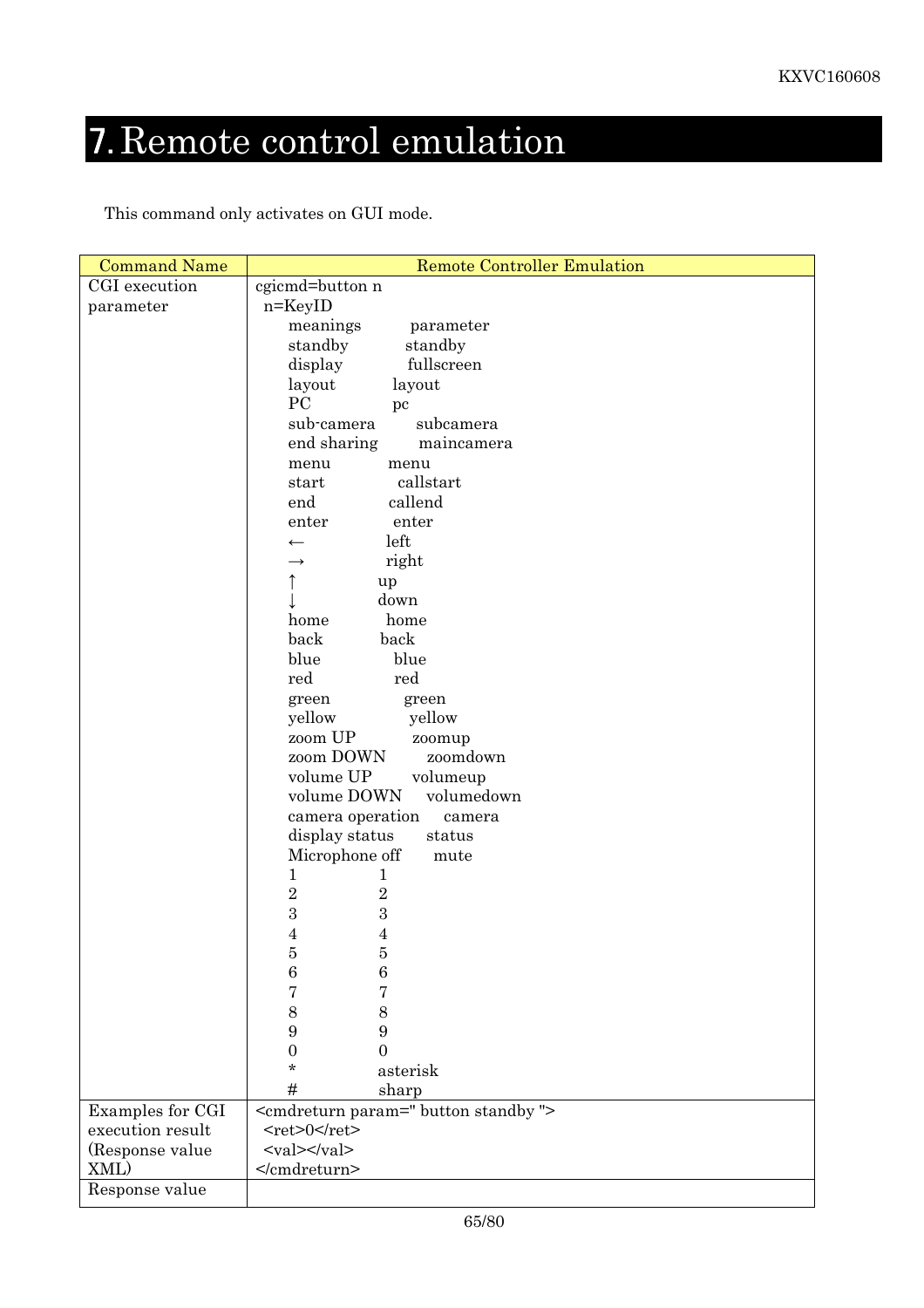| Other explanations | It is impossible to carry out command except GUI mode.                    |
|--------------------|---------------------------------------------------------------------------|
|                    | $\rightarrow$ SVAP RET ERR NOTAVAILABLE                                   |
|                    | (unavailable execution)                                                   |
|                    | · In case of succeed to notice GUI, even though management result by      |
|                    | GUI, it returns "SVAP_RET_SUCCESS". (success)                             |
|                    | In case of operating self-diagnosis on this function, it is impossible to |
|                    | stop because session is disconnected. It needs to stop by a remote        |
|                    | control, or wait for 10 minutes timeout.                                  |
|                    | It is impossible to carry out commands in managing other button           |
|                    | command.                                                                  |
|                    | (unavailable)<br>"SVAP RET ERR NOTAVAILABLE<br>Return<br>$\rightarrow$    |
|                    | execution)".                                                              |
|                    | Button long push function is not supported.                               |
|                    | Use sysstop command When you want power off HDVC.                         |
|                    | The HDVC ascribes toneup/tonedown button of former remote controller      |
|                    | to zoomup/zoomdown button.                                                |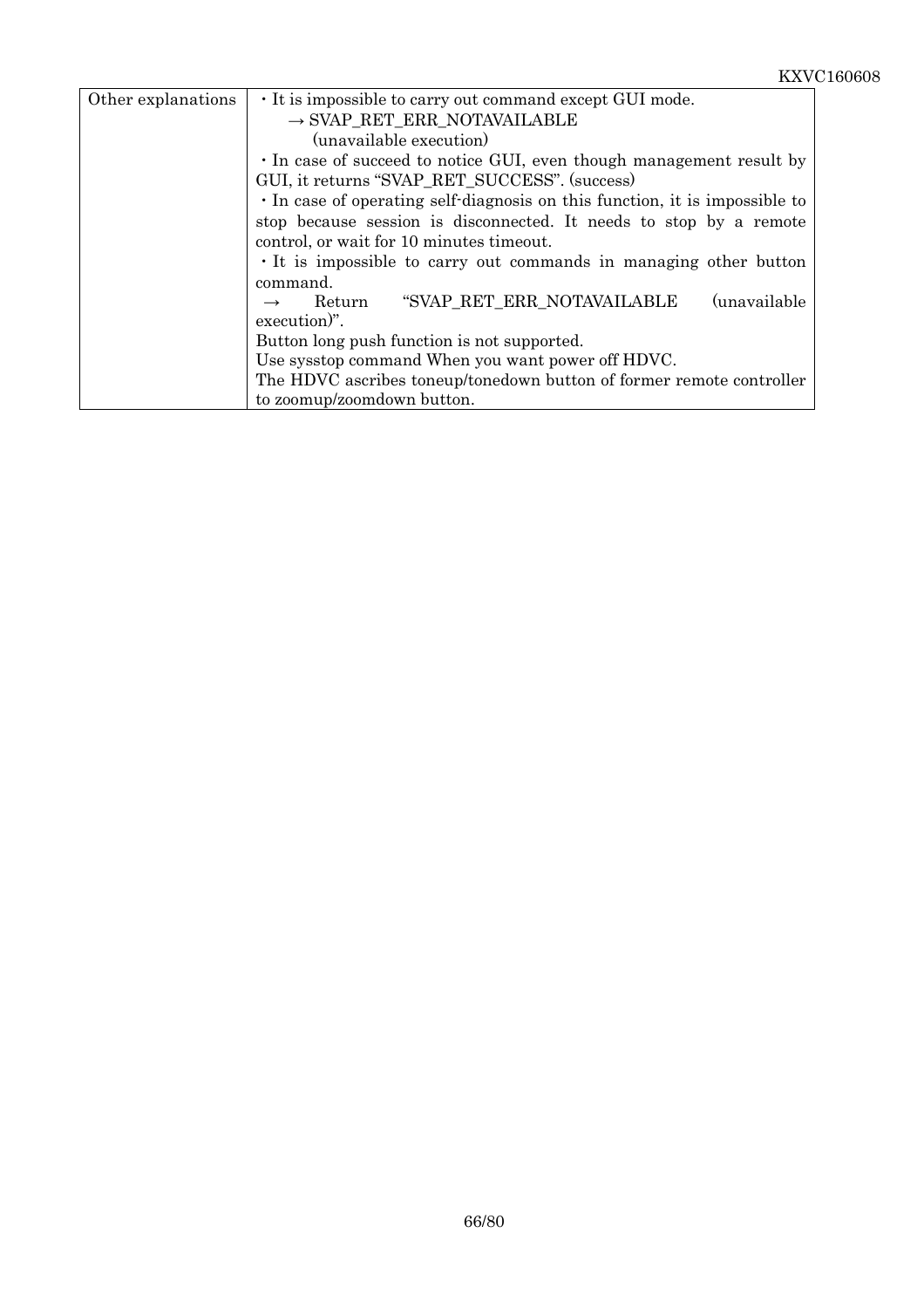# 8. Upload/Download

# 8.1.Download

#### 8.1.1. **Download Call history**

| <b>Command Name</b> | Download Call History            |
|---------------------|----------------------------------|
| CGI execution       | kind=cnf                         |
| parameter           |                                  |
| Examples for CGI    | It is returned download file.    |
| execution result    |                                  |
| (Response value)    |                                  |
| XML)                |                                  |
| Response value      |                                  |
| Other explanations  | Download file name: callhist.xml |
|                     | Not available during conference. |

#### 8.1.2. **Download other histories**

| <b>Command Name</b> | Download Other Histories                          |
|---------------------|---------------------------------------------------|
|                     | (Failure, Management, Operation History)          |
| CGI execution       | $kind=n$                                          |
| parameter           | $n:$ alm shows failure history                    |
|                     | ope shows operation history                       |
|                     | inf shows management history                      |
| Examples for CGI    | It is returned download file.                     |
| execution result    |                                                   |
| (Response value)    |                                                   |
| XML)                |                                                   |
| Response value      |                                                   |
| Other explanations  | "cgi" is different depending on acquiring Log.    |
|                     | Download file name : $alm_log.csv$ (fault $log$ ) |
|                     | ope log.csv (administration log)                  |
|                     | $inf_{\text{log.csv}}$ (operation log)            |
|                     | Not available during conference.                  |

#### 8.1.3. **Download contact list**

| <b>Command Name</b> | Download contact list            |
|---------------------|----------------------------------|
| CGI execution       | None                             |
| parameter           |                                  |
| Examples for CGI    |                                  |
| execution result    |                                  |
| (Response value)    |                                  |
| XML)                |                                  |
| Response value      |                                  |
| Other explanations  | Not available during conference. |
|                     |                                  |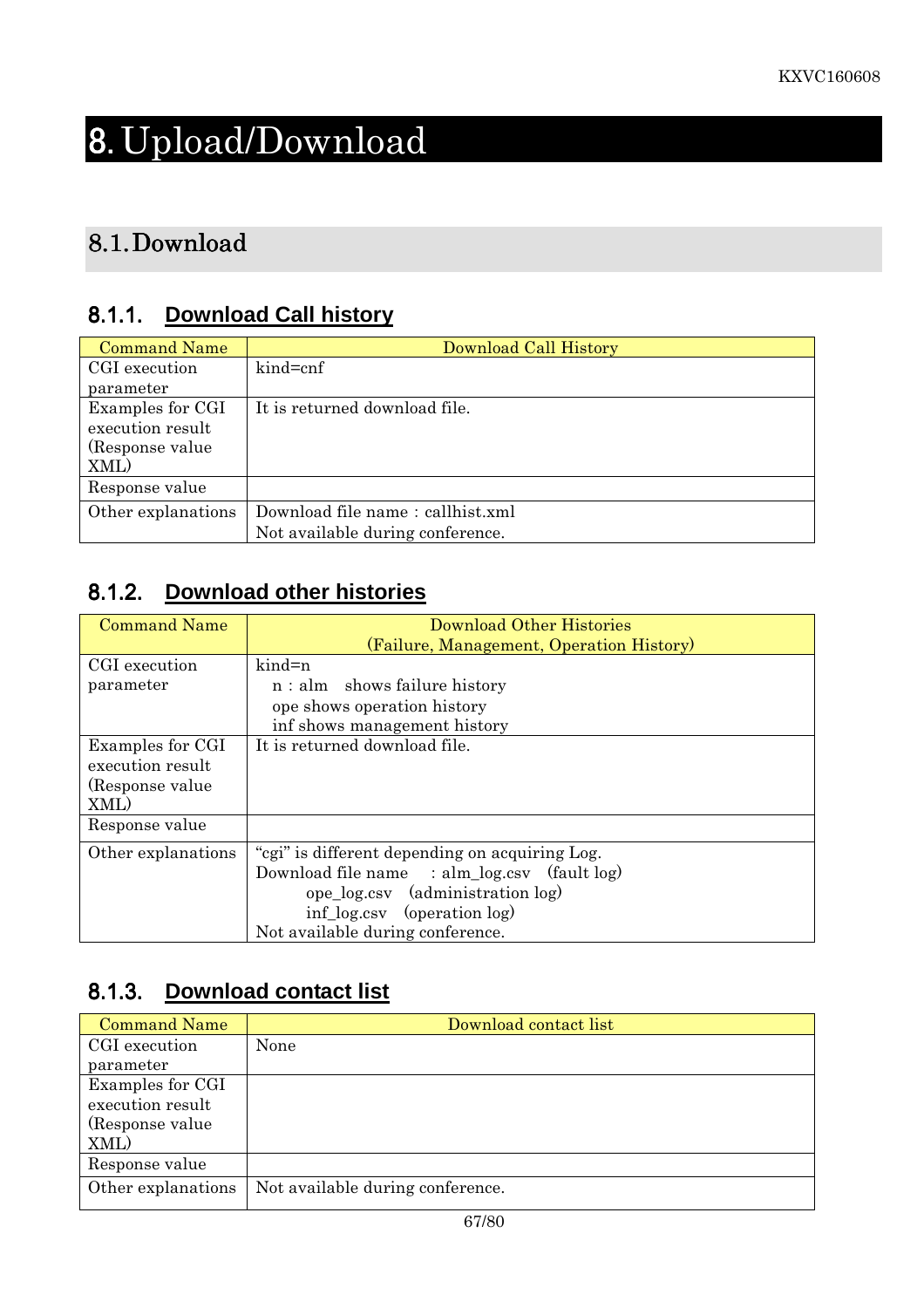| <b>Command Name</b> |                                   | Log Download in a lump                                                                     |                       |
|---------------------|-----------------------------------|--------------------------------------------------------------------------------------------|-----------------------|
| CGI execution       | None                              |                                                                                            |                       |
| parameter           |                                   |                                                                                            |                       |
| Examples for CGI    |                                   |                                                                                            |                       |
| execution result    |                                   |                                                                                            |                       |
| (Response value)    |                                   |                                                                                            |                       |
| XML)                |                                   |                                                                                            |                       |
| Response value      |                                   |                                                                                            |                       |
| Other explanations  | File name:                        |                                                                                            |                       |
|                     |                                   | [ hdvclogall_V <v1>_<v2><v3>_Rev<n>_<lpaddress>_YYMMDD_24HH</lpaddress></n></v3></v2></v1> |                       |
|                     | MISS.tar1                         |                                                                                            |                       |
|                     |                                   | $v1 =$ major version, $v2 =$ minor version, $v3 =$ revision, $n = 1$ or2,                  |                       |
|                     |                                   |                                                                                            |                       |
|                     |                                   | IPaddress=IP address of the own site, YYMMDD_24HHMISS=date                                 |                       |
|                     | and hour)                         |                                                                                            |                       |
|                     |                                   | IP address comes to the value of 0.0.0.0 in case not of getting IP                         |                       |
|                     |                                   | address such as disconnecting LAN cable and so on                                          |                       |
|                     |                                   |                                                                                            |                       |
|                     | The file has the following files. |                                                                                            |                       |
|                     | Log Name                          | File Name                                                                                  | Max. size (reference) |
|                     | Call/answer                       | callhist.xml                                                                               | 675kb                 |
|                     | history                           |                                                                                            |                       |
|                     | Failure history                   | alm_log.csv                                                                                | 100kb                 |
|                     | Management                        | inf_log.csv                                                                                | 125kb                 |
|                     | history                           |                                                                                            |                       |
|                     | Operation history                 | ope_log.csv                                                                                | 25kb                  |
|                     | syslog                            | debug_log                                                                                  | 5000kb                |
|                     | $\mu$ code $\log$                 | $ucode\_log_0$                                                                             | 100kb                 |
|                     |                                   | $ucode\_log_1$                                                                             | (Total)               |
|                     |                                   | $ucode\_log_22$                                                                            |                       |
|                     | spares                            | $meast_log_0.csv$                                                                          | 704kb                 |
|                     |                                   | $meast_log_1.csv$                                                                          | (Total)               |
|                     |                                   | $meast_log_2.csv$                                                                          |                       |
|                     |                                   | $meast_log_3.csv$                                                                          |                       |
|                     |                                   | $meast_log_4.csv$                                                                          |                       |
|                     |                                   | mcast_log_5.csv                                                                            |                       |
|                     |                                   | $meast_log_6.csv$                                                                          |                       |
|                     |                                   | $meast_log_7.csv$                                                                          |                       |
|                     | Configuration                     | config.xml                                                                                 | 50kb                  |
|                     | data                              |                                                                                            |                       |
|                     | Contact list                      | address.xml                                                                                |                       |
|                     | Profile                           | profile.xml                                                                                |                       |
|                     | Encryption data                   | sec_config.xml                                                                             |                       |
|                     | Startup screen                    | startup.png                                                                                |                       |
|                     | Multicast tree list               | alm_config_lis.xml                                                                         |                       |
|                     | AV MW related log                 |                                                                                            |                       |
|                     |                                   |                                                                                            |                       |
|                     |                                   |                                                                                            |                       |
|                     | Not available during conference.  |                                                                                            |                       |
|                     |                                   |                                                                                            |                       |

# 8.1.4. **Log Download in a lump**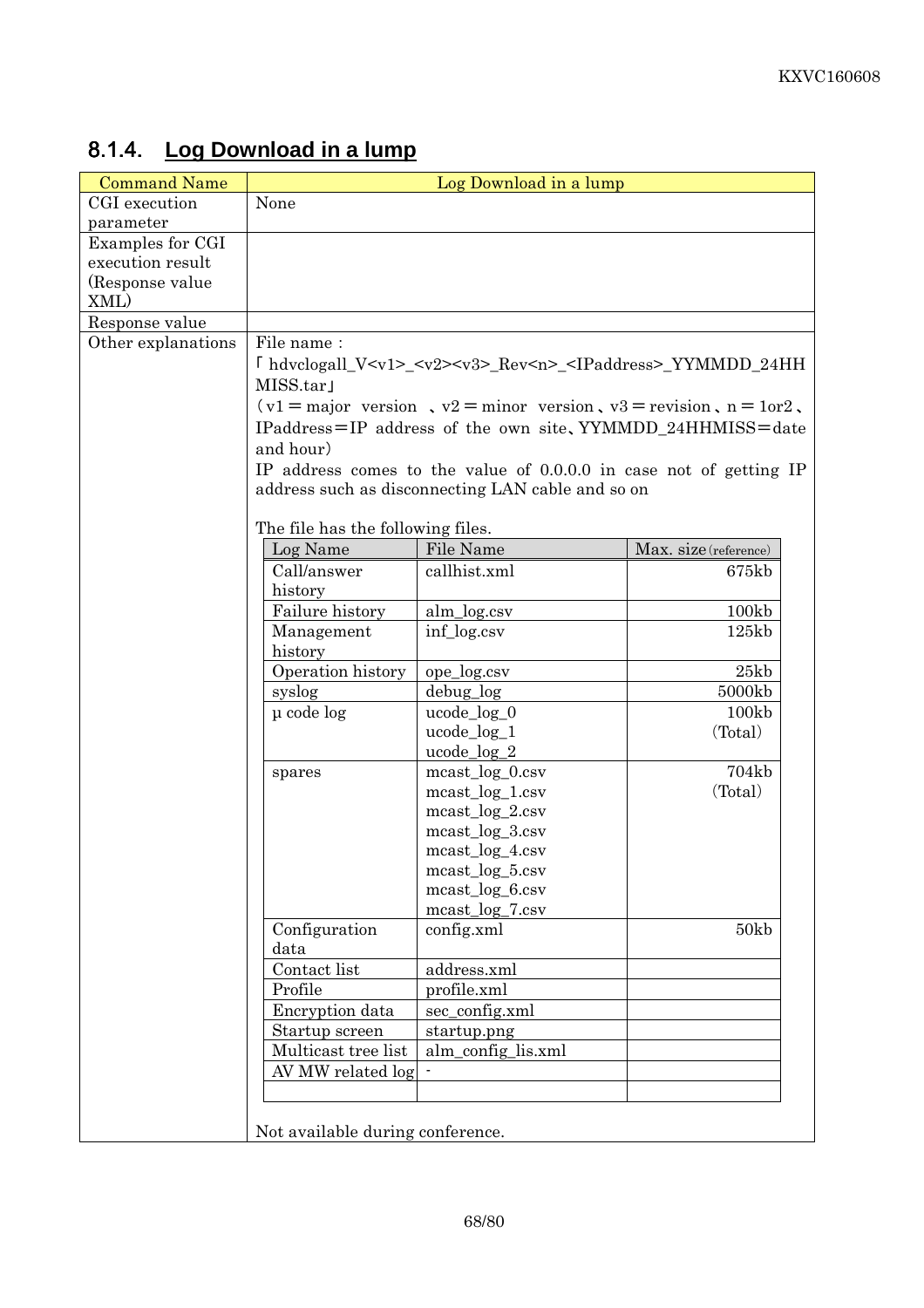### 8.2.1. **Upload contact list**

| <b>Command Name</b> | Upload contact list              |  |
|---------------------|----------------------------------|--|
| CGI execution       | None                             |  |
| parameter           |                                  |  |
| Examples for CGI    | $<$ returns $>$                  |  |
| execution result    | $<$ cgireturn $>$                |  |
| (Response value)    | $<$ ret>0 $<$ /ret>              |  |
| XML)                | $<$ /cgireturn>                  |  |
|                     | $\le$ /returns>                  |  |
| Response value      |                                  |  |
| Other explanations  | Not available during conference. |  |
|                     |                                  |  |
|                     |                                  |  |

# 8.2.2. **Configuration data upload**

| <b>Command Name</b> | Configuration data upload        |  |
|---------------------|----------------------------------|--|
| CGI<br>execution    | None                             |  |
| parameter           |                                  |  |
| Examples for CGI    | $<$ returns $>$                  |  |
| execution result    | $<$ cgireturn $>$                |  |
| (Response)<br>value | $<$ ret>0                        |  |
| XML)                | $<$ /cgireturn>                  |  |
|                     |                                  |  |
| Response value      |                                  |  |
|                     |                                  |  |
| Other explanations  | Not available during conference. |  |
|                     |                                  |  |
|                     |                                  |  |

### 8.2.3. **Profile upload**

| <b>Command Name</b>        | Profile upload                   |  |
|----------------------------|----------------------------------|--|
| $_{\rm{CGI}}$<br>execution | None                             |  |
| parameter                  |                                  |  |
| Examples for CGI           | $<$ returns $>$                  |  |
| execution result           | <cgireturn></cgireturn>          |  |
| (Response)<br>value        | $<$ ret>0 $<$ /ret>              |  |
| XML)                       | $<$ /cgireturn>                  |  |
|                            | $<$ /returns>                    |  |
| Response value             |                                  |  |
|                            |                                  |  |
| Other explanations         | Not available during conference. |  |
|                            |                                  |  |
|                            |                                  |  |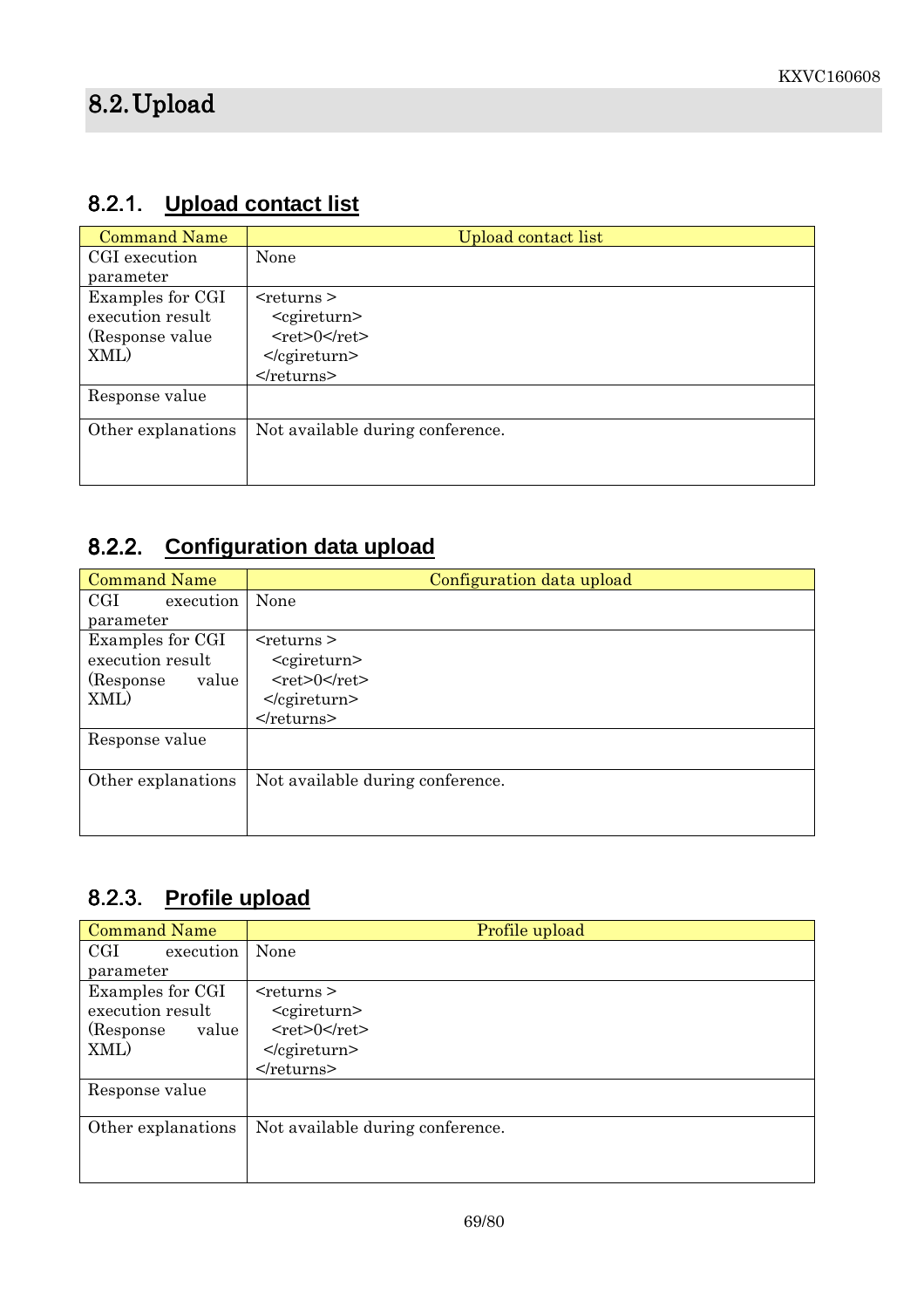# 8.2.4. **Encryption data upload**

| <b>Command Name</b> | Encryption data upload           |  |
|---------------------|----------------------------------|--|
| CGI<br>execution    | None                             |  |
| parameter           |                                  |  |
| Examples for CGI    | $<$ returns $>$                  |  |
| execution result    | $<$ cgireturn $>$                |  |
| (Response<br>value  | $<$ ret>0 $<$ /ret>              |  |
| XML)                | $<$ /cgireturn>                  |  |
|                     | $\le$ /returns>                  |  |
| Response value      |                                  |  |
|                     |                                  |  |
| Other explanations  | Not available during conference. |  |
|                     |                                  |  |
|                     |                                  |  |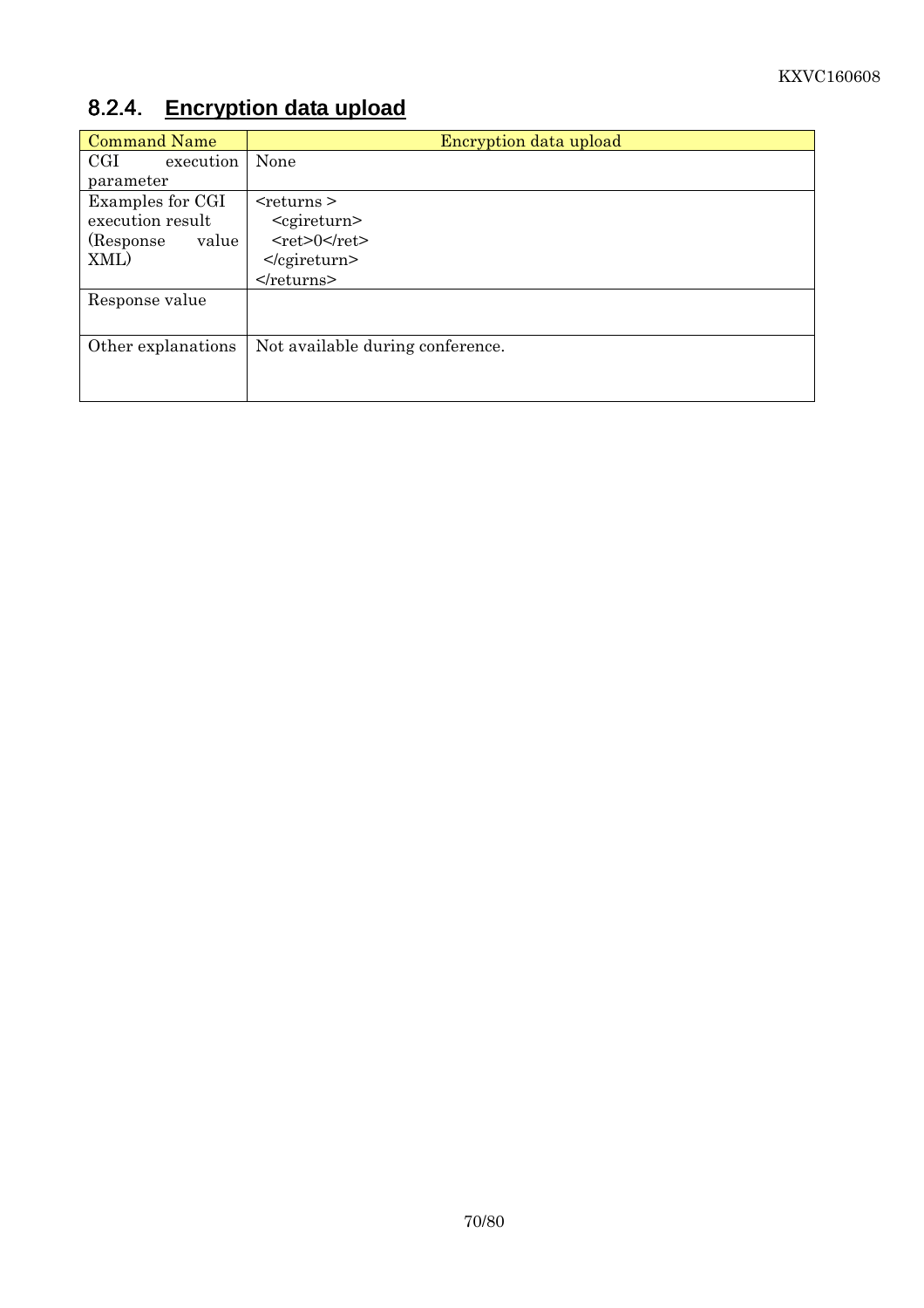# 9. Other notes

- ・It is not possible to use this interface during activate safe mode.
- ・Reboot is surely necessary in case of switching GUI mode and touch panel PC mode.
- ・When initial digest authentication is only shown POST on HDVC Web server, the connection is disconnected in case of 401 error comes to "Connection: close". Management from Web browser basically starts from GET, it continues to use same connection which come to "Connection: Keep-Alive" on initial 401 error.

It shows other notes as follows.

| No.                         | Note                                        | Explanation                                                                                        |
|-----------------------------|---------------------------------------------|----------------------------------------------------------------------------------------------------|
|                             | It does not activate PC application doubly. | It is impossible to double login from same<br>PC.                                                  |
|                             |                                             | Tt.<br>should control PC<br>application<br>management for avoiding double activation.              |
| $\mathcal{D}_{\mathcal{L}}$ | Command congestion                          | It should control management to avoid<br>command congestion from PC application.                   |
| $\mathcal{S}$               | Command continuous execution                | If you carry out command continuously<br>without interval, there is a case that comes<br>to error. |

In case of executing CLI function on GUI mode, there are following conditions.

- ・Don't use a remote control and CLI command of external control IF together.
- ・When you import local site file or contact list from external control IF, it should operate after set up to remote maintenance by a remote control.
- ・ To execute IP address change or self-diagnosis by a remote control, external control IF is disconnected.
- ・All commands which are offered by CLI function are only available on non-communication, home screen, and contents confirmation screen (when it switches to PC image, sub camera image). On any other screens (when screen is switched by a remote control), switching image input and calling/incoming call are not available.
- ・Layout commands are not available to execute from external control IF during communication or layout change by a remote control. (Error notification)
- ・vsource / cntsharereq commands from external control IF are not available to execute during communication or layout change by a remote control. (Error notification)
- ・cntsharereq / vsource / layout commands are not available to execute during communication or camera operation by a remote control.
- ・In spite of communication/non-communication, it's not shift to switch input or standby during controlling camera with external control IF.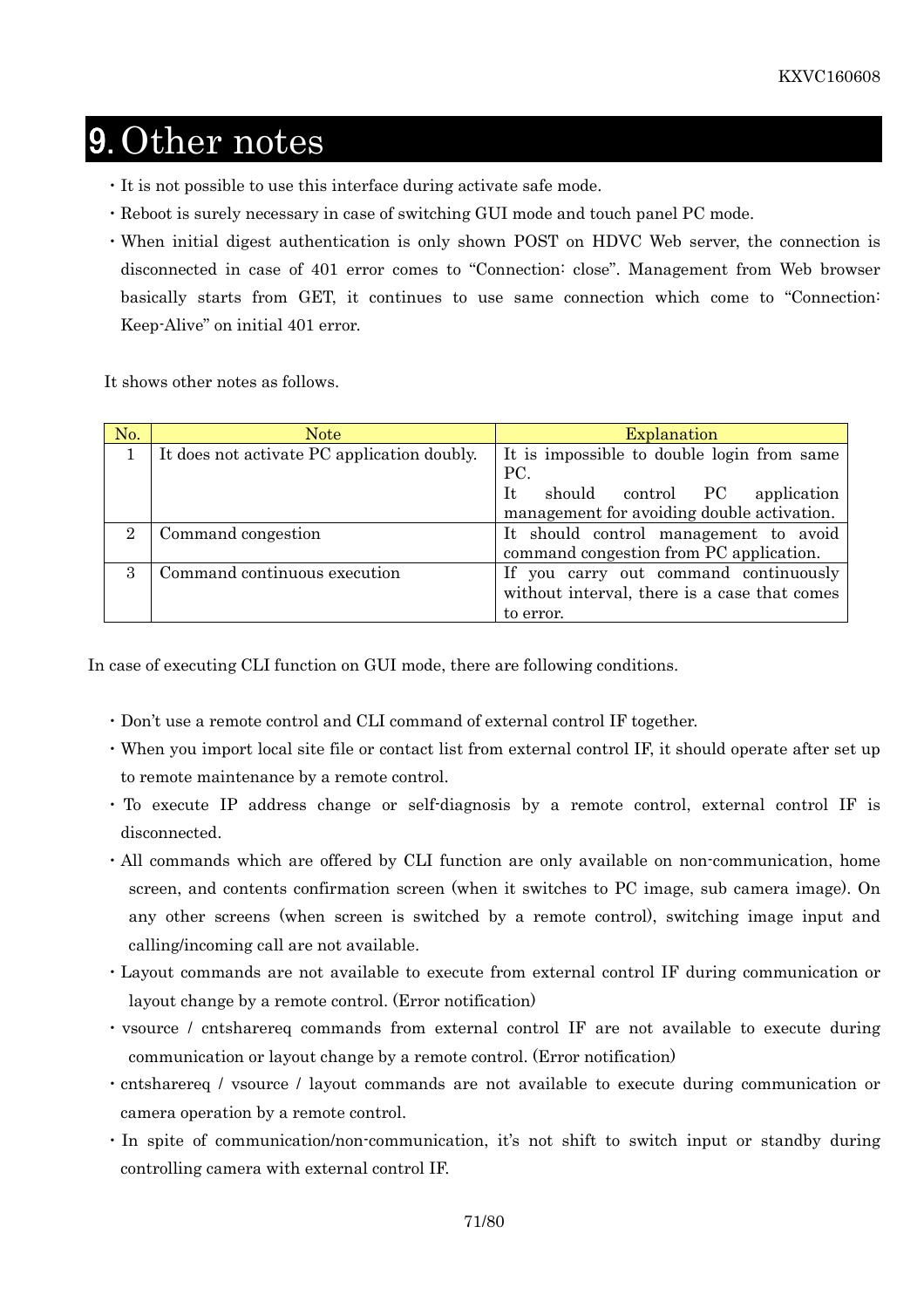# 10. Notes on the PC application development

・It needs the following step to avoid connecting with HTTP wastefully during activate Virus Buster.

(1) It should be Keep-Alive for Connection header during requesting HTTP.

- \*Reference:In case of Visual Basic, current sample application has no problem because it comes to Keep-Alive as a default setting if you do not specify "close" on connection header.
- (2) It should specify the activation for advance authentication during requesting HTTP, and send a packet with certificated information since 2nd times.

 \*Reference:It is possible to specify that sets up "True" on the PreAuthenticate property of WebRequest class during sending request in case of Visual Basic.

# 11. Periodic polling (Reference method)

It is undefined as a product method for external control interface, external control interface is packaging periodic polling function on system.

It is possible to acquire unit information regularly on periodic polling. Regular polling is activated with pcPollInfo execution from PC application. This CGI does not have execution parameter (POST data).

Below commands are internally carried out and reply the result by CGI execution.

Refer chapter 6 for each result detail.

Unit automatically becomes logout in case of no access for 30 seconds from PC application.

Therefore, it needs to carry out within 30 seconds which is required next regular management after received CGI execution result of regular management from PC application for avoiding automatically logout by regular management.

| Content                  | Value                         | <b>Note</b>             |
|--------------------------|-------------------------------|-------------------------|
| System connection status | + terminalinfo                | "avstate" command       |
| (Microphone/camera)      | $+$ vinhdmi1                  |                         |
|                          | $+$ vinhdmi2                  |                         |
|                          | + vinvga                      |                         |
|                          | + vouthdmi                    |                         |
|                          | + micnum                      |                         |
| Communication status     | 0: non-communication          | "confinfo" command      |
|                          | $1:$ Calling                  |                         |
|                          | 2: Receiving call             |                         |
|                          | 3: Communication              |                         |
|                          | 4: Sending contents sharing   |                         |
|                          | 5: Receiving contents sharing |                         |
|                          | 6: Disconnection              |                         |
| layout                   | From $3$ to $205$             | "curlayout get" command |
|                          | (Layout patter number)        |                         |
| volume                   | From 1 to 20                  | "mastervol" command     |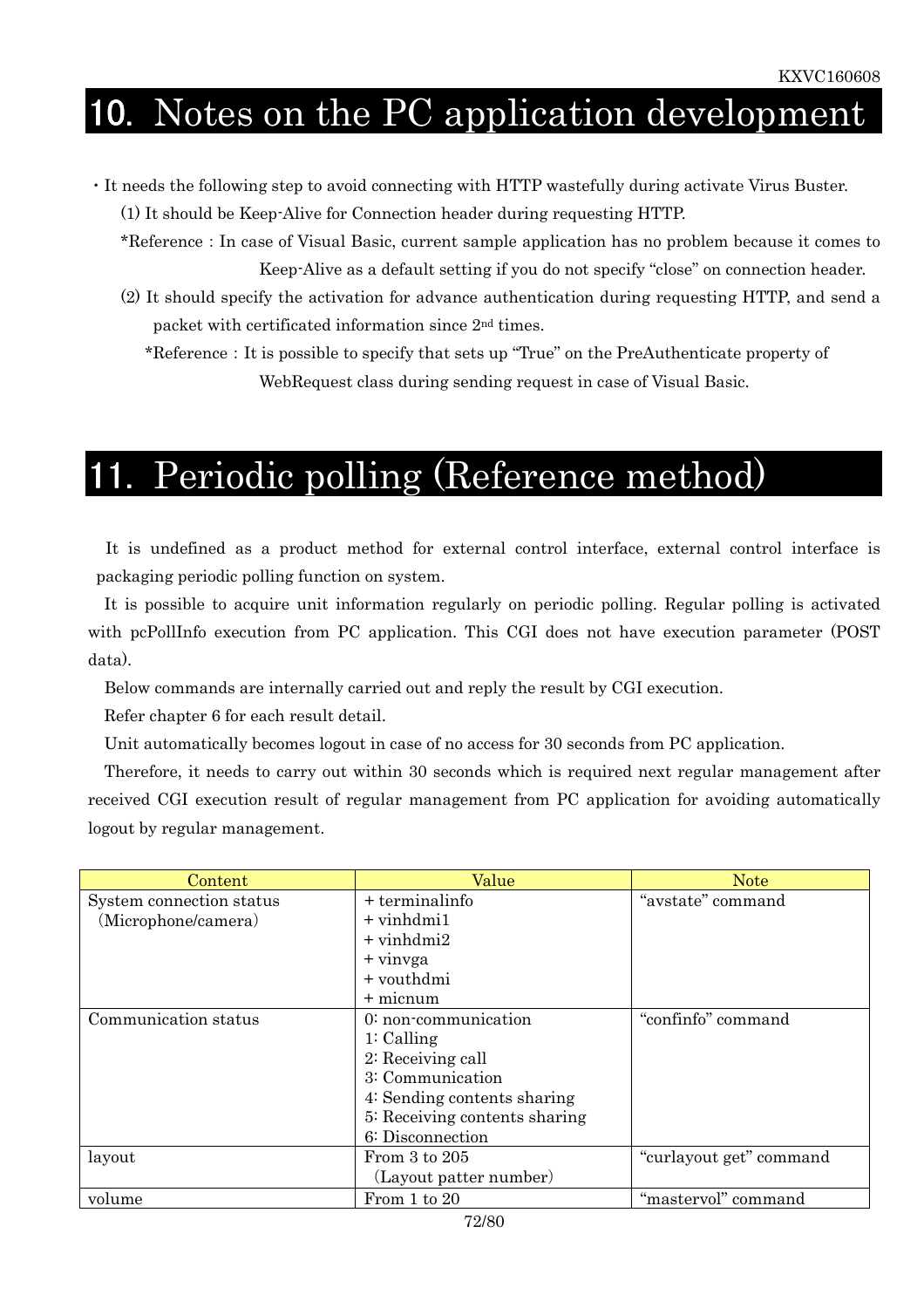#### KXVC160608

| Microphone mute     | $0:$ OFF<br>1: ON        | inside<br>information<br>Keep<br>conference control |
|---------------------|--------------------------|-----------------------------------------------------|
|                     |                          | ("confinfo" command))                               |
| Failure information | System management status | "state" command                                     |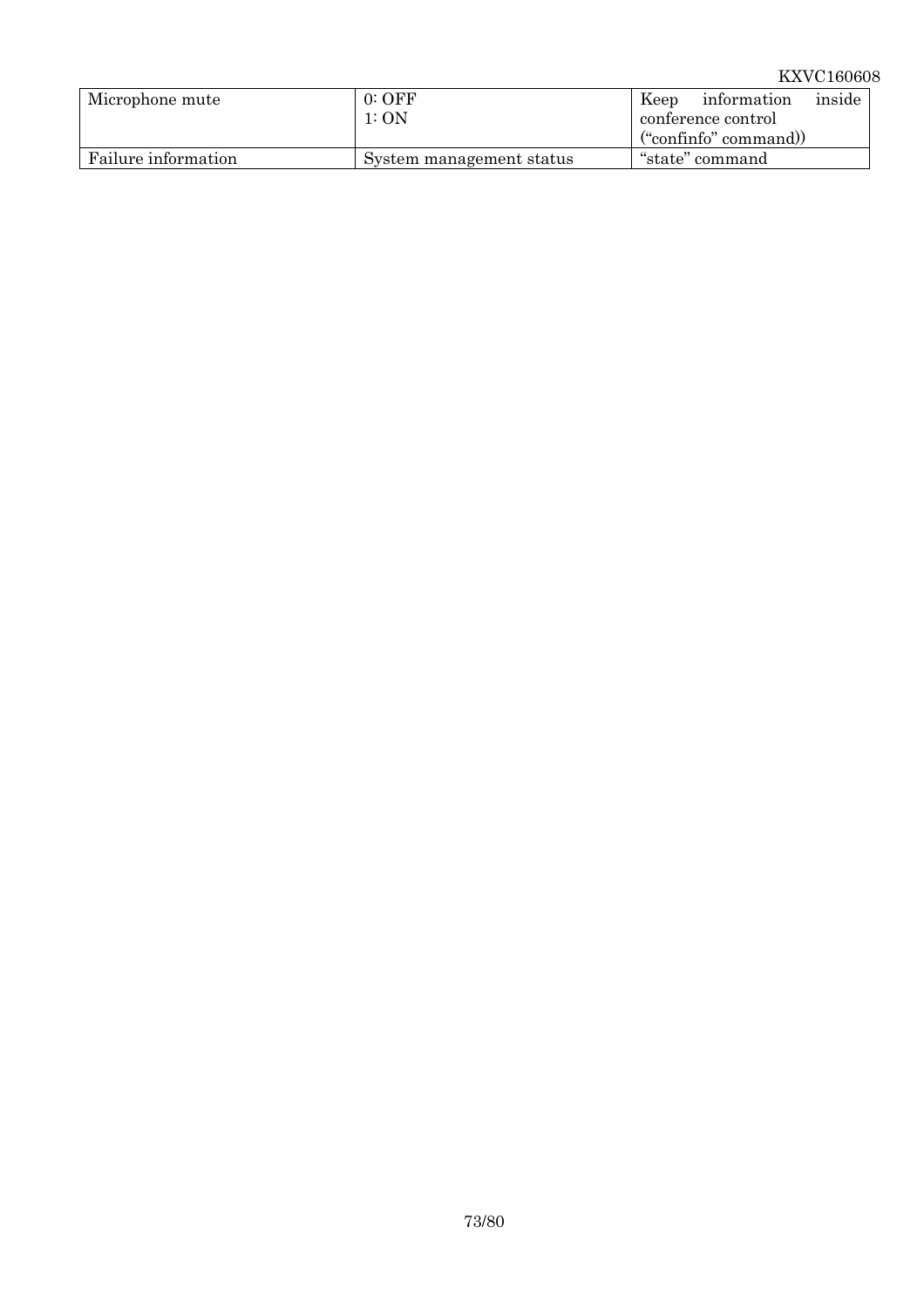## 12. HTTP sample

#### 12.1. Login

It shows sample in login.

## 12.1.1. **PC→HDVC (First access)**

It is a frame which PC sends first for login.

```
B Hypertext Transfer Protocol
  POST /pcLogin.cgi HTTP/1.1\r\n
     E [Expert Info (Chat/Sequence): POST /pcLogin.cgi HTTP/1.1\r\n]
         [Message: POST /pcLogin.cgi HTTP/1.1\r\n]<br>[Severity level: Chat]
          [Group: Sequence]
       Request Method: POST
       Request URI: /pcLogin.cgi
       Request Version: HTTP/1.1
     Host: 192.168.0.111\r\n
    user-Agent: Mozilla/5.0 (X11; U; Linux i686; ja; rv:1.9.0.5) Gecko/2008121911 Centos/3.0.5-1.el5.centos Firefox/3.0.5\r\r<br>Accept: text/html,application/xhtml+xml,application/xml;q=0.9,*/*;q=0.8\r\n
    Accept-Language: ja,en;q=0.7,en-us;q=0.3\r\n<br>Accept-Encoding: gzip,deflate\r\n
     Accept-Charset: Shift_JIS, utf-8; q=0.7, *; q=0.7\r\n
    Keep-Alive: 300\r\n
     Connection: keep-alive\r\n
     Content-Type: application/x-www-form-urlencoded\r\n
  □ Content-Length: 0\r\n
       [Content length: 0]
     \r\n
```
#### 12.1.2. **HDVC→PC (Reply 401 Unauthorized)**

This time, it is chosen digest authentication but 401(Unauthorized) is replied as an authentication requirement from HDVC.

```
E Hypertext Transfer Protocol
  E HTTP/1.1 401 Unauthorized\r\n
    E [Expert Info (Chat/Sequence): HTTP/1.1 401 Unauthorized\r\n]
        [Message: HTTP/1.1 401 Unauthorized\r\n]
        [Message: http://i.il.401<br>[Severity level: Chat]
        [Group: Sequence]
      Request Version: HTTP/1.1
      Response Code: 401
    Content-type: text/html; charset=iso-8859-1\r\n
    Accept-Ranges: bytes\r\n
    Connection: close\r\n
    www-Authenticate: Digest realm="HD Visual Communication Unit",nonce="5a52714ea9a12203792b0f0bd3e44e72e7dc7f34",opaque="24baa71f33
    \r\n
□ Line-based text data: text/html
    <HTML><HEAD><TITLE>401 Unauthorized</TITLE></HEAD>\n
    <br />
BODY BGCOLOR="#cc9999"><H2>401 Unauthorized</H2>\n
    <HR>\n
    Authorization required for the requested URL.\n
    </BODY></HTML>\n
```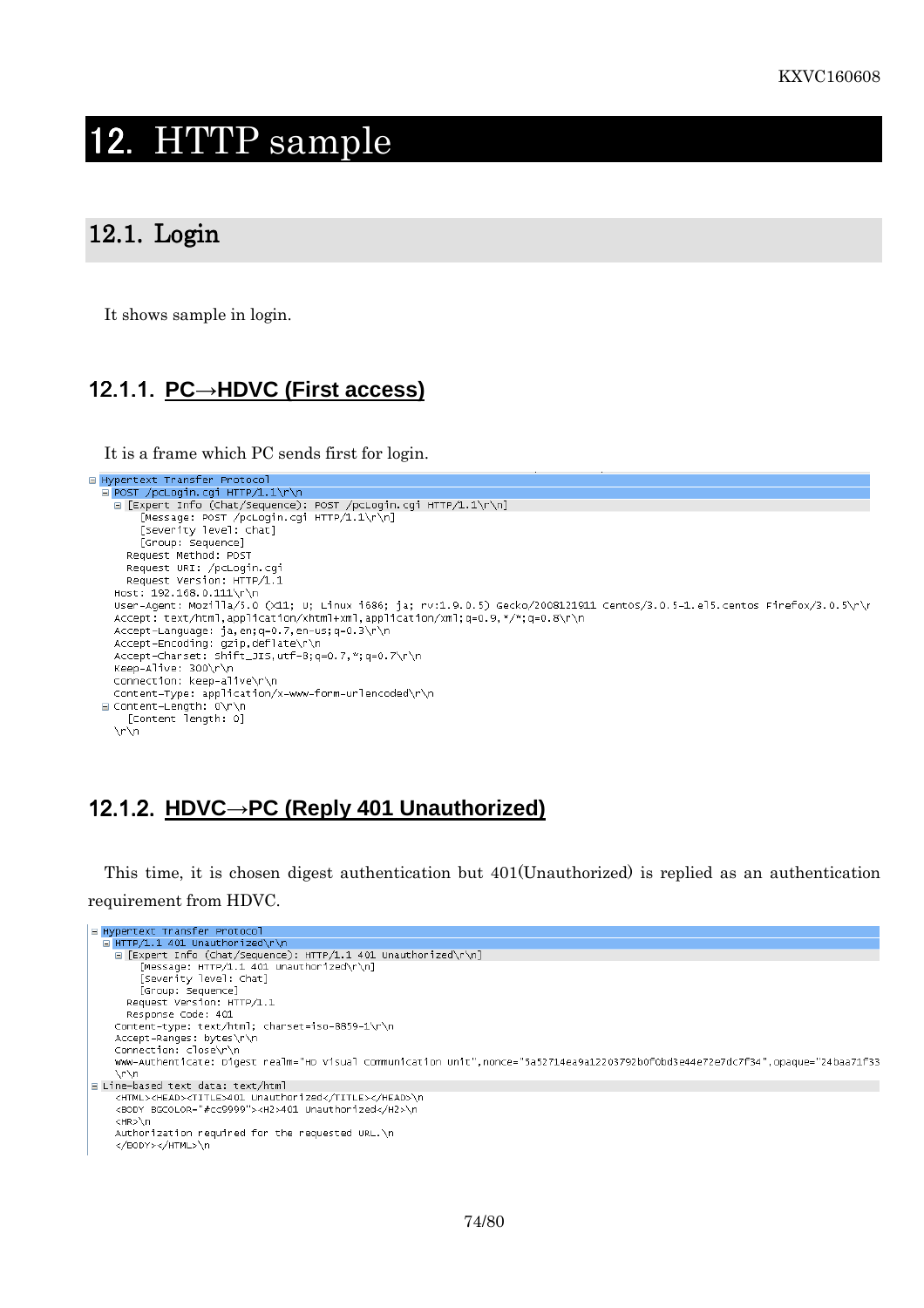## 12.1.3. **PC→HDVC (Send certificated information)**

PC which received 401 needs to send certificated information for HDVC.

```
□ Hypertext Transfer Protocol
  POST /pcLogin.cgi HTTP/1.1\r\n
     E [Expert Info (Chat/Sequence): POST /pcLogin.cgi HTTP/1.1\r\n]
           [Message: POST /pcLogin.cgi HTTP/1.1\r\n]<br>[Severity level: Chat]
           [Group: Sequence]
        Request Method: POST
        Request URI: /pcLogin.cgi<br>Request URI: /pcLogin.cgi<br>Request Version: HTTP/1.1
     Host: 192.168.0.111\r\n
     user-Agent: Mozilla/5.0 (x1; U; Linux i686; ja; rv:1.9.0.5) Gecko/2008121911 Centos/3.0.5–1.el5.centos Firefox/3.0.5\r\n<br>Accept: text/html,application/xhtml+xml,application/xml;q=0.9,*/*;q=0.8\r\n
     Accept-Language: ja, en; q=0.7, en-us; q=0.3\r\n
     Accept-Encoding: gzip, deflate\r\n<br>Accept-Encoding: gzip, deflate\r\n<br>Accept-Charset: Shift_JIS, utf-8; q=0.7, *; q=0.7\r\n
     keep-Alive: 300\r\n<br>Connection: keep-alive\r\n
     [truncated] Authorization: Digest username="touchpc", realm="HD Visual Communication Unit", nonce="5a52714ea9a12203792b0f0bd3e44e
     truncated] Adthorization: Digest username= touchpc<br>Content-Type: application/x-www-form-urlencoded\r\n
  ⊟ Content-Length: 0\r\n
        [Content length: 0]
     \sqrt{r}
```
## 12.1.4. **HDVC→PC (Reply 200OK)**

HDVC replays 200OK if certificated information is right. Then, login is complete.

```
⊟ Hypertext Transfer Protocol
  E HTTP/1.1 200 OK\r\n
    E [Expert Info (Chat/Sequence): HTTP/1.1 200 OK\r\n]
         [Message: HTTP/1.1 200 OK\r\n]
         [Severity level: Chat]
        [Group: Sequence]
      Request Version: HTTP/1.1
      Response Code: 200
    Connection: Keep-Alive\r\n
    status: 200\Content-Type: text/xml\r\n
  ■ Content-length: 110\r\n
      [Content length: 110]
    \forall r \forall ne extensible Markup Language
  \equiv <?xml
      version="1.0"
      encoding="utf-8"
      2\overline{2}□ <returns>
    \Box <cgineturn>
      ⊟≺ret>
          \circ\sqrt{r}et>
        </cgireturn>
      </returns>
```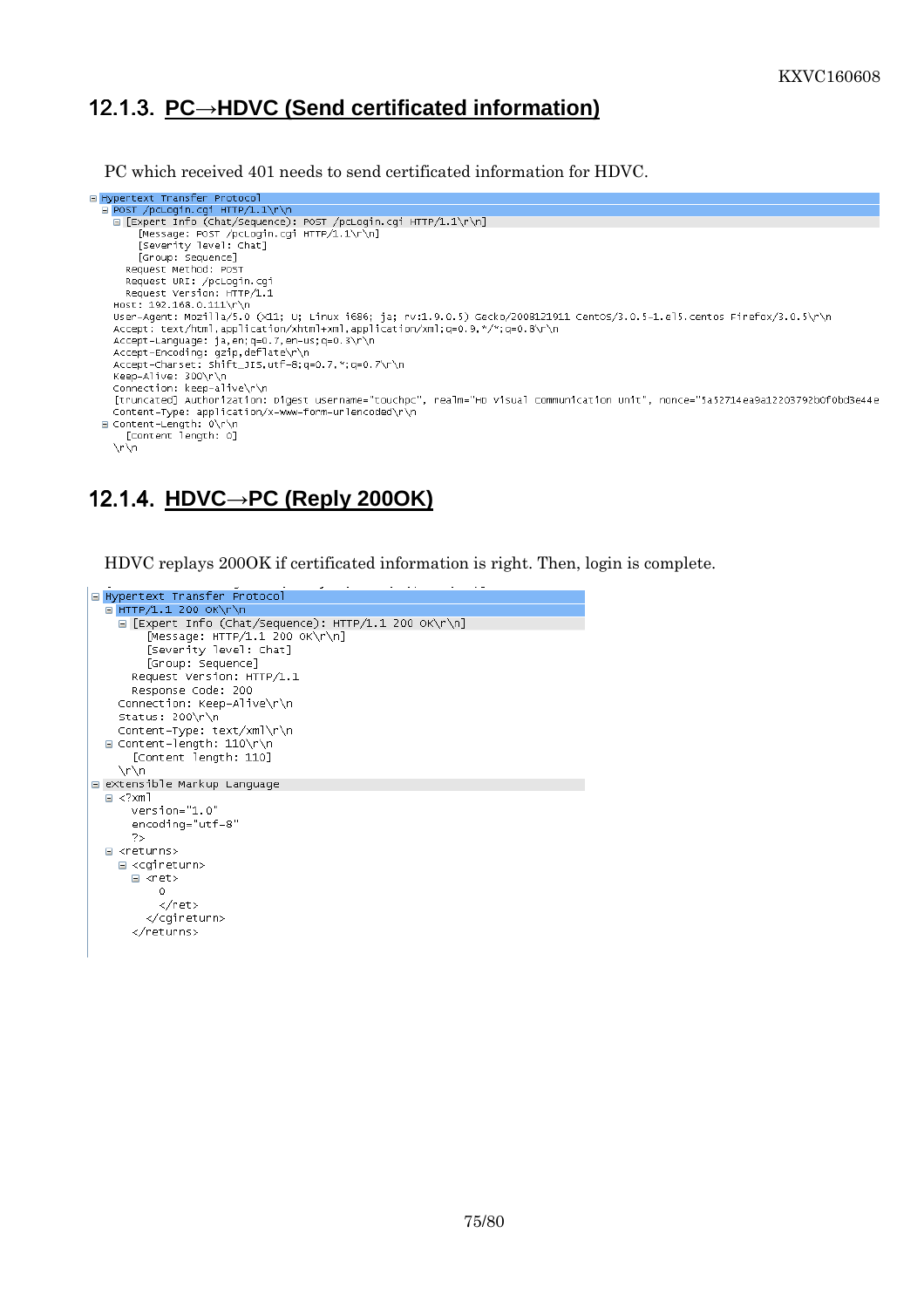## 12.2. External control command execution

It shows HTTP sample during carry out external control command as follows

#### 12.2.1. **PC→HDVC (External control command execution)**

It enters parameter (command) to data part, and send to HDVC.

In addition, this capture carries out except browser, header part has some differences in case of execution with browser.

```
E Hypertext Transfer Protocol
 POST /pcCmdExec.cgi HTTP/1.1\r\n
   E [Expert Info (Chat/Sequence): POST /pcCmdExec.cqi HTTP/1.1\r\n]
        [Message: POST /pcCmdExec.cg1 HTTP/1.1\r\n]
        [Severity level: Chat]
        [Group: Sequence]
     Request Method: POST
     Request URI: /pcCmdExec.cqi
     Request Version: HTTP/1.1
   Connection: Keep-Alive\r\n
 □ Content-Length: 18\r\n
     [Content length: 18]
   Content-Type: application/x-www-form-urlencoded\r\n
   Host: 192.168.0.111\r\n
   User-Agent: Apache-HttpClient/UNAVAILABLE (java 1.4)\r\n
   [truncated] Authorization: Digest username="touchpc", realm="HD Visual Communication Unit", nonce="0653714e56086d10033e9d6444c14e
    \r\n
□ Line-based text data: application/x-www-form-urlencoded
    cqicmd=version get
```
#### 12.2.2. **HDVC→PC (Reply execution result)**

Execution result keeps at data part that is replied.

```
B Hypertext Transfer Protocol
  _<br>| HTTP/1.1 200 oK\r\n<br>| ⊟ [Expert Info (Chat/Sequence): HTTP/1.1 200 oK\r\n]
          [Message: HTTP/1.1 200 OK\r\n]
          [Severity level: Chat]
          [Group: Sequence]
       Request Version: HTTP/1.1
       Response Code: 200
     Connection: Keep-Alive\r\n
  status: 200\r\n<br>| Content-Type: text/xml\r\n<br>|⊟ Content-length: 211\r\n
       [Content length: 211]
     NrNn
⊟ extensible Markup Language
  \equiv <? xml
       version="1.0"
       encoding="utf-8"
       2\,\Box <returns>
     ⊟ <cgireturn>
       \equiv <ret>
            \Omega\sqrt{r}et>
          </cgireturn>
     ⊟ <cmdreturn
         param="version get">
       \equiv <ret>
            \mathbf 0\langle/ret>
       \Box \ \ \text{eval}\version = 2.30 Beta\n</val>
          </cmdreturn>
       </returns>
```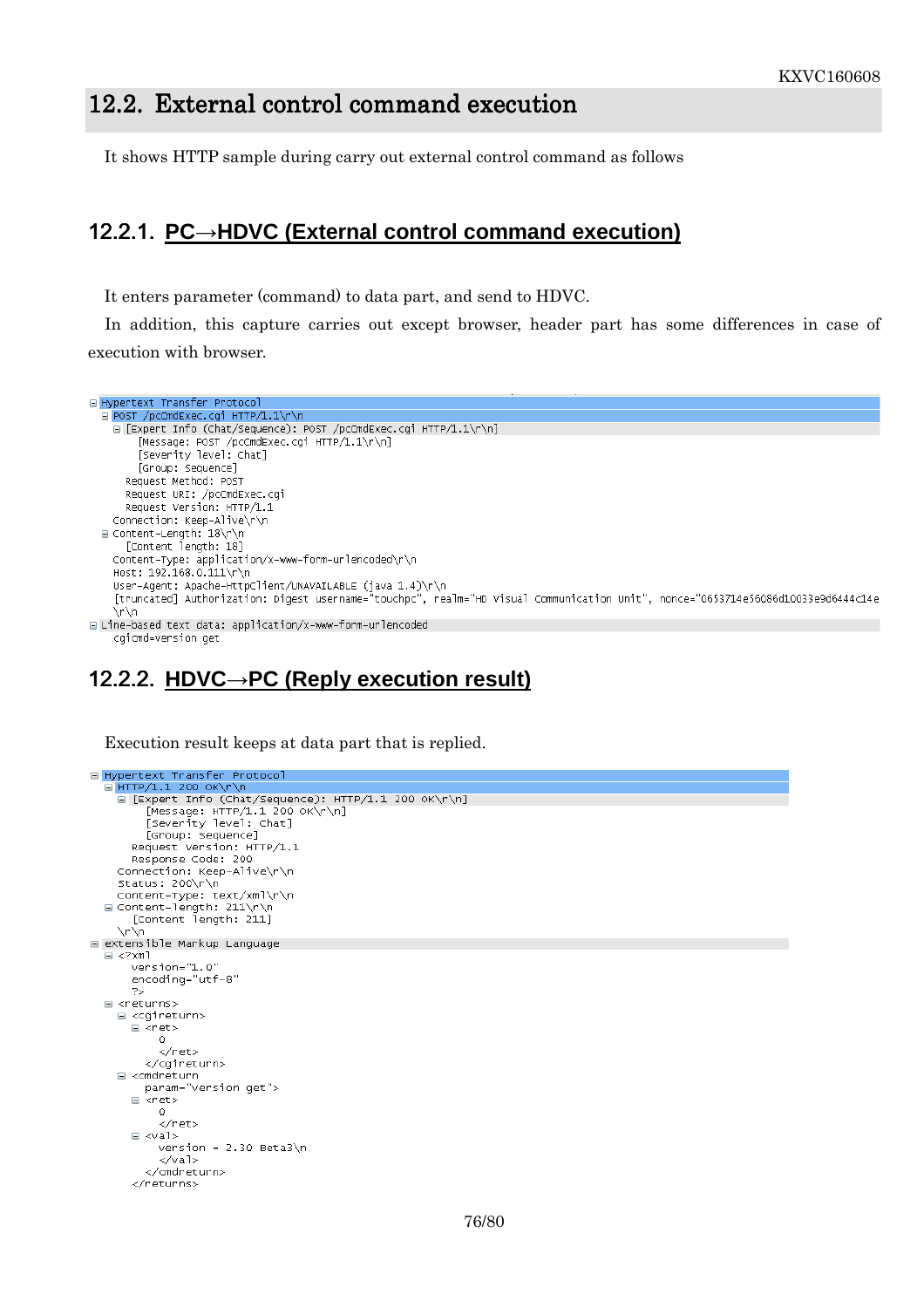## 12.3. Download (Log) (Log)

It shows a sample of Log download.

#### 12.3.1. **PC→HDVC (Log requirement)**

File is downloaded by GET. In case of GET, "? Parameter" is added after URL.

```
e Hypertext Transfer Protocol<br>
e GET /pcolLog.cgi?kind=cnf HTTP/1.1\r\n<br>
e [Expert Info (Chat/Sequence): GET /pcolLog.cgi?kind=cnf HTTP/1.1\r\n]<br>
[Message: GET /pcolLog.cgi?kind=cnf HTTP/1.1\r\n]<br>
[Severity level: Chat]
            [Group: Sequence]
         Request Method: GET
         Request URI: /pcDlLog.cgi?kind=cnf
         Request Version: HTTP/1.1
      Host: 192.168.0.111\r\n
     nosc. 1921100.01.111 (n.<br>User-Agent: Mozilla/5.0 (x11; U; Linux i686; ja; rv:1.9.0.5) Gecko/2008121911 Centos/3.0.5-1.el5.centos Firefox/3.0.5\r\n<br>Accept: text/html,application/xhtml+xml,application/xml;q=0.9,*/*;q=0.8\r\
     Accept-Language: ja,en;q=0.7,en-us;q=0.3\r\n<br>Accept-Language: ja,en;q=0.7,en-us;q=0.3\r\n<br>Accept-Encoding: gzip,deflate\r\n<br>Accept-Charset: Shift_JIS,utf-8;q=0.7,*;q=0.7\r\n
      Keep-Alive: 300\r\n
     Connection: keep-alive\r\n
      Ñn∖n
```
## 12.3.2. **HDVC→PC (Log data)**

Following HTTP data is sent to PC by separating into several frames.

```
□ Hypertext Transfer Protocol
 □ Data (973 bytes)
      Data: 3c3f786d6c2076657273696f6e3d22312e302220656e636f...
      [Length: 973]
```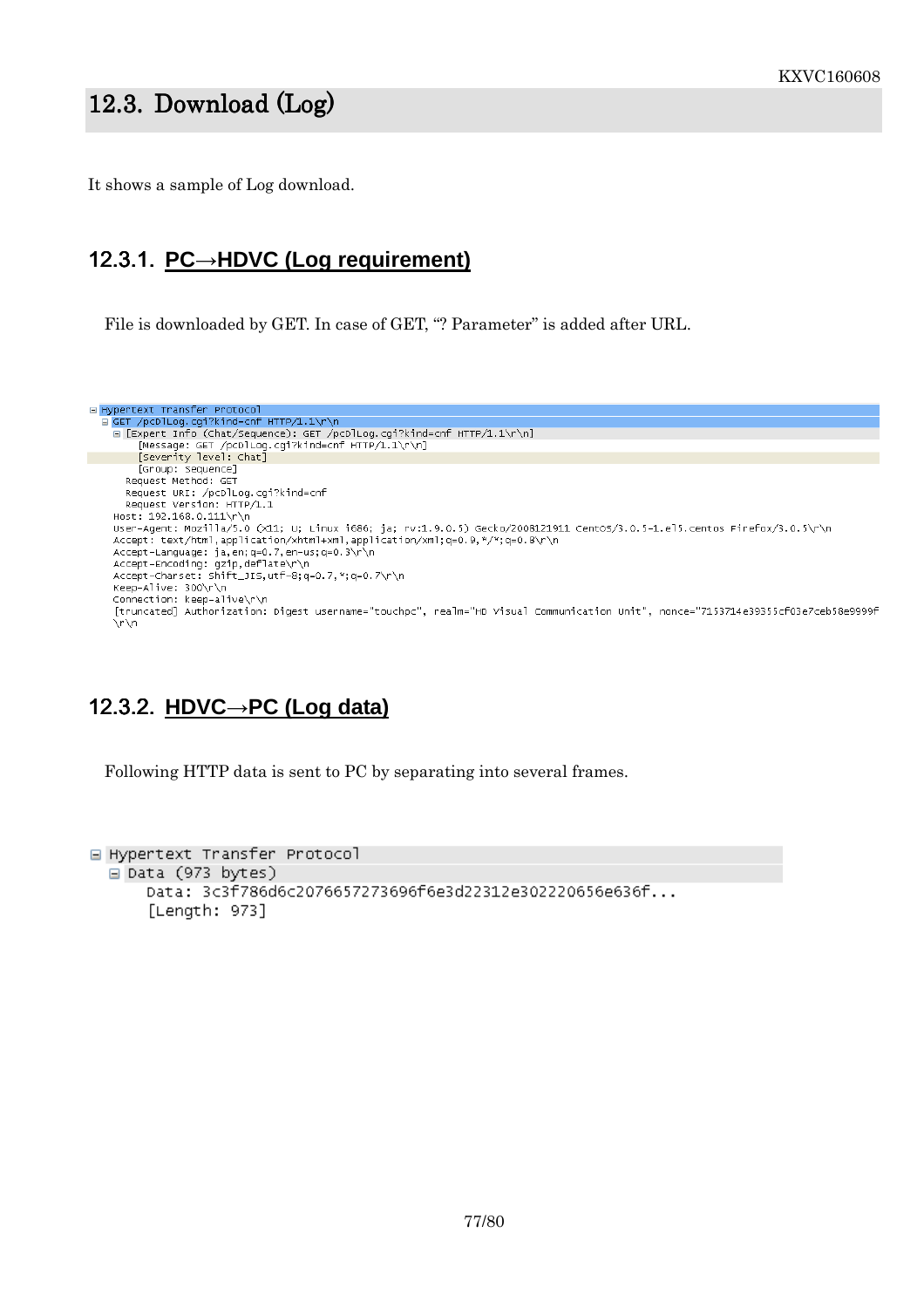# 13. XML sample

## 13.1. Contact list

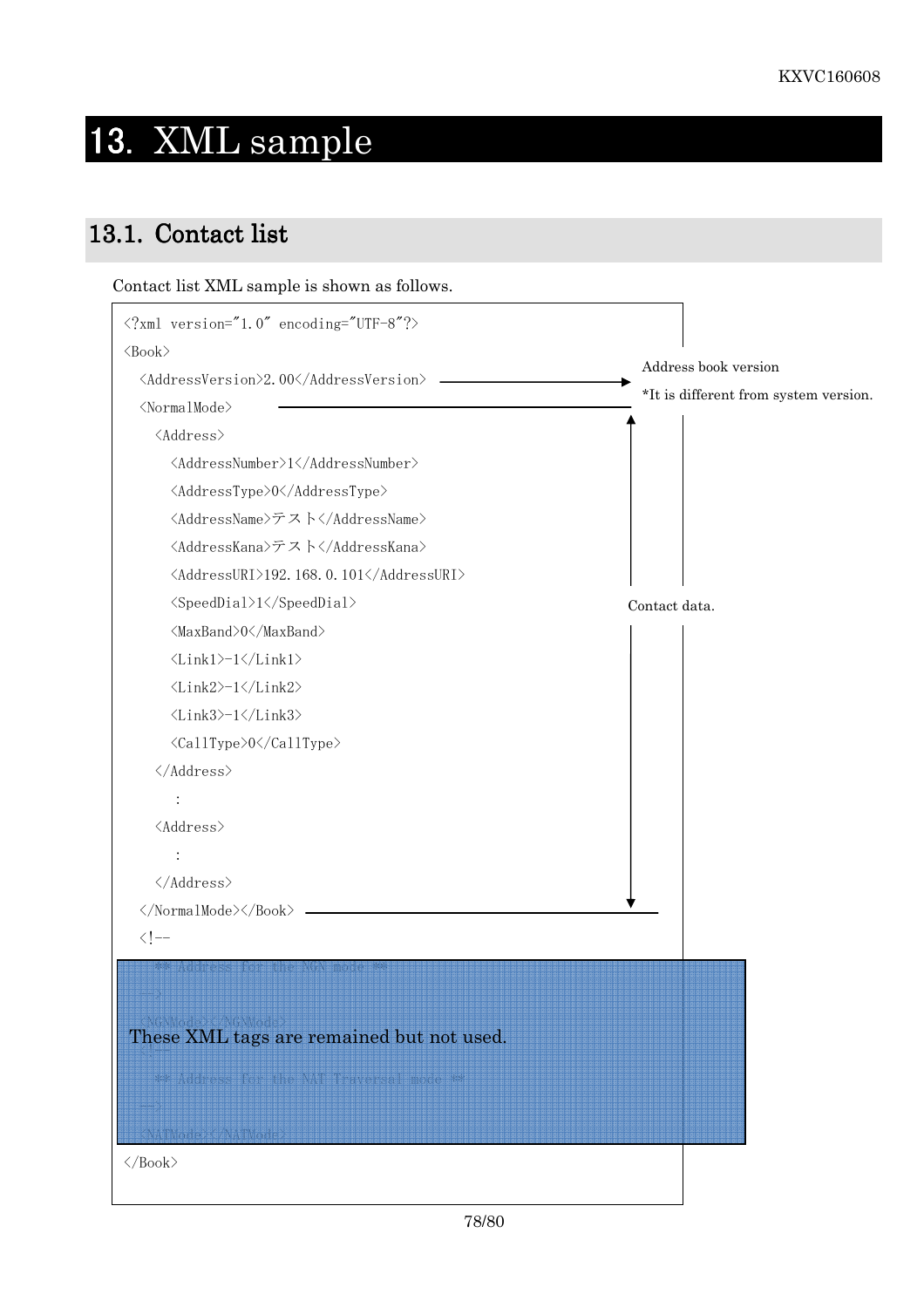## 13.2. Call history

It shows call history XML sample as follows.